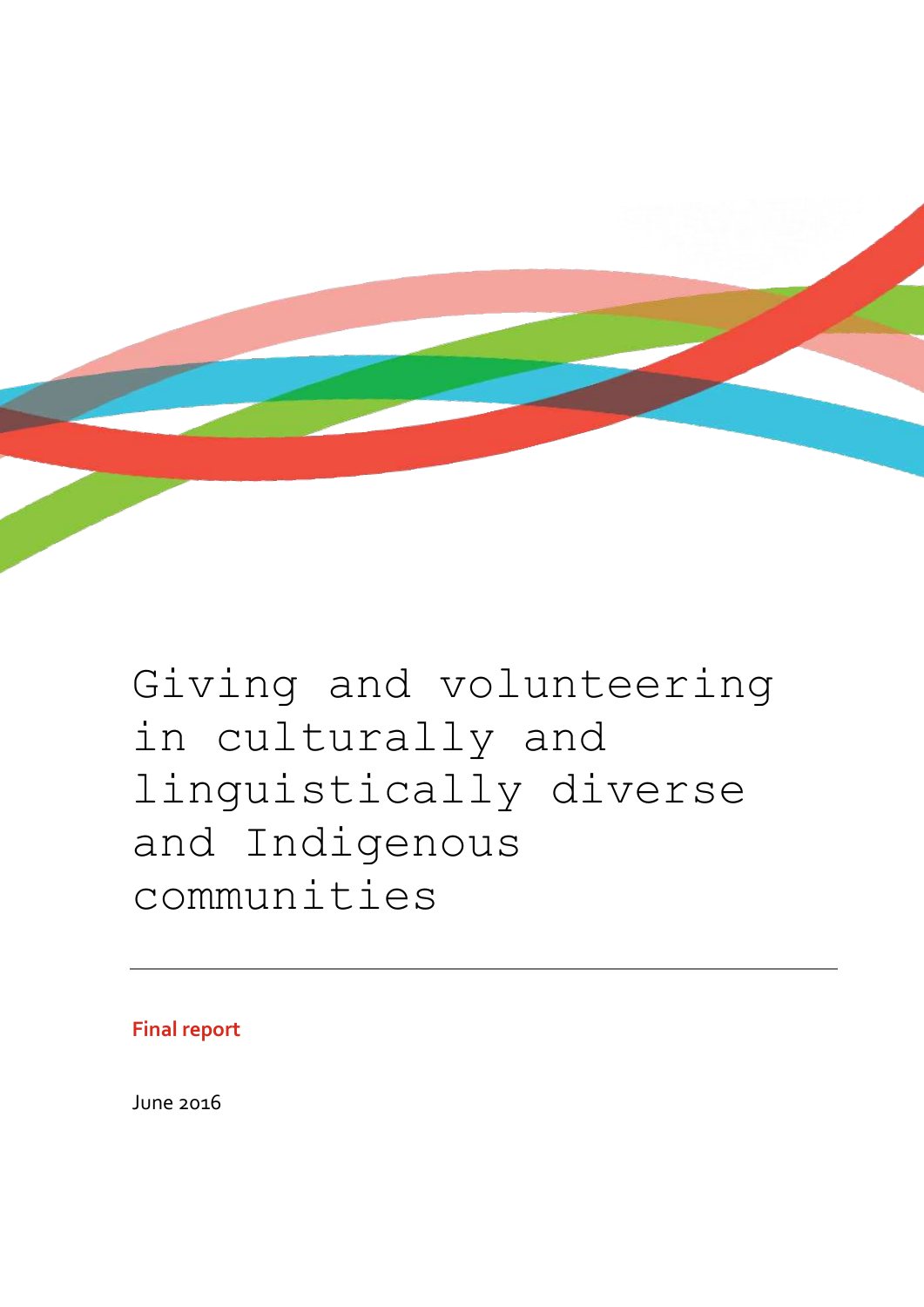*This research was commissioned by the Commonwealth of Australia, represented by the Department of Social Services. The purpose of this report is to assist the work of the Prime Minister's Community Business Partnership.*

*Any views and recommendations expressed in this report do not necessarily reflect the views of the Commonwealth of Australia, or indicate a commitment to a particular course of action. The Commonwealth of Australia makes no representation or warranty as to the accuracy, reliability, completeness or currency of the information contained in this report.*



© Commonwealth of Australia 2016

ISBN: 978-1-925318-42-5

Developed by the Cultural & Indigenous Research Centre Australia 2016.

All research conducted by CIRCA for this project was in compliance with ISO20252.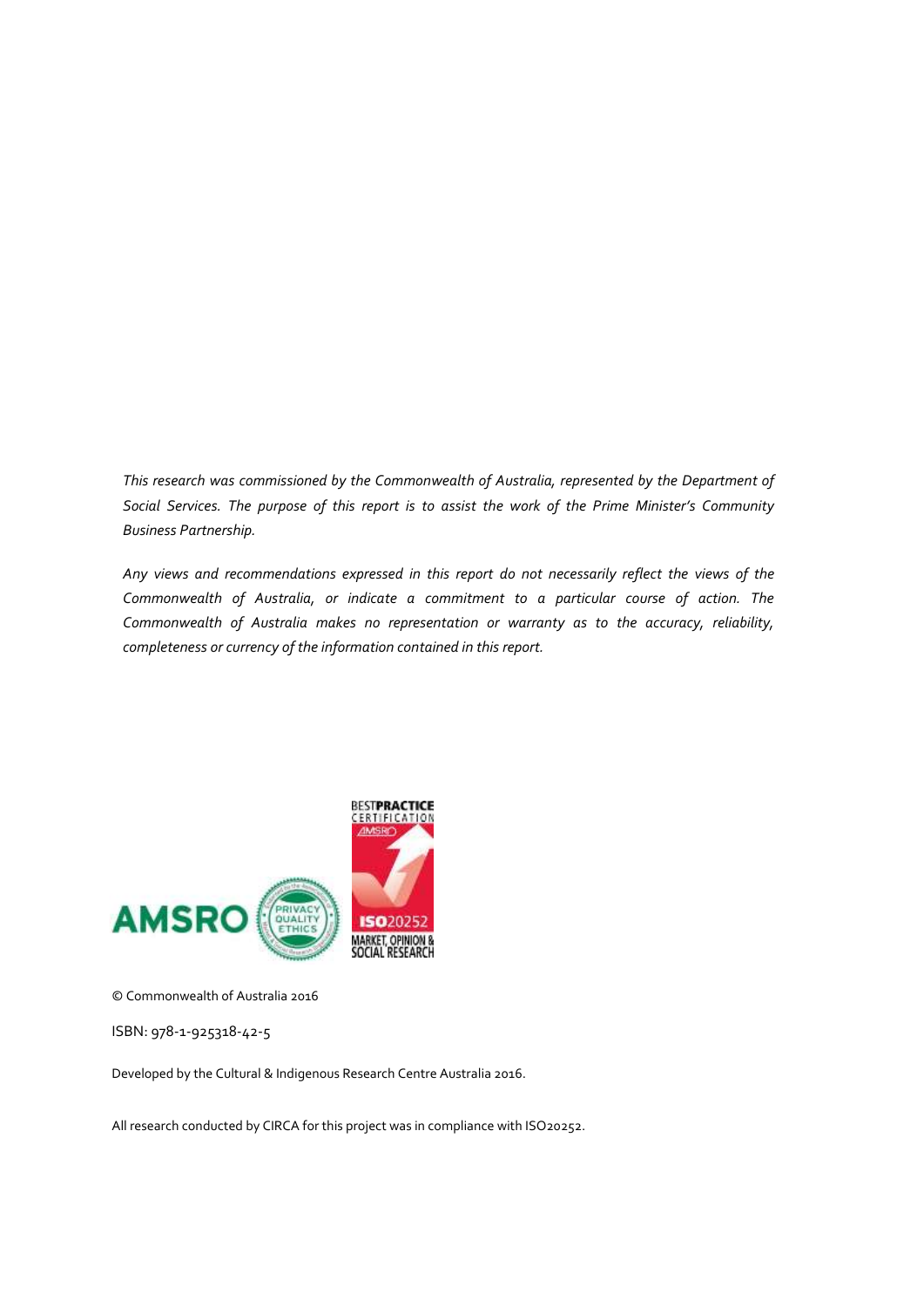# Acknowledgements

The Cultural and Indigenous Research Centre Australia (CIRCA) wishes to acknowledge Aboriginal and Torres Strait Islander people as the traditional owners of Australia and custodians of the oldest continuous culture in the world, and pay respects to Elders past and present.

We would like to thank all those who generously contributed to the research. In particular, we would like to thank the many volunteers from culturally and linguistically diverse and Indigenous backgrounds who contributed so much to the research with such generosity. We would also like to thank all the stakeholders we spoke to across Australia from philanthropic and volunteer-involving organisations who gave so freely of their time.

We would also like to thank the Department of Social Services for their valuable partnership in this report.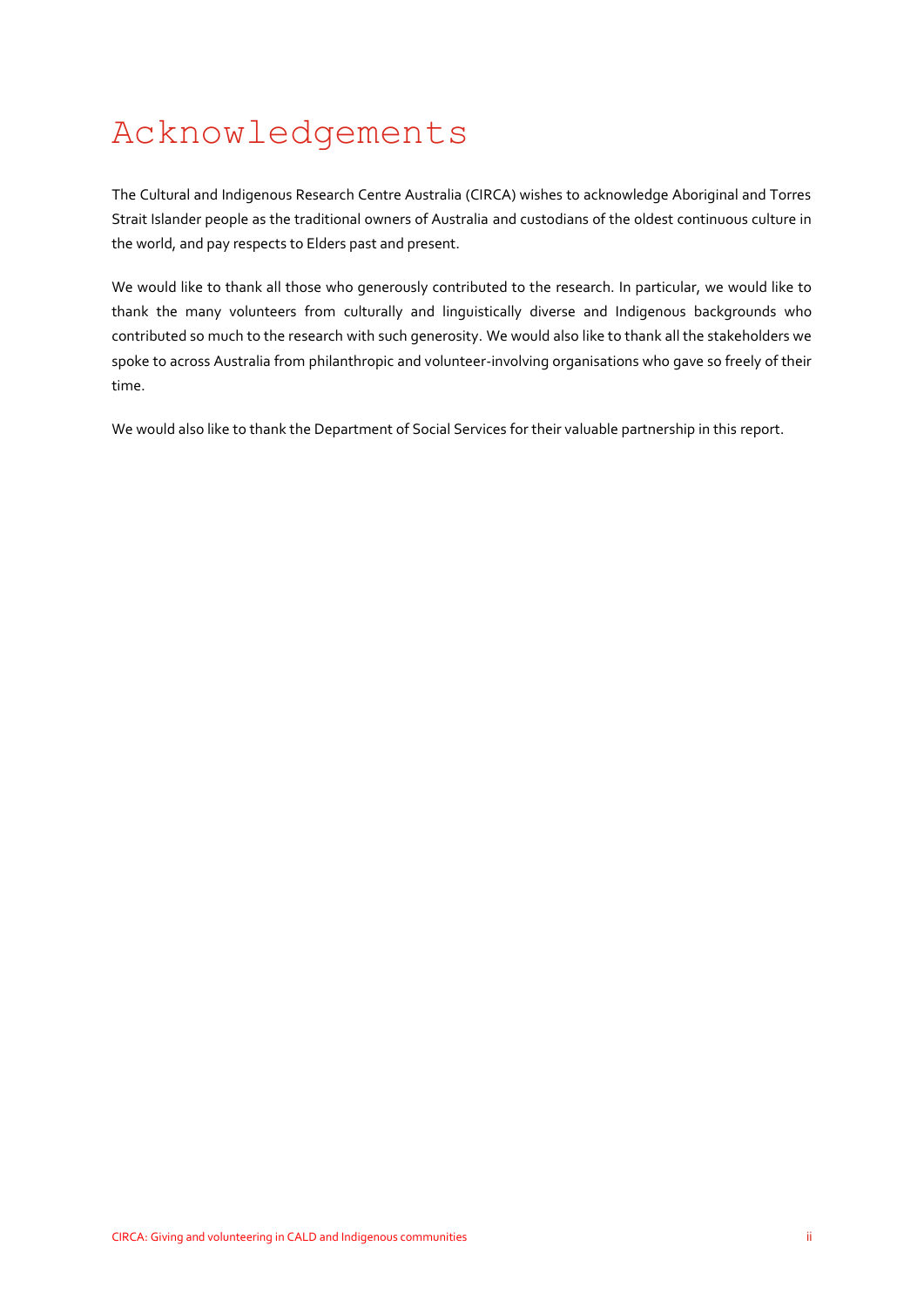## Contents

| 1. |                                                            |                                                              |  |  |  |  |
|----|------------------------------------------------------------|--------------------------------------------------------------|--|--|--|--|
|    | 1.1                                                        |                                                              |  |  |  |  |
|    | 1.2                                                        |                                                              |  |  |  |  |
|    | 1.3                                                        |                                                              |  |  |  |  |
| 2. |                                                            |                                                              |  |  |  |  |
|    | 2.1                                                        |                                                              |  |  |  |  |
|    | 2.2                                                        |                                                              |  |  |  |  |
|    | 2.3                                                        |                                                              |  |  |  |  |
| 3. |                                                            |                                                              |  |  |  |  |
| 4. |                                                            |                                                              |  |  |  |  |
|    | 4.1                                                        |                                                              |  |  |  |  |
|    | 4.2                                                        |                                                              |  |  |  |  |
|    | 4.3                                                        |                                                              |  |  |  |  |
|    | 4.4                                                        |                                                              |  |  |  |  |
| 5. |                                                            |                                                              |  |  |  |  |
|    | 5.1                                                        |                                                              |  |  |  |  |
|    | 5.2                                                        |                                                              |  |  |  |  |
|    | 5.3                                                        |                                                              |  |  |  |  |
|    | 5.4                                                        |                                                              |  |  |  |  |
|    | 5.5                                                        | Community connection and reducing social isolation 24        |  |  |  |  |
|    | 5.6                                                        |                                                              |  |  |  |  |
|    | 5.7                                                        | Access to employment opportunities and skills development 25 |  |  |  |  |
|    | 5.8                                                        |                                                              |  |  |  |  |
| 6. | Challenges and enablers in CALD volunteering and giving 31 |                                                              |  |  |  |  |
|    | 6.1                                                        |                                                              |  |  |  |  |
|    | 6.2                                                        |                                                              |  |  |  |  |
|    | 6.3                                                        |                                                              |  |  |  |  |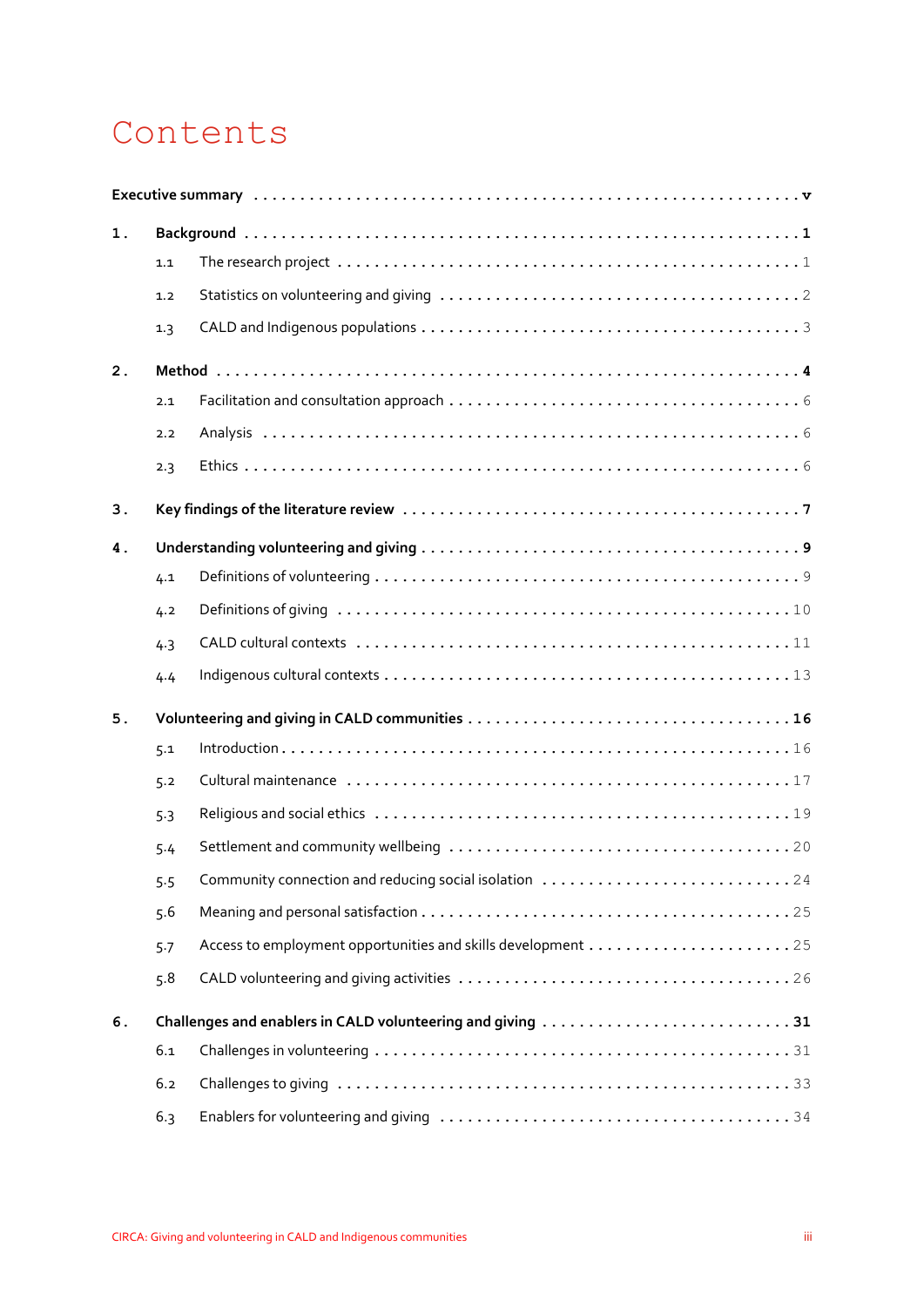| 7.  |                                                                  |                                                                                        |  |  |  |
|-----|------------------------------------------------------------------|----------------------------------------------------------------------------------------|--|--|--|
|     | 7.1                                                              |                                                                                        |  |  |  |
|     | 7.2                                                              |                                                                                        |  |  |  |
|     | 7.3                                                              |                                                                                        |  |  |  |
|     | 7.4                                                              |                                                                                        |  |  |  |
|     | 7.5                                                              |                                                                                        |  |  |  |
|     | 7.6                                                              |                                                                                        |  |  |  |
| 8.  | Challenges and enablers in Indigenous volunteering and giving 53 |                                                                                        |  |  |  |
|     | 8.1                                                              |                                                                                        |  |  |  |
|     | 8.2                                                              |                                                                                        |  |  |  |
|     | 8.3                                                              |                                                                                        |  |  |  |
|     | 8.4                                                              |                                                                                        |  |  |  |
| 9.  |                                                                  | Volunteering and cultural diversity - results of the stakeholder interviews 60         |  |  |  |
|     | 9.1                                                              |                                                                                        |  |  |  |
|     | 9.2                                                              |                                                                                        |  |  |  |
|     | 9.3                                                              |                                                                                        |  |  |  |
|     | 9.4                                                              |                                                                                        |  |  |  |
| 10. |                                                                  | Philanthropy, giving and cultural diversity - results of the stakeholder interviews 66 |  |  |  |
|     | 10.1                                                             |                                                                                        |  |  |  |
|     | 10.2                                                             |                                                                                        |  |  |  |
|     |                                                                  |                                                                                        |  |  |  |
|     | 11.1                                                             |                                                                                        |  |  |  |
|     | 11.2                                                             |                                                                                        |  |  |  |
|     | 11.3                                                             |                                                                                        |  |  |  |
|     |                                                                  |                                                                                        |  |  |  |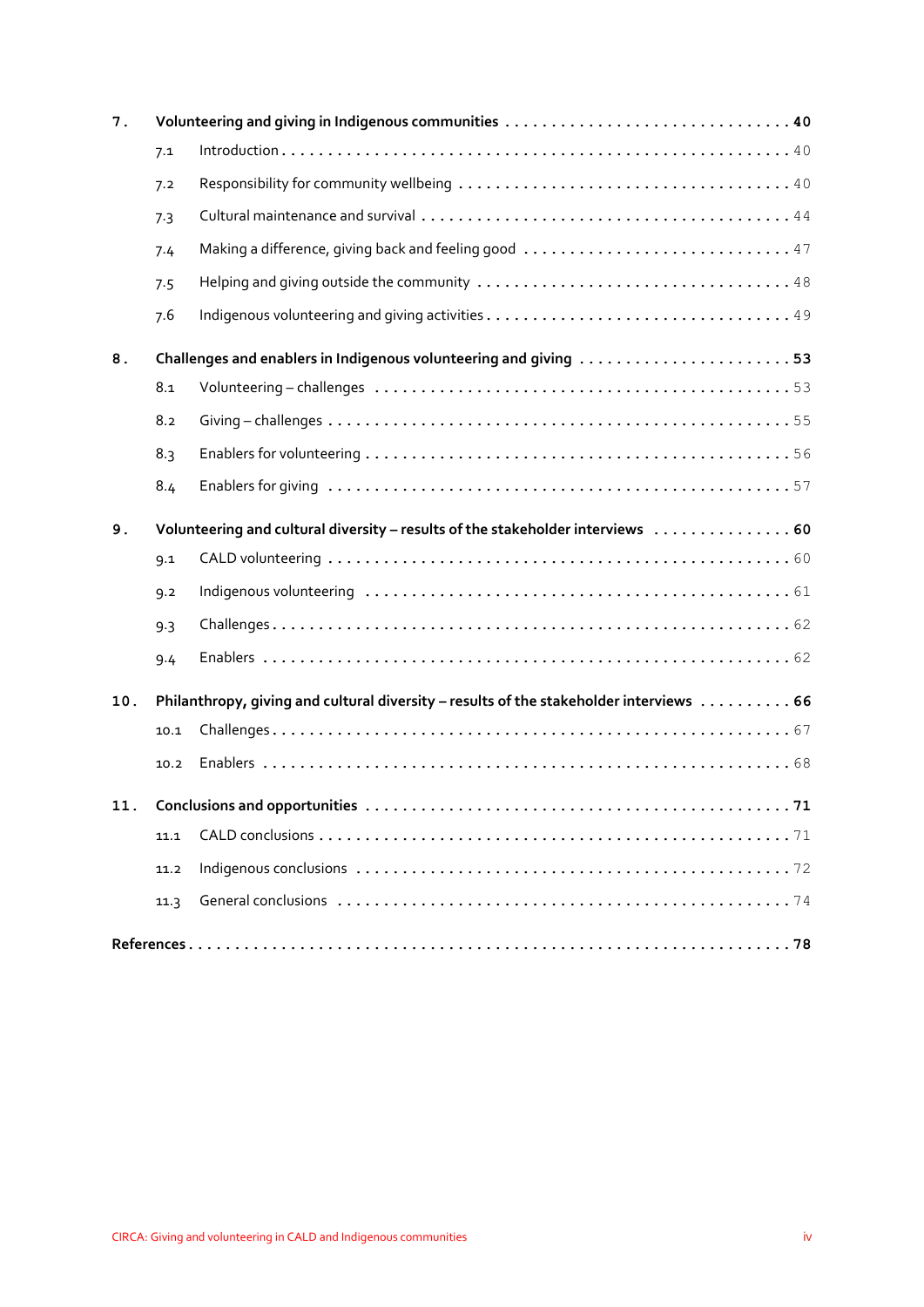## <span id="page-5-0"></span>Executive summary

Australia is a hugely diverse country. Australians speak more than 200 languages other than English at home, and come from more than 240 countries of birth. Over half a million people identified as Indigenous (Aboriginal or Torres Strait Islander) in the 2011 Census.

Both culturally and linguistically diverse (CALD) and Indigenous communities in Australia are strongly involved in volunteering and giving, yet there has been little recent research into volunteering and giving in these communities. The Department of Social Services (DSS) commissioned the Cultural and Indigenous Research Centre Australia (CIRCA) to conduct research into volunteering and giving in these communities in order to support the Prime Minister's Community Business Partnership. The Partnership provides advice to Government on strategies for growing philanthropy and volunteering, corporate social responsibility and partnerships between business and community organisations.

#### Methodology and aims

The research took place from October 2015 to February 2016 in urban, rural and remote locations across Australia. The core features of the research were:

- A literature review
- Focus groups with 96 CALD community members and 44 Indigenous community members
- Forums and focus groups with CALD and Indigenous volunteers
- Consultations with 27 representatives of peak bodies and philanthropic organisations.

The main aims of this research were to:

- Gain insight into what the term 'volunteering' means within these communities
- Develop a better understanding of volunteering and giving within CALD and Indigenous communities
- Understand the challenges to participating in volunteering and giving in these communities, and identify enablers to growing volunteering and giving among these communities
- Better understand how the philanthropic sector engages with CALD and Indigenous communities.

#### Defining 'volunteering'

Difficulties in defining the term 'volunteering' were evident during the research. Participation in volunteering by people from CALD and Indigenous backgrounds includes a large amount of 'informal volunteering', and this contributes to the undercounting of their very significant contribution. Rather than 'informal' and 'formal' volunteering, Indigenous participants were more likely to identify working inside and outside community –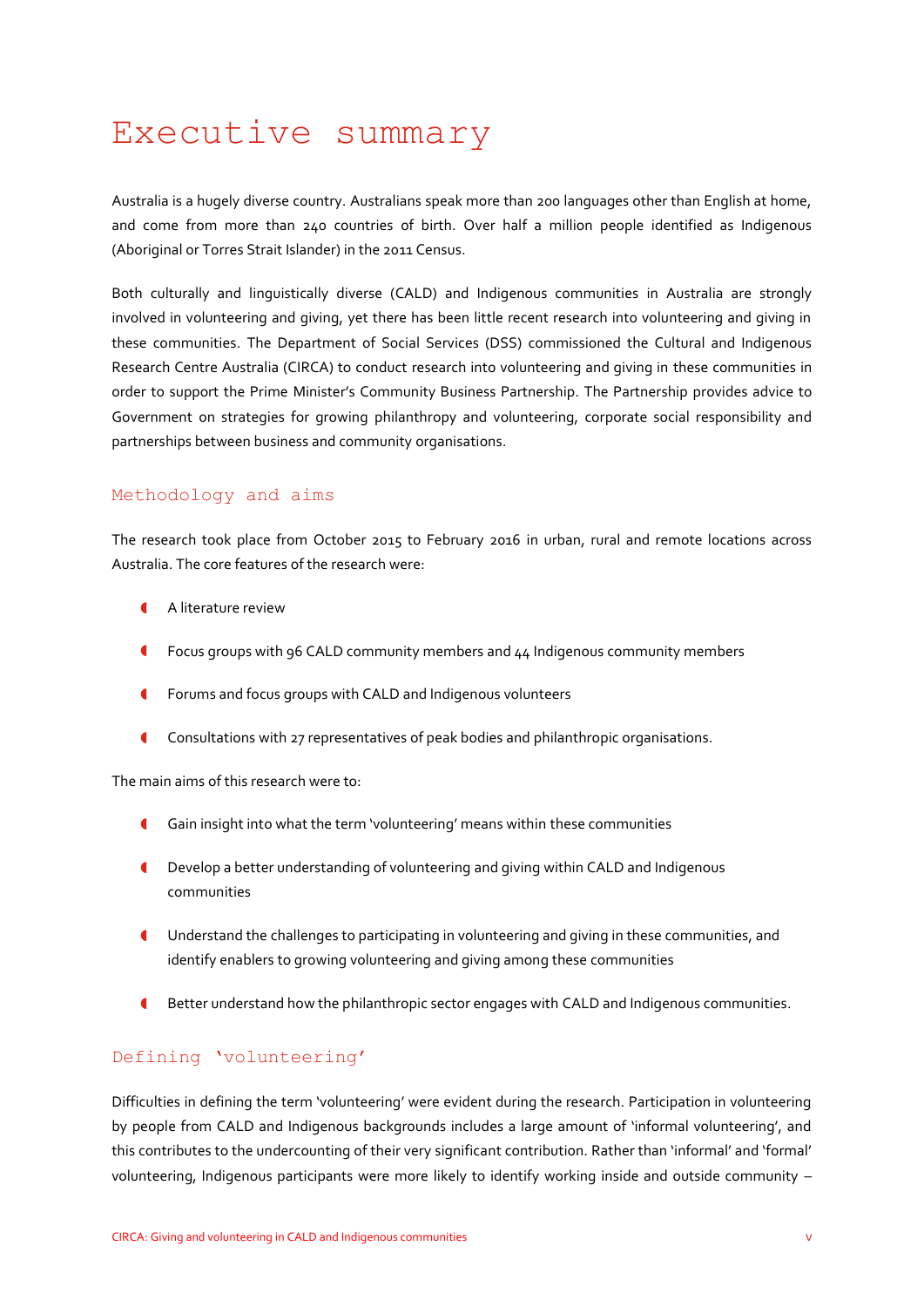'community volunteering' – which was more fluid, flexible, local and responsive to community needs, as opposed to 'volunteering', which was seen by participants as being more official, structured, targeted and regular.

Recently, Volunteering Australia broadened its definition of volunteering to 'Time willingly given for the common good and without financial gain', to better capture informal volunteering and this goes some way to recognising the broad-based efforts of CALD and Indigenous communities.

### Understanding volunteering and giving within CALD and Indigenous communities

CALD and Indigenous participants reported being involved in a variety of volunteering and giving activities, including childcare, care of older people, care for people with long term illness and disabilities, working with young people, participation in boards of management, involvement in sporting activities, providing food and goods and cash for those in need, fundraising and providing interpreter and translation services.

CALD participants described a variety of motivating factors for giving and volunteering, such as:

- *Cultural maintenance:* Participants consistently described volunteering as an inseparable element of their culture that needed to be passed on to their next generation and shared with other Australian communities. For many participants, maintaining cultural and linguistic traditions was an important element in many volunteering activities.
- *Religious and social ethics:* Many CALD participants described their culture of origin as one that placed a high religious or social value on the giving of personal time 'for the common good', though some participants described being motivated by social or political ethics.
- *Community wellbeing and connection:* Many participants described their own settlement experiences as having been difficult and said they were now motivated to volunteer and give in order to reduce the kinds of settlement trauma that many experience.
- *Meaning and personal satisfaction:* Many CALD participants described their participation in volunteering in altruistic terms, yet volunteering was also seen by many participants as providing meaning in life and self-esteem.
- *Employment opportunities:* Many CALD participants described a loss of career and a need to find new kinds of work in their transition to life in Australia. Volunteering was described by many participants as a way to update skills or acquire new ones.

Indigenous participants described a variety of motivating factors for volunteering and giving, including:

 *Responsibility for community wellbeing:* Participants noted that high levels of need in Indigenous communities meant there is an imperative to spend one's spare time helping others or giving to those in need. Many were not interested in volunteering or giving outside their community when their own communities faced daily struggles to survive.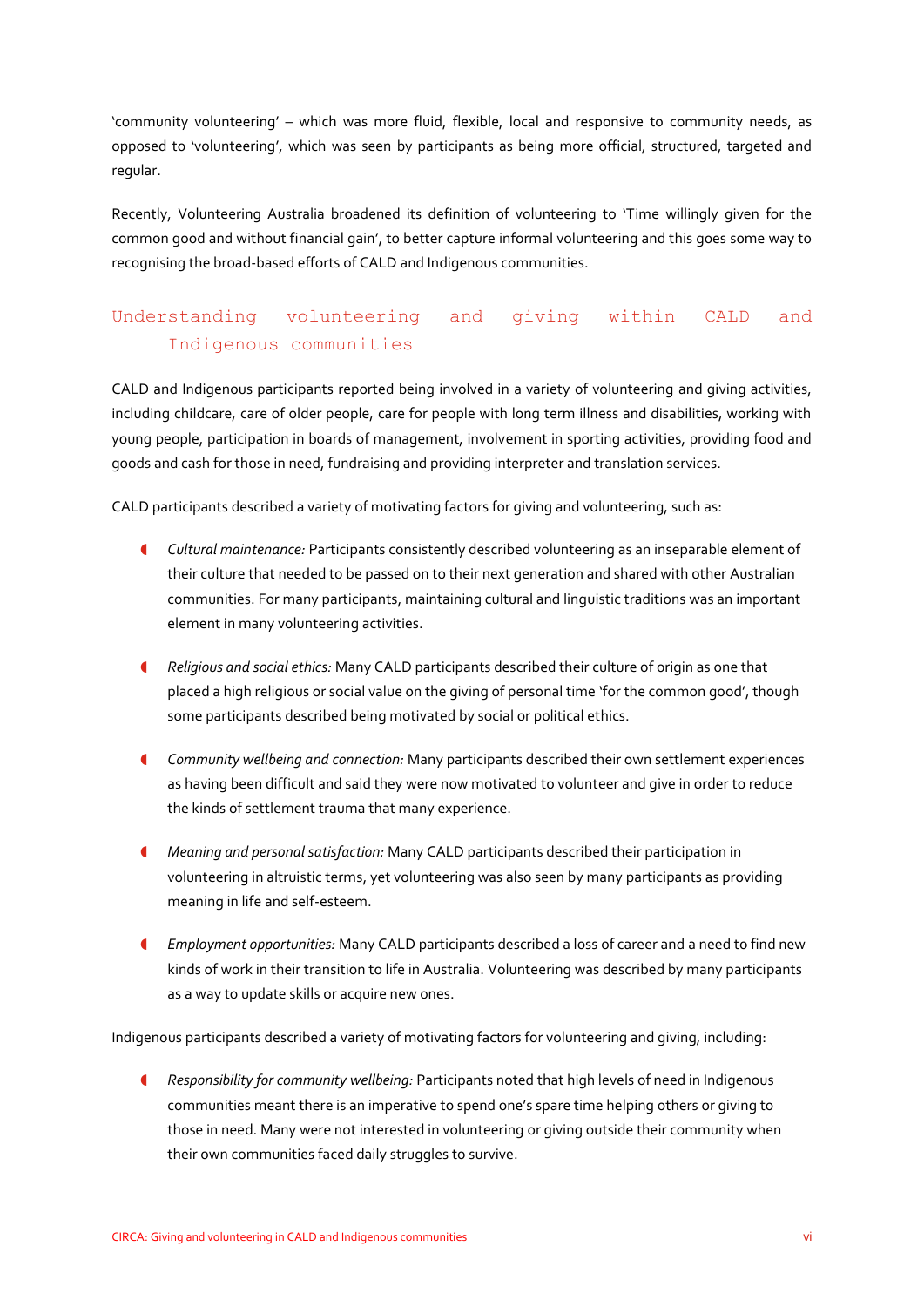- *Cultural maintenance and survival:* Sharing, giving and helping others are integral to Indigenous culture and play a key role in maintaining culture and traditions. Some voluntary activities relate specifically to cultural practices (e.g. organising funerals). Maintaining culture was also linked by participants to specific cultural and community activities, such as storytelling, dance and music.
- *Making a difference:* Being able to make a difference was a significant motivator for Indigenous participants in terms of both volunteering and giving. These were seen as an important part of 'giving back' to community and to those who have helped them or the community in the past.

#### Challenges to volunteering and giving

Volunteering and giving among CALD communities are constrained by a range of challenges, including:

- *Lack of time:* Many participants described their desire to volunteer outside their own community as being constrained by the more immediate need for caring for their own families and communities.
- *Burnout:* The level of demand placed upon community members was seen by some as connected to burnout, leading in some cases to withdrawal from volunteer activities.
- *Lack of English:* CALD participants often saw English language requirements as a barrier to volunteering outside their communities.
- *Potential for exploitation and racism:* Some noted that they were unappreciated by non-CALD workers and managers; others identified issues of exploitation, discrimination and racism.
- *Community vulnerability:* Participants noted that the financial demands on newly arrived migrants and refugees during settlement can be a barrier to giving.
- *Lack of transparency and flexibility:* Participants described a lack of transparency and flexibility in how donations are distributed by charitable organisations.

Indigenous participants identified a range of challenges to volunteering and giving, a number of which were the same as those identified by CALD participants, such as:

- *Lack of time:* Demands on time include employment, care of older people or people with disabilities, childcare, and supporting young people. Time was particularly noted as an issue for participants aged over 50 and for families with small children.
- *Burnout:* Many Indigenous community members volunteer in multiple ways sitting on boards, looking after children – while still holding down a full-time job. Indigenous Elders were seen as particularly at risk of burnout.
- *Potential for discrimination and racism:* Many participants were wary of organisations where they may face racism or discrimination or be uncomfortable due to lack of cultural awareness on the part of staff and other volunteers.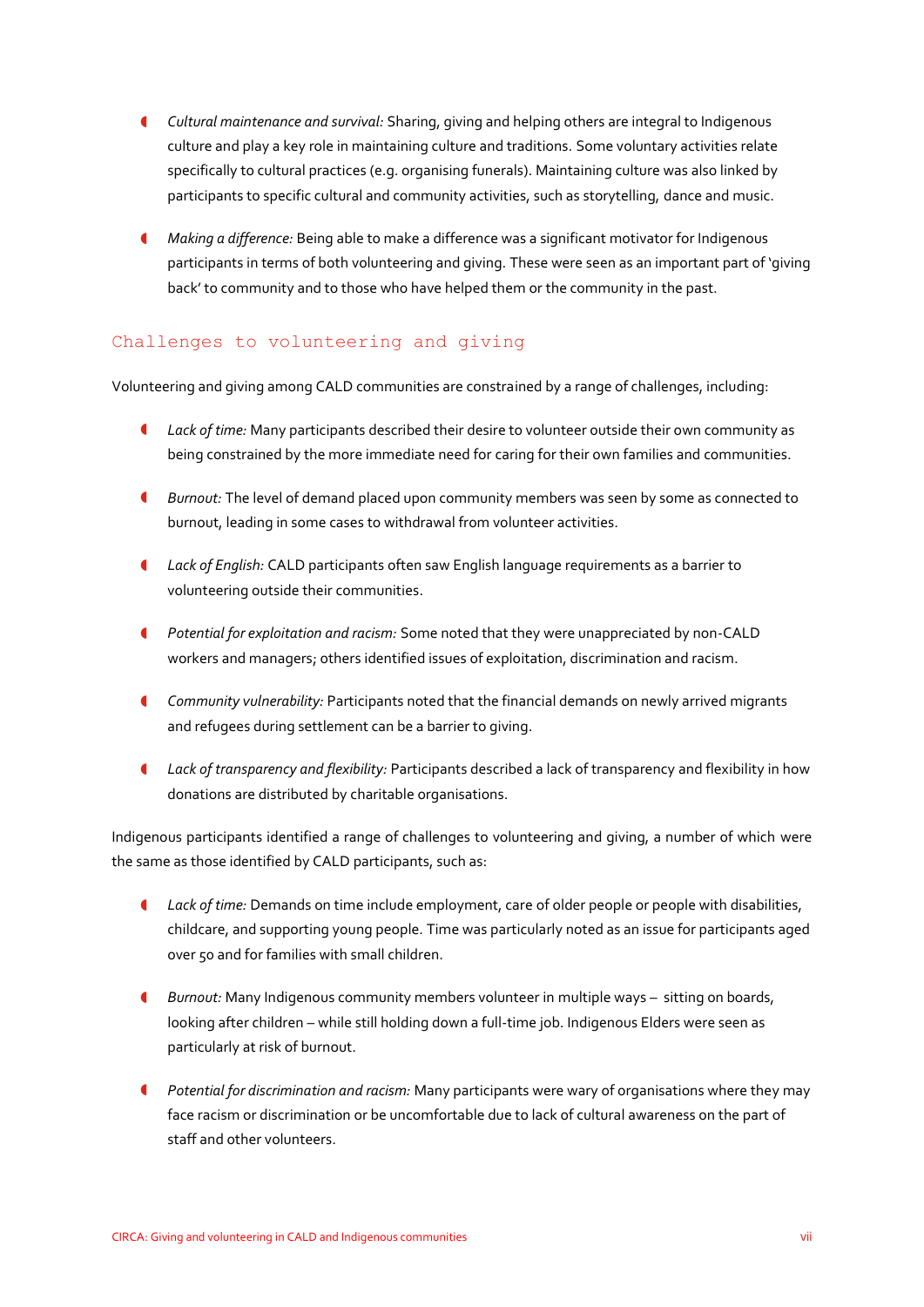Participants also identified challenges that are more specific to Indigenous communities, such as lack of transport, particularly in remote areas.

#### Enablers of volunteering and giving

CALD participants identified a number of factors that could enable involvement of CALD communities in fundraising and charity organisations. These include:

- Partnering between CALD community groups and broader Australian organisations
- Greater flexibility in volunteering options (e.g. less rigid timeslots)
- **CED More systematic approaches to collecting and distributing funds, and**
- **C** Opportunities for work experience and skills development.

Indigenous participants identified a number of factors that could enable volunteering, including:

- **I** Public acknowledgement and respect
- **CED Partnership projects that benefit Indigenous communities**
- Involving non-Indigenous people in Indigenous events (e.g. Sorry Day), and
- Offering opportunities for employment and skills development of Indigenous community members.

Increasing awareness of volunteer opportunities to CALD and Indigenous communities is more likely to be useful if it is done in the context of partnerships and targeted to the needs of particular groups; for example, young people and new and emerging communities are more likely to be interested in roles that may lead to building skills and employment. Flexibility in volunteering was also valued, particularly by young people.

#### Engaging with the philanthropic and not for profit sectors

The research found that most CALD and Indigenous community members would prefer to volunteer in settings where they are comfortable and where staff and other volunteers are culturally sensitive. Volunteerinvolving organisations and philanthropic organisations would benefit from a focus on building the cultural competency of their organisations, staff and volunteers, in order to be able to work effectively and successfully with CALD and Indigenous organisations.

Stakeholder organisations interviewed as part of this research included philanthropic, volunteer-involving, CALD and Aboriginal organisations. Stakeholder organisations noted challenges in growing CALD and Indigenous volunteering in mainstream and community organisations, including:

- Volunteering organisations needing government support
- **4** Building cultural capacity
- **4** Addressing English language skills, and
- Developing culturally specific and appropriate promotion and outreach.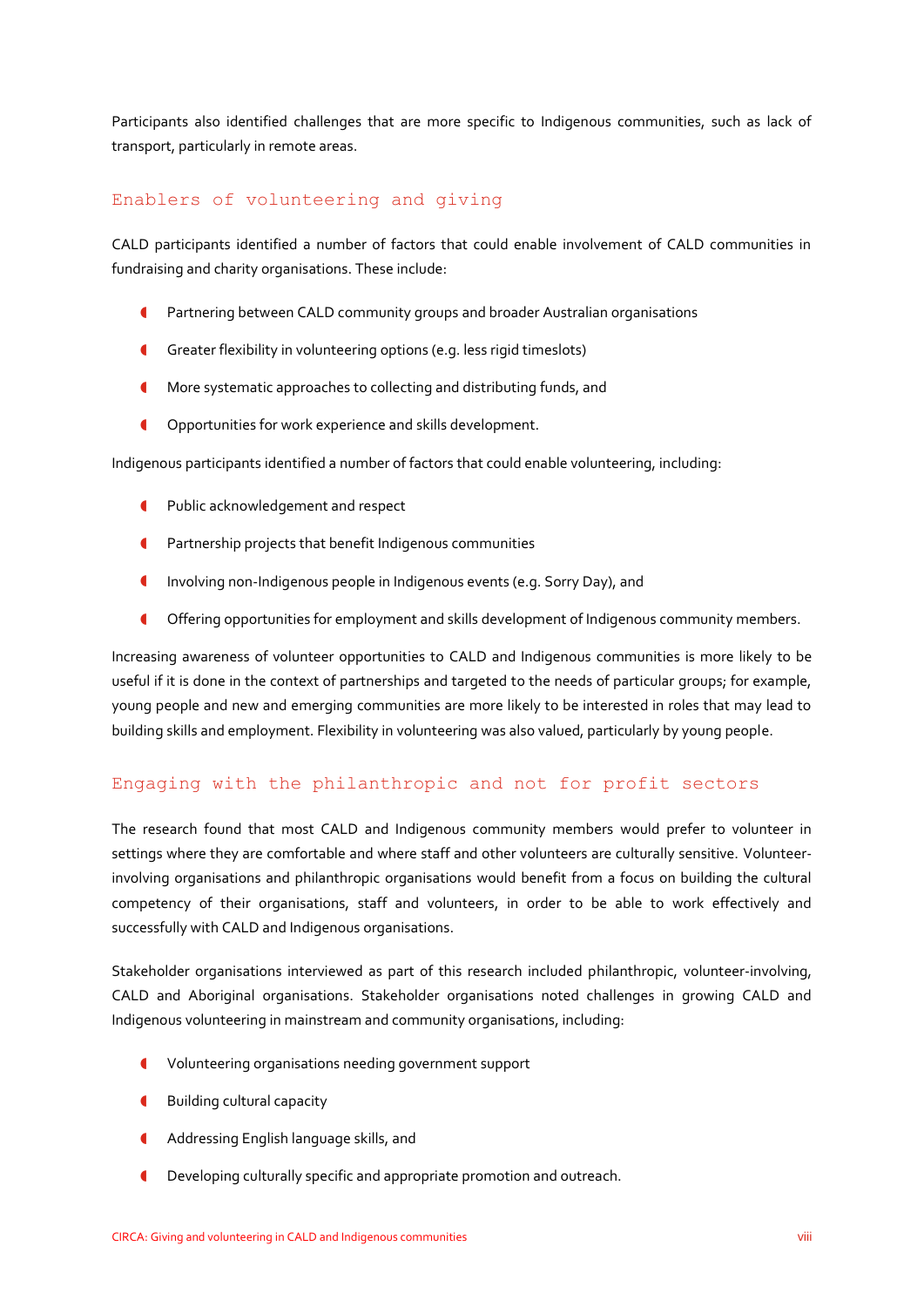They also identified a range of enablers to address such challenges, including enhancing organisations' cultural competency, welcoming CALD and Indigenous volunteers, appreciating the value of a range of languages among volunteers, building partnerships among organisations, being more flexible in volunteering options, offering more acknowledgement of people's contributions, and communicating more effectively.

This research found that volunteering and giving are integral to the cultural life of both CALD and Indigenous communities and form an essential component of civil, harmonious and healthy societies. The report identifies a range of opportunities arising from the research which build on the social capital provided through CALD and Indigenous volunteering and giving, as follows:

- Given the gap in research and evidence base relating to volunteering and giving in CALD and Indigenous communities in Australia, there are opportunities for further research in this area to build on the findings from this report.
- A variation in the way that data collections, including the ABS Census, ask questions about volunteering to include a clear definition of volunteering (and what it includes and excludes) could assist in more effectively collecting data in relation to CALD and Indigenous volunteering.
- It is very important for volunteer involving organisations to acknowledge CALD and Indigenous volunteers through, for example, the awarding of certificates or the making of formal announcements,
- **I** There are opportunities for the Australian Government to support and encourage organisations to provide this acknowledgement – at both an individual and organisation level.
- There are opportunities to acknowledge CALD and Indigenous volunteers in the Australian Honours System.
- Support for partnerships and collaborations that promote better understanding, communication, relationship-building and culturally sensitive approaches among volunteer-involving organisations and philanthropic organisations, on one side, and CALD and Indigenous communities, on the other. This could be effective in building a more accessible and responsive not for profit sector for meeting CALD and Indigenous needs.
- CALD and Indigenous volunteering and community development projects have the potential to build relationships particularly with young people, enhancing social cohesion and strengthening community wellbeing. This is particularly important in communities where family functioning and social cohesion are at risk.
- Support should be given to long-term approaches and investments with Indigenous communities in order to ensure projects are realistic and achievable.
- Implementing cultural competency training for staff and volunteers would enhance the capacity of volunteer-involving and philanthropic organisations to work effectively with CALD and Indigenous organisations. This would make it more likely that they could attract and retain CALD and Indigenous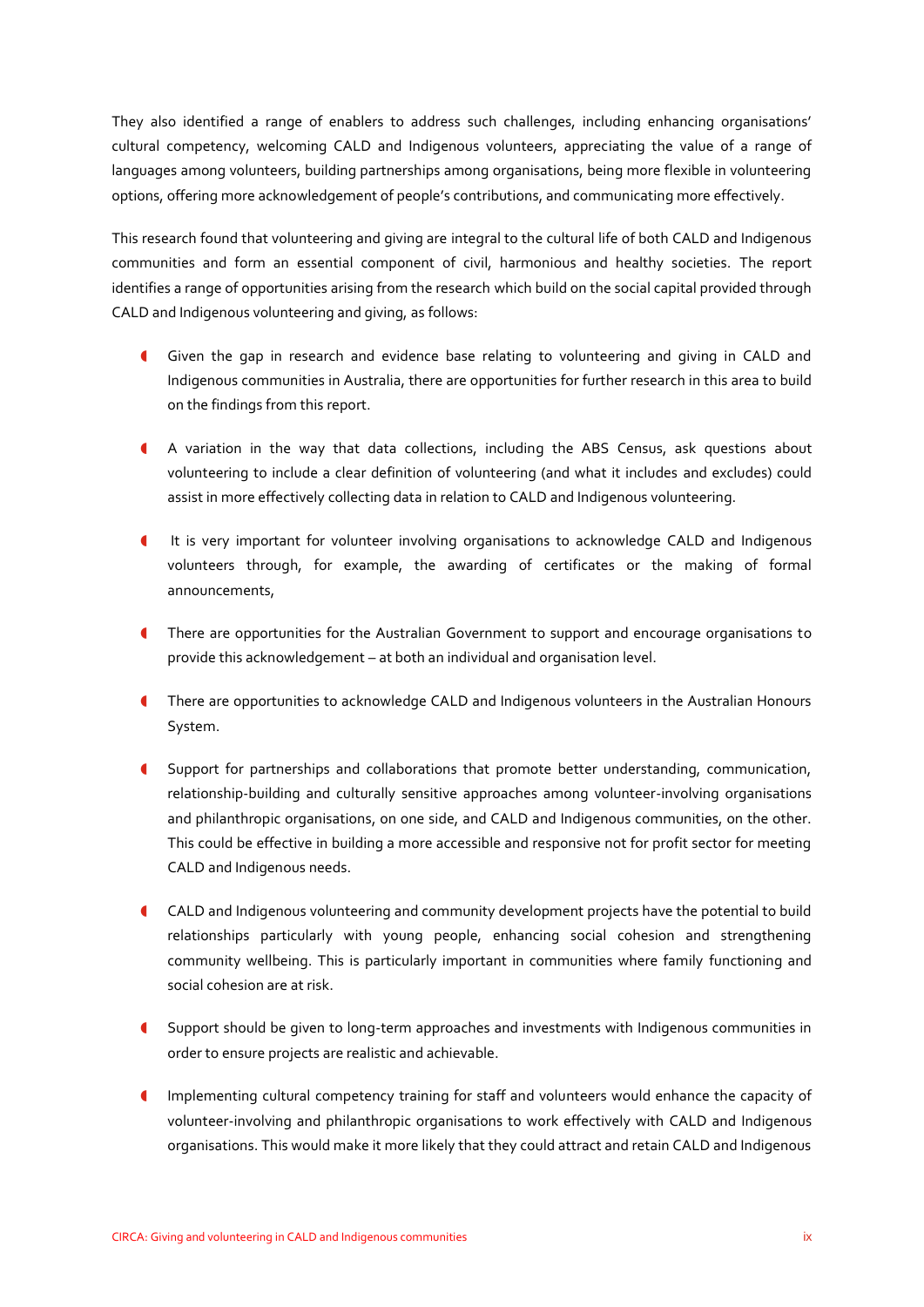volunteers and donors and enhance capacity to develop effective and culturally respectful partnerships and collaborative projects.

- Cultural competency and awareness training to provide philanthropic organisations with the skills they need to work more effectively with CALD and Indigenous communities and organisations, would be beneficial.
- Improving access to philanthropic funds for CALD and Indigenous communities could be achieved by simplifying application processes and forms and by providing additional support through the development and application process.
- More flexibility, support and partnership work around requirements for reporting by CALD and Indigenous organisations to philanthropic foundations could be encouraged.
- **Training and additional resources for CALD and Indigenous organisations should be provided so they** can increase their participation in volunteering and philanthropy, for example, recruitment of volunteers, effective communication and marketing, networking, etc.
- The capacity of CALD and Indigenous boards of management and organisations should be increased so that they can work with philanthropic foundations; this may include assistance with application processes and training on policies and procedures related to philanthropy.
- Enhanced infrastructure and resources are required to support engagement in volunteering in CALD and Indigenous communities. Many CALD and Indigenous volunteer-involving organisations are largely unsupported by private sector business, philanthropy, or government and are in need of better access to supports such as training in relation to volunteering, the ability to reimburse expenses related to volunteering, and access to specific volunteering expertise and networks.
- Promotion of the benefits of volunteering in relation to skills development and employment pathways, particularly for young people and new and emerging communities, is likely to be an effective way of engaging more volunteers from CALD and Indigenous communities.
- There should be promotion of the value and benefits of philanthropic projects that work with CALD and Indigenous communities and the provision of resources to support and develop successful projects, models and approaches in order to encourage the development of this sector.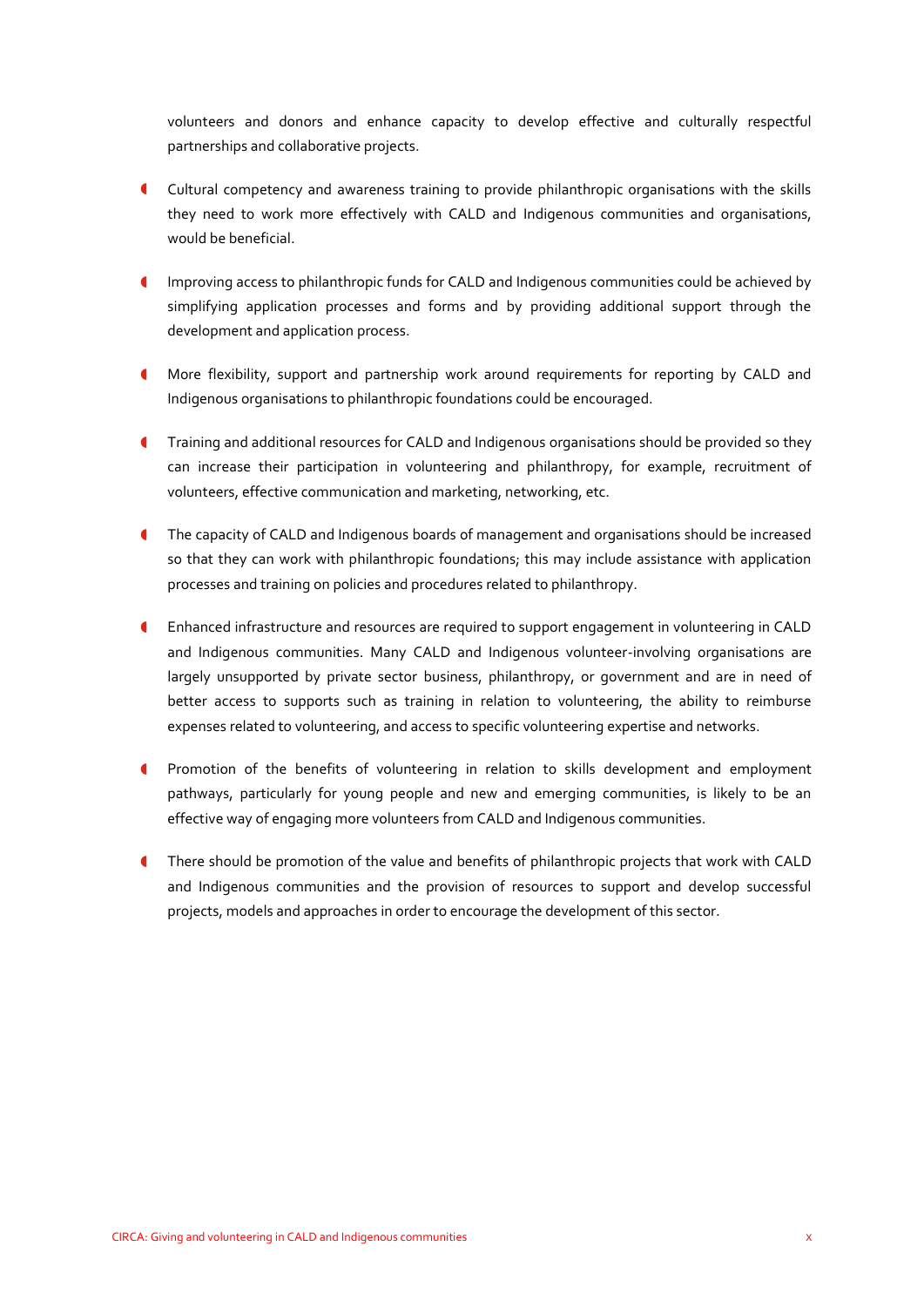# <span id="page-11-0"></span>1.Background

## <span id="page-11-1"></span>1.1 The research project

The Department of Social Services (DSS), on behalf of the Prime Minister's Community Business Partnership (the Partnership), commissioned the Cultural and Indigenous Research Centre Australia (CIRCA) to conduct research into volunteering and giving in culturally and linguistically diverse (CALD) and Indigenous communities. The Partnership provides advice to Government on strategies for growing philanthropy, volunteering, corporate social responsibility and partnerships between business and community organisations. This will enhance understanding of giving and volunteering in CALD and Indigenous communities.

There has been very little recent research into volunteering and giving in CALD and Indigenous communities in Australia or the potential for growth in volunteering in these communities (Kerr, Savelsberg, Sparrow, & Tedmanson, 2001). This research enhances understandings of motivations and patterns of volunteering and giving in both CALD and Indigenous communities and provides evidence of challenges and barriers, as well as successful strategies to grow giving and volunteering in these communities. Understanding how cultural diversity interrelates with Australia's volunteering and philanthropic effort is critical to strengthening social cohesion and building social capital. The specific objectives of the research are to:

- Develop a better understanding of the patterns of giving and volunteering behaviour taking place within CALD and Indigenous communities in Australia
- Consider whether traditional definitions and measurements are adequate to capture the patterns of spontaneous and planned giving and volunteering within different CALD and Indigenous communities
- Understand the views and perceptions among CALD and Indigenous communities about giving and volunteering
- Gain insight into what the term 'volunteering' means within CALD and Indigenous communities
- Understand the extent to which stereotypes of traditional volunteering roles can be a barrier to encouraging people from CALD and Indigenous backgrounds to volunteer in formal volunteering settings
- Identify opportunities to grow giving and volunteering for and among CALD and Indigenous communities
- Identify opportunities to support volunteer-involving organisations to build accessibility into volunteering initiatives, and
- **C** Better understand how the philanthropic sector engages with CALD and Indigenous communities to increase giving and volunteering.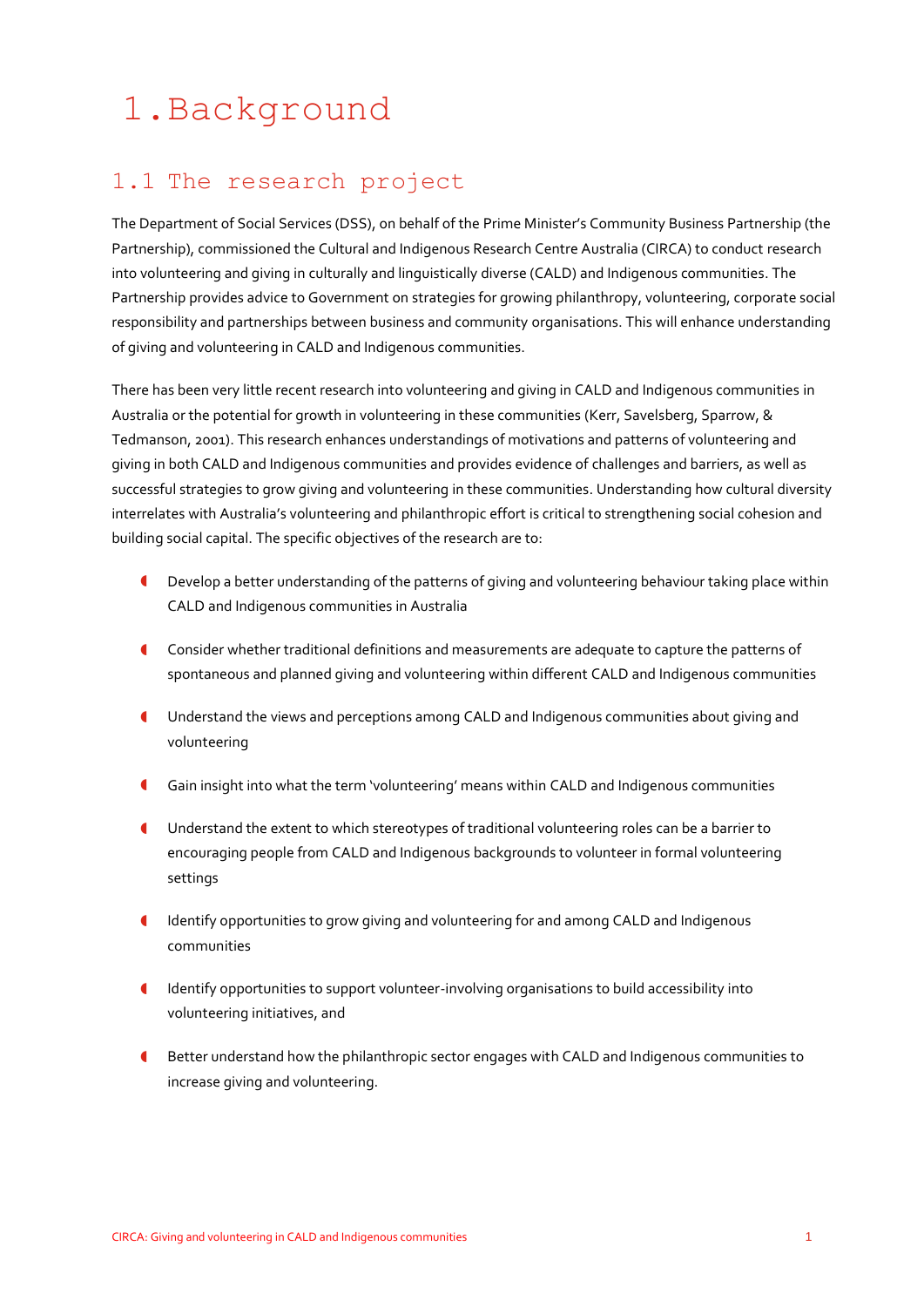## <span id="page-12-0"></span>1.2 Statistics on volunteering and giving

In 2014, 5.8 million people participated in voluntary work in Australia (Australian Bureau of Statistics, 2014). Philanthropy, charities, non-government organisations and the corporate sector all play a role in volunteering and giving and in producing social outcomes that cannot be achieved by governments alone.

In 2014, Australian charities had a total income of \$103 billion, of which donations and bequests comprised \$6.8 billion or 6.6% [\(Australian Charities and Not-for profits Commission, 2014\)](http://www.acnc.gov.au/ACNC/Pblctns/Rpts/CharityReport2014/ACNC/Publications/Reports/CharityReport2014.aspx). Giving by community members in Australia is significant, in 2012-13, donations, bequests and legacies from households in Australia amounted to approximately \$4 billion [\(Australian Bureau of](http://www.abs.gov.au/ausstats/abs@.nsf/mf/4159.0) Statistics, 2014).

Despite the fact that we know CALD and Indigenous community members make significant contributions through volunteering in both the wider community and within their own community groups, they are underrepresented in formal volunteering data. In 2014, 31% of the Australian population aged 15 years and over participated in volunteering, while for people who spoke a language other than English at home the reported rate of volunteering was 23% (Australian Bureau of Statistics, 2014). Women (34%) were more likely to volunteer than men (29%), and people in the middle age groups (35–44 years to 65–74 years) were more likely to volunteer than those in younger and older age groups (Australian Bureau of Statistics, 2014). This broad pattern existed for both males and females, though data segmented for CALD and Indigenous community members is not available.

In 2014, data showed that recent migrants were less likely than people born in Australia to have done voluntary work in the last 12 months (22% compared with 34%) and less likely to have cared for a person with disability, a long-term health condition or old age in the last four weeks (5.7% compared with 21%). Migrants who had been in Australia longer were more likely than recent migrants to have done voluntary work in the last 12 months (28%) and to have cared for a person with disability, a long-term health condition or old age in the last four weeks (18%) [\(Australian Bureau of Statistics, 2014\)](http://www.abs.gov.au/ausstats/abs@.nsf/mf/4159.0).

Overall, volunteers from CALD backgrounds participate in both formal and informal settings. A survey of Australian volunteers found that 72% of CALD volunteers were involved in informal volunteering and 21% were engaged in formal volunteering through a mainstream organisation, one study found (Volunteering Australia, 2007a). Fifty-six per cent of CALD volunteers surveyed were involved in both their own community and the broader community, and 39% worked exclusively in their own communities (Volunteering Australia, 2007a). The same study also found that participation was not limited to long-term CALD residents, with 16% of CALD volunteers surveyed having arrived in Australia in the last 10 years.

The contribution of CALD volunteers is significant, with a high level of community engagement; 49% of CALD volunteers surveyed spend one to two days a week volunteering within the formal sector and 31% contribute one to two days a week in the informal sector (Volunteering Australia, 2006). The evidence in relation to volunteering by Indigenous community members is limited, and existing research suggests that complex systems of kinship and family obligations in Indigenous communities are less likely to be captured in volunteer research and statistics (Petriwskyj & Warburton, 2007). However, one study did find that 13% of Indigenous people indicated they had volunteered in the previous 12 months (Yap & Biddle, 2012).

The non-Indigenous population in Australia is more likely to have reported being a volunteer than the Indigenous population (17% compared to 13%), and this has been noted as potentially due to the concept of volunteering included in the Census being a largely western one based around participation in structured activities and organisations (Yap & Biddle, 2012). The Census question asked was, 'In the last twelve months did the person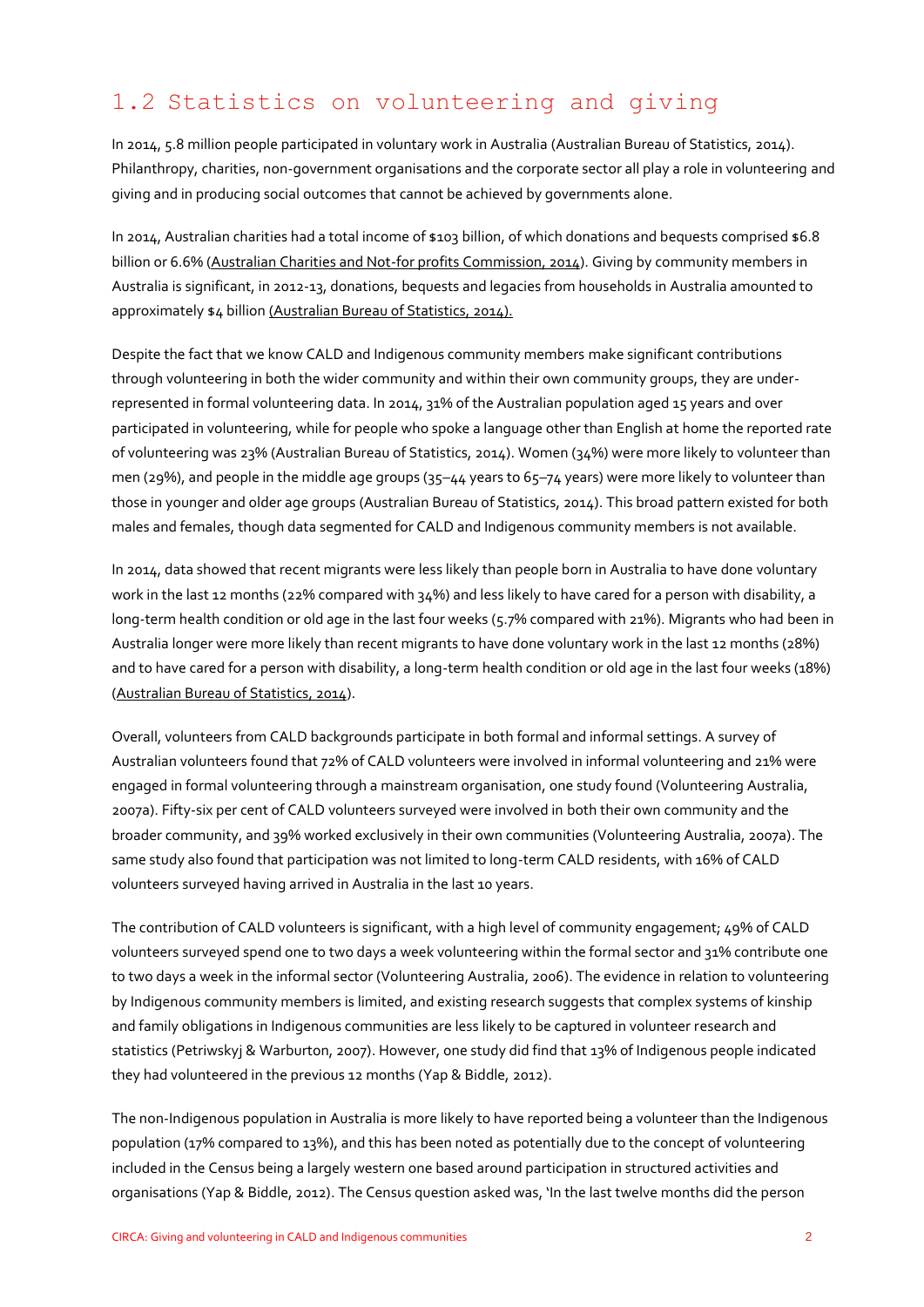spend time doing voluntary work through an organisation or group?' (Yap & Biddle, 2012). When a wider range of activities was included in the definition of voluntary work, Indigenous Australians' participation rates were higher than those of non-Indigenous Australians, 26.9% and 19% respectively for those aged over 15 years (Smith & Roach, 1996).

While meaningful statistics for Indigenous volunteering are limited, Indigenous carers are disproportionally represented across the care community; for example, according to the 2011 Census, 13.3% of Indigenous Australians over 15 years were providing unpaid care to someone with a disability, a long-term illness or problems relating to old age, compared to 11.2% for non-Indigenous Australians (Yap & Biddle, 2012).

In Australia, research on volunteering has often focused on formal settings and has failed to capture the informal contributions of Indigenous people in a culture where reciprocity and family and community obligation are so important (Kerr, Savelsberg, Sparrow, & Tedmanson, 2001). Given that it is very difficult to quantify the contribution of Indigenous Australians in informal volunteering, a paper from the Centre for Aboriginal Economic Policy Research (CAEPR) (*Indigenous Population Project Paper 4: Unpaid Work, Unpaid Care, Unpaid Assistance and Volunteering*) provides useful insights into levels of participation in care (Yap & Biddle, 2012). The paper's focus is on the demographic profile of the Indigenous population:

- **I** Undertaking unpaid care of children
- **C** Providing unpaid care for people with disability, long-term illness or old age
- **I** Undertaking domestic work at home or other places, and
- **Spending time doing unpaid voluntary work through an organisation or group.**

The paper notes the substantial size of this unpaid economy and the importance of making visible this sector of the economy (Yap & Biddle, 2012).

## <span id="page-13-0"></span>1.3 CALD and Indigenous populations

In 2011, 548,370 people identified as being of Aboriginal and/or Torres Strait Islander origin and Aboriginal and Torres Strait Islander people made up 2.5% of the total Australian population (Australian Bureau of Statistics, 2011). Contrary to the common perception that most Aboriginal and Torres Strait Islander people live in remote areas, the majority (79%) live in cities and non-remote regional areas. Just under half of all Aboriginal and Torres Strait Islander people live in regional areas (22% live in inner regional areas and 22% in outer regional areas) and just over one-third live in major cities (35%). Eight per cent (8%) live in remote areas, and 14% live in very remote areas (Australian Bureau of Statistics, 2013a).

Australians speak more than 200 languages other than English at home, and come from more than 240 countries of birth. At the 2011 Census, 28% of Australia's total population were born overseas, and 15.7% were born in a non-English speaking country. In 2011 18% of Australians spoke a language other than English at home. 87% of the non-English speaking population reside in metropolitan cities, and 25% of the metropolitan population speak a language other than English at home (compared with  $5\%$  of regional and remote populations). Proportionally, NSW and Victoria have greater cultural diversity than other states and territories, with almost a quarter of the population of Victoria and NSW speaking a language other than English at home (Australian Bureau of Statistics, 2011).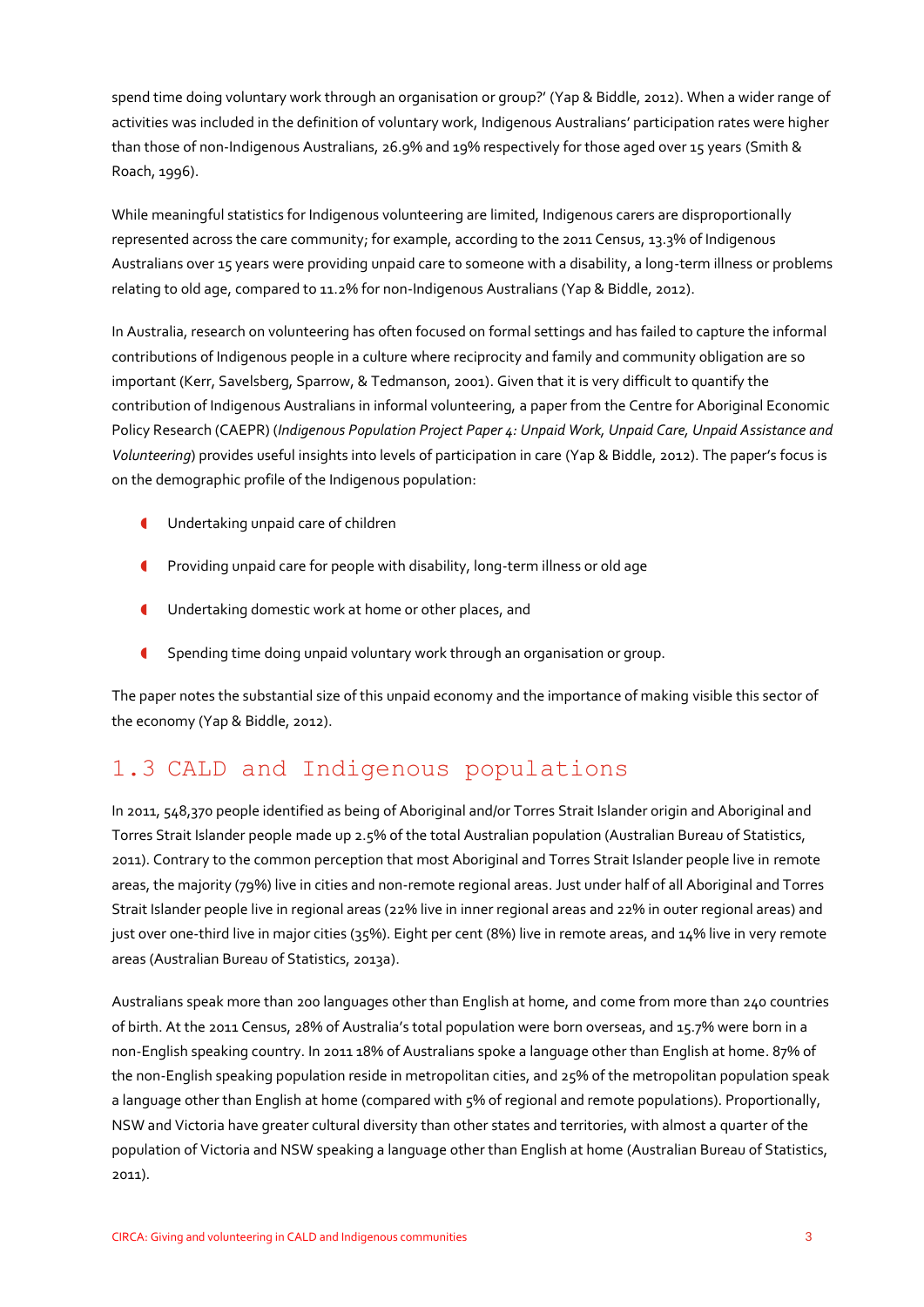## <span id="page-14-0"></span>2.Method

A broad mixed-methods qualitative approach was used for this research, comprising the following elements:

- A literature review and initial in-depth interviews to confirm the methodology
- 11 focus groups with 96 CALD community members from 13 cultural backgrounds
- Eight focus groups and four in-depth individual interviews with a total of 44 Indigenous community members
- A discussion forum with 8 existing volunteers from diverse cultural backgrounds
- Three focus groups with 15 existing Indigenous volunteers
- Consultations with 27 stakeholders, including representatives from peak bodies, business and philanthropic and volunteer-involving organisations, including in-depth interviews and an online discussion
- **The development of case stories.**

The study took place from October 2015 to February 2016. It was conducted in urban, rural and remote locations across Australia, as shown in Tables 2.1, 2.2 and 2.3.

| Language group                    | 11 focus group discussions (8 people in each group) |                                   |                      |                                      |
|-----------------------------------|-----------------------------------------------------|-----------------------------------|----------------------|--------------------------------------|
|                                   | Young<br>$(18 - 28 \text{ yrs})$                    | Family<br>$(29 - 49 \text{ yrs})$ | Mature<br>$(50+yrs)$ | Existing<br>volunteers               |
| Chinese                           | Female, Sydney                                      | Male, Melbourne                   | Female,<br>Melbourne |                                      |
| Arabic-speaking-<br>Christian     |                                                     | Male, Sydney                      |                      | Discussion forum<br>in Sydney (mixed |
| Arabic-speaking-<br><b>Muslim</b> |                                                     | Female, Melbourne                 |                      | group of 8 people)                   |
| Vietnamese                        | Male, Melbourne                                     |                                   | Female, Sydney       |                                      |
| Greek                             |                                                     |                                   | Female, Sydney       |                                      |
| <b>Newly arrived Sudanese</b>     | Male, Brisbane                                      |                                   |                      |                                      |
| Newly arrived Iraqi               |                                                     | Female, Melbourne                 |                      |                                      |
| Indian                            |                                                     | Female, Melbourne                 |                      |                                      |

#### Table 2.1 – Discussions with CALD community members (n=96)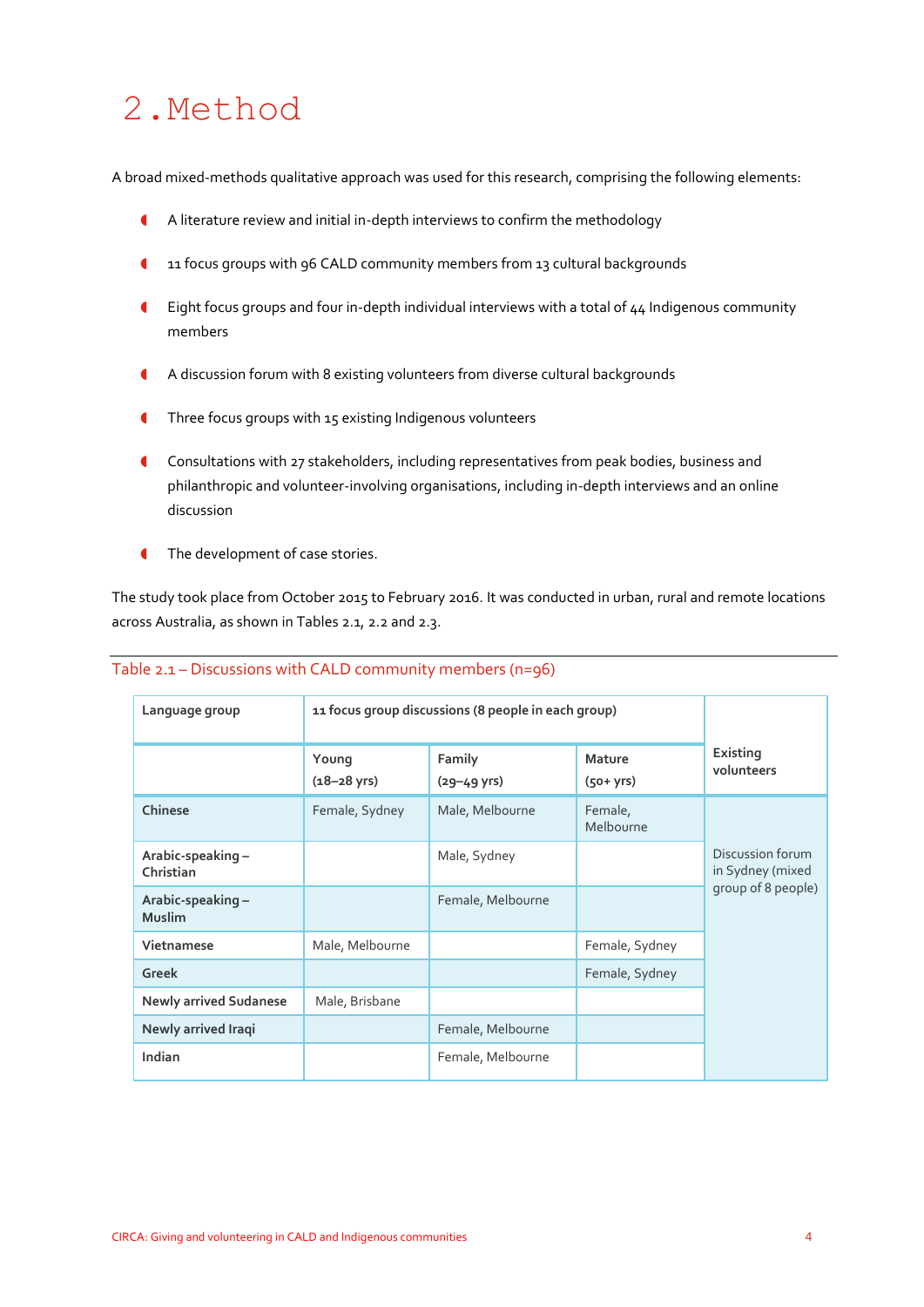| Location                | 8 discussions groups (5 people in each group) and 4 individual<br>in-depth interviews               | 3 groups (5 people in<br>each group) |                                                 |                     |  |
|-------------------------|-----------------------------------------------------------------------------------------------------|--------------------------------------|-------------------------------------------------|---------------------|--|
|                         | Young<br>$(18 - 28 \text{ yrs})$                                                                    | Family<br>$(29 - 49 \text{ yrs})$    | Elders and older community<br>members (50+ yrs) |                     |  |
| Urban                   |                                                                                                     |                                      |                                                 |                     |  |
| Sydney, NSW             | 1 group<br>(males &<br>females)                                                                     |                                      | 1 group (males & females)                       | Existing volunteers |  |
| Darwin, NT              | 4 in-depth interviews with community members from Darwin and surrounding areas<br>(males & females) |                                      |                                                 |                     |  |
| Regional                |                                                                                                     |                                      |                                                 |                     |  |
| Shepparton,<br>Victoria |                                                                                                     |                                      | 1 group with males                              | Existing volunteers |  |
| Nowra, NSW              | 1 group<br>(males &<br>females)                                                                     | 1 group with<br>males                | 1 group with females                            |                     |  |
| Remote                  |                                                                                                     |                                      |                                                 |                     |  |
| Napranum, QLD           | 1 group with males<br>1 group with females                                                          |                                      |                                                 | Existing volunteers |  |

## Table 2.3 Stakeholders interviewed during the research (n=27)

| Aboriginal Advancement League, Victoria                          | Northern Australian Aboriginal justice Agency |  |
|------------------------------------------------------------------|-----------------------------------------------|--|
| Aboriginal Reference Group, Volunteering SA & NT<br>(rep)        | Philanthropy Australia                        |  |
| <b>Adult Migrant Education Services</b>                          | <b>Australian Red Cross</b>                   |  |
| Arab Council Australia                                           | Settlement Council of Australia               |  |
| Australian Communities Foundation                                | Settlement Services International             |  |
| Australian Emergency Management Volunteer Forum                  | Smith Family                                  |  |
| Australian Indigenous Chamber of Commerce                        | Swan Volunteer Resource Centre WA             |  |
| <b>CAGES Foundation</b>                                          | <b>Telstra Foundation</b>                     |  |
| CareerTrackers                                                   | Volunteering Australia                        |  |
| Centre for Multicultural Youth, Victoria                         | Volunteering WA                               |  |
| Co.As.It (Italian Language & Community Services)                 | Volunteering SA/NT                            |  |
| Diversity Council of Australia                                   | Youth Action and Policy Coalition             |  |
| Federation of Ethnic Communities Council of Australia<br>(FECCA) | Woor-Dungin                                   |  |
| <b>Generation One</b>                                            |                                               |  |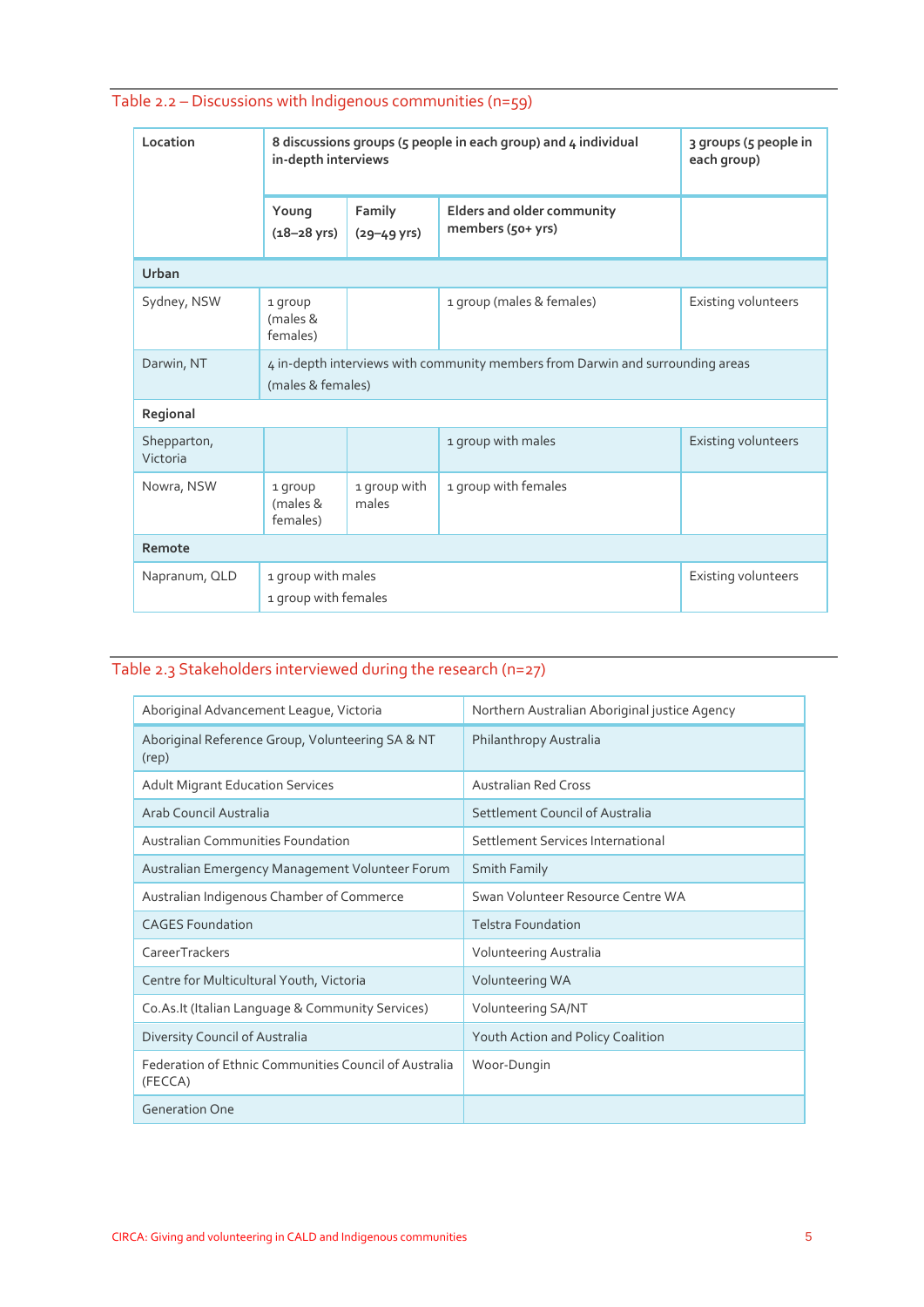## <span id="page-16-0"></span>2.1 Facilitation and consultation approach

CIRCA's bilingual and Indigenous researchers facilitated the group discussions and interviews with CALD and Indigenous community members and volunteers. Consultations were held at venues that were known to participants (e.g. local community organisations).

## <span id="page-16-1"></span>2.2 Analysis

The qualitative research data was explored through thematic analysis identifying patterns of meaning across the group discussions and interviews in order to provide detailed findings. This was achieved through a process of data familiarisation, data coding, theme development and revision.

Note that this is a study of a range of CALD and Indigenous participants. There are differences in the experiences between cultural groups and among urban, rural and remote Indigenous communities. Given the size and nature of this research, it is not possible to meaningfully analyse individual cohorts and report on these differences. However, where differences are relevant, they have been identified, such as in the case of remote Indigenous communities.

### <span id="page-16-2"></span>2.3 Ethics

Ethics approval was obtained from Bellberry Limited Human Research Ethics Committee. Bellberry Limited is a national, private not-for-profit organisation providing streamlined scientific and ethical review of human research projects across Australia. Bellberry Limited aims to promote and improve the welfare of research participants and the quality, efficiency and effectiveness of research. Ethics approval for this research was also obtained from the Australian Institute of Aboriginal and Torres Strait Islander Studies (AIATSIS) in order to ensure that Indigenous Australian communities were involved in the research, that their rights, culture and heritage were respected, and that they will share in the results of this work.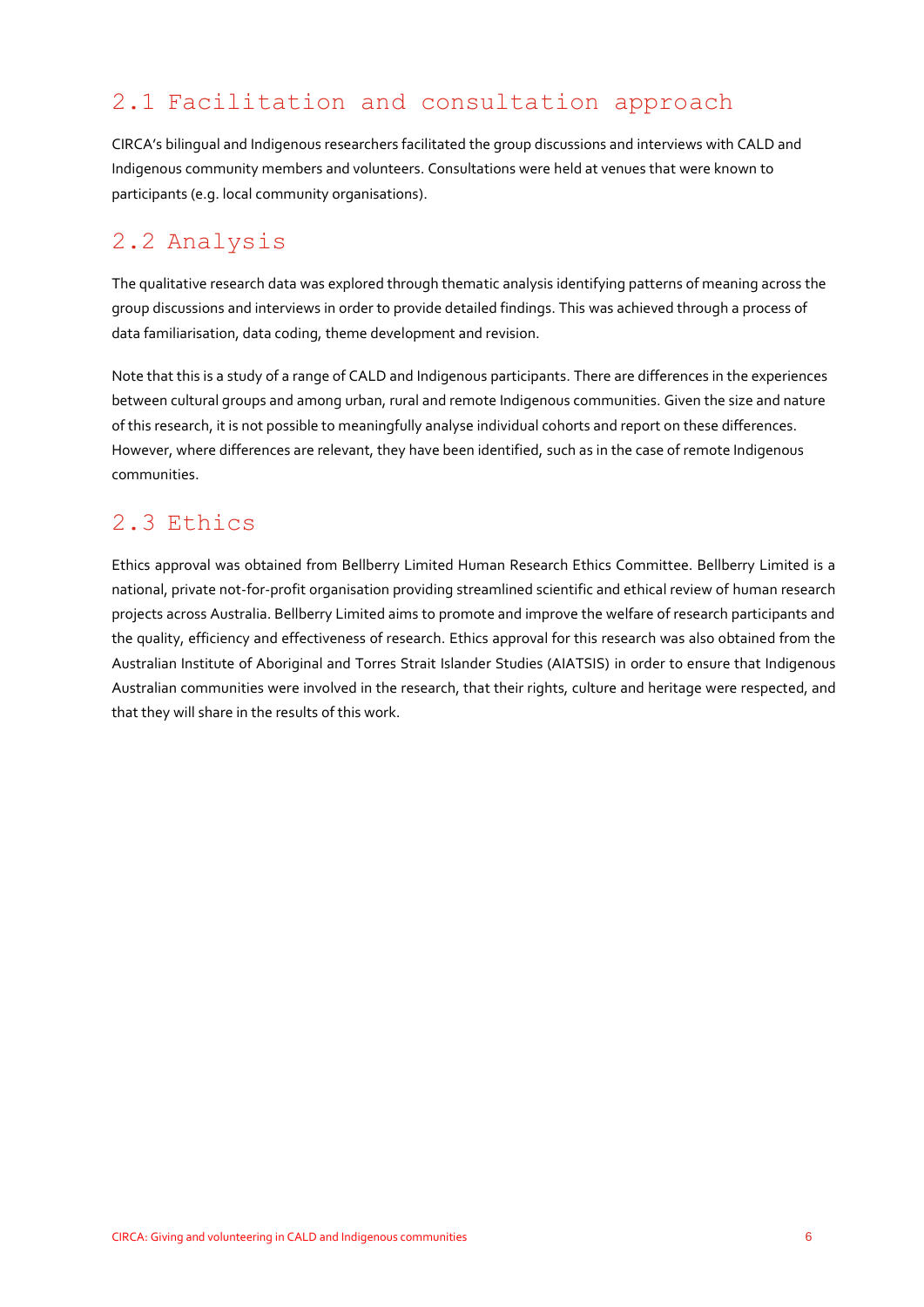## <span id="page-17-0"></span>3.Key findings of the literature review

The literature review was part of the preliminary phase of this research. Key findings of the literature review are as follows:

#### **Limited research**

There is limited literature examining volunteering and giving, the motivations for and patterns of volunteering, and the potential for growth in volunteering and giving in CALD and Indigenous communities in Australia. The available literature is insufficient to inform policy development, particularly in relation to current research in the Australian context.

#### **Barriers**

Barriers to volunteering include people feeling overburdened with community commitments and existing community needs, transport issues and lack of English language skills. Lack of remuneration for expenses such as telephone calls, travel and uniforms is also seen as a barrier to volunteering. A perceived lack of cultural awareness in organisations and perceptions of racism and discrimination can be barriers to participation in both volunteering and philanthropy for some community members.

#### **Cultural factors**

Voluntary contributions within CALD and Indigenous communities often go unrecognised due to the narrow definitions and understandings of volunteering.

Helping and sharing are concepts that are firmly entrenched in Indigenous Australian communities. While not labelled as 'volunteering', supporting family and community is interwoven with kinship responsibilities and is a fundamental part of self-fulfilment, in stark contrast to an individualised Western understanding of helping. An Australian study found that when a wider range of activities was included in the definition of voluntary work, Indigenous Australian participation rates were higher than those for non-Indigenous Australians.

While understandings of how language and cultural factors impact on volunteering rates is limited, cultural factors play a major role in attitudes to volunteering, and social responsibilities, duties and expectations commonly replace goodwill and benevolence as the drivers of social cohesion and community development for both CALD and Indigenous communities. What is viewed as volunteering and/or giving in one community may be seen as a community obligation or economic necessity in another cultural context.

There is considerable reciprocity, helping and supporting of communities, as well as informal volunteering, in both CALD and Indigenous communities. These commonly take the form of childcare, care of older people, care for people with long-term illness and disability, and domestic work for others. In particular, the complex systems of kinship and family obligations in Indigenous communities are unlikely to be documented in volunteer research, which rarely captures the significant contribution made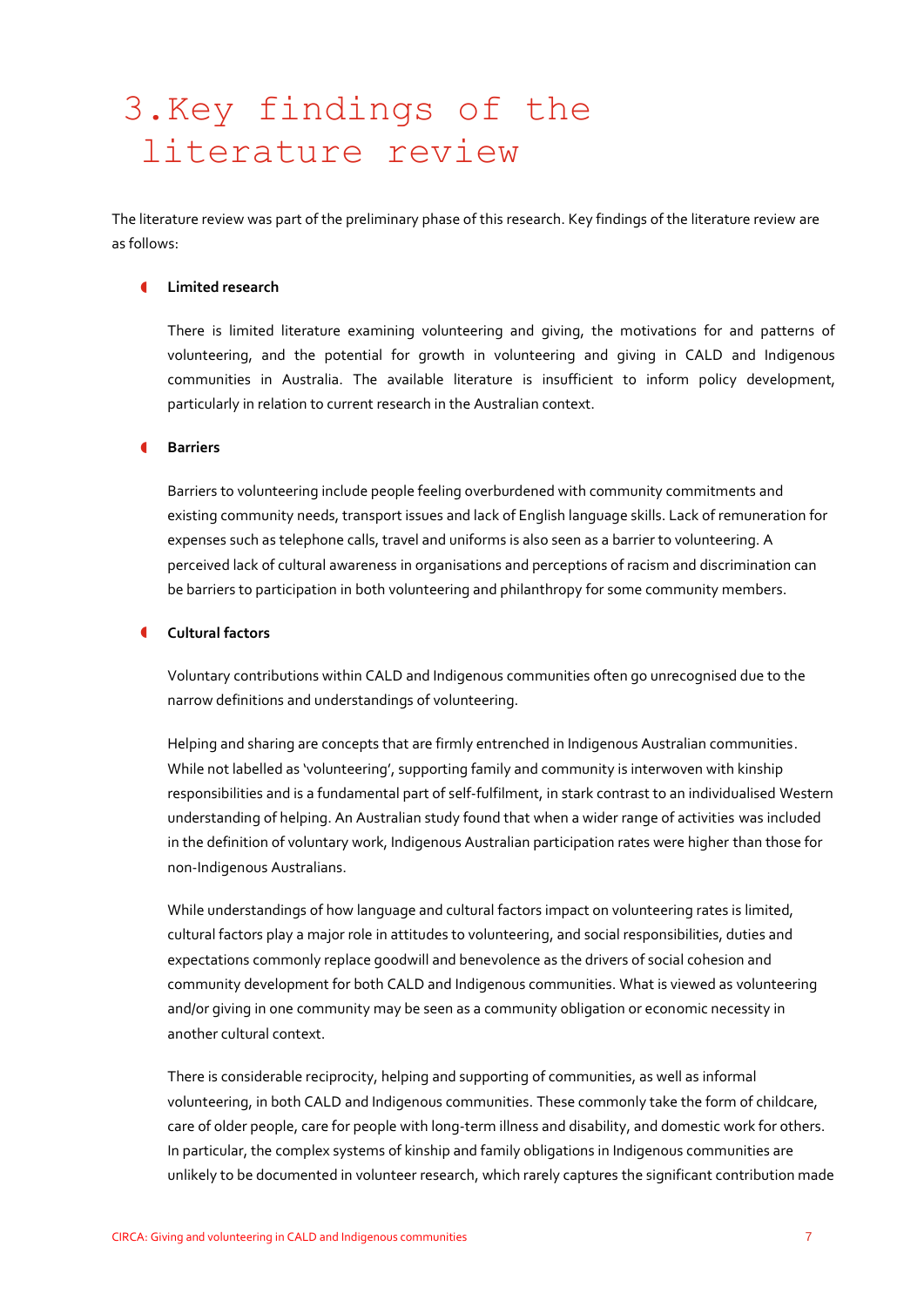by Indigenous people to their communities, which are often poorly serviced by mainstream infrastructure.

Attitudes towards volunteering and giving vary across cultures, and it is important to understand how historical experiences impact on participation. For example, there is potential for Indigenous Australians to see volunteering as having paternalistic overtones due to the experience of colonisation and negative experiences with charitable and religious organisations.

Helping, sharing and enabling are concepts that are part of the cultural life of both CALD and Indigenous communities and provide a strong base for engaging these communities in volunteering. There is a range of engagement strategies available, including partnering with communities to develop volunteering opportunities that benefit those communities.

#### **Preference for informal settings**

Participation in volunteering and giving by CALD and Indigenous people is far more likely to occur in informal, unstructured and unmanaged settings.

Both CALD and Indigenous community members tend to indicate a preference for informal and unmanaged volunteering, and for volunteering to be of benefit to their own communities. This is often related to feelings of comfort, trust and familiarity but is also a reflection of community need.

Volunteering outside the cultural group is often a result of an interest in skills-building, increasing employment opportunities and, particularly for new arrivals, a desire to engage in broader Australian life and to learn English.

#### **Benefits**

The benefits of volunteering to the individual and the community in providing social cohesion, social integration, purpose and satisfaction in people's lives are well documented. Philanthropy, charities, nongovernment organisations and the corporate sector all play a role in volunteering and in producing social outcomes that cannot be achieved by governments alone.

There are also many benefits that accrue from recruiting volunteers from CALD and Indigenous communities, including enhanced organisational competence, increased support for a greater diversity of communities, program enrichment and increased cultural respect and awareness.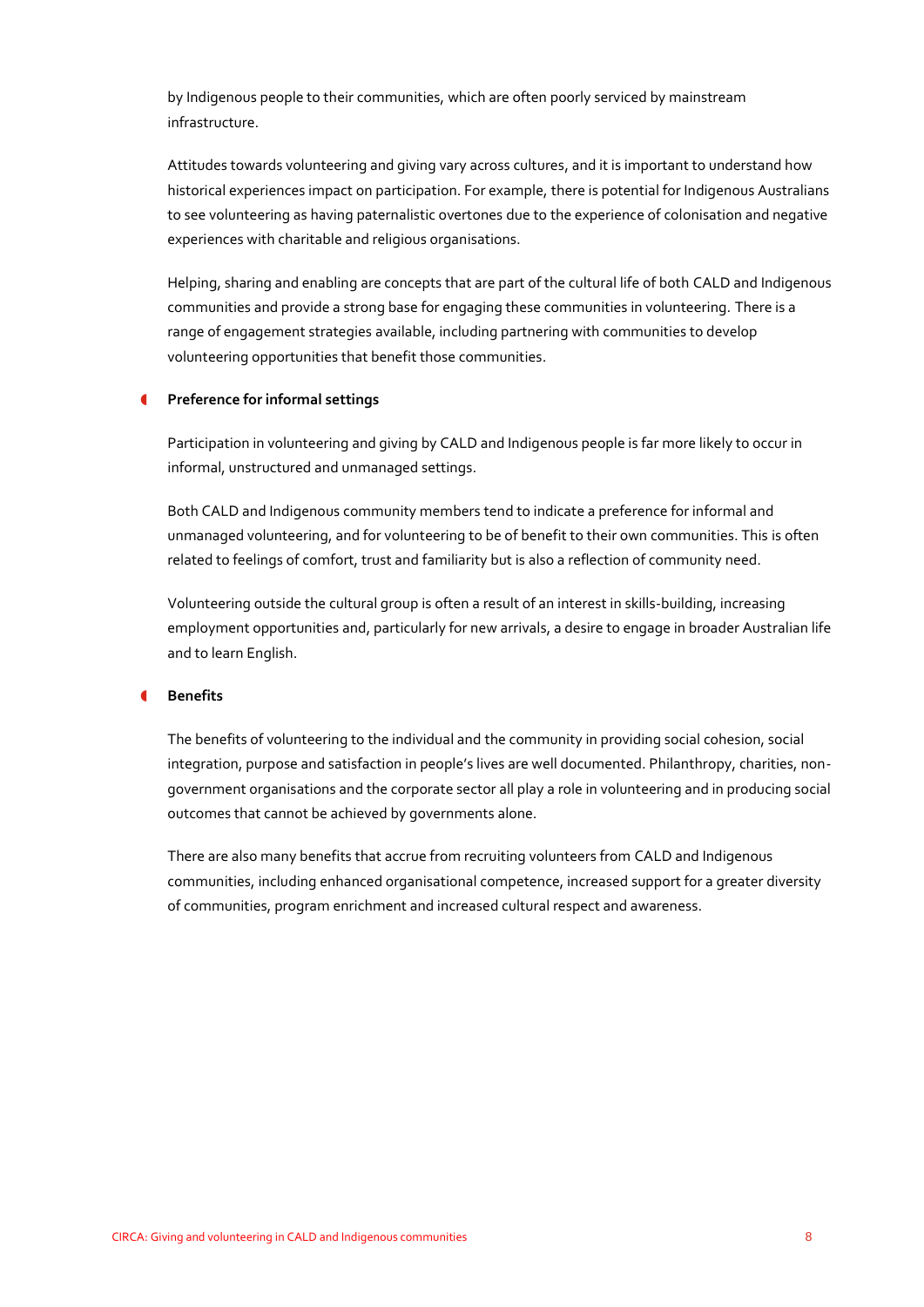# <span id="page-19-0"></span>4.Understanding volunteering and giving

## <span id="page-19-1"></span>4.1 Definitions of volunteering

Until recently, Volunteering Australia defined volunteering as:

 An activity that takes place through not-for-profit organisations or projects and is undertaken to be of benefit to the community and the volunteer, of the volunteer's own free will and without coercion, for no financial payment, and in designated volunteer positions only (Volunteering Australia, 2009).

In July 2015, Volunteering Australia changed its definition of volunteering, following a review that included the release of an issues paper, national stakeholder information sessions and an online survey to gauge community views. The new definition is more inclusive, encompassing a wider range of volunteering activities and addressing the concerns in relation to 'informal' volunteering. Volunteering is now defined as:

Time willingly given for the common good and without financial gain (Volunteering Australia, 2015).

The voluntary contributions of CALD and Indigenous communities have gone unrecognised primarily due to narrow definitions and understandings of volunteering (Kerr, Savelsberg, Sparrow, & Tedmanson, 2001). Participation in volunteering by people from CALD and Indigenous backgrounds includes a large amount of 'informal' volunteering, and this contributes to the undercounting of their very significant contribution to volunteering. However, this report found that there is a significant contribution by both CALD and Indigenous communities in 'formal' settings as well.

This report sometimes uses the term 'mainstream volunteering' in referring to volunteering organisations that are general in nature and not CALD or Indigenous specific. 'Informal' volunteering is generally seen by participants as volunteering outside organisational structures, and 'formal' volunteering is generally seen as volunteering conducted within organisations where volunteers are formally registered. The line between formal and informal is often blurred, depending on the views of individual participants.

Sharing, helping, supporting, giving and volunteering were found by this report to be integral to CALD and Indigenous cultures and to form the basis of many cultural and religious traditions. While the nature and naming of volunteering activities varied in form, size and structure across CALD communities and between CALD and Indigenous communities, 'time willingly given for the common good and without financial gain' was proffered by all groups as an essential component of civil, harmonious and healthy societies.

Many of the CALD and Indigenous participants in this research reported that they did not include their volunteering time, either 'formal' or 'informal', in their responses to the relevant question in the Census. The main reason for this was that these roles were seen as part of culture and tradition and not necessarily considered to be 'voluntary work'.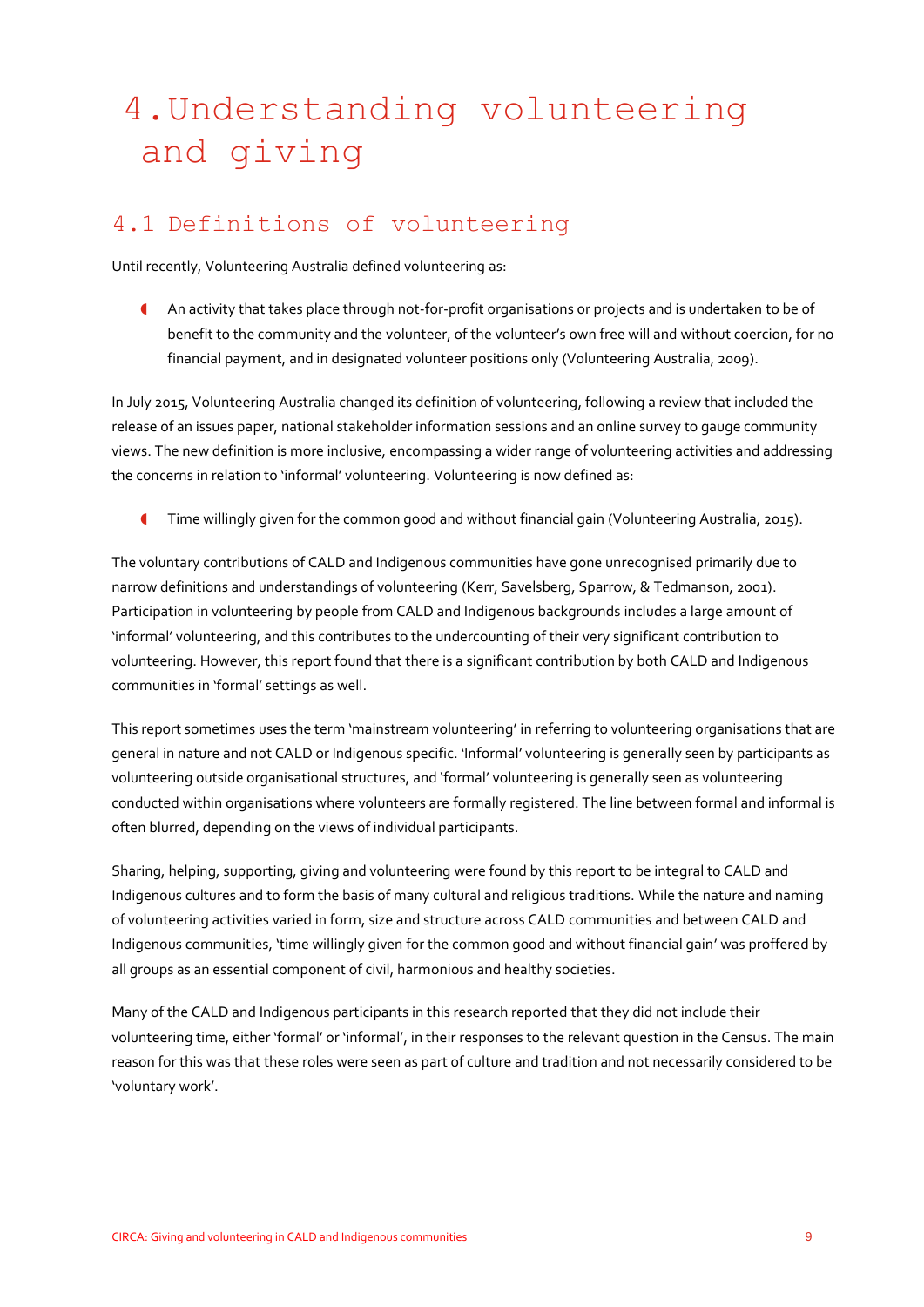'We have that kind of support in the community but we consider it as culture. There might be a lot of things that we don't consider as 'voluntary' because our culture is just like that.'

South Sudanese man

## <span id="page-20-0"></span>4.2 Definitions of giving

Activities such as 'donating' and 'giving' fall under the term 'philanthropy', which is defined by Philanthropy Australia as 'the planned and structured giving of money, time, information, goods and services, voice and influence to improve the wellbeing of humanity and the community' (Philanthropy Australia, 2016).

In CALD and Indigenous communities, this kind of giving is part of traditional culture and concern for the wellbeing of the community. Participants explained that the giving or sharing of time, belongings, food and money was part of their culture and traditions (including religious traditions for some people) and included a responsibility for the health and prosperity of their communities. For most participants there was little distinction between giving, sharing and volunteering, as they were all seen as part of supporting one's community and/or people in need. In Indigenous communities the distinction was virtually meaningless.

'Volunteering and giving, it's about helping the community, giving back, time, helping out, sharing food, it's all the same.'

Greek woman

Traditions of 'giving back' and sharing were consistently referred to, and for most participants it was expected and accepted that you would share with those less fortunate or with anyone who has less or is in need.

'We inherit the responsibility, we keep our culture alive, that's why we are the oldest living culture on this planet. Our culture is built on caring and sharing, that's what has kept us strong over all the years.'

Indigenous participant

In remote Indigenous communities, very few participants saw the work they do as volunteering or the sharing they do as 'giving'.

It's the same as we've always done, sharing what you have, always looking after little kids, looking after old people, but that's often not recognised as volunteering, because it's a family responsibility and an obligation and you just do it and I'm sure that happens in many other societies as well.'

Indigenous man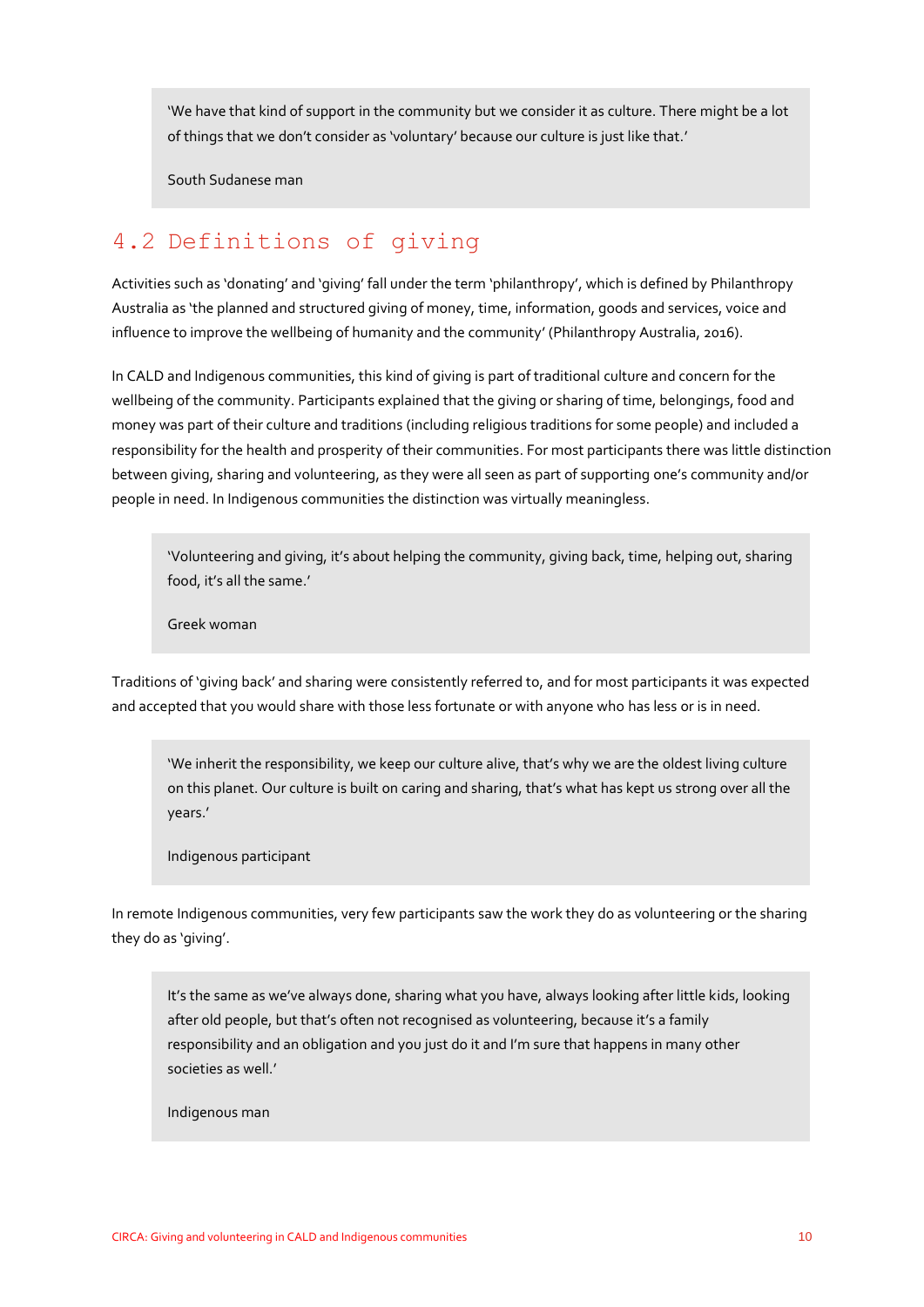## <span id="page-21-0"></span>4.3 CALD cultural contexts

CALD communities in Australia, including both longstanding and newly arrived communities of both migrants and refugees, maintain a myriad of networks of social support built on the principle of personal responsibility for collective wellbeing. This principle reflects communities' cultural ethics and attitudes and underpins individual and community activities that easily fall within current Australian definitions of volunteering and giving.

'Here you call it volunteering, we call it community.'

Sierra Leonean woman

In defining volunteering, CALD participants (regardless of whether they saw it as 'formal' or 'informal' or otherwise), consistently aligned with the new Volunteering Australia definition of 'Time willingly given for the common good and without financial gain'. The common good was largely seen by CALD participants to extend past the immediate family or household, and even one's religious, ethnic or cultural grouping.

'I am not only limited to my own community. I have a social responsibility to the Australian community and something that I owe to this country. I want to contribute back not only as an individual but representing my community, to work in the mainstream. In our home country being a Hazara was a crime and when we come here we have freedom ... it is something that you owe to this country that took you out of the danger. You have freedom, your identity, you can do within the law whatever you want to do, you feel you owe to this community, not just my own but the Australia-wide community, and I want to bring change.'

#### Hazara man

Rather than being considered remarkable, the response by individuals and groups to an evident human need was seen as a given that could not or should not be separated from the progress of everyday life at an individual and community level.

In many cases, a concept of shared community ethics across cultures – variously called *lei feng* (China), *tzu chi* (Taiwan), *seva* (India) or *philotimo* (Greece) – was seen as giving purpose to activities undertaken for the common good. The notion that 'what goes around, comes around' was a common thread, as was 'paying it back'. Participants in all discussions described a sense of duty they felt to help others in need as the result of the support they themselves had gained at moments of need. 'Paying it back' (or in many cases 'paying it forward') by supporting new communities was seen largely as a duty to be embraced in Australia and passed on to younger community members.

It was notable that while volunteering and giving undertaken in many of the CALD communities was considered as 'informal' by them, it was not disorganised. On the contrary, access to community networks linked to village, tribal, cultural and religious networks emerged as powerful enablers and structural supports. These community processes were typically understood by CALD participants to be operating outside formal volunteering structures, occurring through trusted community channels and traditional social networks without the need for formal structures. Many participants spoke about the two-way value of volunteering, benefitting the giver and the receiver.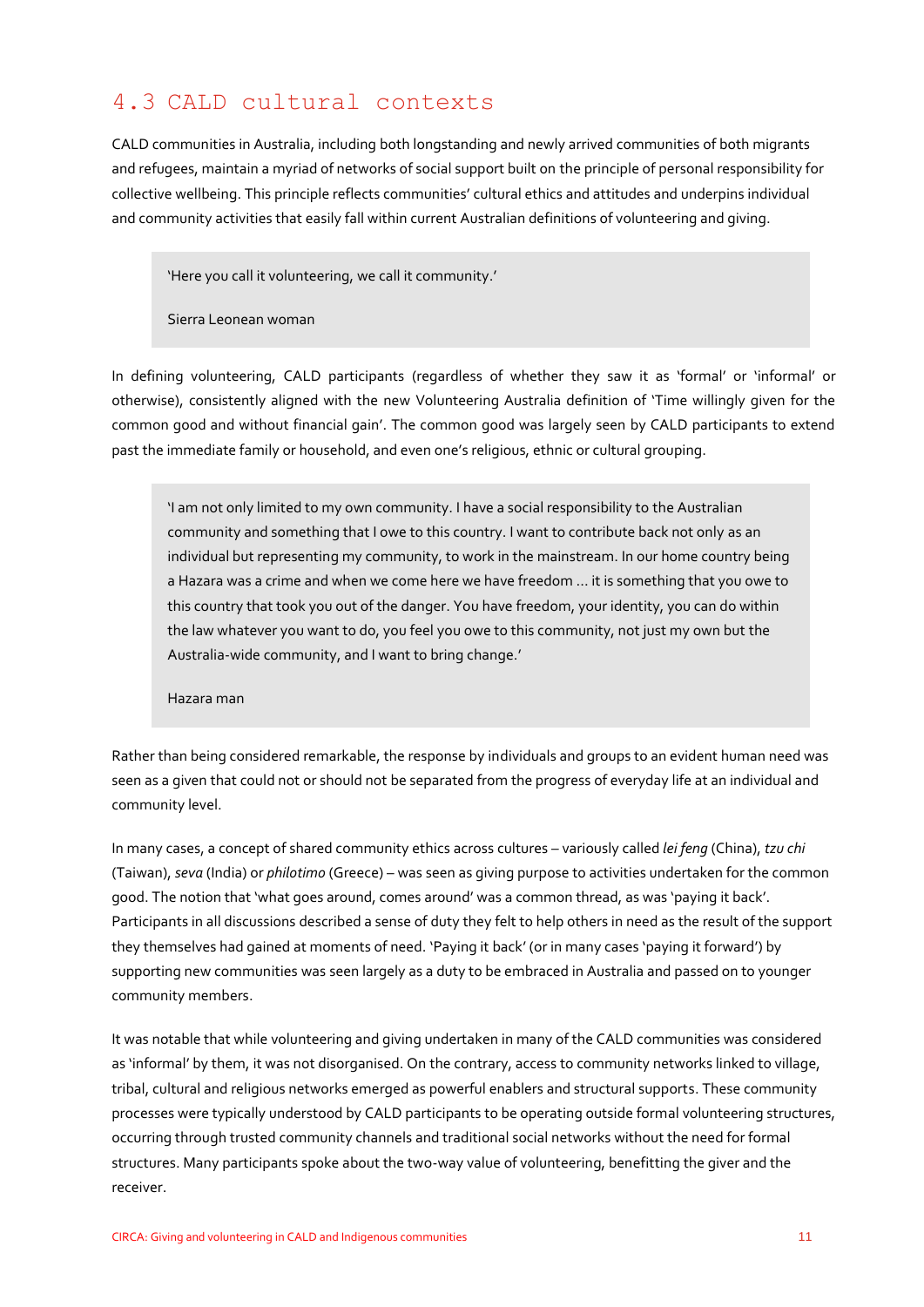'My daughter asked me one day 'Mum you are doing so many things, who are you actually working for? For Dad's workshop? For Centrelink? Who?' I said no, this is for here [points to her heart].'

Tibetan woman

Most participants said they regularly contributed to formal appeals or emergency responses to natural disasters such as the recent Nepalese earthquakes, or made regular donations to international organisations such as UNICEF. However, there was an additional layer: participants explained that the giving and sharing of time, belongings and money is vital for the wellbeing of their community, at home and during the experience of migration and settlement. Giving in this context included supporting local communities within Australia as well as communities in their country of origin.

#### 4.3.1 Volunteering by another name

Reasons why the word 'volunteering' is not more typically used by CALD participants to describe their patterns of volunteering did not appear to be influenced by any single factor. In many cases participants saw their volunteering as part of religious or spiritual commitment.

Many participants saw little distinction between the volunteering that they routinely carried out for community and the myriad support they provide to family. In some cases CALD participants described what they called 'professionalism' as defining 'formal' volunteering, which they understood as different from the range of voluntary work they carried out. Others believed that work done for one's own community would not be considered as volunteering.

'Voluntary work is a very wide term to describe a whole range of things that people do, to help out, from the small thing like going to classroom to help children read, to much bigger things like working with the SES in natural disasters. If you do it with no expectation of personal gains, you gave your time and effort for free, that's volunteering.'

Vietnamese woman

Many CALD participants understood 'volunteering' as a restrictive term, leading to many volunteering activities remaining largely invisible. Participants understood volunteering to be participation in a formal capacity usually in a large organisation, unlike the volunteering they participated in which was seen as more likely to be informal and connected to smaller community organisations or projects. Community volunteering was often understood as 'informal', even when that pattern of volunteering was highly organised, structured and ongoing.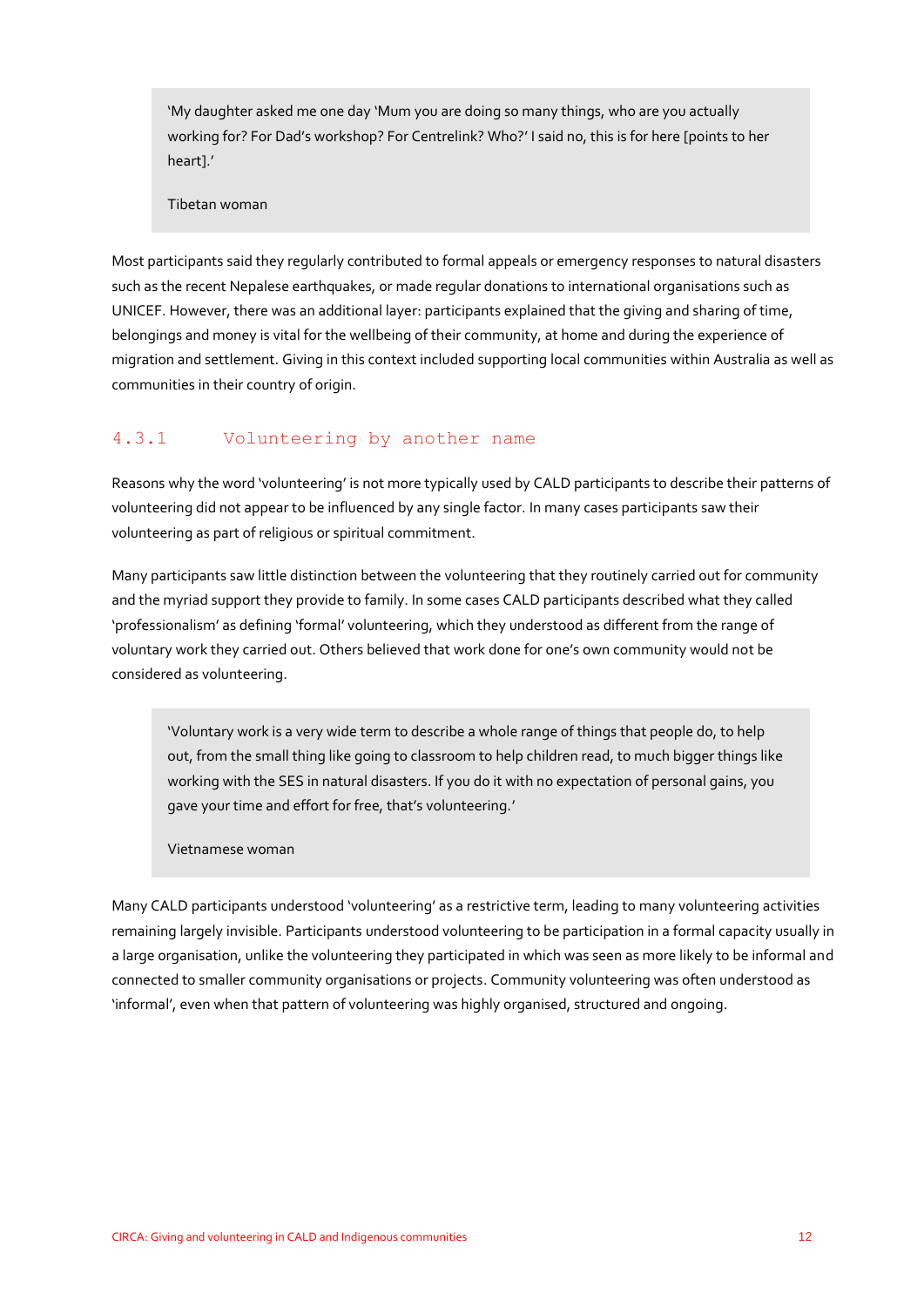'In the Census and the general social survey which they do every couple of years, there is a question on volunteering and the way that it's asked, it is really skewed, its more about formal volunteering and we know the CALD communities do informal volunteering – if there was acknowledgment, those questions would change and they would be talking about it in the sense that everybody in Australia can answer that question and it can be captured properly and get true data on what is happening.'

Sierra Leonean woman

## <span id="page-23-0"></span>4.4 Indigenous cultural contexts

#### 4.4.1 Defining volunteering

Most Indigenous community members are regularly involved in activities that would be recognised as volunteering, such as caring for the elderly, providing transport to medical appointments, participating in boards of management, organising and working at events, or helping out at a local school. However, these activities are not necessarily seen as volunteering but are more often viewed as something that is an essential part of being a human being and part of an Indigenous community.

'It's not thought of as volunteering, Kooris always help, it's natural, you can rely on Kooris to help out, it's just the way people are.'

Indigenous woman

Indigenous participants were more likely to see volunteering as being involved in a structured role in an organisation like the Salvation Army or the Rural Fire Service. The myriad of support roles provided in the community were more likely to be defined as 'giving back to the community' or 'helping out'. Many participants saw no distinction between volunteering and the giving of time, or giving back, to the community.

'Our culture is built on caring and sharing, we inherit the responsibility, we keep our culture alive.'

Indigenous woman

Community members noted that they 'volunteer' for a wide range of reasons, including community need, cultural obligation, helping others, giving back, providing role models for children, and also because it provides satisfaction and makes the volunteer feel good and happy.

'It has to be good for your health, I have seen people who volunteer look, sound and behave and are better people generally.'

Indigenous man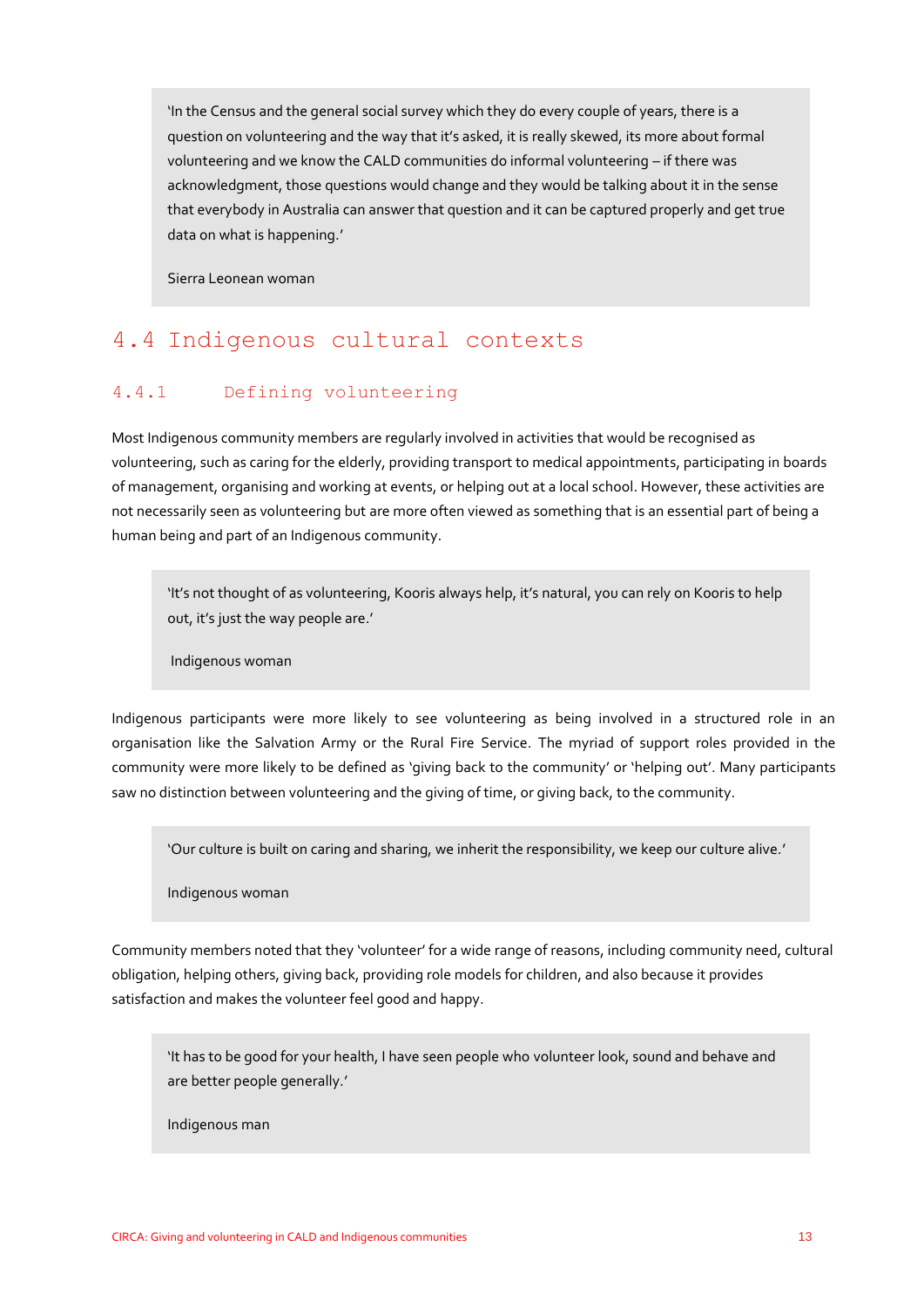While many official definitions of volunteering do not include immediate family, this distinction is meaningless for many Indigenous people, for whom family does not fall neatly into categories of 'immediate family', 'nuclear' and 'extended'.

'If you are looking after a big mob of kids and some might be your own kids, or your sister's kids, is this volunteering? You're feeding them, getting them to school, it's not paid.'

Indigenous woman

#### 4.4.2 Impacts of colonisation

Indigenous community members also reflected on the impacts of colonisation and discrimination on connection to country, belonging, identity and poor health and education outcomes. These were seen as leading to mistrust and suspicion between Indigenous and non-Indigenous people. It was also noted that some Indigenous people may be uncomfortable in non-Indigenous organisations and may prefer to volunteer within their communities.

'Volunteering is what outsiders and whitefellas do, you have to feel comfortable, have that trust, not be shamed, it has to be welcoming, if you're not comfortable, then you won't go back.'

Indigenous man

#### 4.4.3 Remote communities

Remote communities face additional challenges, with fewer people, less resources and limited access to services. Both volunteering and giving therefore are essential to addressing the challenges faced by community members.

'I think it's very difficult for many Aboriginal people particularly those who live in remote areas and who come from a poor baseline of services available to them to be thinking about volunteering or to be giving to external people ... because they are already are living in overcrowded houses, they already don't have jobs, they already don't have a regular income and they are already sharing what they have with community.'

Indigenous woman

#### 4.4.4 Part of everyday life

Indigenous participants who volunteered in organisations saw 'formal' volunteering as primarily being about having policies and procedures in place and being registered as a volunteer and 'following their approach' rather than it being based 'on your own values and humanity'. Indigenous participants consistently expressed a preference for a more personal and less structured approach to volunteering.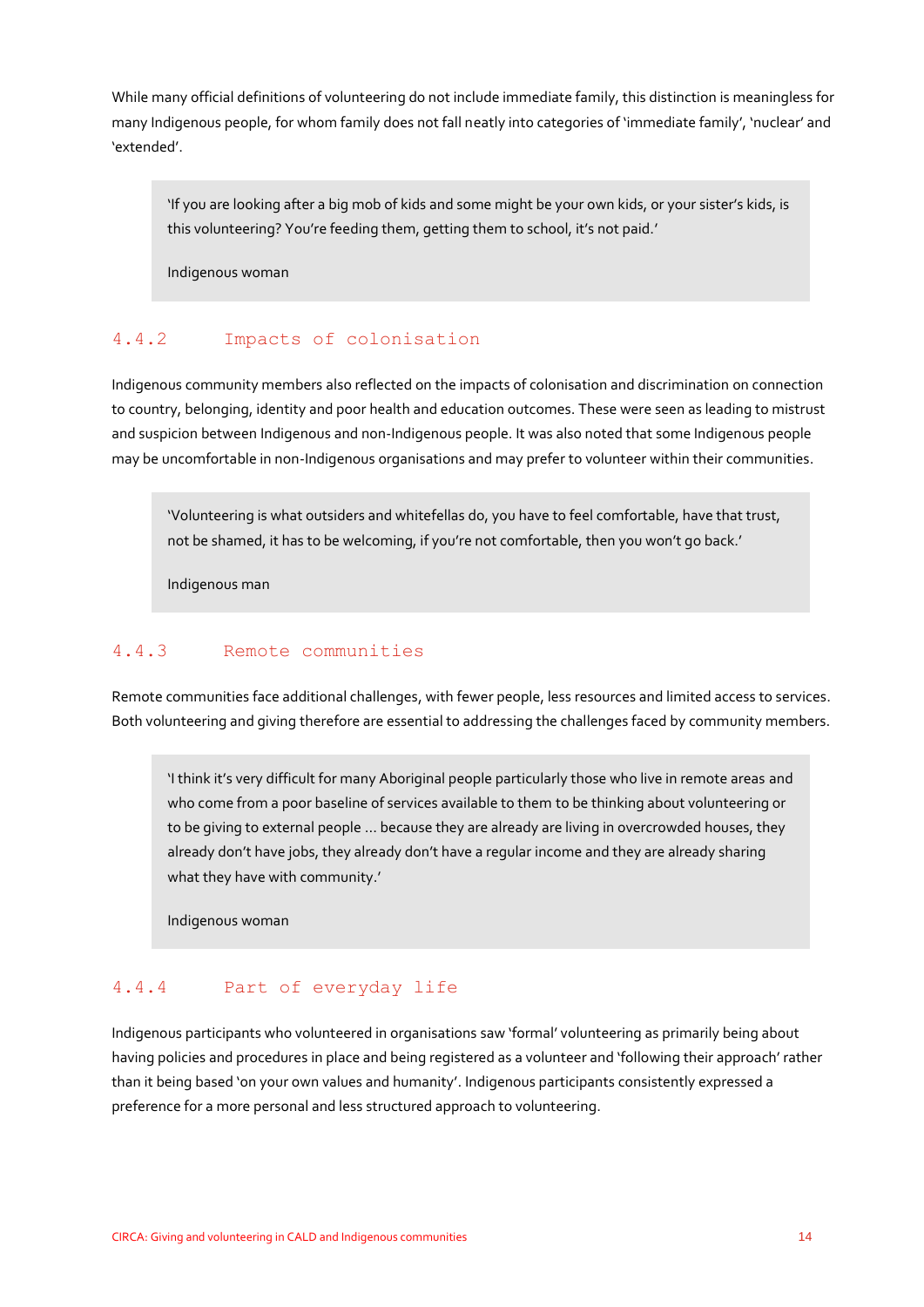'It's just something we do, we don't recognise it as volunteering, it's our obligation, we pitch in, it comes natural to Aboriginal people.'

Indigenous woman

Helping people was seen as something people do every day or whenever they can, as part of the way they live their lives. Providing assistance was not seen as an expectation but as something that people want to do to ensure their communities function and people are cared for.

'You might mow the grass for an uncle, chop some wood, or drop off some fish you've caught to the old people.'

Indigenous man

Furthermore, in communities where there is limited access to cars and no public transport, picking up Indigenous hitch-hikers provides an essential transport service that allows getting people to medical appointments, work and school.

'When you see an Aboriginal person on the side of the road you always pull over and pick them up and take them where they need to go, even if it's out of the way. Kooris help Kooris.'

Indigenous man

#### **Summary of Chapter 4**

The informal contributions of CALD and Indigenous community members in both giving and volunteering to support their communities appears to be significantly underestimated, unsupported and unrecognised. Volunteering, helping, sharing and giving are all integral to the cultural life of both CALD and Indigenous communities and were perceived throughout the research as an essential component of civil, harmonious and healthy societies. These activities were seen as a normal part of everyday life that did not have or need a title such as 'volunteering'.

There was little distinction between giving, sharing and volunteering, as they were all seen as part of supporting community and/or people in need.

Formal volunteering and giving outside communities was typically understood by CALD and Indigenous participants as structured and pre-determined, whereas spontaneous volunteering and giving within communities was seen as fluid, flexible and responsive to community needs.

The research suggests that traditional definitions and measurements are inadequate to capture the extent of spontaneous and planned giving and volunteering within CALD and Indigenous communities. CALD and Indigenous volunteering support community wellbeing by providing important services and supports, and in many cases fill a significant gap in service provision to these communities.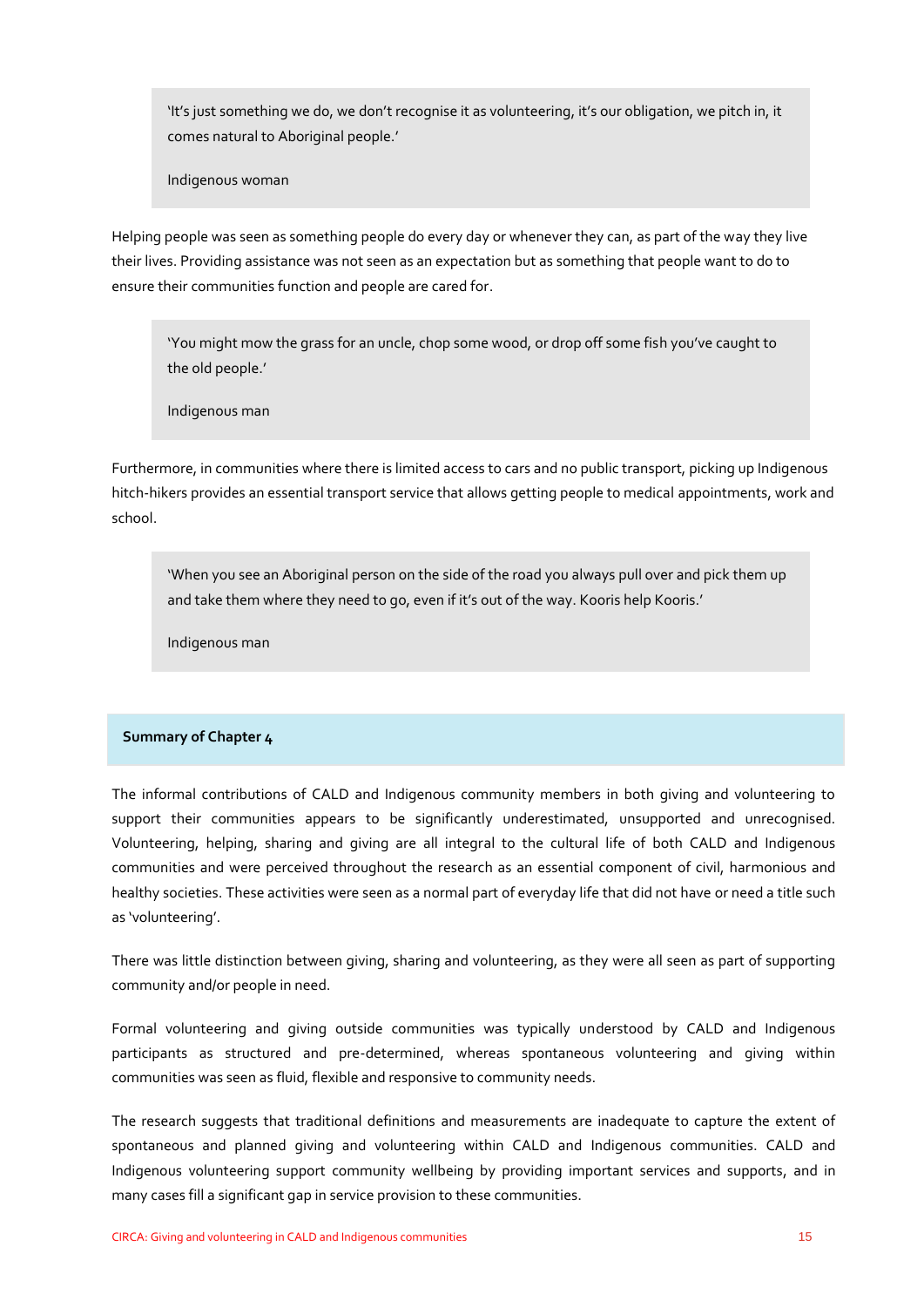## <span id="page-26-0"></span>5.Volunteering and giving in CALD communities

## <span id="page-26-1"></span>5.1 Introduction

A combination of traditional practice, cultural attitudes, individual duty and shared responsibility for community explain the high levels of volunteering reported by CALD participants in this research.

'In my community we have been doing it for a long, long time now and I recall my dad was doing that when we were back home, not only to our own community but people were coming over and staying at our place while they were passing through our village and that's what I learned from him and when I came to Australia, even though I was very new, I started very quickly volunteering.'

Hazara woman

Patterns of giving in CALD communities largely matches patterns of volunteering. The giving and sharing of money and material wealth was seen by participants as central to the principle of personal responsibility for collective wellbeing.

'Giving – *quyên góp, đóng góp* – means giving money for charitable causes, or for worthy causes similar to the normal meaning of giving or donating in the mainstream community. Here in Australia, a lot of Vietnamese [do] fundraising for Vietnam, for orphanages, for the restoration of temples, and assistance to disabled veterans.'

Vietnamese woman

Most CALD participants saw giving as the duty of everyone – individuals, families, community groups – at all levels of material wealth.

'If someone is very poor, or if someone is very rich, they do not participate less in giving.'

Indian woman

What to give (goods, money) and how much to give were seen as directly linked to the giver's level of material wealth and the depth or urgency of need of the receiving individual, community or project.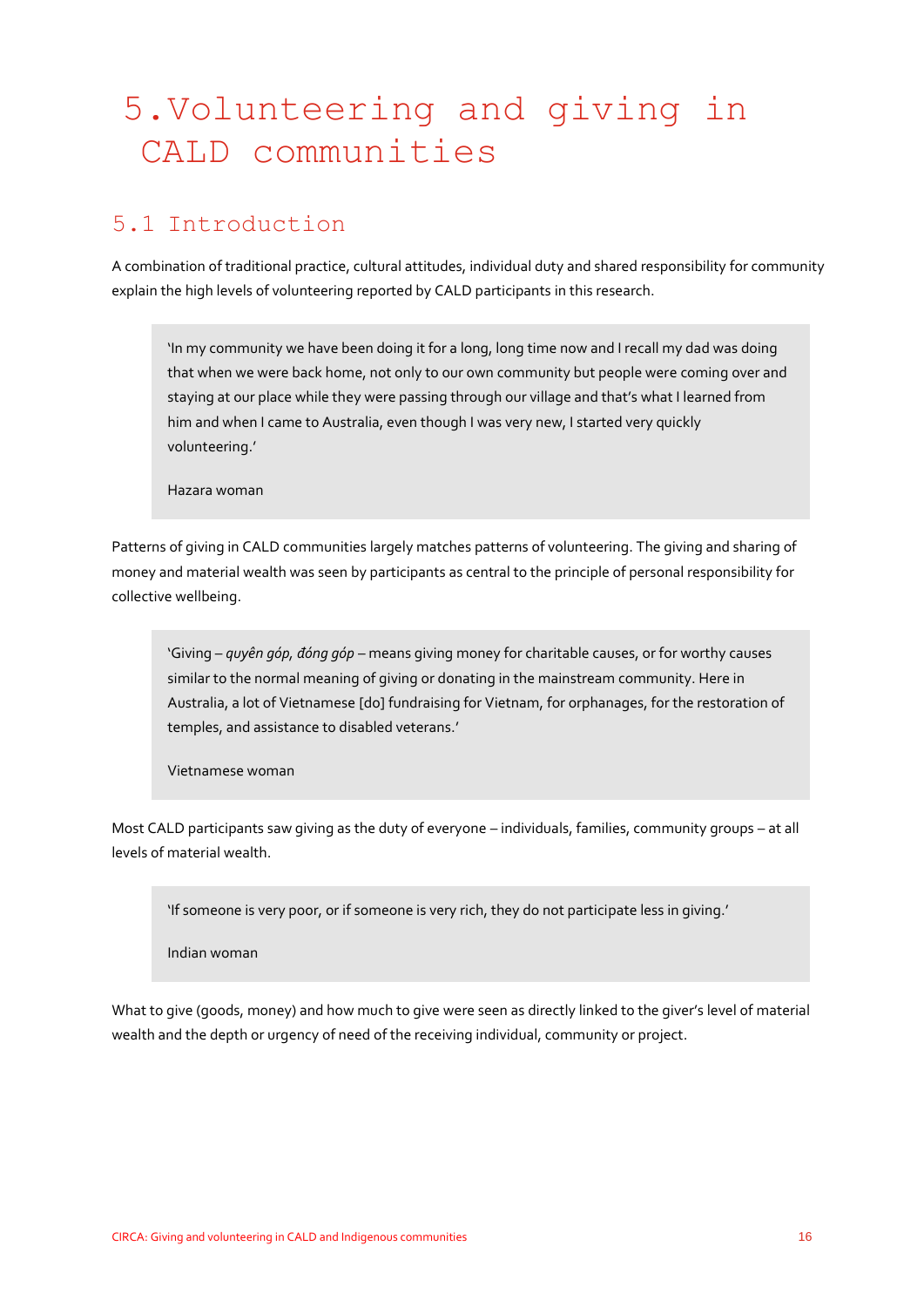'It's part of our cultural values that if you have a fortune, you're widely expected to share a significant portion of it with not only family members, but extended family, relatives, clan, friends and community in general.'

South Sudanese man

CALD participants described a variety of motivating factors for volunteering and giving that included:

- **Cultural maintenance**
- Religious and social ethics
- **G** Settlement and community wellbeing
- **Humanitarian response to crisis**
- **Community connections and reducing social isolation**
- **C** Meaning and personal satisfaction
- **Themes specific to volunteering only, included access to employment opportunities and opportunities** for skills development.

### <span id="page-27-0"></span>5.2 Cultural maintenance

Maintaining linguistic, social and cultural traditions emerged in all CALD group discussions as an important motivation for both volunteering and giving. Voluntarily participating in activities that support cultural traditions and connection was seen by many as an essential element in successful settlement in a new culture.

'That volunteering word is about community-building, you're making people feel like they belong to something. So apart from individual assistance that is provided, if it's part of community events or cultural things or social acts, it's that identity thing – I am part of something that is bigger than me. You know, we speak the same language or we are the same religion or the same cultural group, it's that connection.'

Sierra Leonean woman

Many CALD participants described individual financial support given by community members to projects that helped maintain traditional social structures and relationships. The support for culture- or language-specific community centres was significant, contributing to community wellbeing and self-worth.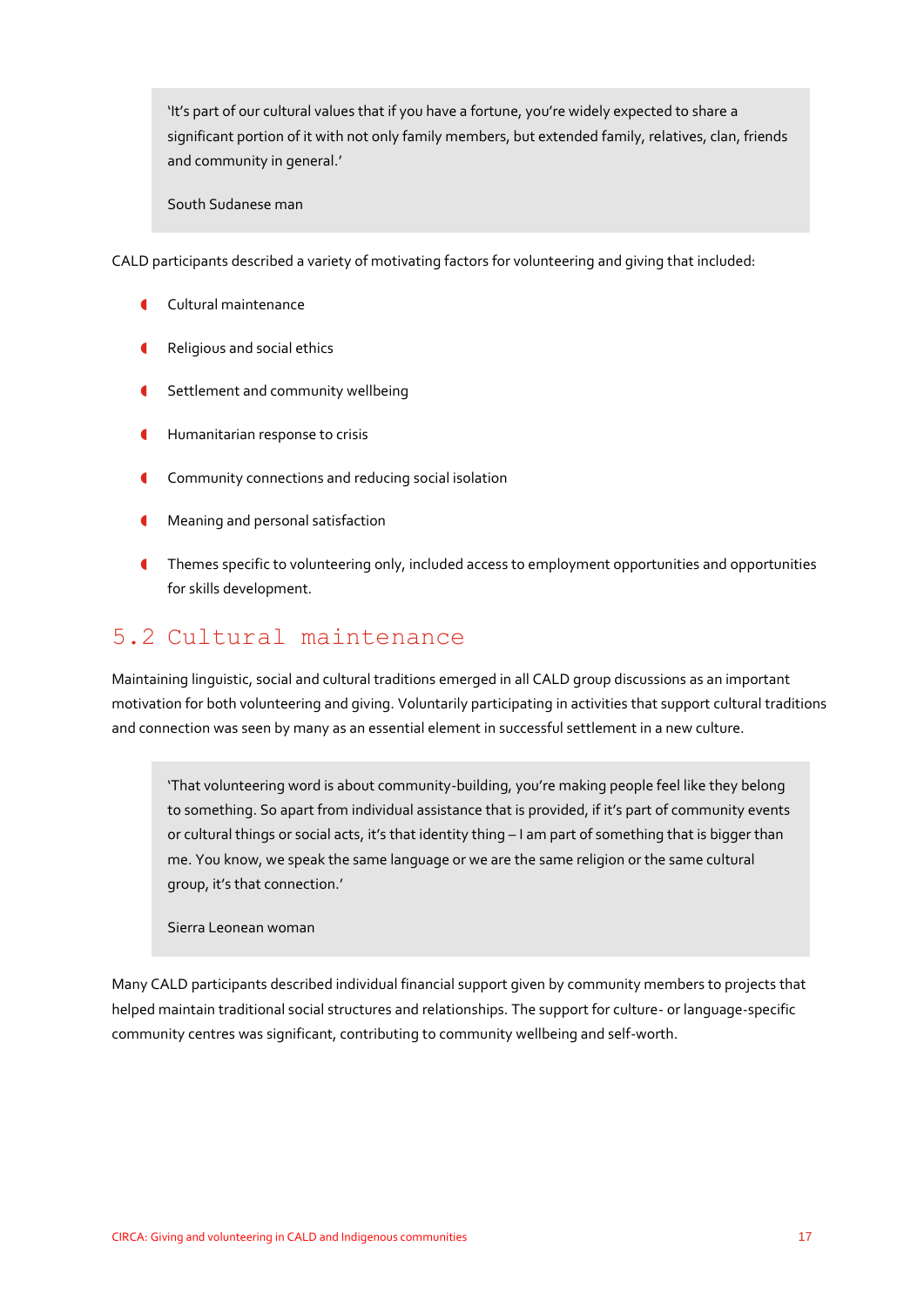'We bought the community centre with our own money – we fundraised and bought a property which has become a central point for the whole community ... it is not only one person, it's the whole community, and when they come there they feel it's their own home. Everyone is part of that community, they feel they have something, the young people, their parents, they wanted to have something, they got their goal.'

Hazara man

At the same time, participants consistently described volunteering as an inseparable element of their culture that needed to be passed on to their next generation and shared with other Australian communities. The support of traditional cultural activities such as music and dance and the teaching of those traditions to younger generations was a focus for giving in many communities. Financial support to cultural activities was seen by many participants as an opportunity to link with other CALD communities and broader Australian communities, and to increase recognition and understanding of their own communities. The ethos of multiculturalism was seen by many CALD participants as an integral and positive aspect of Australian life, one which their own communities had a duty, willingness and capability to support.

Active participation in volunteer activities that extended past the needs of one's own community was seen by many participants as a way to share their identity with the broader Australian society.

'We serve both Chinese and non-Chinese communities such as visiting elderly people in nursing homes. We hope to promote Chinese people and culture to the mainstream society and enhance mutual understanding between Chinese and non-Chinese businesswomen in Australia.'

Chinese woman

This kind of volunteering was seen by many participants as a practical way to break down the kinds of ethnic or religious stereotypes that were seen to divide communities – an opportunity to build bridges across potential cultural divides.

'They [men in a men's crisis centre] were shocked when a group of Muslim women, covered up, came to volunteer with them. We give them blankets every winter and provide food for them in North Melbourne, forty men in a refuge. The men all know us now and eat with us and are so grateful for our assistance. But they were shocked when we first turned up. Now they ask us to come on Eid and do a celebration with them.'

<span id="page-28-0"></span>Arabic-speaking Muslim woman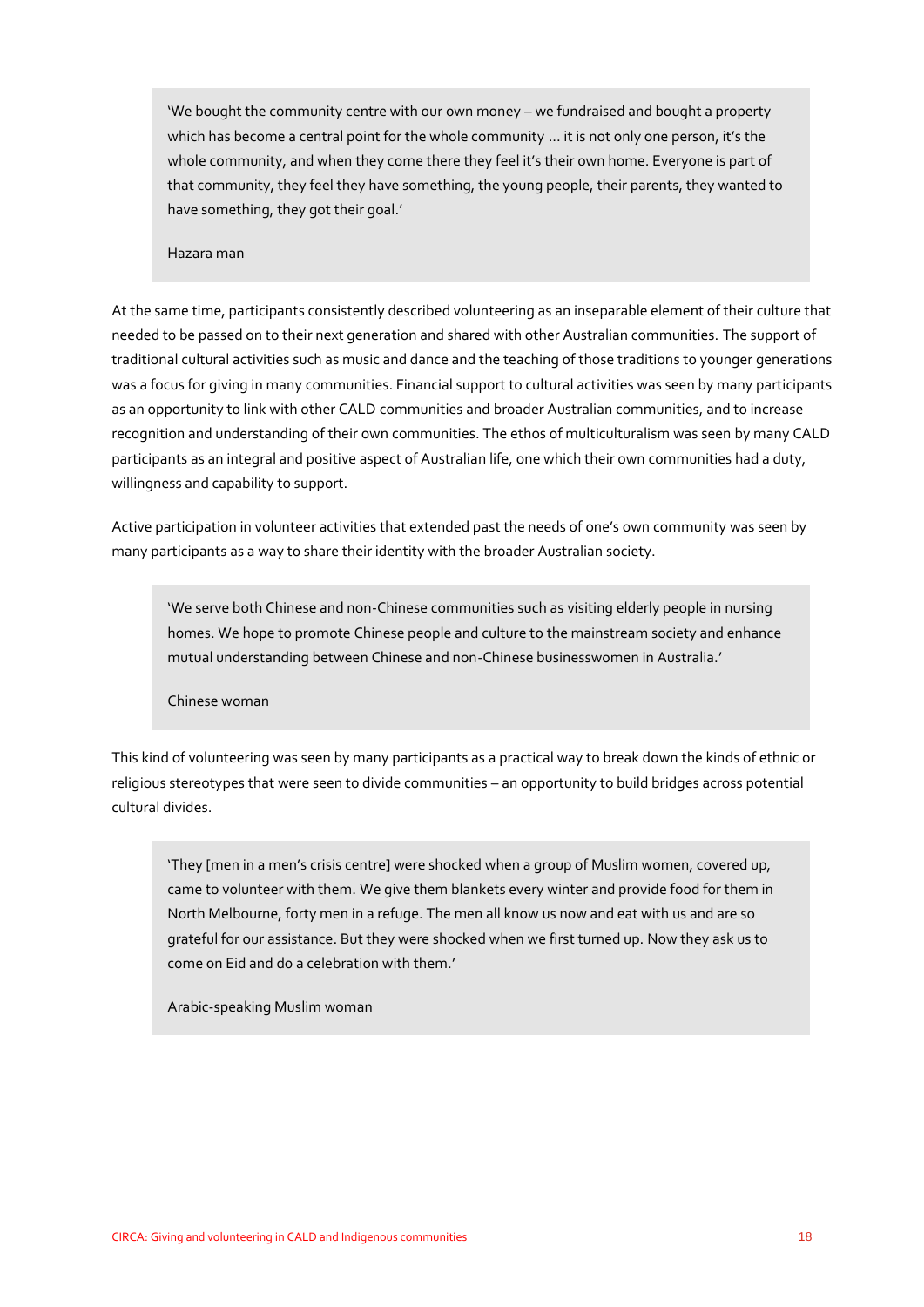## 5.3 Religious and social ethics

While Australia continues to be largely secular, many CALD participants come from non-secular societies or places where religions plays a major role in daily life. Volunteering, or taking part in a communal responsibility for the care of others, was seen by participants across CALD communities as directly linked to religious ethics that inform daily life in their country of origin.

Religions represented in the participant groups include Buddhism, Taoism, Mandaeanism, Islam and Christianity. Many participants had close connections with religious organisations and, while they did not speak specifically about religion in relation to giving, they spoke about the links between religion, helping, sharing and giving.

Many religions have defined practices of giving; for example, Muslim communities may give back through alzakat (almsgiving), which requires people to give a prescribed portion of their income to those in need. Some religions operate forms of tithing by which members give set amounts to the church, commonly 10%, while other religions have more flexible approaches.

'Buddhism emphasises on being kind and helping every alive being on earth.'

Chinese man

Many CALD participants described their culture of origin as one that placed a high religious or social value on the giving of personal time 'for the common good'. The application of their religious and social ethics through volunteering was partially motivated by the psychosocial need of CALD participants to maintain their cultural values throughout their migration process.

'The women do lots of volunteer work around their churches ... it is not a duty they told me but more for a love of their religion and keeping of their culture and traditions.'

Iraqi Christian woman

Both Muslim and Christian religions also have a sense of duty towards family, neighbours and community. Community fundraising for villages and towns in their country of origin, where there may be war and poverty, is common. For many, when they are asked to donate by members of their religion they are obliged to give what they can.

'In Hinduism, Buddhism, Jainism, Sikhism, *dāna* or *seva* is the practice of cultivating generosity. It is seen as a form of giving to an individual in distress or need. According to cultural values one should sacrifice one's time and resources for the benefit of others without expectation of anything in return.'

Indian woman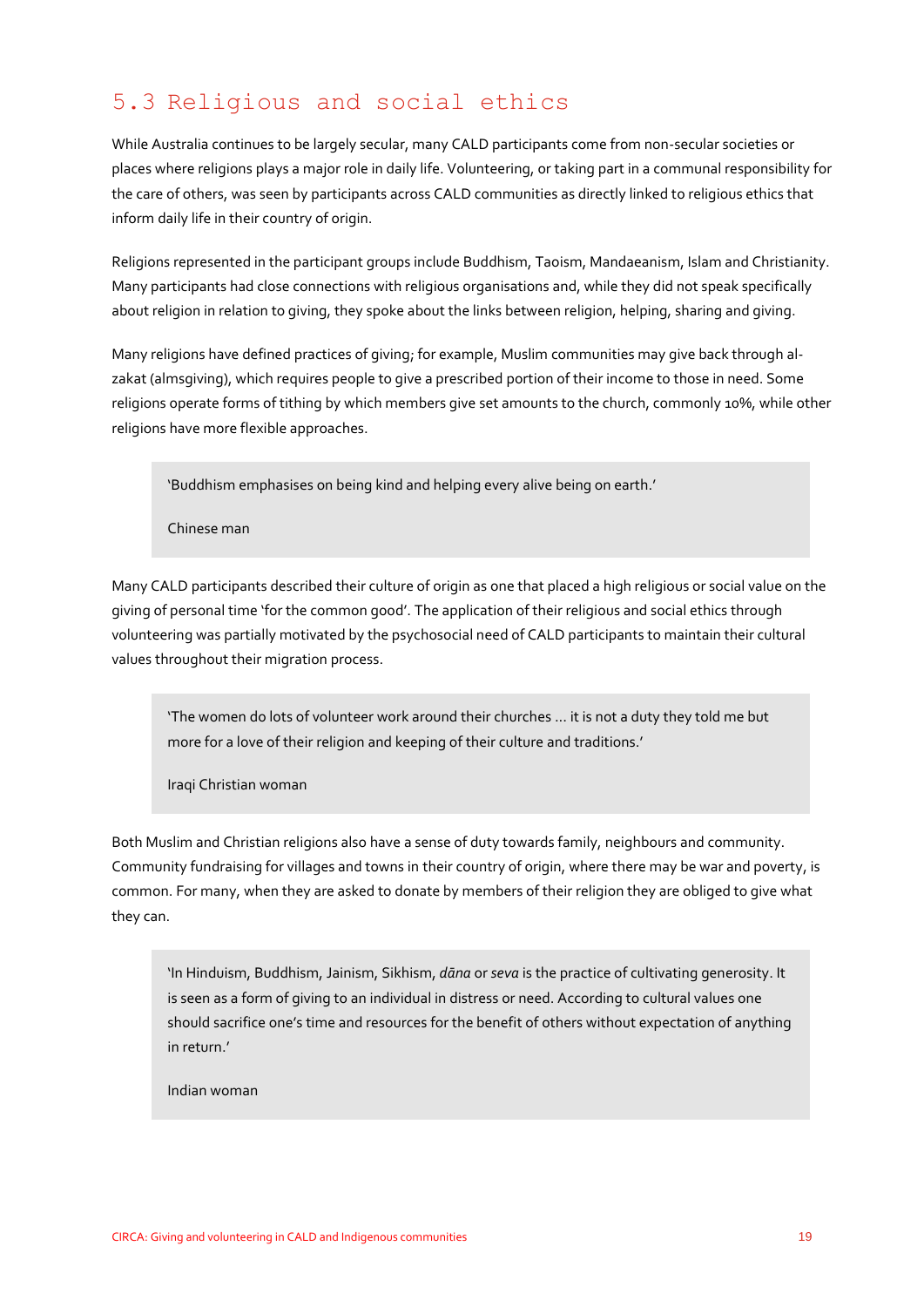Participants also spoke about collecting donations or distributing donations to those in need through religious organisations. People also spoke of giving across religions to respond to crises such as the cyclone, Typhoon Haiyan, in the Philippines in 2013.

Some CALD participants described being motivated by social or political ethics, rather than religion, in their activities to support the common good.

'The *lei feng* spirit in 1960s China was perceived as being equivalent to the notion of volunteerism and community service in Australia today. Selflessly volunteering and contributing to the collective was the Communist spirit of a New China.'

Chinese-speaking researcher

## <span id="page-30-0"></span>5.4 Settlement and community wellbeing

Participants across CALD communities, including those with a longstanding presence in Australia and those from emerging communities, described being regularly called upon to assist community members.

'My volunteer work is informal. It is part of my duty and you don't think about it, you just do it. Assisting elderly, single mothers, taking people who don't have cars shopping, taking to community events, doing their paperwork for them because they don't have English language. Giving them information to assist in their settlement process, all these things we just do as part of our life.'

Arabic-speaking Muslim woman

Many participants described their own settlement experiences as having been difficult and said they were now motivated to volunteer and give in order to reduce the kinds of settlement trauma that many experience.

'[It's] so hard for newly arrived people. There are so many things I tell them ... the majority is volunteering work like going to hospitals with them or immigration office to change their name or date of birth or go to TAFE and help them out ... lots of other things. Someone will call me and say "I am nearly giving birth, what do I do?"'

Tibetan woman

Negotiating Australian systems is a major challenge during the settlement process. Participants noted that it was the duty of community members to help newly arrived members deal with unfamiliar systems such as Centrelink payments, compliance regulations, housing issues, education, banking, health, taxation and employment.

Many CALD participants reported memories of the many kinds of support that they received from volunteers during their journey and settlement in Australia. They repeatedly described their reasons for volunteering and giving as being linked to 'paying it back' or 'giving back'.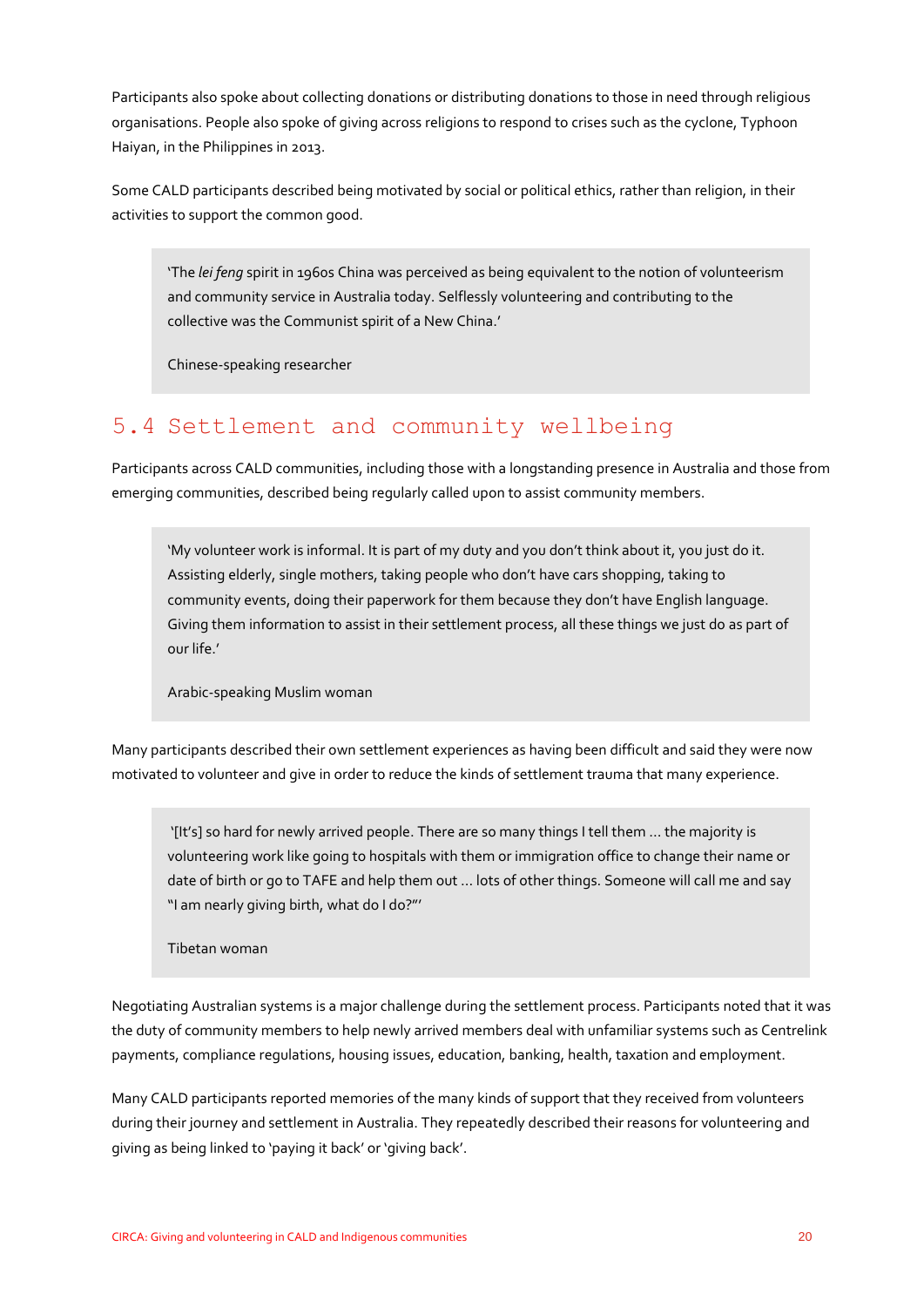'I feel that Australia has been good to us, opened its arms to accept us, so now that I have time, I want to repay that debt ... show our gratitude, so I help with cultural activities with councils. I also feel that we are lucky to be here, to have more than enough. We have to remember the people less fortunate than us.'

Vietnamese woman

In other cases it meant 'paying forward' or giving to other communities facing hardship. Most CALD participants saw this type of response as a responsibility as extending past the needs of one's own community to all Australian communities, regardless of race, age or religion.

'They want to help as much as they can. Many have been in situations when they came to Australia, when they needed charity and assistance themselves and they mainly want to pay back.'

Arabic-speaking Muslim woman

Part of the settlement experience includes a sense of duty towards family, friends and communities a new migrant has left behind. Supporting community members who remained in their country of origin or were currently in a state of transition was reported by almost all CALD participants as an ongoing demand for giving.

'Everyone around the table has come from a country that is currently having war, or had war or conflict. So supporting family and community overseas is a great expectation.'

Arabic-speaking Muslim woman

Most CALD participants had come to Australia in order to build safer lives socially, psychologically and economically. In many cases this has meant leaving behind other family and community who continue to live in unsafe and underprivileged circumstances and denied access to the full range of human rights expected in civil society.

'They can't afford to go to Kabul to study. So we formed a group and started raising money from the community, starting at one dollar sending it back home to Pakistan or Humanitarian response to crisis Afghanistan families who can't afford their child's higher education. So we were covering the cost that the parents can't afford.'

Hazara woman

Many CALD participants described taking part, individually or through community groups, in volunteer activities to support large charities such as UNICEF or national events such as Clean Up Australia Day. Reasons for doing so were linked to the same sense of personal responsibility for collective wellbeing that motivated participants to volunteer in their own community groups.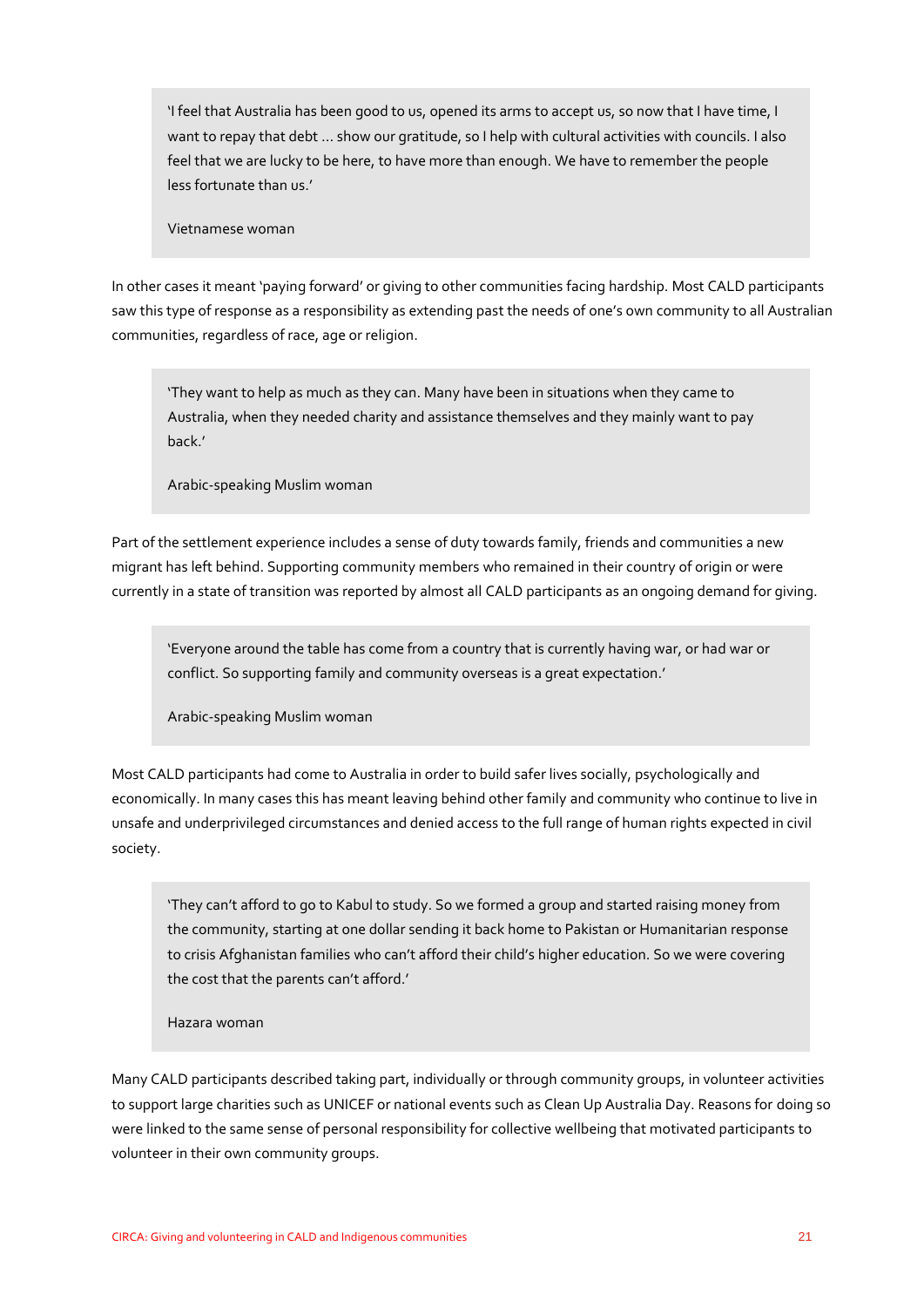'In my community there's a couple of volunteer groups who make a point of volunteering outside of our community – so Clean Up Australia Day is a big one. In Sierra Leone in the war the government made every Saturday a cleaning day, you couldn't leave the house until after 12.00 o'clock you had to clean the whole place. And people wonder why is Australia doing it once a year, we used to do it every day.'

Sierra Leonean woman

It was this kind of activity that was seen by most CALD participants as 'volunteering', or what some called 'formal volunteering'.

Similarly, attitudes to giving among participants were linked to traditional social and religious ethics and a belief in 'giving back'. These attitudes were the background to a high level of support expressed by participants for giving to charitable causes. Giving was also seen as a way to promote a positive image of CALD communities to the broader Australian population.

'They also give money to appeals for bushfire, for institutions like hospitals, and when done in partnership with the Vietnamese community in Australia, or through SBS Radio, then the contribution of Vietnamese-Australians are recognised.'

Vietnamese woman

The majority of CALD participants reported supporting a variety of major national and international fundraising charities. Giving to appeals following humanitarian crises and giving to regular fundraising charity appeals such as the annual Salvation Army doorknock were strongly supported.

'Every month I sent \$42.00 to UNICEF and also send money overseas for cancer patients.'

Indian woman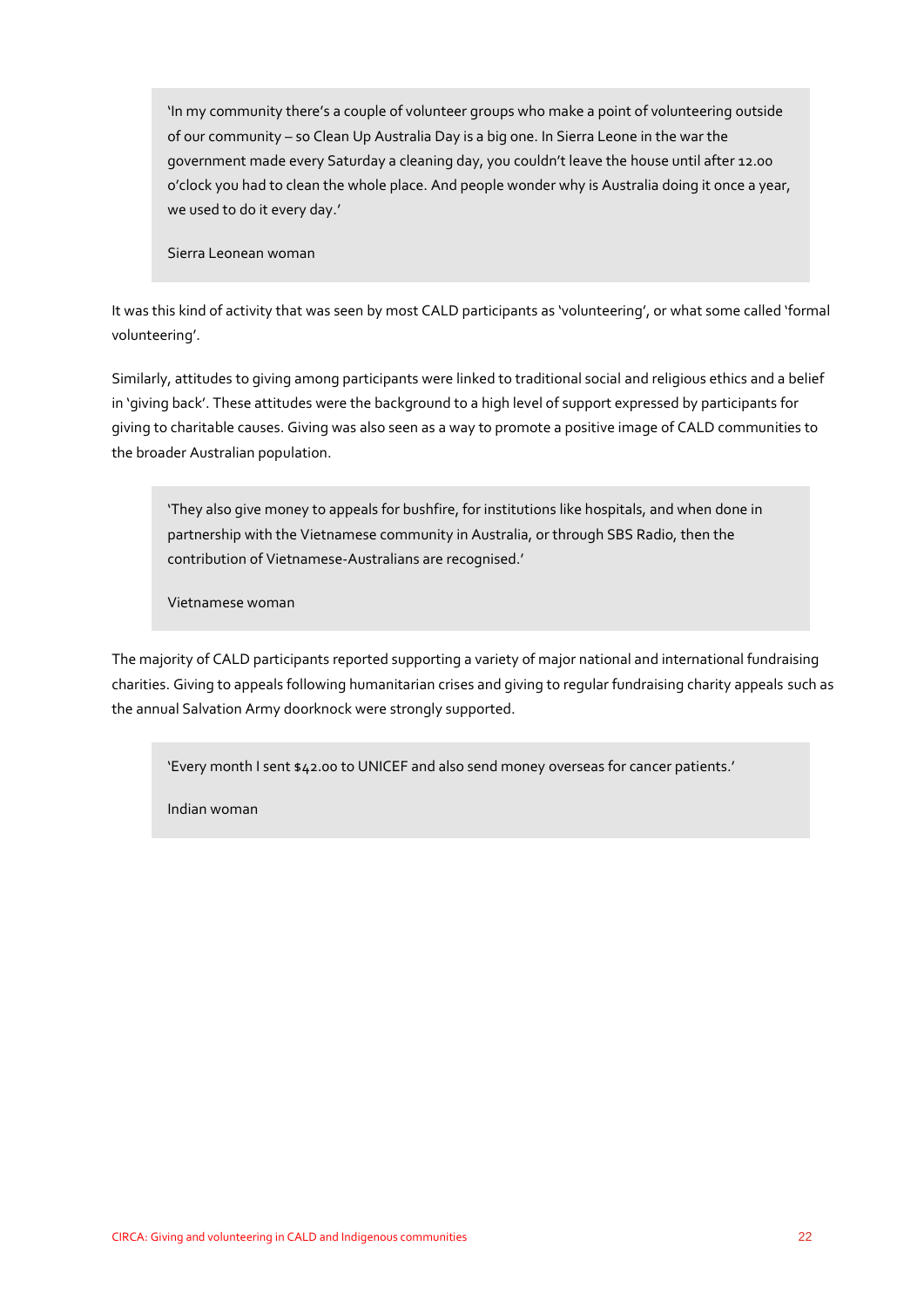#### **Participant story – raising funds for Typhoon Haiyan**

'Typhoon Haiyan hit the Philippines about three years ago; it was a devastating calamity. Our community in Australia is very close-knit, and we rally together and help out when we need to. But probably because of the hugeness of this calamity, different CALD communities were moved by what was happening and wanted to partner with us to do something to help the Filipino people.

'Seven communities contacted us and said "Now is our payback time". This was people like the Vietnamese, for example, who'd been helped by the Philippines during the Vietnam War. We met with a Vietnamese community organisation and they started fundraising for us. They organised street dancing and performances, where lots of the Vietnamese community gathered, and our community provided the volunteers who were ready to pass around the buckets. They organised a fundraising concert with Vietnamese stars, singers and dancers and traditional Filipino performers too and they raised about \$70,000. And other communities helped, the Indian community and Uruguayan communities, Spanish-speaking communities and others. We got permission from Sydney Trains to do fundraising in the Sydney train network and raised a lot of money there, and businesses also got involved.

'They were looking for a community leader or a group in the Philippines that they could trust to hand the money or goods over to the people. And there were others from different walks of life who wanted to give money. They'd ask us:"If we give you the money, how sure are we that this money will go to the people who need it?" So I told them that we would not give the money to the big organisations, because they usually deduct 25% for administration. I said that instead we would organise a mission of volunteers to go there personally and deliver the services that were needed and the money and goods that were collected. And that's what we did. We had a sevenperson team. We found good organisations to link up with, ones that had a really good track record of delivering services to the people. It was very successful – the money and goods were delivered to the right people and got distributed and used.'

Australian Filipino community leader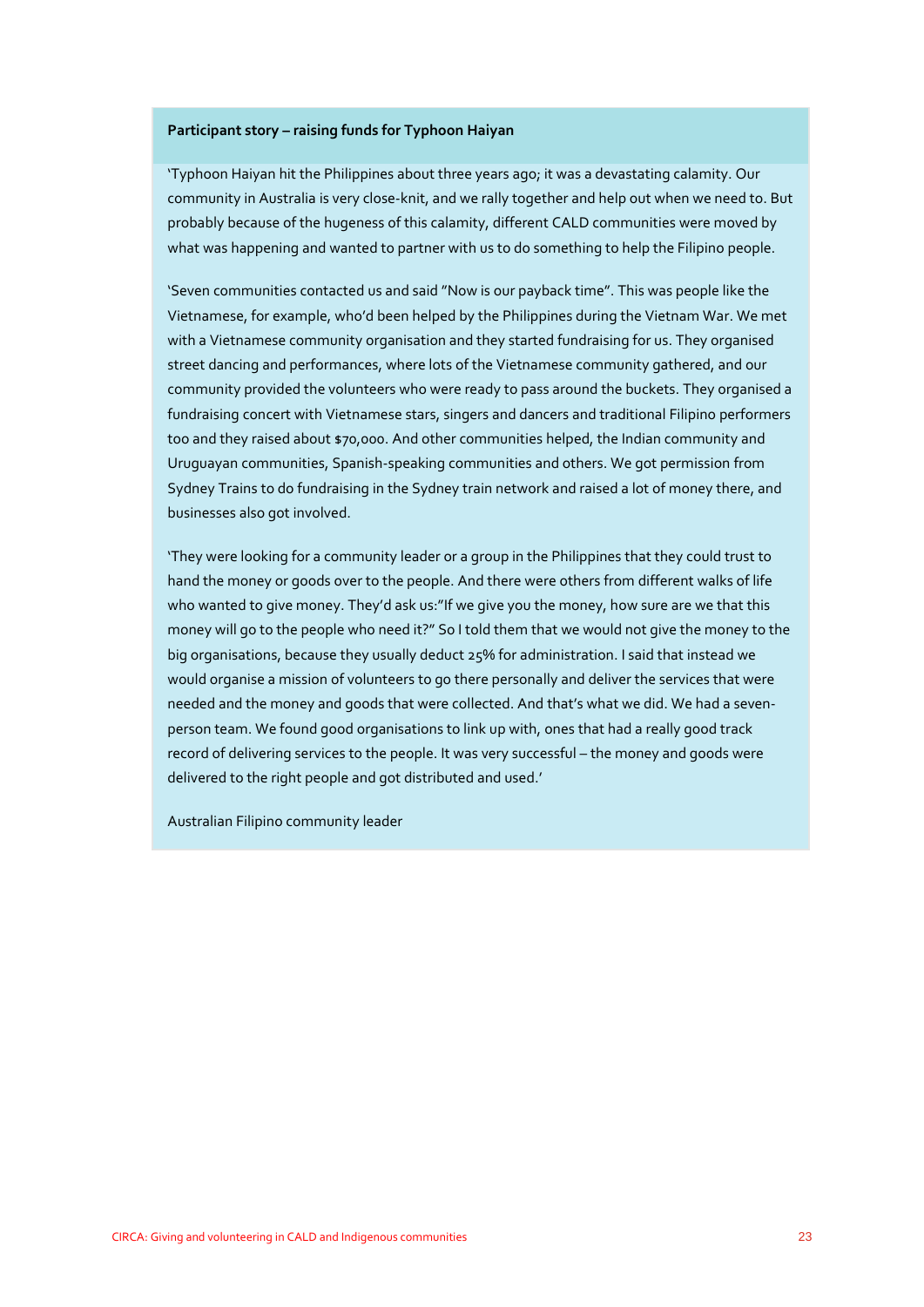## <span id="page-34-0"></span>5.5 Community connection and reducing social isolation

Social isolation was identified by CALD participants as a risk for individuals and communities in transition. Emerging and newly arrived communities were seen as being at risk, and women as being at even higher risk.

Bringing people together to help individuals and groups feel cared for and connected with their own and broader communities was identified by participants as a strong motivator for volunteering and for a focus for giving.

'When they come here they find different ways of doing things … they fall into cracks and spend time on train stations and commit crimes and don't know what to do. And if they are neglected by the community then you find them in jails and having offences they don't know what to do about it. But if you've got these kids and the community helping the kids together to develop, you tend to mitigate the fighting – a cohesive community.'

South Sudanese man

In the case of communities with a longstanding presence in Australia, the need for volunteering was typically connected by CALD participants to supporting the needs of older community members, many of whom speak little or no English and are socially isolated. Community networks such as religious structures or village or tribal associations were identified as direct avenues of support for older people.

Actively participating in religious festivals, community programs such as language-teaching, or caring for older community members was cited by participants as central to maintaining traditional community relations, language, social relationships, beliefs and practices. These activities were also seen as supporting the health of older community members and as providing meaning and connection for the volunteers.

Maintaining or rebuilding connections with young people, despite challenges that arise during settlement in a new culture (such as challenges to traditional parental authority), was seen by many CALD participants as an important focus. For example, sport forms a particular focus for volunteer activities that allows community and family members to reconnect with young people.

Sporting activities also provide newly arrived communities with opportunities to build connections with other CALD communities and the broader Australian community, enhancing opportunities for cultural exchange and social cohesion. Football clubs, basketball programs, surf life saving and athletics activities were all cited as opportunities for young people and adult mentors to strengthen community connections.

In combination with volunteering, giving financial and other material support for culture specific community centres was seen as reducing the social isolation of individuals and communities and strengthening community cultural traditions.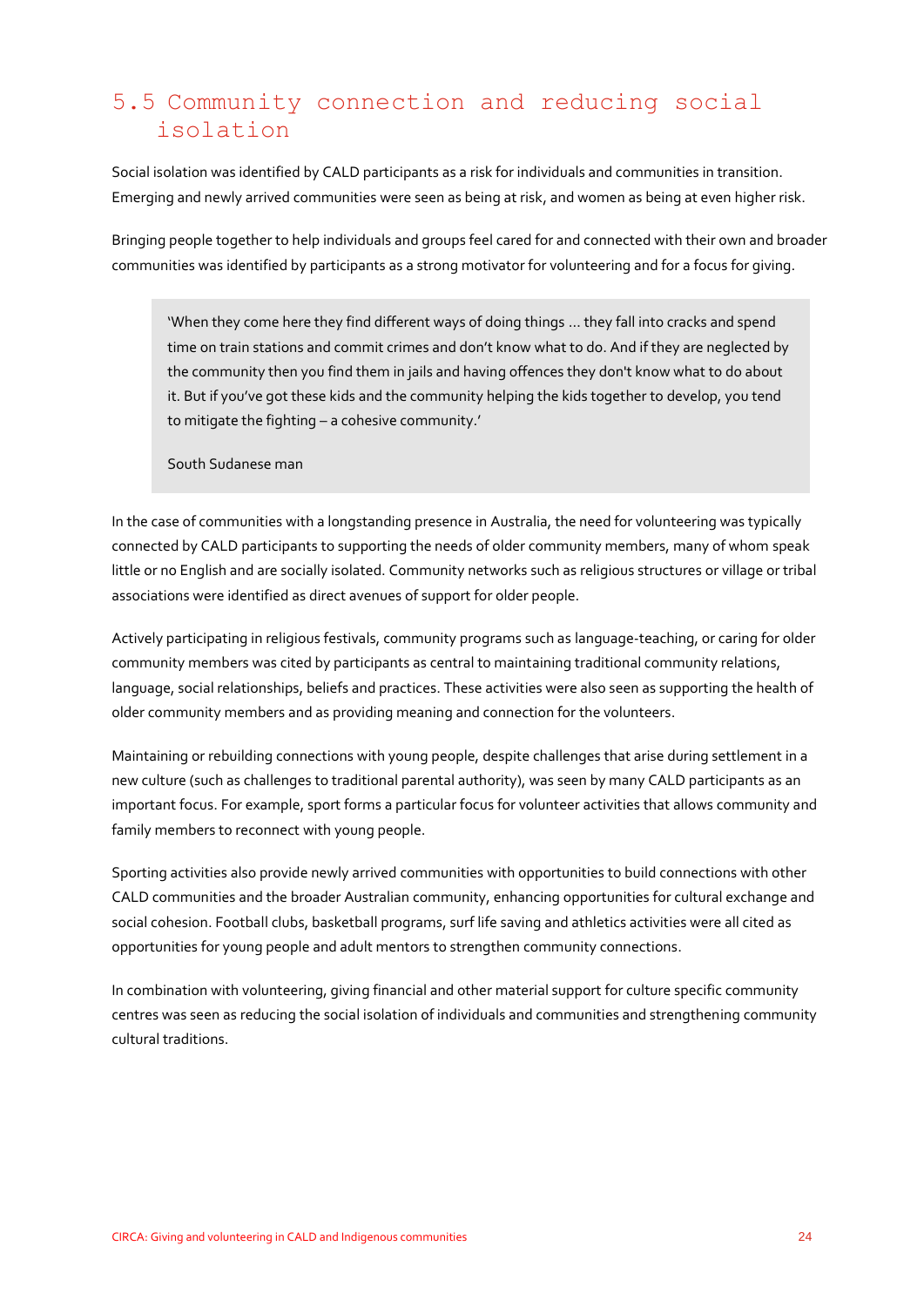'And the ladies have been great asset to that [building a community centre]. They sold their jewellery, they gave their jewellery for the community.'

Hazara man

## <span id="page-35-0"></span>5.6 Meaning and personal satisfaction

Many CALD participants described their participation in volunteering in altruistic terms – a personal commitment to caring for their fellow human beings that was an essential aspect of living. Yet volunteering was also seen by many participants as providing meaning in life. In the face of the loss of status that the migrant and refugee experience often imposes, volunteering offers avenues for increasing personal self-esteem and carrying out meaningful work.

'For me it is a rewarding job, I am not getting paid for that but helping people in need, specifically refugees and asylum seekers, I find what I am doing is something really like a treasure – I enjoy that and it's as if I am getting very precious things.'

Iraqi Mandaean woman

In many cases this altruism was linked by the participants to ideas of 'karma', or a belief that giving is a two-way process.

'In Arabic there is a saying, if you give in your right hand, you receive in your left hand.'

Iraqi Mandaean woman

For many participants, the opportunity to give back and repay the support they had received during their journey to Australia and settlement, was a source of significant personal satisfaction.

'With St Vincent de Paul we all get help from them when we first come here, so it's natural we have to pay the debt and help them help others.'

Vietnamese woman

## <span id="page-35-1"></span>5.7 Access to employment opportunities and skills development

Many CALD participants described a loss of career and a need to find new kinds of work in their transition to life in Australia. Taking part in organised voluntary activities provides many participants with a level of satisfaction they might previously have found in paid work. In addition, volunteering was described by many participants as a way to update skills or acquire new ones.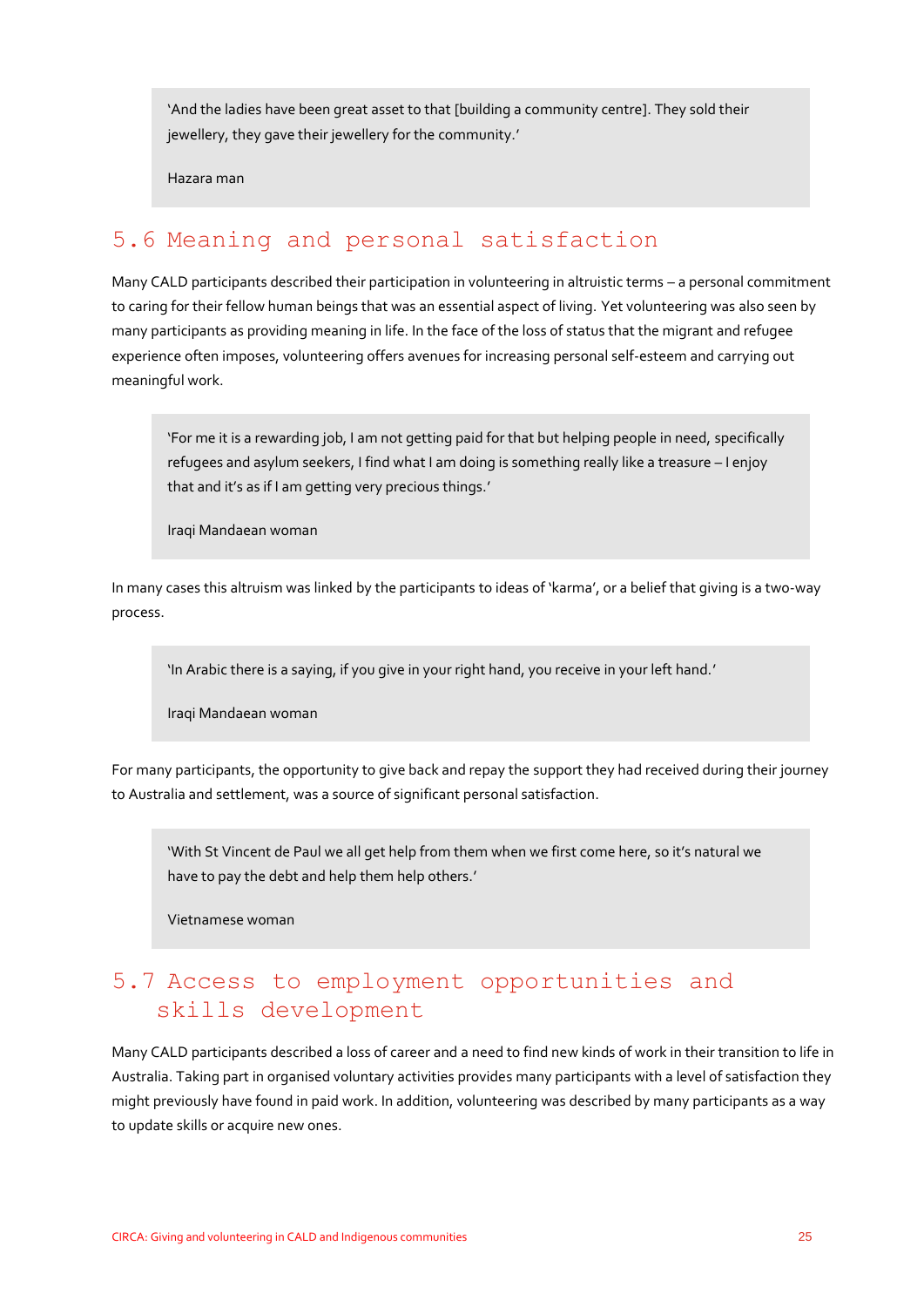'Helping others with whatever they need ... I am learning new skills and things as well, as part of committees. And other people have skills I don't have and it helps me improve my skills'.

Iraqi Christian man

Connecting with Australian employment networks and learning about Australian employment systems and attitudes was seen as an important benefit for CALD volunteers. This was particularly noted by the CALD participants who gave their time to mainstream organisations. Participants valued larger, organised volunteer agencies because they give them training, guidelines, boundaries and experience they may not get elsewhere.

Many younger CALD participants described a wide range of broader community volunteering activities they took part in as an avenue to skills acquisition.

'Like I was in high school and I was involved in many organisations like UN, World Vision, Youth Parliament. So it helps build skills as well.'

South Sudanese man

# 5.8 CALD volunteering and giving activities

#### 5.8.1 Meeting community needs

CALD participants reported being involved in a range of volunteer and giving activities, including communitybuilding and networking, maintaining culture and language, and supporting younger and older people in need. Participants talked of responding to the needs of longstanding CALD community members, the settlement needs of new and emerging communities, and the needs of the broader Australian community and the international community, including needs in their country of origin.

Voluntary participation noted by participants included:

- Care of older people, including in residential aged care and hospitals
- Care of children
- Sporting activities and organisations, including working with young people
- Cultural activities, including festivals, arts and crafts and language classes
- **Interpreter and translation services in communities**
- **C** Providing food and resources to those in need
- Advocacy on behalf of their communities, and
- Participating in projects, committees, and management and advisory roles.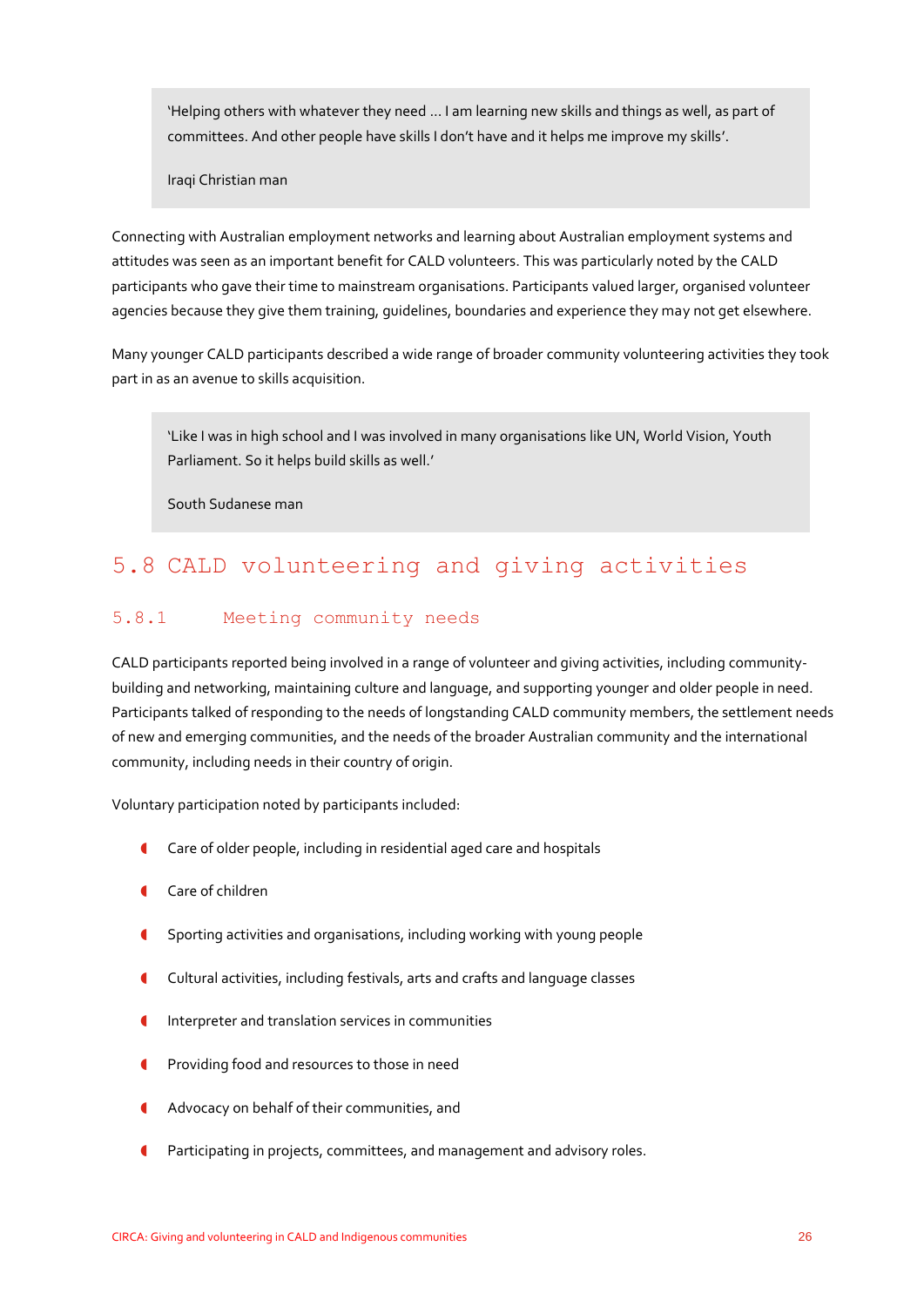## 5.8.2 Building and supporting community organisations

Establishing and managing community organisations was reported as a major demand on CALD volunteering time. Organisations often operate in a religious context, through a tribal or village affiliation, or through a civic or national connection. They were seen by participants as supporting essential aspects of community wellbeing such as access to social services, social connections, support of intergenerational relations and cultural maintenance, including language.

In many cases these organisations build on traditional community relationships – family, religious, village – and provide support to vulnerable community members such as the aged, single parents, new arrivals, refugees and people seeking asylum. In addition to the services they provide, community organisations are an important psychosocial support and source of social connection on which members can build meaningful lives and make connections to their community and the broader population.

Advocacy was also noted as a key role for many of the CALD participants who are involved in building support for their communities through participation in a range of projects, community-based and mainstream committees, boards and advisory bodies.

Many participants said they take part in volunteering activities through formal structures established through their communities. These structures may be established through religious bodies, sporting clubs, or community, clan or village connections. Strong community links and clearly identified aims focusing on specific goals were noted by participants as a productive way to build connections across communities.

Youth activities such as football were noted as bringing participants from various communities together around something they all know and care about. Parents go along and mingle while young people play sport and meet people from the broader community, including other migrant communities. Activities like 'Midnight Football' in Marrickville has united women across CALD communities who all have an interest to support young people by cooking meals for them and giving them a productive alternative to wandering the streets.

'[We] set up Nile Football Academy to develop young kids to come in and play football while making friends ... once we connect them with soccer, they play the game, they enjoy it and some go on and play football in the future. We teach them to keep healthy and to deal with conflict, we take them out to games and we show them how the feeling of togetherness will get you there. The parents get to spend some time with their kids. Now you've got fathers coming to the game and they enjoy it.'

South Sudanese man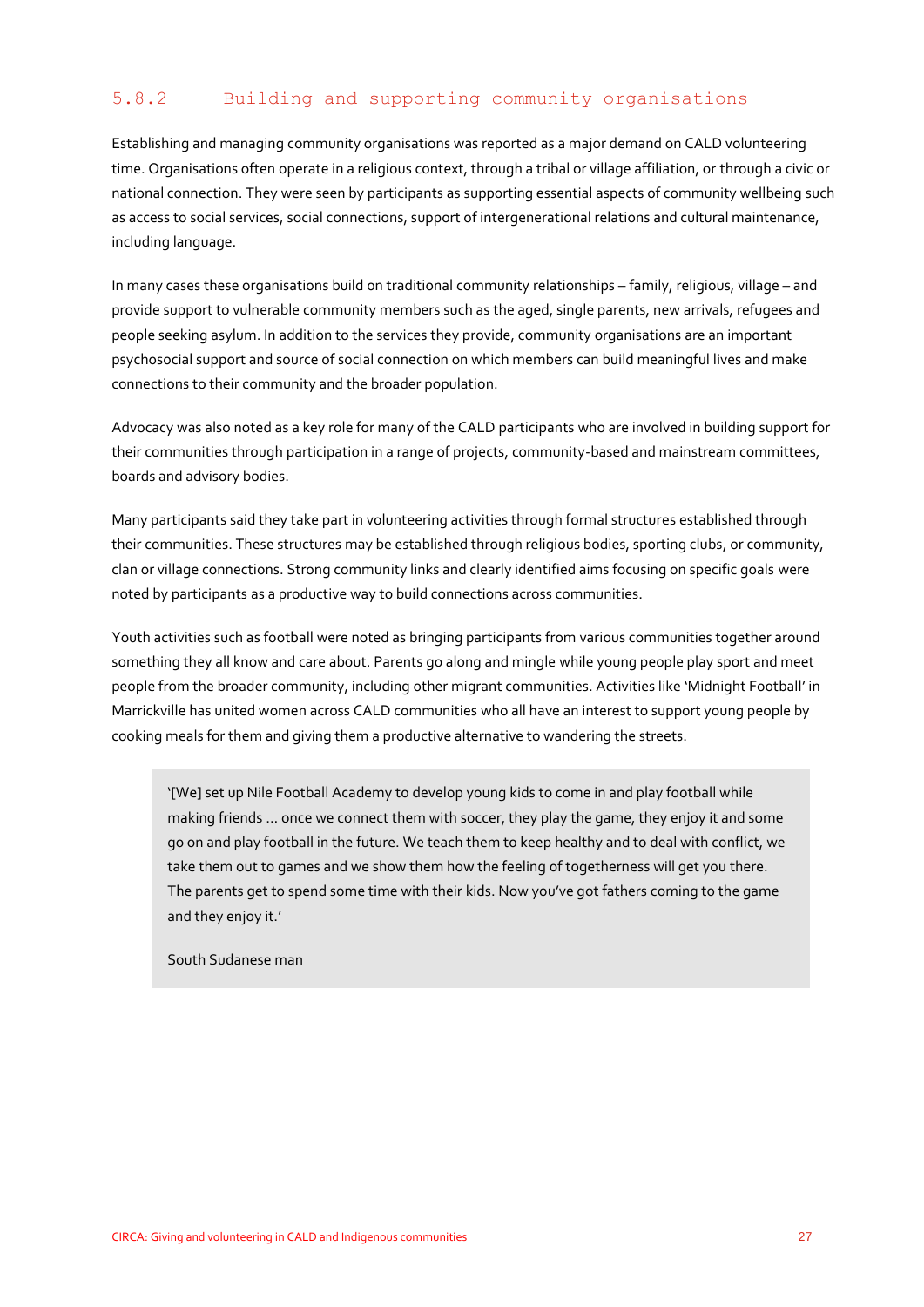#### 5.8.3 Settlement support for new and emerging communities

CALD communities provide a high level of volunteer support to newly arrived community members so they can access essential services through government and non-government providers. Much of this is provided through established community organisations, yet many participants described individuals who were so well known and trusted by their community that they were regularly approached for help outside of any organisation. This was particularly so in situations of urgent need, such as approaching a deadline for immigration issues.

'They will contact me via my husband ... or turn up the day before and say "It's due tomorrow". As a community member you don't have any choice but to help.'

Hazara woman

The nature of the need varies according to factors such as visa and/or residence status, age, and family and social connection. Settlement supports for which CALD volunteer assistance is frequently required include:

- Centrelink filling in forms, supporting face-to-face contact with Centrelink staff, and understanding compliance
- Housing finding and securing rental properties and/or understanding rental agreements
- Education understanding education systems, enrolling and supporting children in school, and finding education pathways
- Employment accessing job-seeking and workers' rights services, as well banking and taxation systems
- Health understanding and negotiating the health system.

People seeking asylum were noted by participants as having additional needs for volunteer assistance with such things as legal advice, immigration advocacy, education and training, and particularly with access to low-cost or no-cost English language tuition and employment-linked training.

## 5.8.4 Interpreting and translating

Participants noted that there are ongoing needs for translation and interpreting in many CALD communities and that these services are often provided by volunteers. Within longstanding communities, volunteer support is regularly provided for older community members who have limited English language skills. People in aged care were noted as having a high need for volunteer interpreting and translating services.

There is also a high demand from new and emerging communities. This is directly related to accessing support services (as described above) and requires volunteers to have good language skills and a good understanding of Australian systems.

Participants described a significant demand for volunteer support to produce high-standard English translation of documents and legal statements in immigration application processes.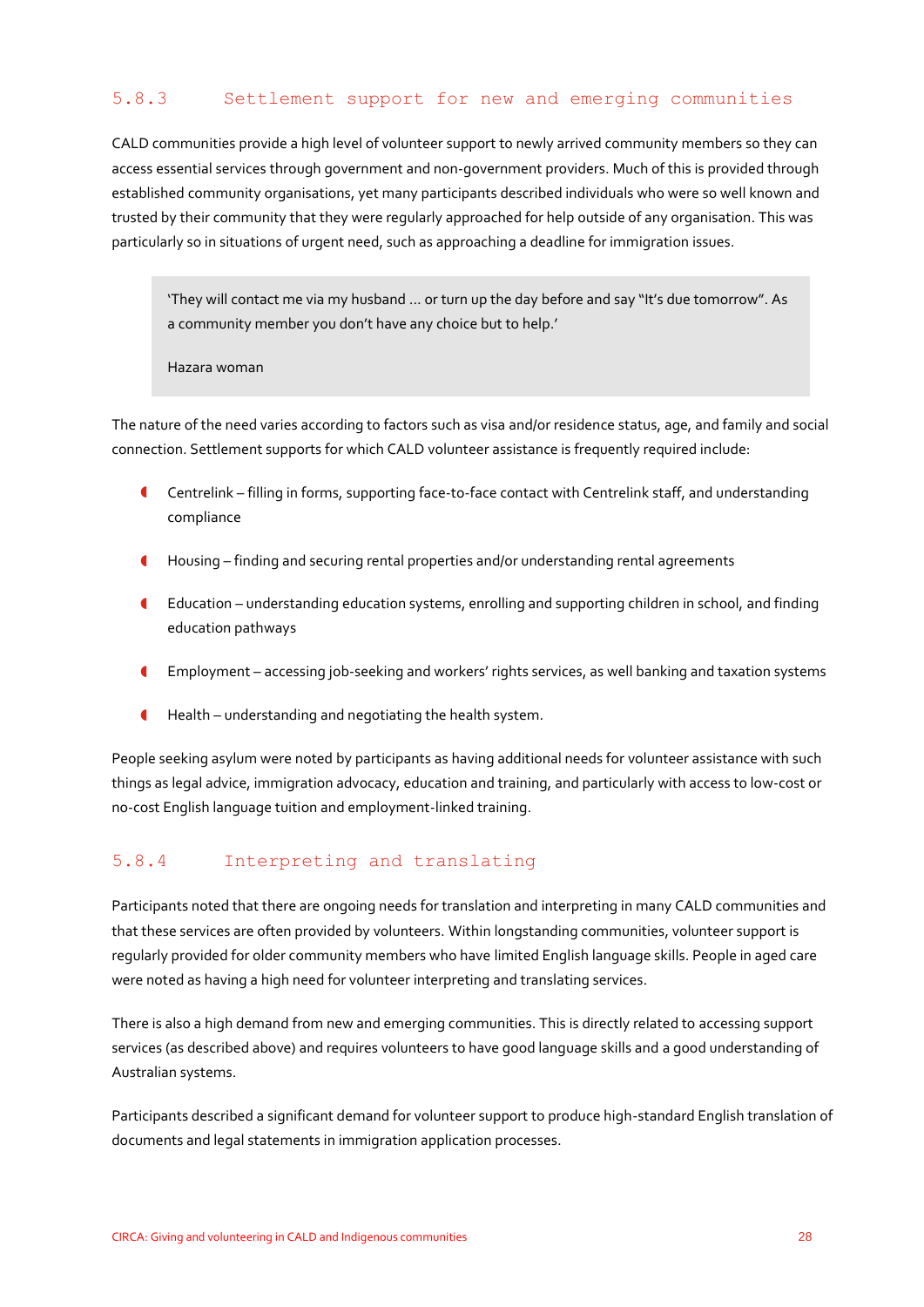'People applying for temporary protection visas have a thick application to fill, low literacy and noone to assist them with their visa application. They contact me ... it's very important to do it well.'

Hazara woman

#### **Participant story: Sierra Leone Funeral Fund**

'Our community has been here for 25 years or so, but back in 2005 there was the first death here. The gentleman had liver cancer; he died very suddenly and left his wife and four young kids. They had no other family here and so the community just rallied. Traditionally, when there is a death the family's responsibility is to mourn, and all the other things are looked after by the community who is not family.

'So our Sierra Leone community in Sydney formed a funeral committee to plan the funeral and organise paying for it. It's a cultural thing for us that the whole community comes to pay respects. It doesn't matter if you don't know the person, you still have to go and pay your respects. It's the responsibility of the whole community, so a group of five people formed a committee to take responsibility. They worked out where the community lives in Sydney and gave people what they called collection zones – there was the Canterbury Bankstown block, the Auburn Parramatta block and the Blacktown Mt Druitt block. They were responsible for collecting money from every single family in every zone. There was lots of community debate about what the amount should be, who should pay what. It was decided on \$50 per family if there were adults working, and \$55 for singles who were working. So everyone was donating money, but not only that – people were coming to the funeral house bringing food, because rice is a really big food to cook at those times, and so people would also come to the house to cook for the guests.

The committee raised about \$37,000 so they paid for the funeral, but they were also able to pay off the gentleman's debts and give some money to the wife and family. And the wife said she wanted to bring his relatives, so she used some of the money towards the tickets for her husband's brothers and sisters to come and there was an interest-free loan organised to cover the rest of the tickets. After that, the funeral committee became a permanent thing in the community to organise funerals, and the volunteers who collected the money all stayed on to continue that. So now it is part of the community.

Sierra Leonean community member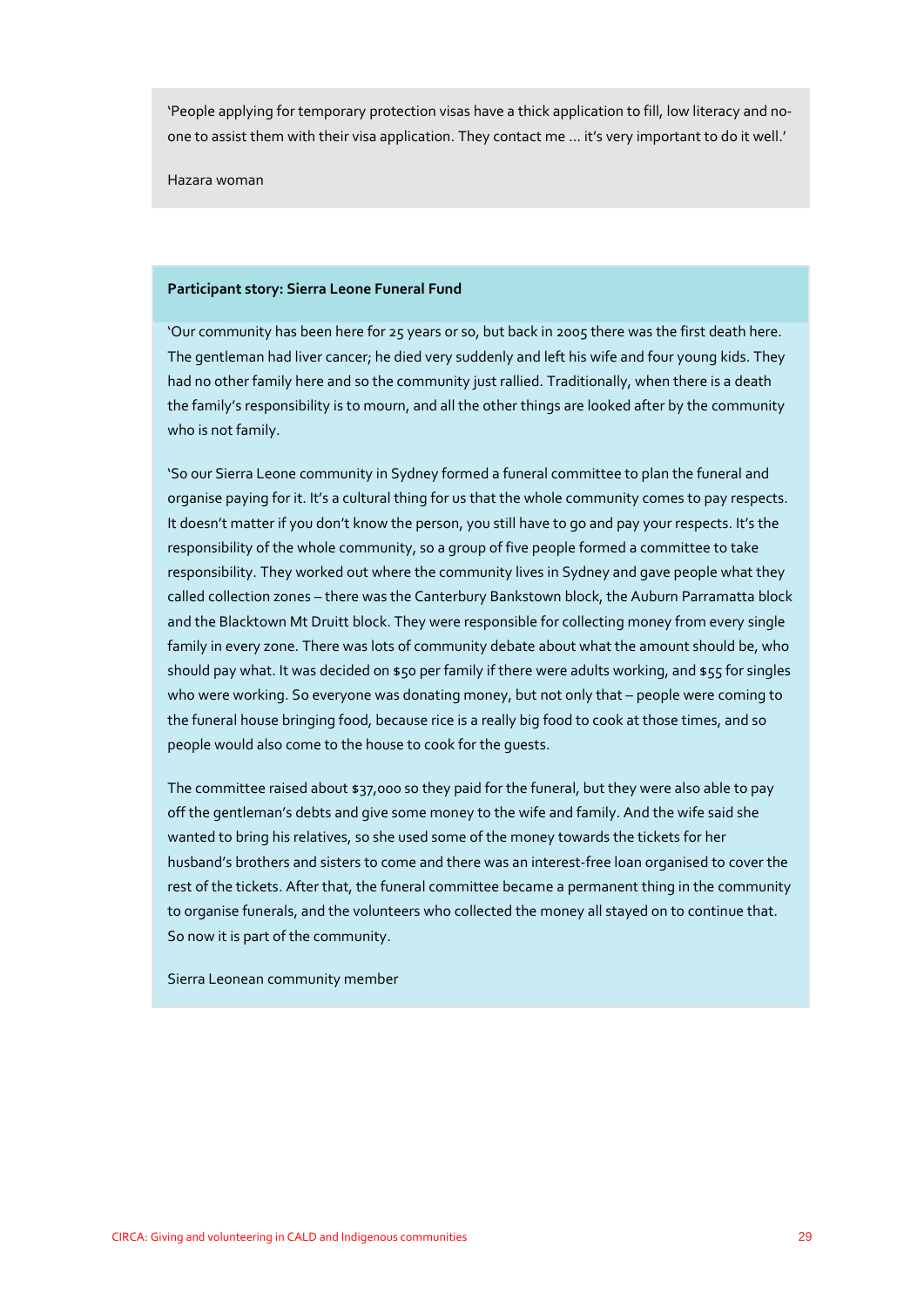#### **Summary of Chapter 5**

Giving and sharing of time, belongings and money in CALD communities provides vital support for communities within Australia and in countries of origin. Particular support is provided during migration and settlement. Cultural and traditional beliefs around individual duty and personal responsibility for collective wellbeing are the basis for high levels of volunteering. Patterns of giving match patterns of volunteering, irrespective of financial status.

Community networks linked to village, tribal, cultural and religious networks are powerful enablers and structural supports for volunteering and giving in CALD communities. Rather than being considered formal, these community processes typically operate outside formal volunteering structures and management, occurring through trusted community channels and traditional social networks without the need for the imposition of formal volunteering structures.

CALD community members commonly reported being involved in activities to support settlement needs, community-building and networking (Including supporting community organisations), maintaining language and culture, and translating and interpreting.

Motivating factors for volunteering and giving include:

- Religious and social ethics
- The psychosocial need of CALD communities to maintain their own cultural values throughout the migration process
- Promoting community connections to reduce social isolation for individuals and communities in transition
- Responding to the various immediate practical and human needs of community members during migration and settlement
- Humanitarian responses to crises both in Australia and overseas
- Meaning and personal satisfaction, particularly in the face of the loss of status that migration and refugee experiences often impose
- Access to employment opportunities and skills development through Australian employment networks.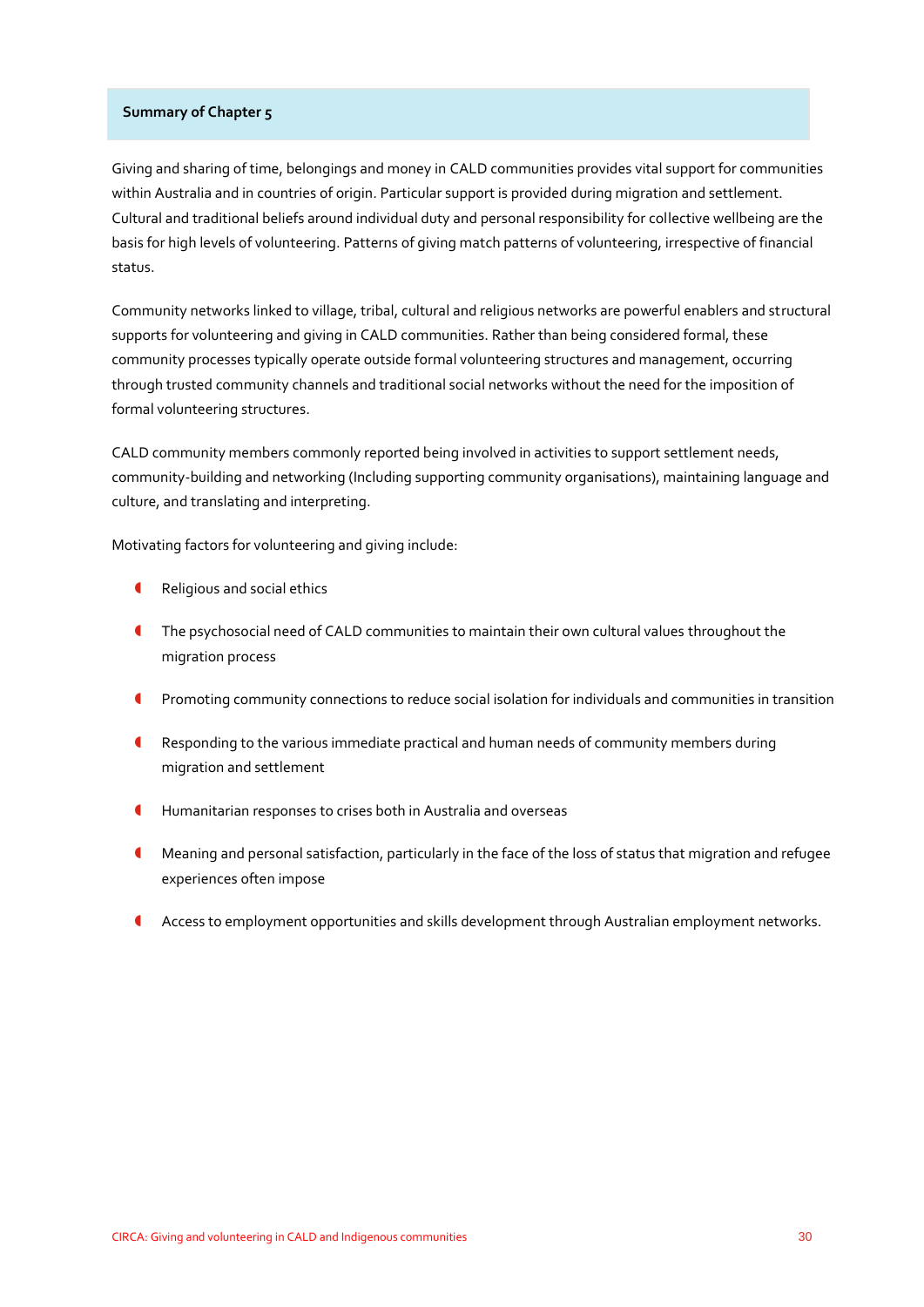# 6.Challenges and enablers in CALD volunteering and giving

# 6.1 Challenges in volunteering

## 6.1.1 Lack of time

Meeting demands linked to the migration experience (finding work, doing training, learning or improving English), in addition to other demands that arise in everyday life, was seen by CALD participants as reducing the time they had available for volunteering. Many participants described their personal desire to volunteer outside their own community as being constrained by the more immediate need for helping in their own communities.

Caring for one's own family was also seen by some CALD participants as limiting their volunteering time. Several commented that women already carry out a large amount of work in the home and for the good of the family and that this lessened their capacity or willingness to undertake volunteering. In addition, some participants believed that lack of access to paid employment was a factor in women's participation in volunteering.

'I always think it is unfair because so many women who volunteer would also like to have paid work. Often women can't get paid jobs so they end up volunteering for years and years.'

Arabic-speaking Muslim woman

#### 6.1.2 Burnout in communities with high needs

A high level of volunteering was reported among all the CALD communities that were consulted, and was seen by CALD participants as a necessary community response to support needs within those communities. Participants described being called upon, regardless of their own knowledge or experience, to provide almost every kind of support that newly arrived people may need.

The level of demand for assistance, advice and advocacy placed upon established community members by less experienced community members was seen by some CALD participants as directly connected to 'burnout', leading in some cases to complete withdrawal by community members from volunteer activities. The risk of burnout was seen as a particular challenge for volunteering in new and emerging communities.

'The girl volunteering with the food bank I volunteer at who is coordinating it is totally burnt out and she said it took over her life. And that is what happened to me, it takes over your life.'

Arabic-speaking Muslim woman

Many CALD participants who are recognised as trusted helpers in their community described being approached regularly for assistance from community members attempting to deal with Australian systems. This might include help to write immigration appeals, deal with real estate agents or manage children's schooling. Providing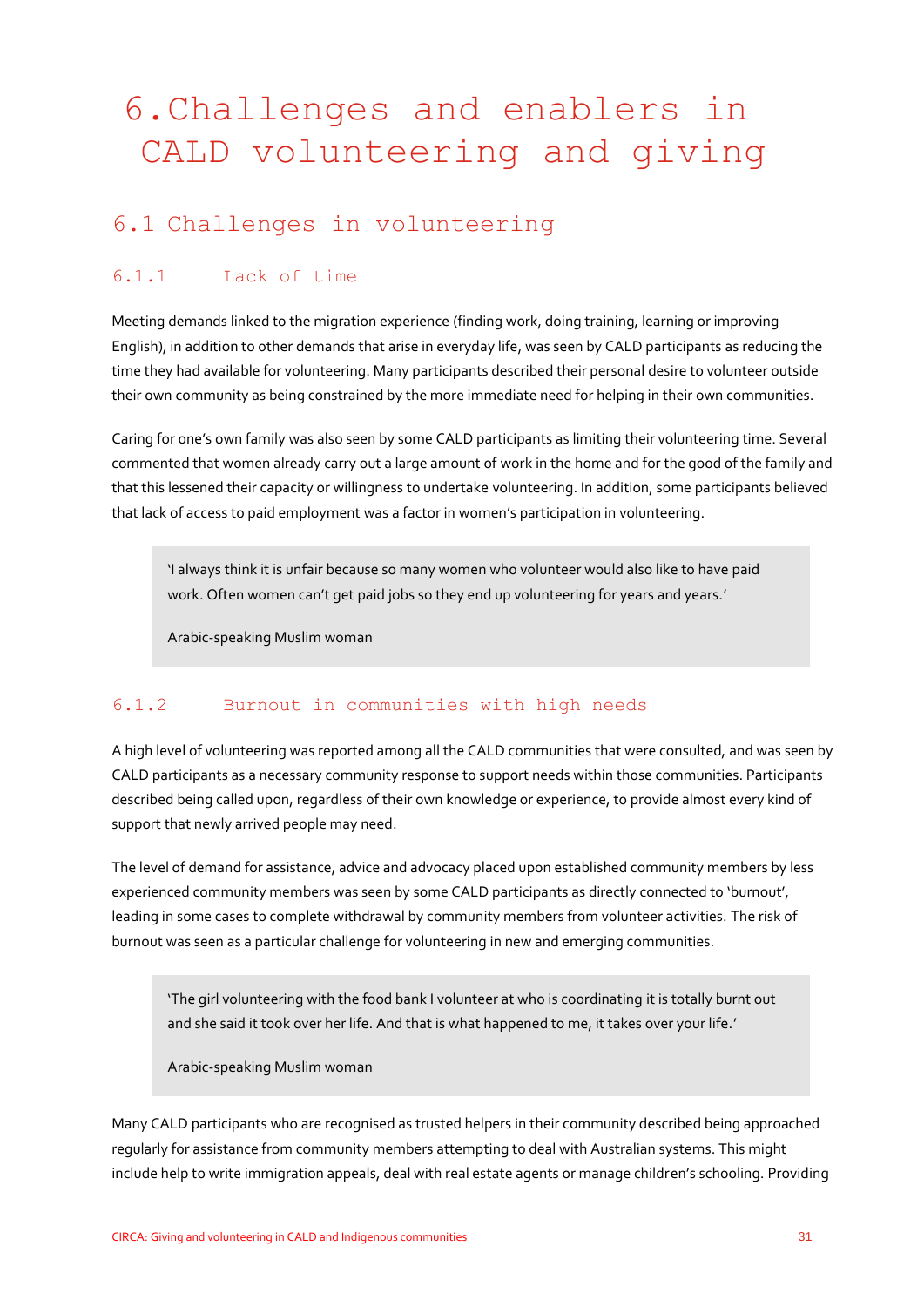this kind of support was seen as an unavoidable duty at the same time as it was described by some as potentially overwhelming.

A further contributing factor to burnout is a lack of training in volunteering and a lack of debriefing. Many participants described working with people with high emotional needs, saying that the lack of appropriate debriefing and the corresponding risk of vicarious trauma was a challenge and potential barrier to volunteering.

## 6.1.3 Lack of English

While many CALD participants expressed a strong interest in taking part in volunteering activities outside their own community, they often saw English language requirements as a barrier. There was no indication that participants with low levels of English knew much about volunteer opportunities in the broader community or how they might access information about these.

'I don't know where to start. I don't know where to find such information. My English is so poor and how can I communicate with others? Will those organisations let me volunteer for them?'

Chinese woman

## 6.1.4 Potential for exploitation and racism in volunteer work

Members of longstanding CALD communities noted that they were involved in caring for an ageing population with low levels of English. Some noted that they were unappreciated and insufficiently supported by non-CALD paid workers and managers. Others described feeling abused, exploited or undervalued when undertaking volunteer work. Some participants reported that this was more likely to happen when volunteering was undertaken outside their own cultural and/or language groups

'I just want to say that often volunteers get exploited and their rights need to be protected and respected.'

#### Arabic-speaking Muslim woman

Cultural insensitivity, discrimination and racism were identified by participants as issues of concern for some CALD volunteers, and a need for cultural awareness training in mainstream organisations and services was noted. Lack of understanding by paid workers about the role of CALD volunteers and lack of support for them in mainstream organisations was also seen as a significant challenge and one that deterred CALD volunteers from volunteering outside their own community organisations.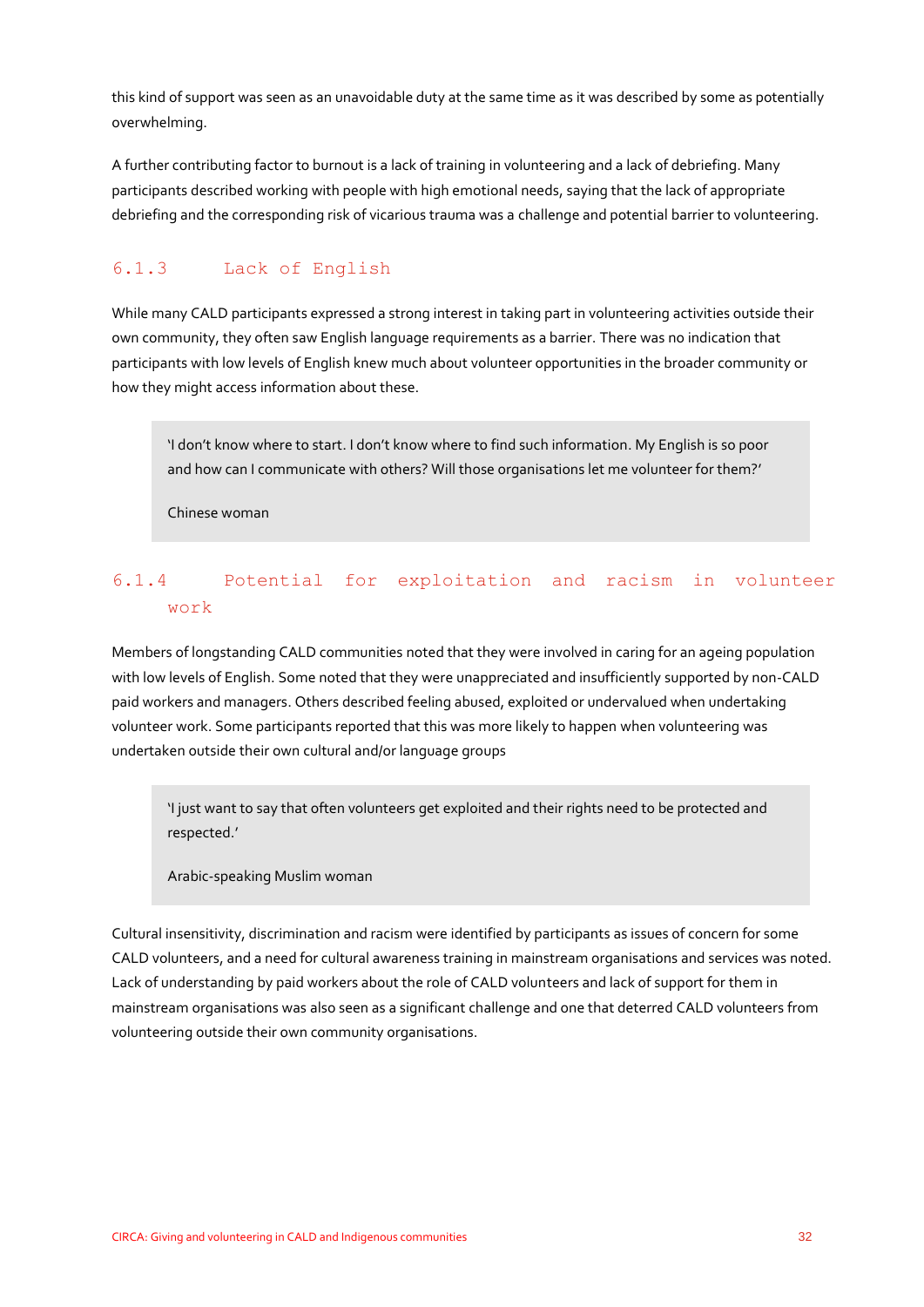'There was a feeling of being downgraded or used by the staff. The volunteer was recruited to run the Seniors Group but they got her to do the crappy work – she was used by them.'

Greek woman

# 6.2 Challenges to giving

#### 6.2.1 Community vulnerability and hardship during settlement

Participants noted that the financial demands on newly arrived migrants and refugees during settlement can be a barrier to giving. However, it is worth noting that in the longer term the same hardships and limitations on giving that were experienced by CALD participants during settlement contributed to 'giving back' or 'paying back', described as a powerful motivation for continued giving by more established CALD communities.

#### 6.2.2 Lack of transparency and trust

CALD participants described placing a high value on giving, and most said they provide financial support and donations to trusted community organisations. In contrast, a perceived lack of trustworthiness was noted as the major barrier to giving by CALD communities outside their own communities. Participants repeatedly described what they saw as a lack of transparency in how donations were distributed by fundraisers and a lack of trust that donations would go to intended recipients.

'Yes, I am fussy where I give my money. I think you have to be careful. I say I would like to know where the money is going and who is in charge of getting this money. Sometimes they say we will send you photos and I say I don't want the photos, I trust you but tell me exactly where the money is going.'

Newly arrived Iraqi woman

Many participants expressed a fear that some charities spend excessive amounts of funds on organisational costs rather than on the intended recipients. These were observations unique to the notion of giving; that is, they marked a clear distinction with volunteering.

'When I know the money is going direct to help people I tend to give more. I worry that some money we donate goes to admin costs, because I have heard about that.'

Arabic-speaking Iraqi woman

#### 6.2.3 Inflexibility in allocation of philanthropic funds

In relation to giving, some CALD participants identified an attitude of inflexibility on the part of (unspecified) charitable organisations and funding bodies regarding allocation of funds.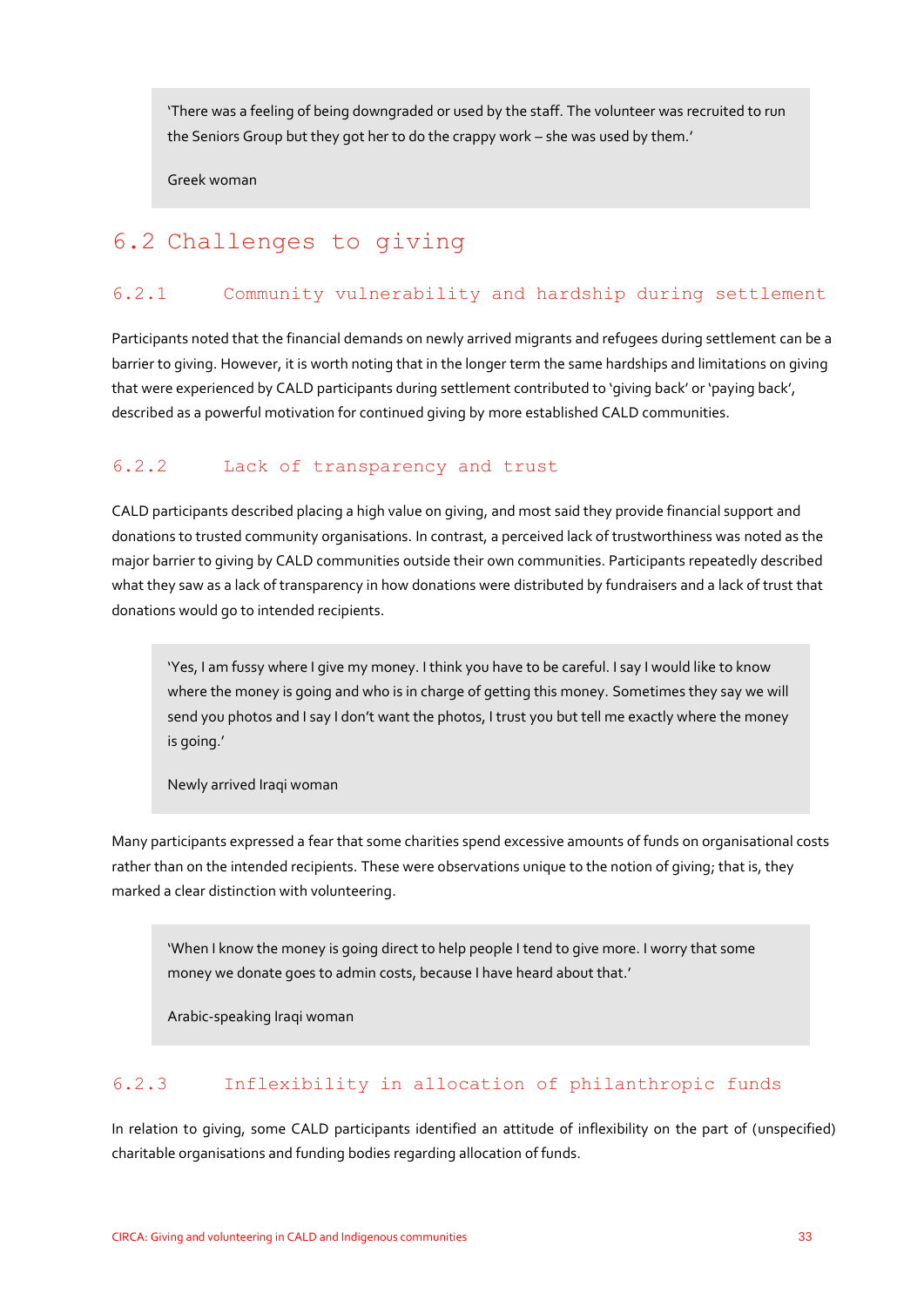They spoke particularly of difficulties accessing funding for projects with a single community, ethnic or tribal focus, rather than a general focus on CALD communities. Participants saw this kind of support as essential for targeted projects to be successful and also for the cultural survival of some communities in their early years of settlement.

# 6.3 Enablers for volunteering and giving

#### **Participant story: giving back**

'At our Hazara volunteer association we started a visa support program in consultation with council and TAFE. People could not afford to pay a lawyer to fill in the application. So we gathered volunteers and TAFE students to fill in the application forms, which take three hours to do.

'Up until we started this, I never calculated a dollar value [of the work we did], but I sat back and evaluated my work and put a dollar sign on it. We have assisted 100 clients, and the average payment that they'd pay to a migration agent or lawyer is \$3,000–\$4,000. We fill the application and send it back to the Refugee Advice & Casework Service, so it's that figure times 100. But we never consider the dollar sign, it's that we're passionate and we feel the huge need in the community and they can't go anywhere else.'

Hazara man

## 6.3.1 Community connections, partnerships and networks

For many CALD participants, volunteering and giving (called by many names) was seen as a valued cultural tradition maintained during the migration experience. CALD community networks and a tradition of volunteering for the common good were seen as enablers for volunteering and giving.

'In Greek we call it *philotimo* – kindness without return.'

Greek participant

Supporting CALD community organisations to consolidate, enhance or extend this commitment to volunteering was seen as a practical and effective enabler. Suggestions for support included formal recognition of participation in volunteering, provision of volunteering training, and participation in volunteer-involving peak bodies and conferences.

CALD participants identified benefits that derive from community groups partnering with broader Australian organisations such as local councils, philanthropic agencies and service providers. They saw viable partnerships not as ones where practices or decisions imposed on a community group by a charitable organisation but where there is a genuine partnership around decision-making and the practice of giving.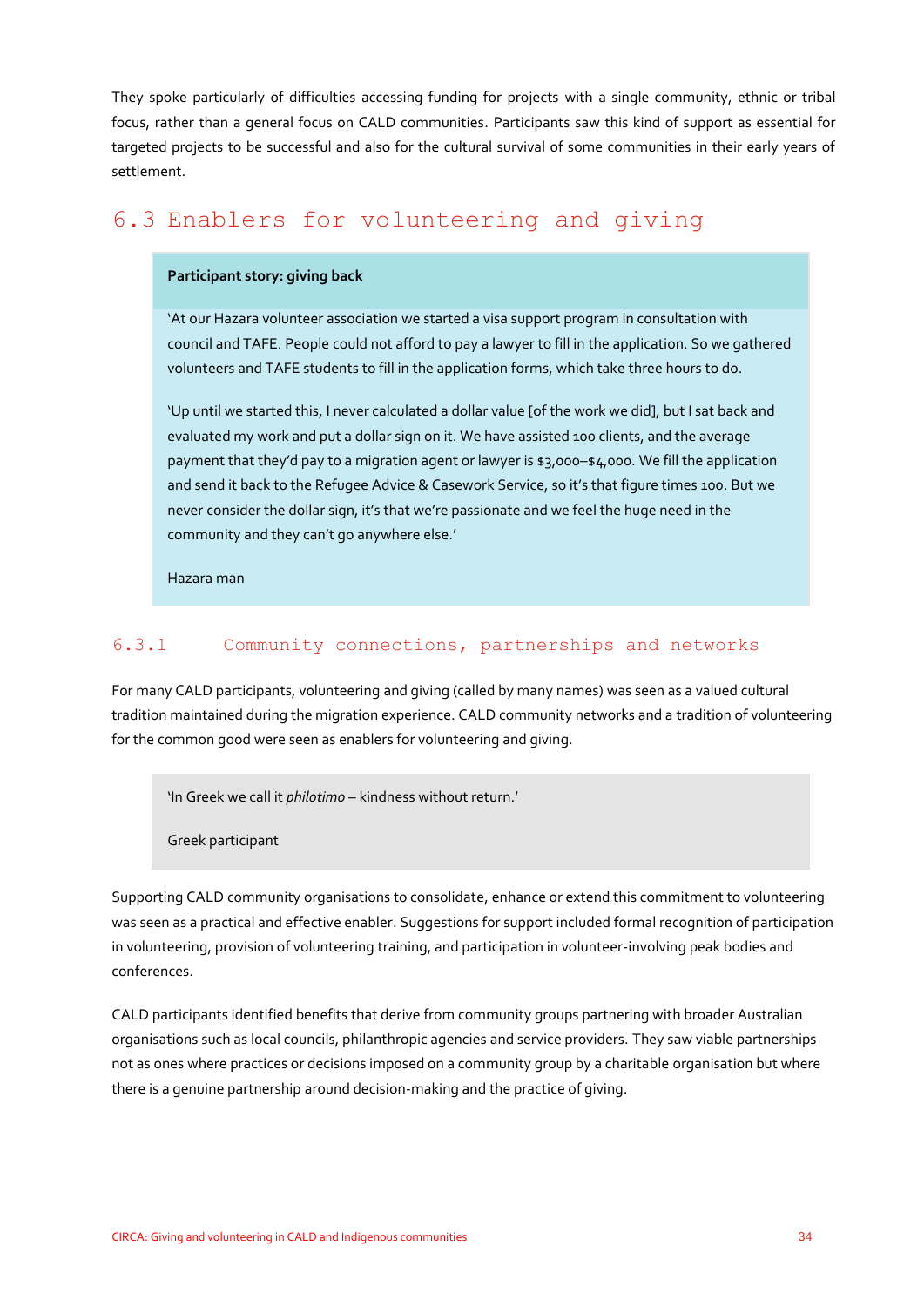'In the Karen community there were 20 young people that wanted to play soccer so I started to volunteer as coach because to pay a coach is very expensive, and I had a licence. Last year we [successfully] applied for a grant. So now we can pay hiring fees, pay for the change rooms, buy our uniforms, and we also have support from  $\text{STARTTS}^1$  to pay for our insurance. So the community is growing – so the coaching is volunteering and the charitable organisations work in partnership.'

Karen man

Many CALD participants saw possibilities for increasing or consolidating forms of charitable giving through mobilising their own community organisations in partnership with other community organisations.

More networking, meeting more people, talking to them, maybe talking about it at community functions or church, places of work, and social media.

Iraqi woman

## 6.3.2 Flexibility

Some CALD participants saw the higher level of flexibility evident in community volunteering as a potential enabler for increasing CALD volunteering in mainstream organisations.

*'*The language barrier is real. Also, when you want to volunteer for Australian organisations, there is a lot of red tape, a lot of paper work in English you need to sign. I once applied to volunteer with the Red Cross, and they make me sign so many documents.'

Vietnamese woman

Some CALD participants described the strict volunteer requirements of some organisations, and noted that many young people are not able or willing to lock into rigid ongoing timeslots. More flexibility about how people agree to volunteer their time, even to the extent that some volunteering might take place on a casual basis, was seen as an enabler for young people to take on a greater role in volunteering.

Participants noted that increasing access for non-English speakers would provide benefits to mainstream organisations by increasing diversity and giving CALD community members the opportunity to take part in volunteering outside their own community. Support to manage administration processes such as undertaking police checks or filling in forms was also seen as necessary for increasing the participation of CALD volunteers.

#### 6.3.3 Trust and transparency

CALD participants overwhelmingly described evidence of trustworthiness and transparency as essential for their support of any giving process. This was linked to what they described variously as 'purity' or 'professionalism' in

**-**

 $^{\text{1}}$  Service for the Treatment and Rehabilitation of Torture and Trauma Survivors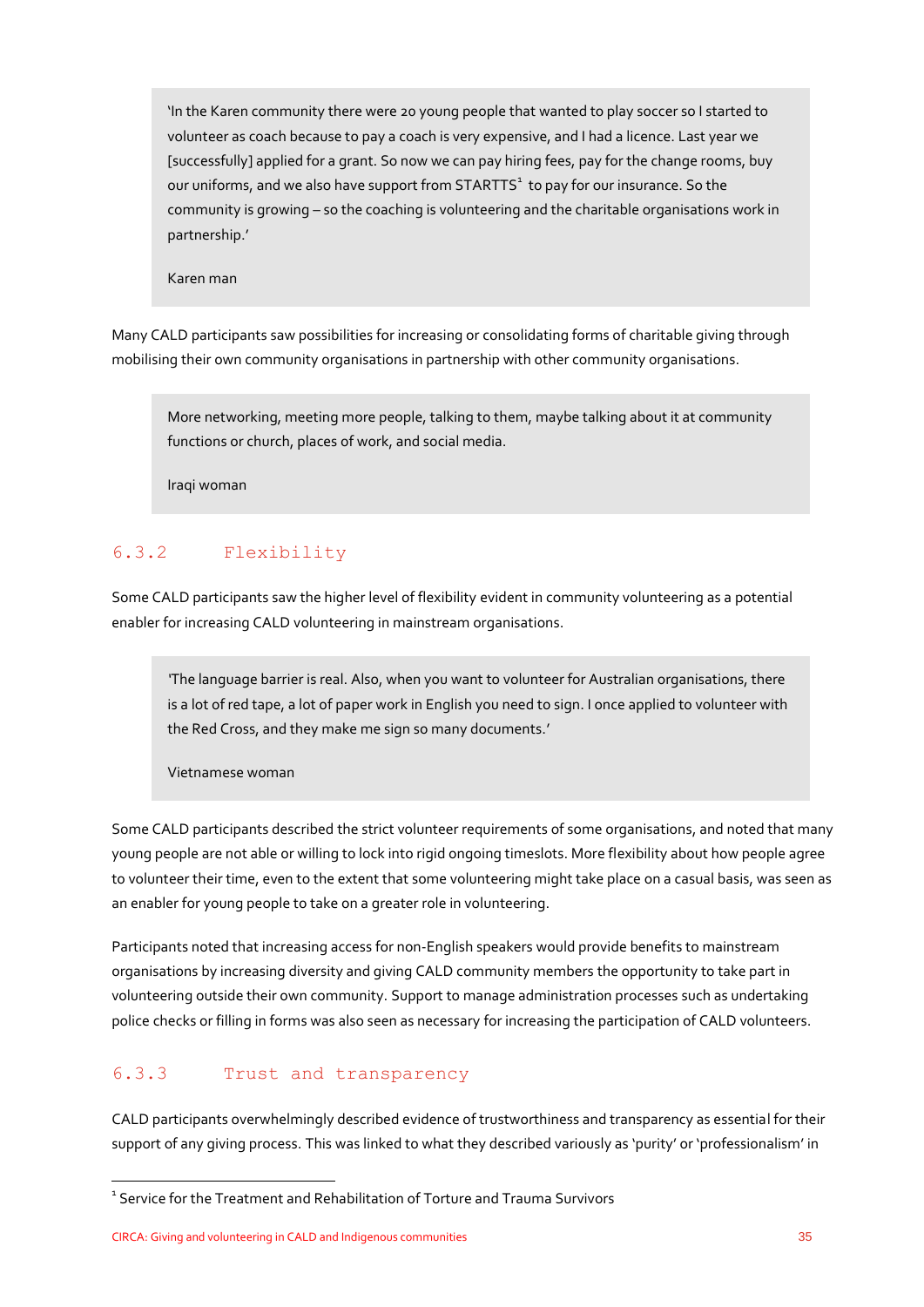organisations. A professional organisation was understood to have systematic approaches to collecting, reporting on and distributing funds.

'I heard Australian organisations are very professional. They carefully select voluntary workers, requiring applicants to get a police check or working with children check, etc. They mean business!'

Chinese woman

Participants repeatedly identified 'knowing where the money is going' as a direct inducement to supporting one particular charity over another.

"I would want to know, whether I donate \$5 or \$10 or \$20, that all of my money will get to where I want to help, who I want to help, and not dropping off along the way"

Vietnamese woman

National organisations that were repeatedly identified as trustworthy included the Salvation Army, St Vincent de Paul and the Australian Red Cross. International organisations that CALD participants singled out as recipients of giving included UNICEF, World Vision and Médecins Sans Frontières. Alternatively, participants identified organisations that supported people in their country of origin as their preferred charities.

Most CALD participants were confident of the trustworthiness of small organisations with whom they had direct community links. However, in some cases they saw 'Australian' charities as more safe or reliable channels for giving than small community organisations that they believed may have hidden political undercurrents or competing community agendas.

In terms of donating their time, many CALD participants described trust and transparency as reasons for choosing to volunteer with mainstream organisations such as the Salvation Army or St Vincent de Paul.

## 6.3.4 New technology

The use of new technology was not frequently raised in discussions with CALD participants, with any interest in it generally limited to younger participants (under 30). Some participants, however, were aware of their communities using social media to share information and promote opportunities for giving, and some described successfully using online searches to ascertain the level of trustworthiness of organisations seeking funds. Community and ethnic media were noted by some CALD participants as important avenues for information about appeals for giving.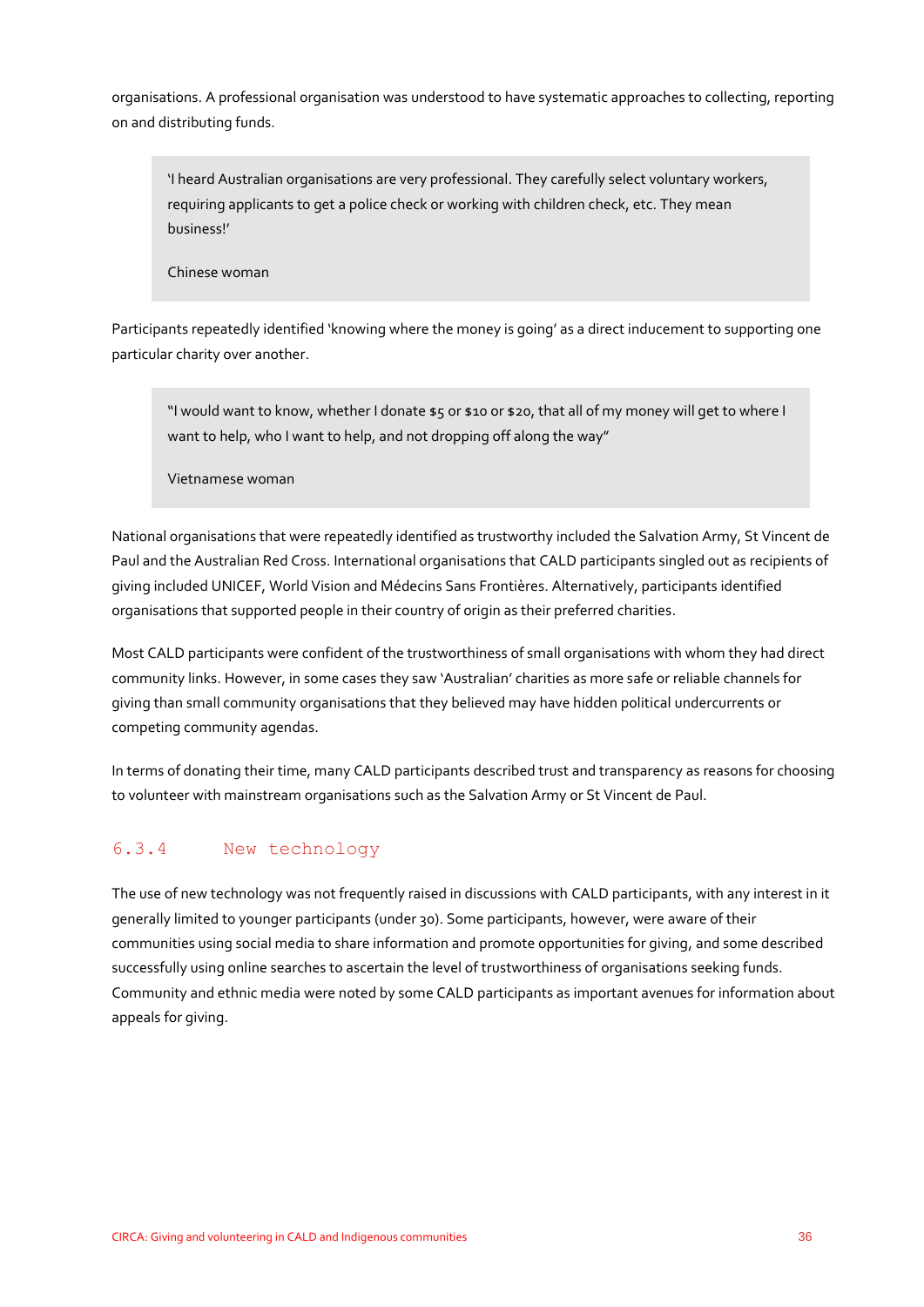'When things happen in Australia like a disaster or big fire, like Black Saturday, the Vietnamese SBS Radio has raised money to contribute to the donation.'

Vietnamese woman

## 6.3.5 Acknowledgement (volunteering only)

Many of the CALD participants who talked of a long-term commitment to volunteering also expressed a desire to be thanked or acknowledged. Receiving informal and formal acknowledgement of voluntary work was highly valued and seen as a key enabler for continued or increased participation.

'Volunteering there, I feel like a princess. I am appreciated, loved, cared for and just love the work and the people.'

Arabic-speaking Muslim woman

Some CALD participants extended the need for acknowledgement from individuals to whole communities, seeing the promotion of volunteering by their communities as a way to reduce racist or other negative stereotyping. This kind of acknowledgement was linked to a positive process of building connections between communities and raising the overall profile of CALD communities more broadly.

'CALD communities are contributing as much or maybe even more than some Australians. Acknowledging the different kinds of things that CALD communities do to help adds to a more positive discussion of what multiculturalism is and how we contribute.'

Sierra Leonean woman

#### 6.3.6 Work experience (volunteering only)

Many CALD participants said that experiencing an Australian workplace was a valuable aspect of volunteer work and an important motivator or enabler. Volunteer placements that allow for work experience linked to their professional background or that provide an opportunity to list Australian work experience on a résumé was an important benefit of volunteer activities.

'We have younger people who volunteer to get experience and social skills that will help them when they do get paid work.'

Arabic-speaking Muslim woman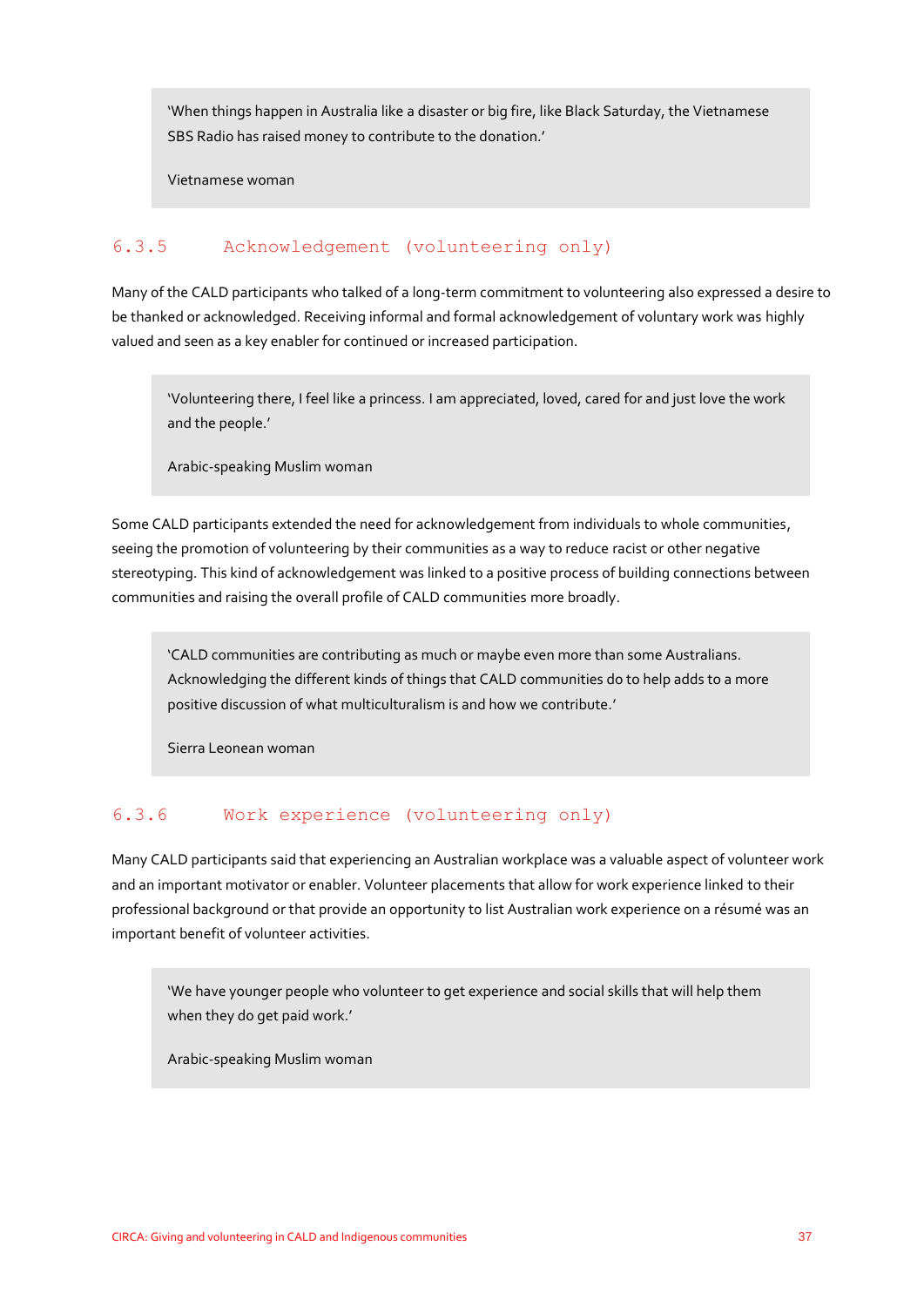Participants saw work experience as an incentive and therefore likely to be an enabler for CALD volunteering. Many identified the level of professionalism in the way volunteer placements are managed as an important motivator.

'They like to be in an organised volunteer agency because it gives them training, guidelines, boundaries and experience they may not get otherwise.'

Iraqi woman

Participating in volunteer programs was also valued by participants as an opportunity to experience Australian work culture and attitudes. Work expectations in Australia vary in many ways from those in their country of origin. Learning about the Australian work context by taking part in volunteer activities was seen to provide valuable insights to support work-readiness.

'There are many highly qualified people in our community who can't get jobs in their fields and they are willing to do volunteer work to gain local skills and experience.

Iraqi woman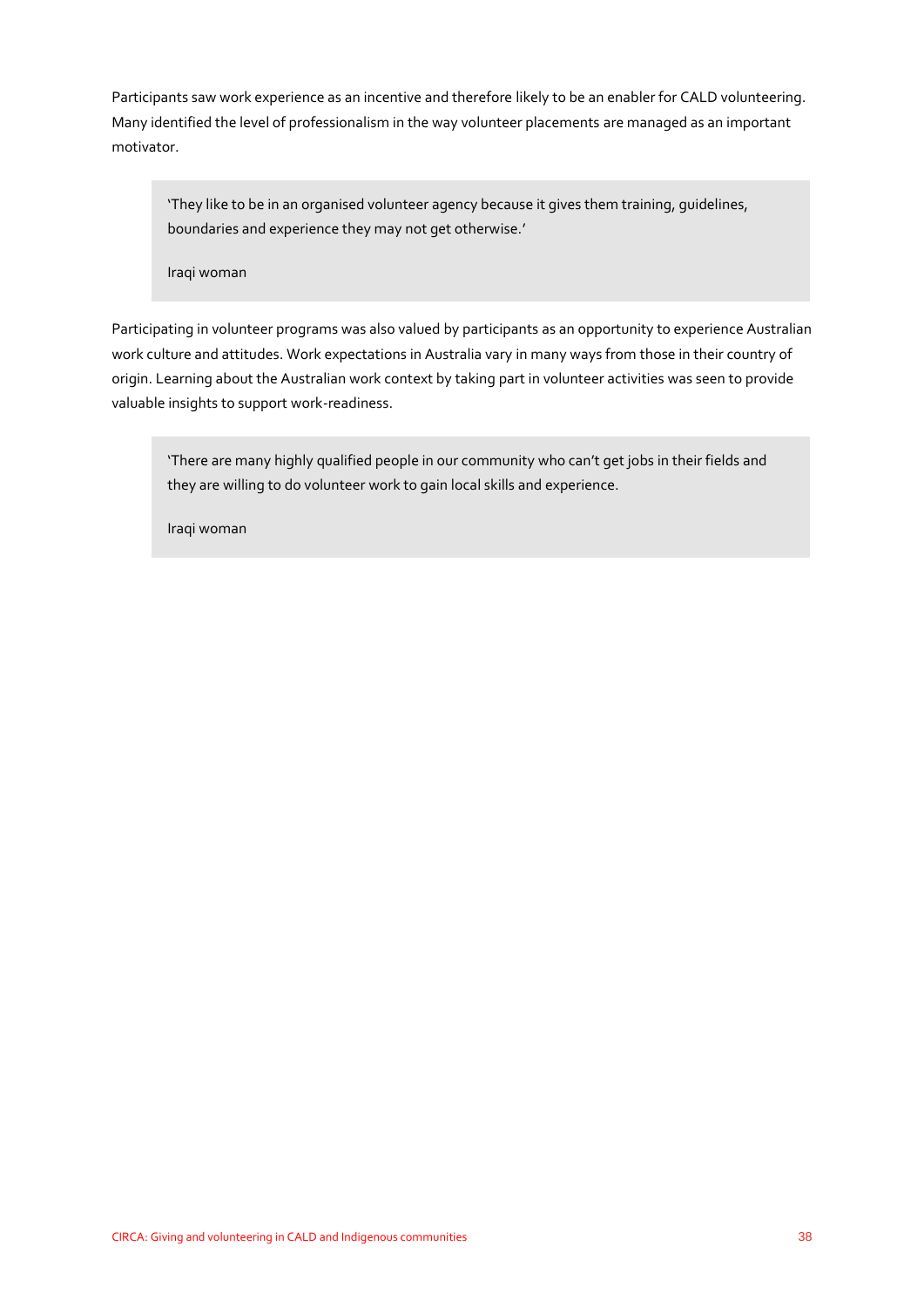#### **Summary of Chapter 6**

The personal desire expressed by some CALD participants to volunteer outside of one's own community was constrained by the level of more immediate need for help that was evident in their communities.

The high level of demand for assistance, advice and advocacy from vulnerable CALD community members places considerable pressure on established community members. This pressure is felt in terms of time, practical knowledge, experience to provide support, and the emotional toll of providing support in an environment where there are limited opportunities for appropriate debrief and structural support.

Other barriers include poor English-language proficiency and concerns about organisational capacity to navigate the formal volunteering structures imposed by mainstream organisations, as well as perceptions about the lack of cultural capacity of these types of organisations.

There is a strong desire for involvement in volunteering and giving activities that produce practical tangible outcomes responsive to community needs. There are perceptions that some philanthropic organisations lack flexibility to target specific communities or issues, and that this discourages involvement; the activities of mainstream organisations are not always viewed as those likely to have the greatest impact or to reflect the greatest community need.

Given this, effective partnerships between volunteer-involving organisations, philanthropic organisations and CALD communities that adopt genuine, respectful two-way engagement processes are a key enabler for growing volunteering and giving in CALD communities.

CALD community members were more likely to support, trust and engage with volunteer-involving organisations that were flexible in their requirements and were transparent in their processes. Formal and informal acknowledgement of volunteering effort was also highly valued.

Gaining work experience in an Australian workplace context and developing English language skills were also motivating factors for volunteering.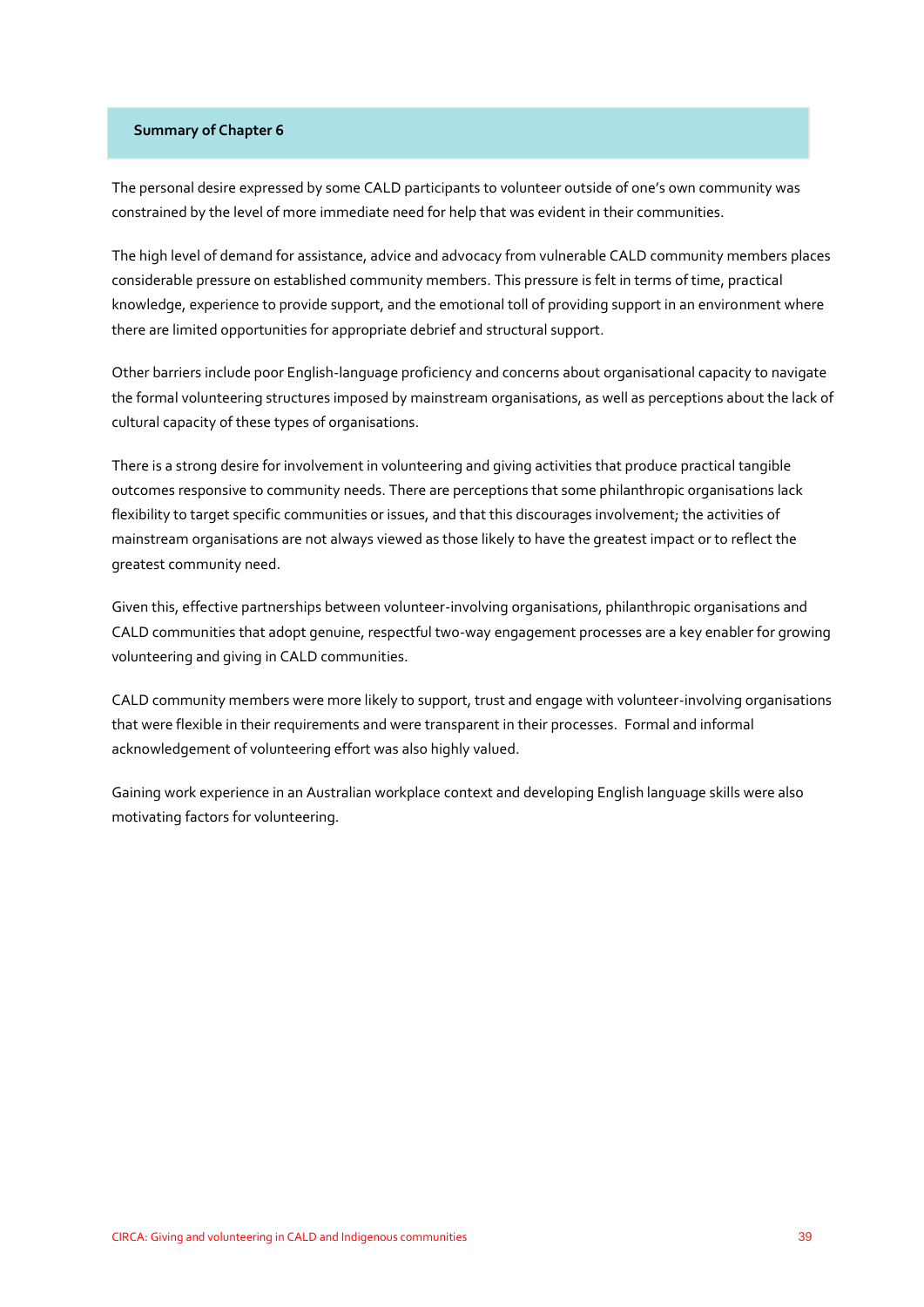# 7.Volunteering and giving in Indigenous communities

# 7.1 Introduction

A combination of cultural traditions, concerns for health and wellbeing, and survival of culture and language inform Indigenous participation in volunteering and giving. There is enormous diversity in the Indigenous population, and it is important to acknowledge that diversity in these research findings. Most of the Indigenous participants saw very little difference between volunteering and giving; it was all seen as being available to assist the community with time, financial support or just being with someone in need.

While most Indigenous participants focused on volunteering inside their communities, there were many examples of participation in the broader Australian community. Patterns of volunteering and giving in Indigenous communities reflect the value placed on giving and sharing, particularly in response to significant need in Indigenous communities. Many participants volunteered both inside and outside their community and tended to decide what to be involved in based on a mixture of community need (e.g. helping Elders), things they might be interested in (e.g. football or health), and activities their children might be involved in (e.g. drama or sport).

Participants often described 'giving' in terms of time or goods such as food and clothes, since money was often scarce. However, they also talked of community fundraising activities, often associated with specific projects or needs, as well as smaller donations made to mainstream charities. Giving was largely seen as a responsibility of all community members, including those with less material wealth.

Indigenous participants described a variety of motivating factors for volunteering and giving, including:

- Responsibility for community wellbeing
- **Cultural maintenance and survival**
- Making a difference, giving back and feeling good.

# 7.2 Responsibility for community wellbeing

Community members noted that high levels of need and serious lack of resources in Indigenous communities meant there is an imperative to support others by spending one's spare time helping others or giving to those in need. Providing support to others was seen as a central part of cultural survival and ensuring the wellbeing of communities. It may mean helping Elders to get to a medical appointment, driving a bus around to take children to school, or providing a meal to neighbours, but the aim is to ensure the community survives and thrives.

'I have a passion to help improve the wellbeing for our mob, especially for the women and children.'

Indigenous woman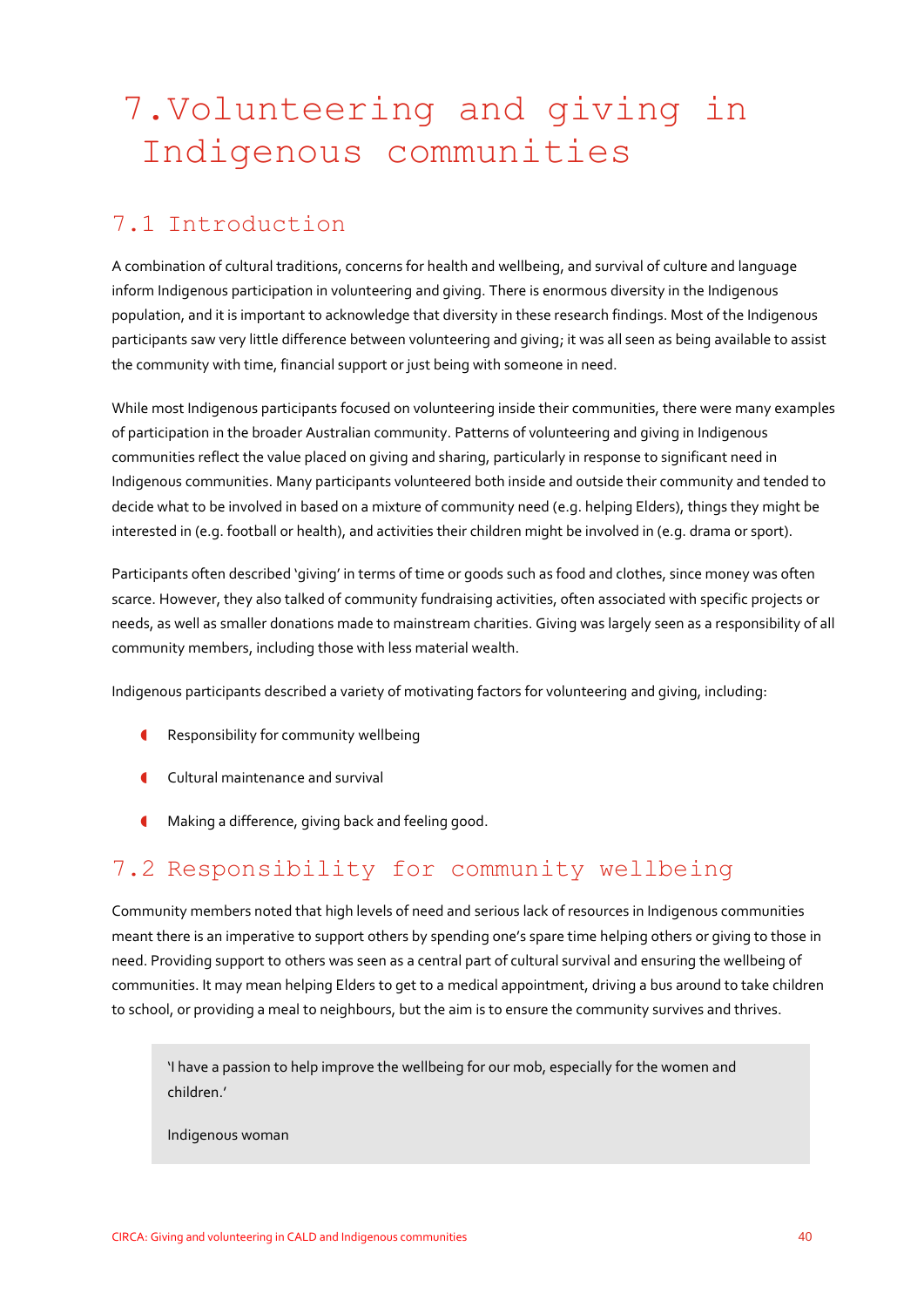Many community members were not interested in volunteering or giving outside their community when their own communities faced daily struggles to survive. Indigenous volunteering and giving in communities was seen as meeting basic needs for health, education and safety. Many participants commented that most Indigenous communities in urban, rural and remote locations would not be able to operate without the large amount of volunteering and giving that happens on a daily basis. Participants also expressed a concern that Indigenous communities, particularly remote communities receive very little help from outside and so are often forced back upon their own very limited resources.

'We have to look after ourselves, no one else is looking our way, we have to help the old people and the young ones.'

Indigenous man

Participants noted limited resources as an even greater challenge for participants in remote communities, where access to services is limited, transport is an ongoing challenge, communities can be physically isolated for long periods of time, and populations are smaller.

'In remote areas there's a big difference out there, the big deficit of infrastructure and services and support that we in town take for granted. You know I think nothing of running down to the corner shop and buying some milk and bread if I run out. But in a lot of remote areas you can't always run down the shop and buy milk and bread. They mightn't have it and you probably can't afford it.'

Indigenous women

Participants reported that Indigenous people are often required to respond to crises; for remote communities this may mean environmental crises such as floods or fires or community issues such as youth suicide or domestic violence. These challenges often require significant resources which are not available or fully supported by government. Initiatives such as school buses or breakfast programs may only be partially funded and may rely on Indigenous volunteers to do the driving or prepare the food.

'The whole thing of being a volunteer is that you are "sticking your hand up" to help. You aren't doing it because of any expectations. You don't get any rewards out of it; you are just doing something because someone needs something.'

Indigenous woman

In remote communities, smaller populations often means that the burden falls to a smaller number of people. In this context there is little distinction between giving and volunteering.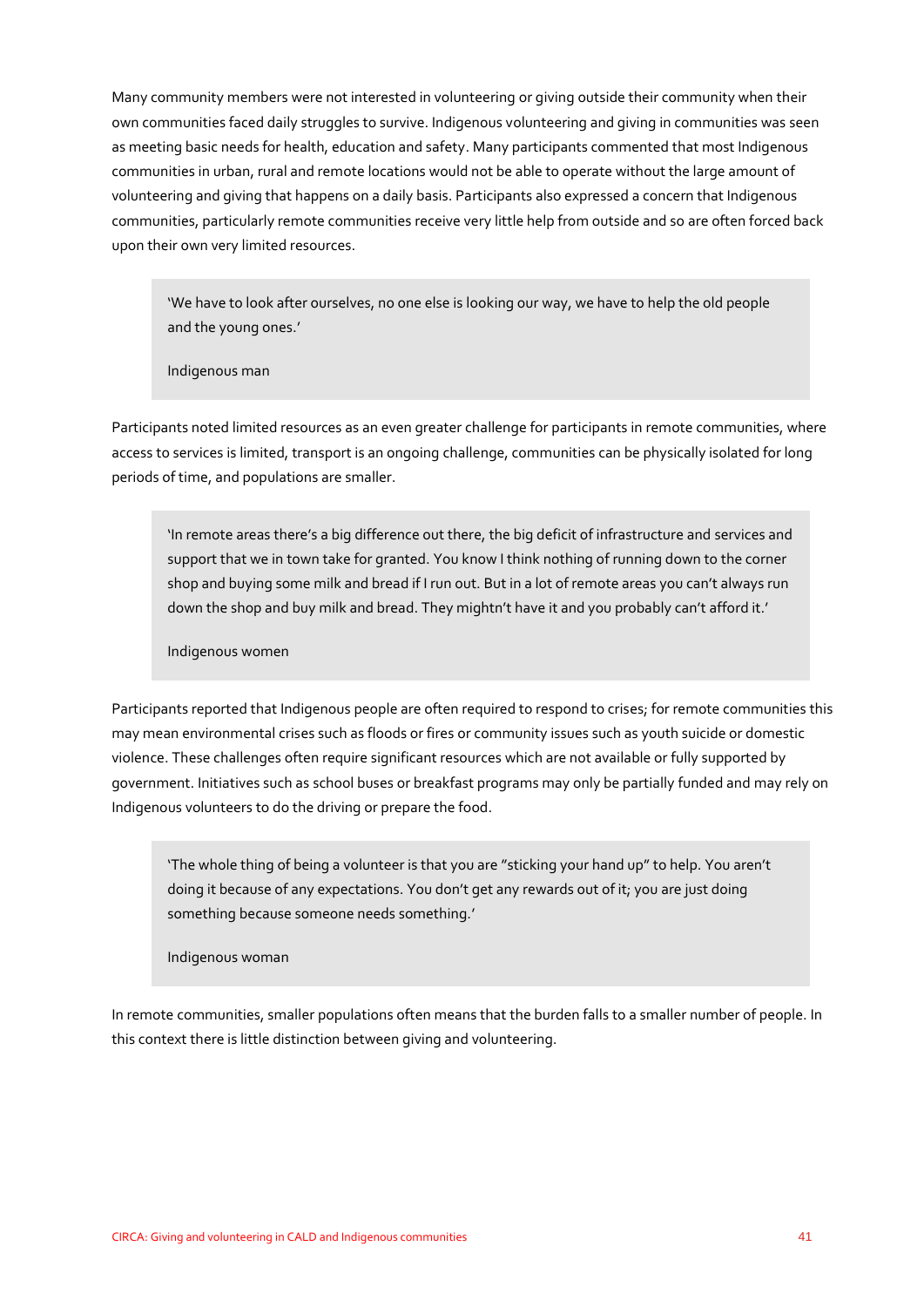'Honestly if we don't do it then it's not going to happen. It's often the same people doing it a lot of the time, people who have the capacity to help, to give, I suppose we need to work on creating more volunteers in the community.'

Indigenous woman

It was also noted that this supporting role often falls to women in Indigenous communities – mothers and grandmothers – often providing support to children and young people. The women participants were happy to take on this role, which they saw as very important; they reported feeling a sense of satisfaction in helping their communities.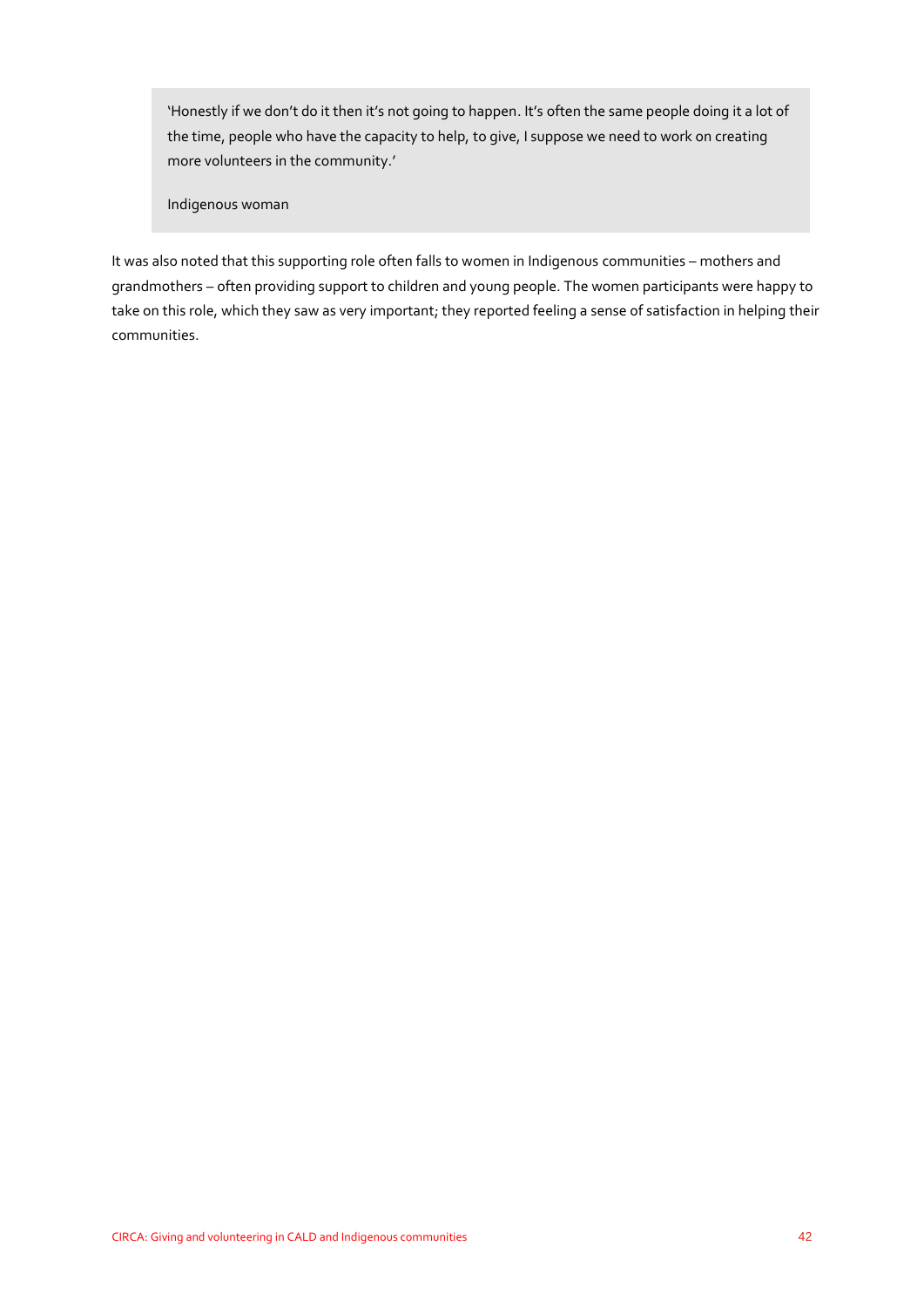#### **Participant story – Indigenous Food Run, Sydney**

'Food is so important, and it can be hard to come by for many Aboriginal people in our community. If it wasn't provided by the Indigenous Food Run, then so many people would go without. We all know that health and wellbeing depend on access to fresh, healthy food, but for some of our mob this is a luxury.

'The Indigenous Food Run grew out of a need to look after older people who were spending all their money on rent and had no money left for food so they were going without. It started small, with volunteers from the Aboriginal Children's Service holding a regular dinner night for the elderly. Now the food is provided by OzHarvest, a food rescue organisation that collects surplus food from fruit and vegetable markets, supermarkets, hotels, wholesalers, catering companies and restaurants.

'Volunteers pool resources, organise the containers and pack the food. They also use their own cars, pay for petrol and drop off the food, as well as spending time talking with people when they deliver the food. The community lets the volunteers know who might need the food, and it's shared out as fairly as possible. The people who get the food are battlers – they might be elderly, have a disability, be a single parent or just be having a tough time. They are mainly Aboriginal people, but if someone is non-Aboriginal and hungry, they'd always be helped out. The food run often delivers food to over 100 people every week.

'The food run also provides a broader service, it breaks down isolation – people are very happy to have visitors, to have some connection with the outside and to their community. People look forward to the visits – it keeps them going, lets them know that they are not alone, that other people care.

'With the volunteers, it's often the people who have had the knocks in life that help out. They're helping other people worse off than themselves; that also helps their self-esteem and their belief in others.

Aboriginal community worker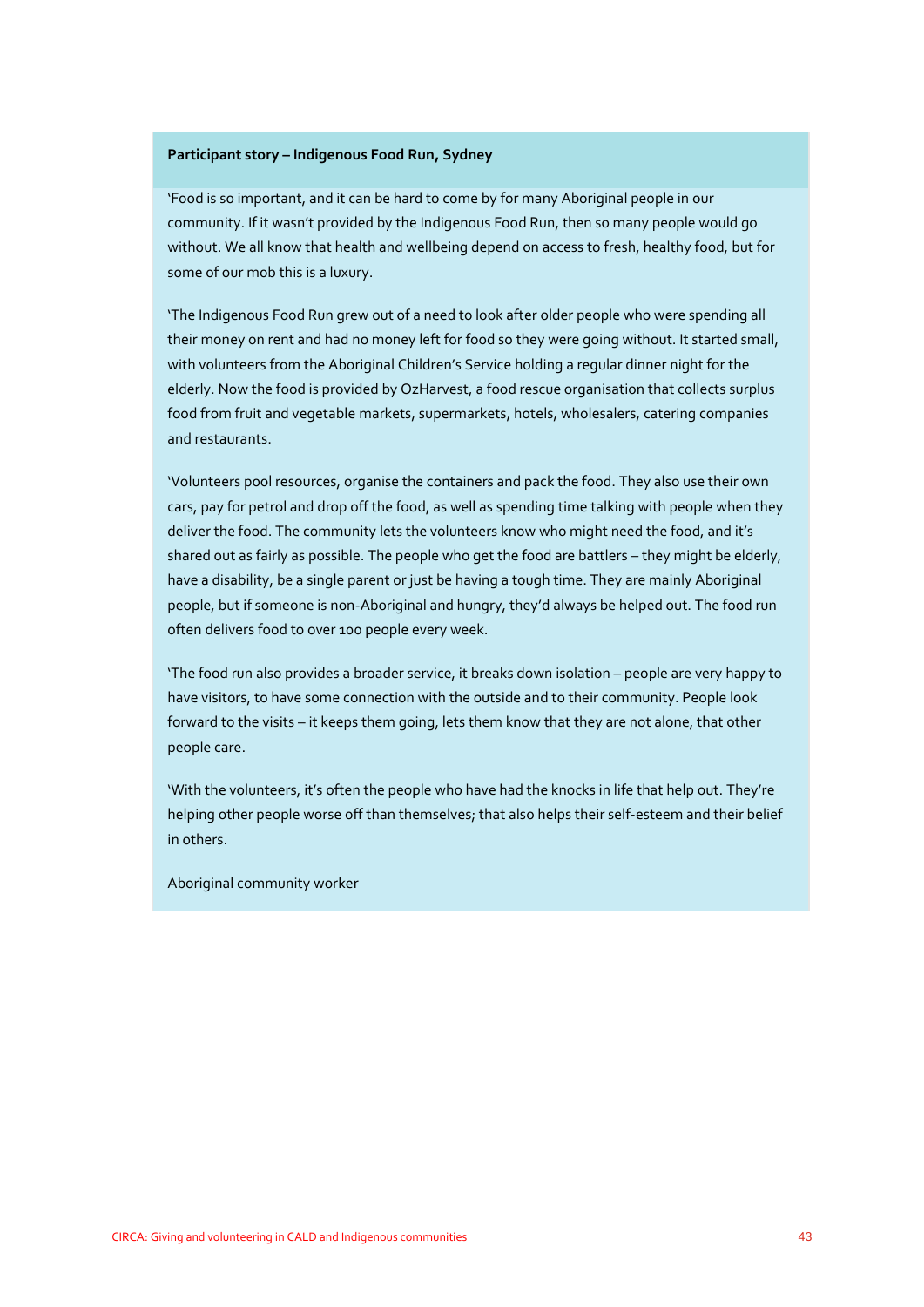# 7.3 Cultural maintenance and survival

Sharing, giving and helping others are integral to Indigenous culture and play a key role in maintaining culture and traditions. Cultural survival and cultural maintenance were seen by Indigenous participants as an important motivator for both voluntary work and giving.

'Everyone volunteers for something, whether it is sport or politics. You learn from a young age, watching your family contribute and you grow up and you do that too - it's an obligation but it's good for your self-worth.'

Indigenous man

Some voluntary activities relate specifically to cultural practices, including organising funerals, spending time with Elders and learning from them, and helping young people grow up and sharing culture with them. Maintaining culture was also linked by participants to specific cultural and community activities, such as storytelling, language, painting, weaving, sculpture, dance, song, music and performance, often involving older people sharing skills, knowledge and stories with younger people.

Funerals can involve a lot of work for the whole community, and this is particularly so in remote communities. There are cultural practices that might involve the whole community or sections of it, and there will be important cultural protocols involved.

Participants also highlighted looking after the land as an important responsibility for remote communities –one which is done on a voluntary basis and which consumes a lot of time for local people. The responsibility of Elders in maintaining cultural knowledge and practices and handing those down to younger people in communities was also noted.

'You know, it's a responsibility. They'll go out weeding, and get rid of the feral cats that are killing the native species, preserving the land and getting it back to what it can be and caring for the land in a spiritual way too.'

Indigenous woman

The importance of participation in sport was also frequently raised, with many participants being involved in sporting activities within communities as well as through mainstream sporting organisations. Sport was seen as an important part of cultural life for Indigenous communities and particularly in providing role models for young people.

Participating in events – organising and serving food, running stalls, speaking, providing entertainment and childcare, etc. – is a significant volunteering activity for many Indigenous community members. Events such as National Aborigines Day Observance Committee (NAIDOC) Week, Yabun Festival and local festivals were noted as culturally important, requiring significant effort on behalf of everyone in a community. Participants talked of participating for a range of reasons, including both cultural obligation and having an enjoyable time.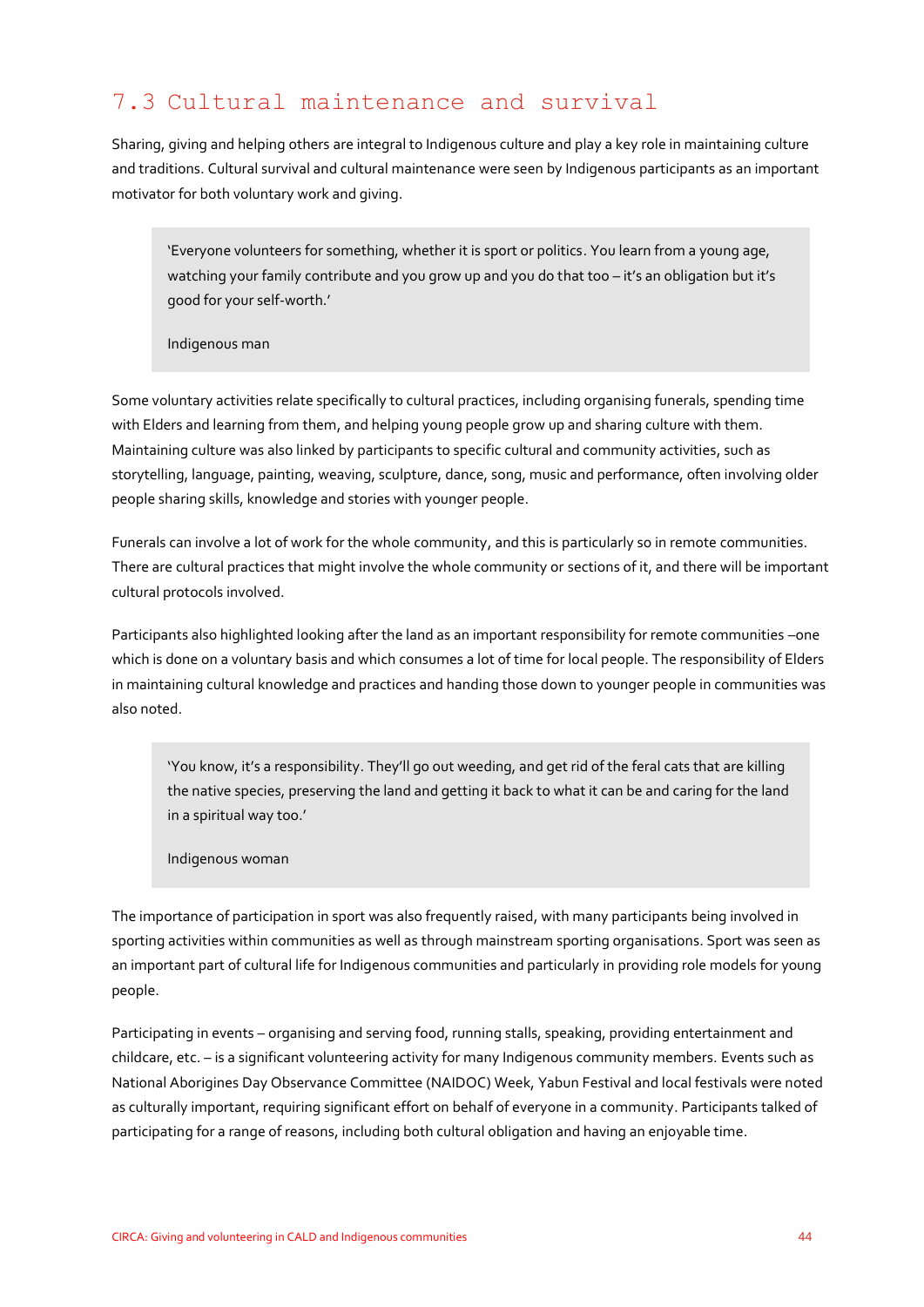Participants commented that Indigenous people are often involved in general events (e.g. White Ribbon Day) at the local level or events organised through non-government organisations around healthy lifestyles, drug and alcohol issues and domestic violence. These events are seen as important in sharing Indigenous culture and supporting issues that help communities to 'grow strong kids'.

'The thing about being blackfellas, when there is a big event that's in our own area, there's a sense of yes you're going to chip in, like when there's NAIDOC events or Yabun is coming up, the organisers call for volunteers. Without that, they don't really have an event.'

Indigenous man

Mentoring was seen by Indigenous participants as a significant role they fulfil, very important for community life and growth. At the same time, some expressed concern that a lot of volunteer work Indigenous people do goes unrecognised by non-Aboriginal people and governments.

'We don't see it as volunteering, mentoring, being on boards, but also I don't think that non-Aboriginal people value or respect our work like they do in their organisations.'

Indigenous man

Being politically active is an important part of Indigenous cultural survival, with many people having spent their lives working for change. There is an expectation within communities that Indigenous people will be culturally aware and also aware of Indigenous history. Some participants noted that it was a form of volunteering to work for justice, to fight prejudice, to improve the wellbeing of communities, and to work to give young Indigenous people a future.

'They went marching because they wanted change, and you as an individual can't do that, but as a group you can change things because there's strength in numbers. For example, land rights, stolen generation, Charlie Perkins and the Freedom Rides – it's for the cause, they wanted change, and they made change.'

Indigenous young person

The issue of choice in volunteering and giving was raised in consultations with Indigenous participants. Many noted that people will just come to them and ask for help, and if they are in need there is a cultural obligation to help them. This is a reciprocal arrangement by which people can rely on other members of their community for help when they need it. On the negative side of this same coin, 'humbugging' – where people are harassed or forced into sharing money with extended family – can be a problem in remote Indigenous communities. This often impacts on older people who are less able to resist and are also likely to feel more responsibility to help.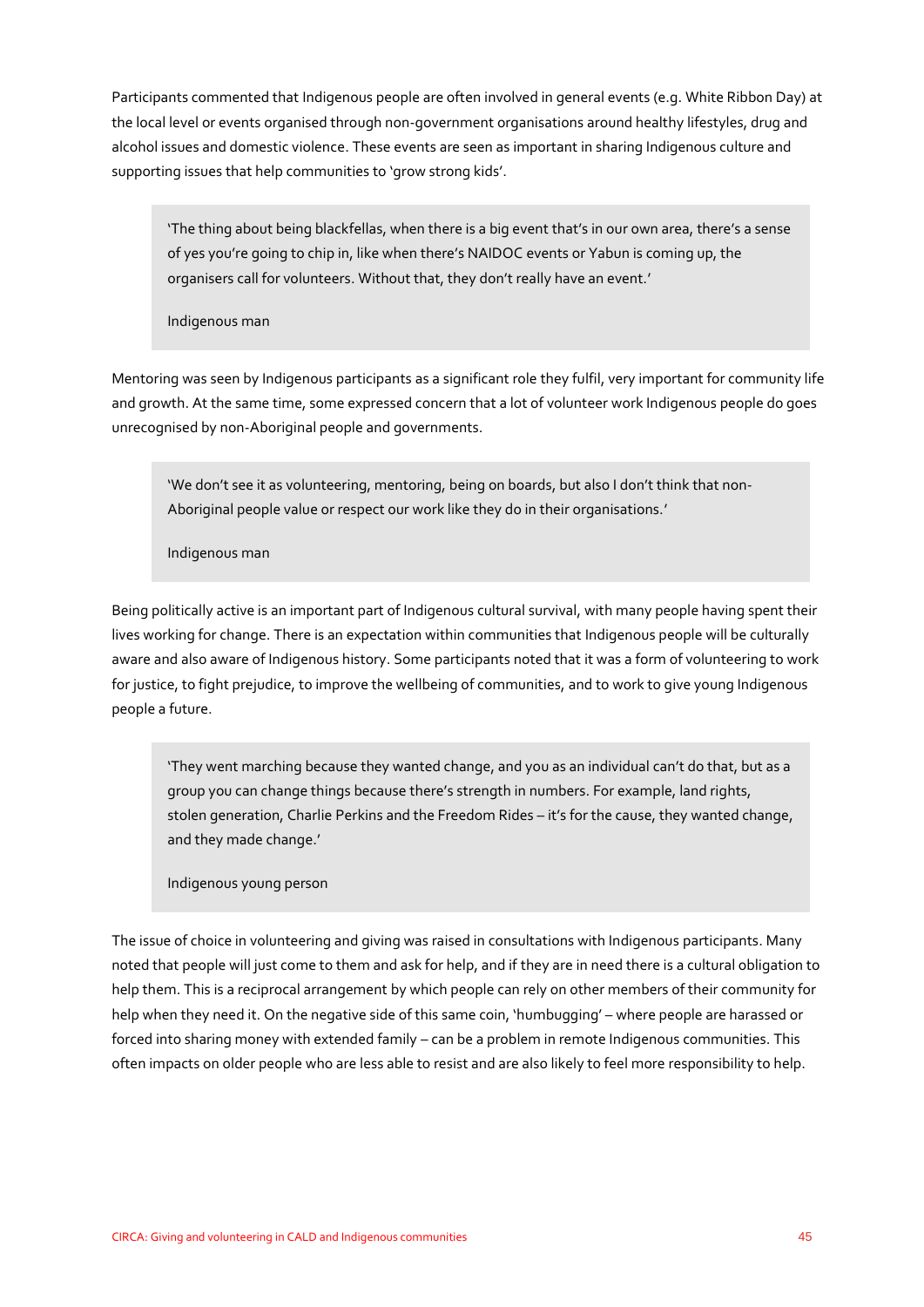Volunteering I would do for anyone regardless but giving is something different, it has a different layer, it has a cultural context. I have an obligation to give to my kin, my extended mob, and I couldn't honestly sustain that for anyone outside of that. That's my obligations, my birthright and responsibilities."

Indigenous man

Most participants said they were likely to give directly to those who need it or are less fortunate. Giving primarily occurs within Indigenous communities, participants noted, as people can clearly see the need for giving to those around them. Many participants noted that very little is thrown away and that things are always handed on to others, including clothes, furniture, appliances, school uniforms and food.

'I saw a homeless person when I was sitting in a chicken shop in Newtown and I couldn't eat in front of him. I knocked on the window and I told the man to come in and I told him to pick whatever he wanted and I shouted him a feed. How could I sit in front of him and he's out there freezing and starving. If I didn't have the money I would share my food with him and that's a part of giving.'

Indigenous man

Some participants noted that the Indigenous community is in such need that it *is* in fact their charity. This is particularly the case in remote communities, where money and other resources are so scarce that any sharing or giving beyond the immediate community is unlikely.

'You help because people don't have enough resources to do it themselves, and in our communities that's most of the time.'

Indigenous woman

Some participants reported giving to charities that they had observed helping their communities, such as the Salvation Army, St Vincent de Paul, the Royal Flying Doctor Service or the Australian Red Cross. Giving to other charities tends to be related to personal experiences (e.g. Surf Life Saving because the family are surfers, or SIDS & Kids as a result of personal experience with illness and death).

Women were often cited by participants as the people most responsible for organising giving as they were usually the ones who knew who was in need and what could be given.

'Mum knows when the kids have grown out of clothes, so she organises all that.'

Indigenous young person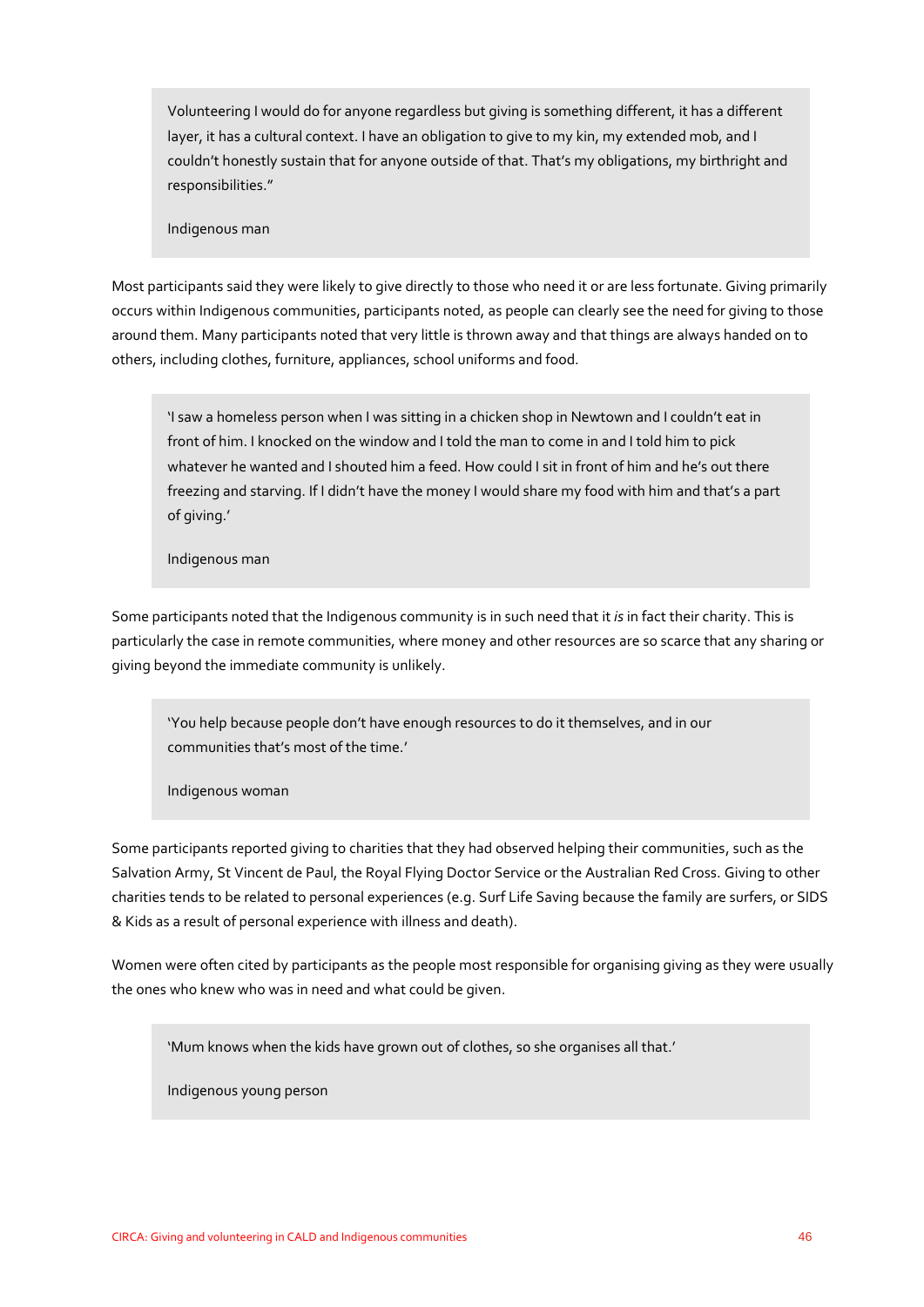# 7.4 Making a difference, giving back and feeling good

Being able to make a difference was a significant motivator for Indigenous participants in terms of both volunteering and giving. These were seen as an important part of 'giving back' to community and to those who have helped them or the community in the past. Indigenous participants noted that they give time, food, clothes and money, although money is given less often due to limited resources.

'I think it's about giving back. Some people feel that they are luckier than others so they try to make the contribution back to the community, for your own self-worth. It makes you feel better to give up a few hours to help others.'

Indigenous man

Overwhelmingly, participants felt that they would prefer to volunteer for Indigenous organisations. The main reasons given for this were a desire to feel comfortable, a preference for being with people from the same cultural group who understand them and their culture, and feeling that they can trust the people around them and that the organisations are culturally competent.

'It's important the Kooris support Koori families. They know things, they are most trusted and can provide the right support.'

Indigenous woman

Indigenous participants noted they are already doing a significant amount of voluntary work but that there is a sense that this voluntary work is not adequately recognised or supported and that assistance with funds for expenses and/or access to training would be appreciated.

'Aboriginal people, all these aunties, already doing it ... I think that's where the giving and the volunteering is, they've gotta be supported. Like training on how to care for a frail aged or disabled person ... and just training people to fix stuff in their home because waiting for a repairperson to come out to remote areas can be a very long wait, don't hold your breath.'

Indigenous woman

Raising funds to support particular causes, projects or needs is a common practice in Indigenous communities. Fundraising might be organised for families in need due to illness, tragedy and funerals, or for specific community projects such as sport or youth focused projects. Some participants reported organising fundraising activities such as raffles, trash and treasure stalls or cake stalls. It was noted that Facebook is regularly used in Indigenous communities to promote fundraising for specific causes.

Some participants reported an expectation that community members with well-paid jobs will give more. Comments were also made about the growing Indigenous middle class who have more capacity to give.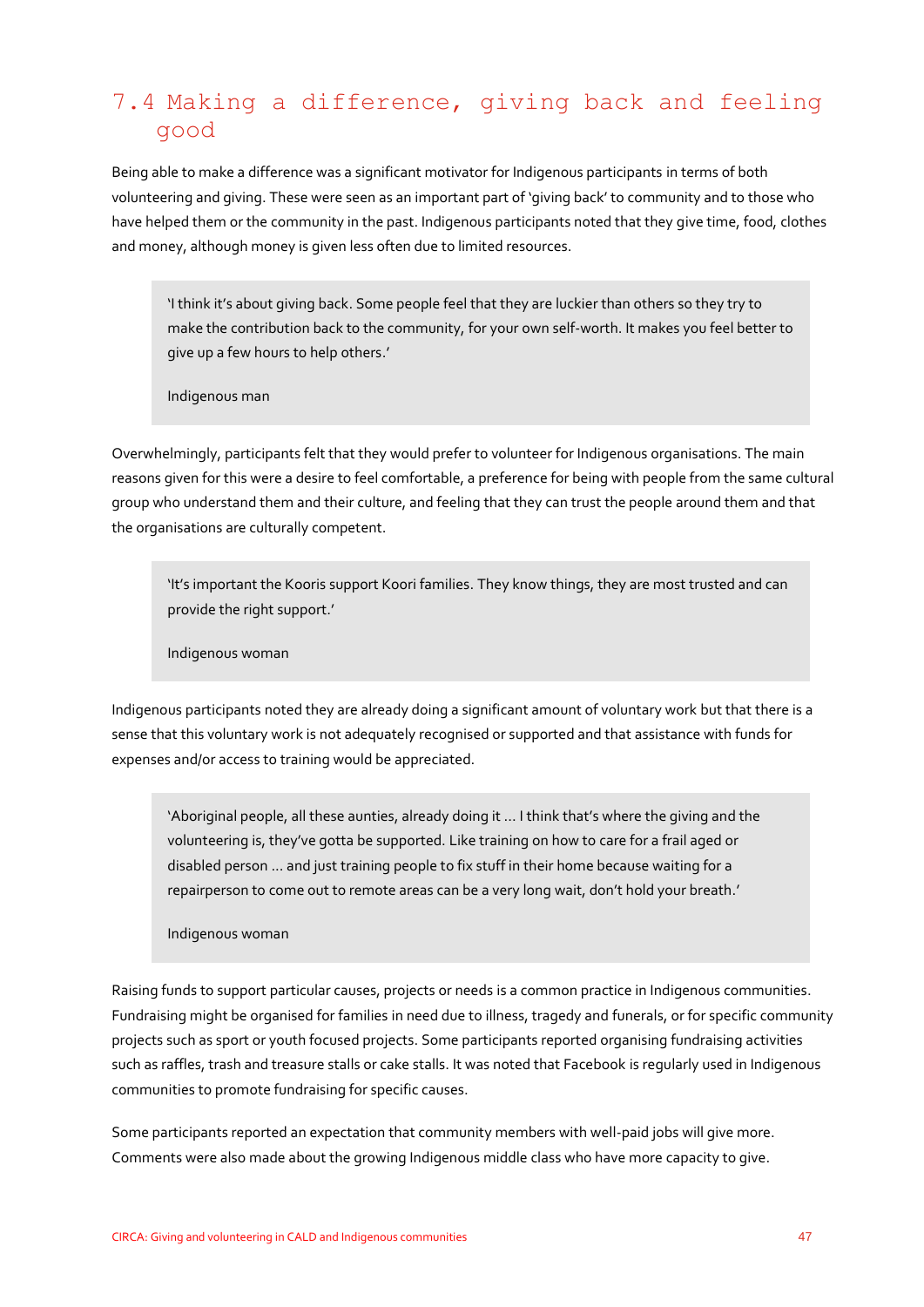'If you're a person who's a 9–5 worker, then the expectation may not be as high compared to someone that holds a high position. If you work in a good position, the expectations are higher.'

Indigenous woman

#### **Participant story: helping out in a remote Queensland community**

'Volunteering for me comes from the heart – I am a giver by nature and I give without expecting anything back. There may be a need for food in a family and they don't know where they'll get their next meal from – you give from your own kitchen. You might provide someone with a lift and you don't expect anything back – there is the cost of fuel taking them into town.

'I work in health and justice. It's voluntary and we just throw ourselves in because we do a service for the community and we don't care how much time we give. Some of the community think we get paid, but it's all on top of my job. You give what you can.'

Indigenous woman

# 7.5 Helping and giving outside the community

While a large amount of volunteering by Indigenous people is done inside their communities, there are also significant contributions made to mainstream volunteering by many Indigenous people. Indigenous participants reported volunteering for sporting organisations, schools, hospitals, playgroups, PCYCs and Surf Life Saving. Some participants said they participate in essential services in rural and remote communities, such as the Fire and Emergency Services. This is often motivated by need as service provision is limited.

For Indigenous volunteers, the participants noted, there is a large amount of voluntary representation on committees, advisory bodies and boards of management in both the non-government and government sectors. Many Indigenous people represent their communities in various capacities and may sit on more than one board or committee. It was noted that this voluntary work often goes unrecognised.

'I'm always being asked to be on this or that committee might be for government or an NGO, you never get paid, and it takes a fair amount of time.'

Indigenous woman

One area of Indigenous participation that was previously voluntary but is now likely to receive a fee is performing a Welcome to Country. Since this cultural practice has become more widespread, it is now likely to be given a monetary value, particularly in government and official settings.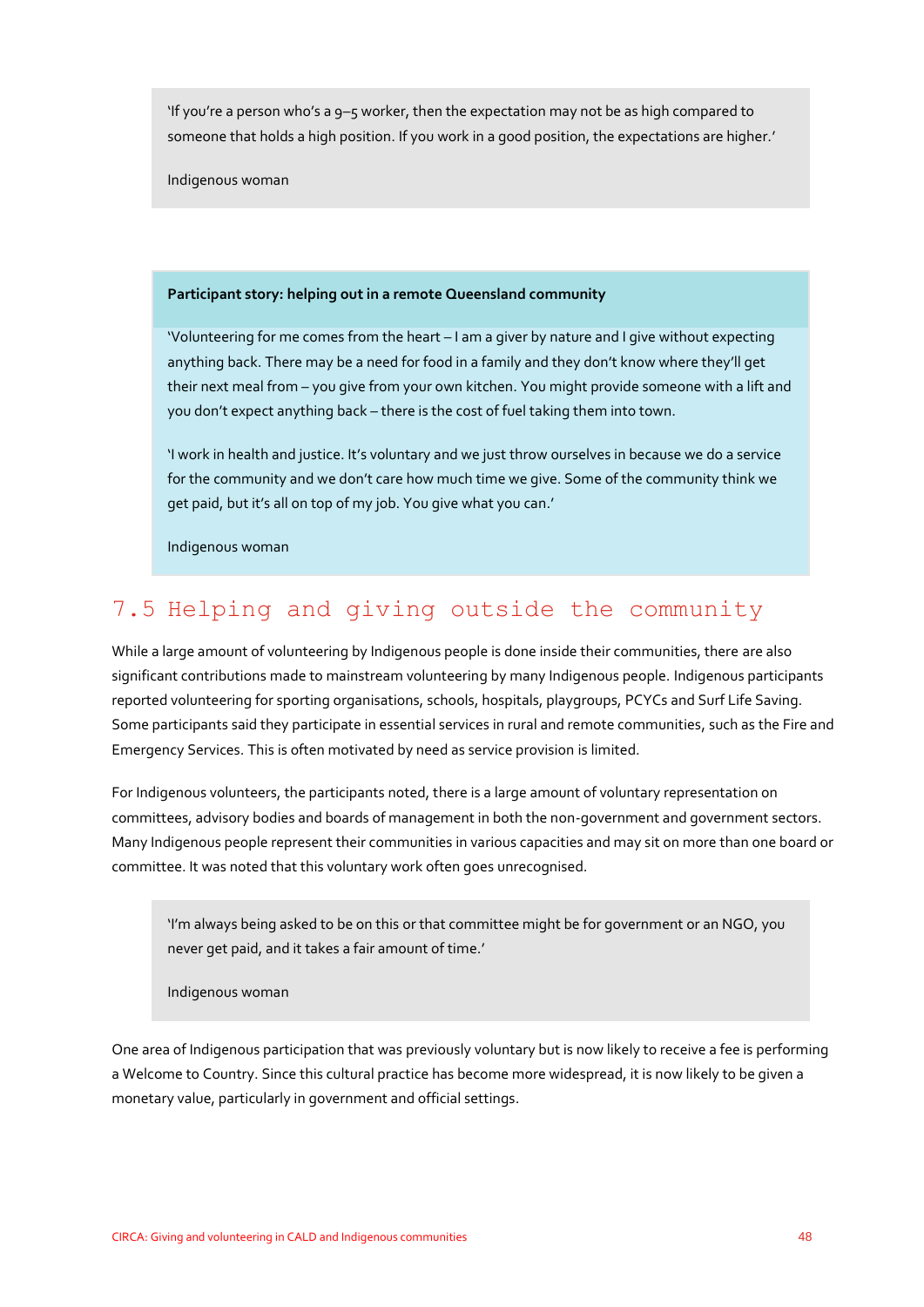'I did Welcomes to Country for nothing for a very long time, up until the Olympics, that's when I started to get paid, and now, people generally are paid for Welcomes, but I did it voluntary because it's something important I wanted to do.'

Indigenous man

Churches and religious organisations were low on the list of giving priorities for Indigenous participants. Several noted that they would never give to a religious charity or to a church, and that this was connected to the negative role of religious organisations in the colonisation of Australia.

'People want to trust who they give to. They might give to the Metro Land Council, they give funeral grants to Aboriginal people, so some might give to that, but not to other organisations, and not to churches.'

Indigenous man

Some Indigenous participants felt that people who have 'done it hard' and received help and support themselves are more likely to help others; conversely they felt that many people who have never had to ask for anything may not really think about helping others. They noted that Indigenous people are therefore more likely to be aware of the needs of others. In fact, most focus group participants who volunteer and give said they had at some time been recipients of both volunteering and giving.

# 7.6 Indigenous volunteering and giving activities

Participants reported a wide range of volunteering and helping activities, many of these activities addressing service gaps (e.g. helping people find housing or visiting people in hospital). Key volunteering activities mentioned by Indigenous participants were as follows:

- **Caring for community** There is a significant amount of caring for others within communities, including children, people with illness and disabilities, older people, and young people.
- **Participating in sport Many Indigenous participants reported being active in sporting organisations** and local clubs as managers, coaches, referees, fundraisers, etc. These activities took place within Indigenous communities and as part of mainstream sporting organisations.
- **Indigenous advocacy and cultural interpretation –** Participants saw this role (carried out both within communities and with government agencies, non-government agencies, businesses and other organisations) as very important in maintaining culture and improving community wellbeing. Many indigenous community members contributed large amounts of time to advisory bodies and management committees for a wide range of projects.
- **Building Indigenous organisations –** Indigenous community organisations provide a range of services to Indigenous communities, and many participants said they volunteer for local community activities and organisations as well as state-based and national organisations. Participation in boards of management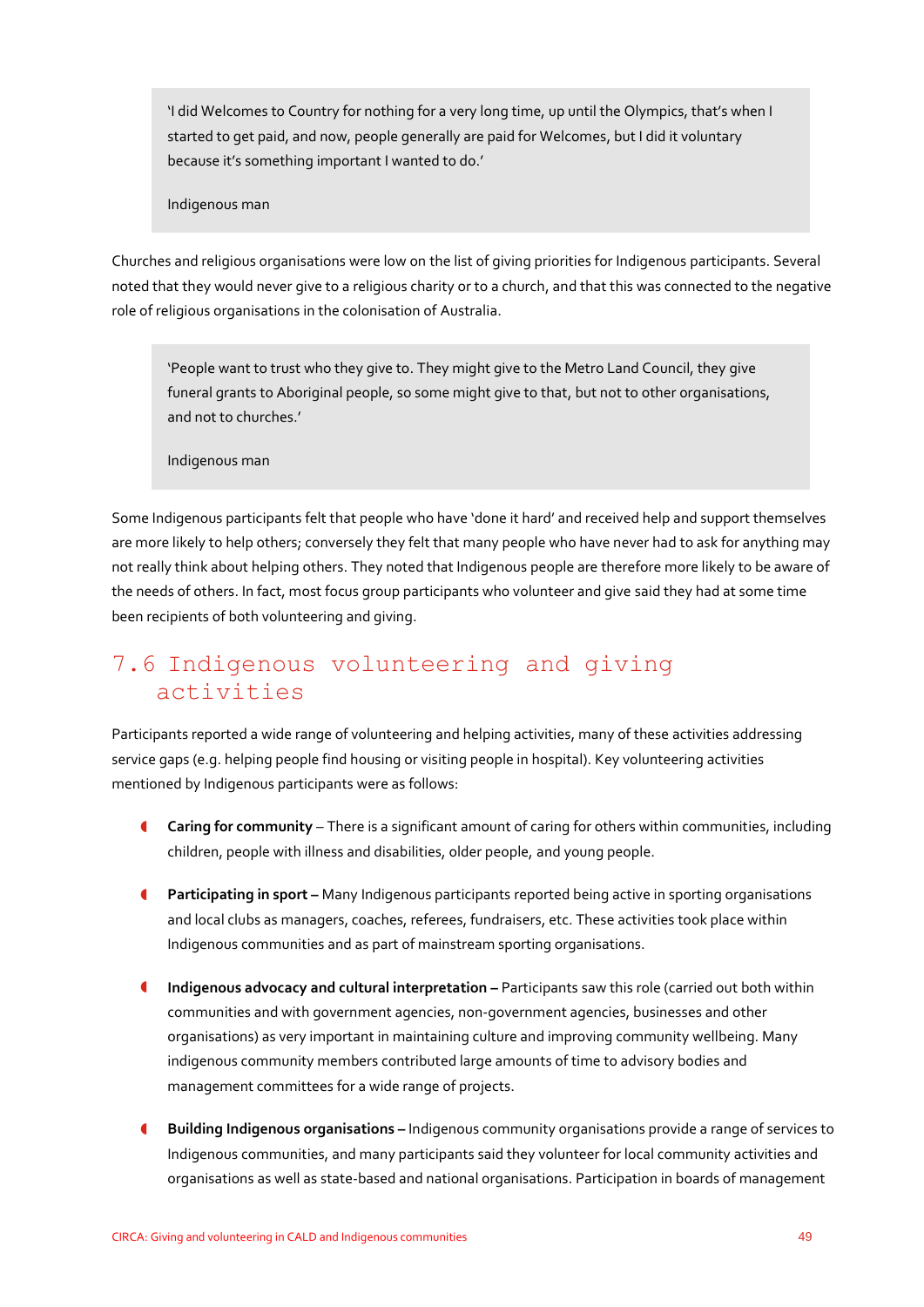and providing valued roles as Elders and leaders was seen as important to cultural and community wellbeing.

## 7.6.1 Variations across gender and age

According to the participants, Indigenous women tend to be more active in volunteering than men overall. There is a tendency for women to be involved in caring for and feeding people, looking after children and spending time with young mothers, as well as caring for the elderly. They are also actively involved on boards of management, committees and in advisory roles in communities and in government and non-government settings.

Indigenous men noted an interest in being involved in outdoor activities such as sport, cleaning up communities, emergency services and boards of management. Indigenous male participants often expressed a preference for volunteering in environmental areas such as firefighting or wildlife rescue. Older men can also have an important position as role models for younger men, providing cultural leadership and transferring skills and knowledge.

Elders appear to carry a significant burden of volunteering, often due to their expertise, cultural knowledge, experience and cultural position. They are often members of government, non-government and community committees and are regularly called upon to represent their communities in a wide range of contexts from local community events to national forums. Elders also perform a wide range of volunteering roles in supporting young people and providing cultural guidance and leadership to communities.

Indigenous young people (under 30) are more likely than older people to have volunteered outside the community in a mainstream organisation or in a formal volunteering role in an Indigenous organisation. Potential employment and opportunities to learn new skills are strong motivators for young people to volunteer.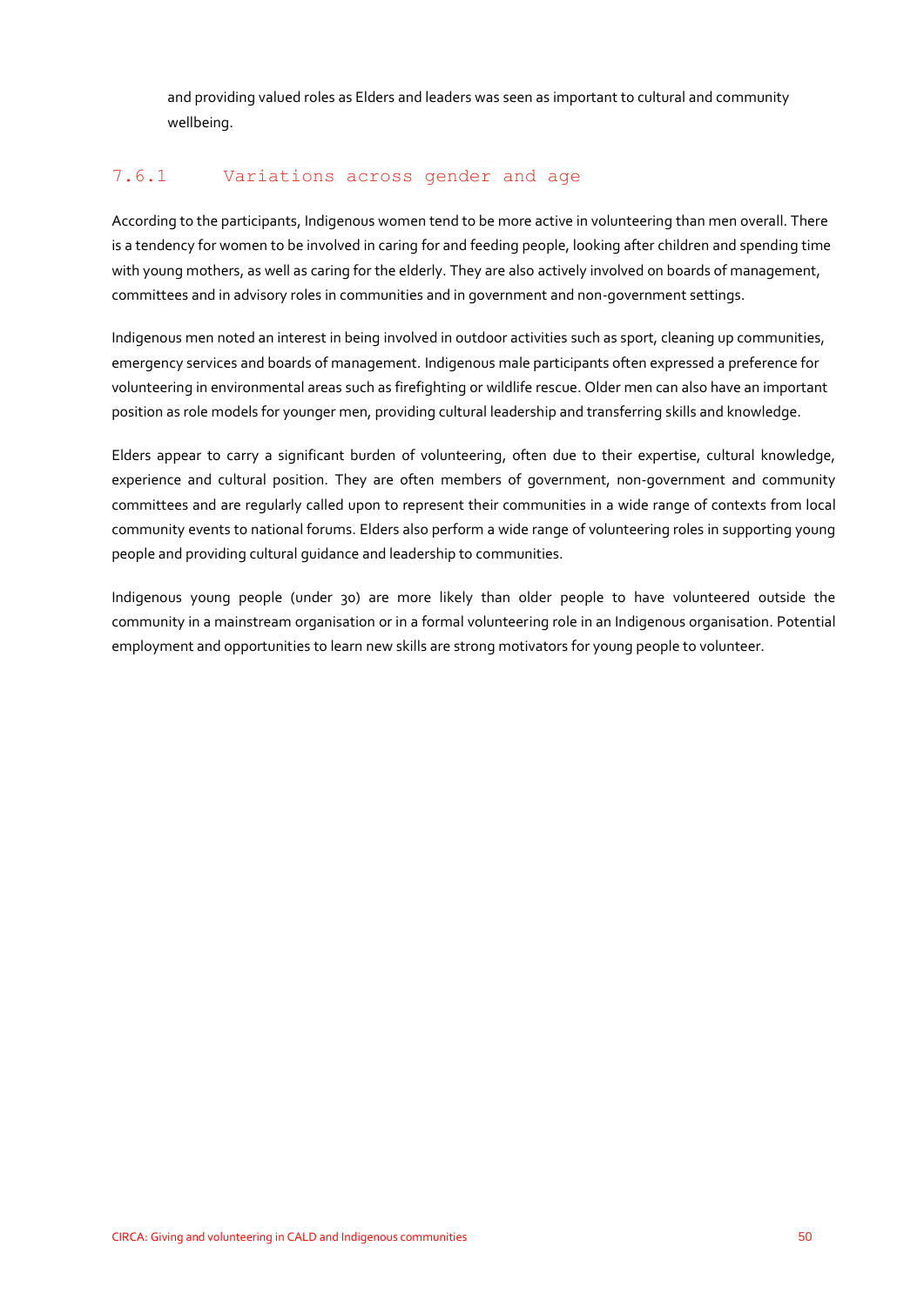#### **Participant story – Black Eagles Basketball Club**

'The Black Eagles is all about giving back to the Aboriginal community. We see the kids succeed, they are getting exercise, getting healthy and they are proud. The Aboriginal volunteers are role models, respected by the community and valued for the work they do.

'Volunteers do a wide range of activities, including collecting fees, coaching, organising registrations, ordering uniforms and providing transport. Many of the volunteers feel they are more comfortable in an Aboriginal club, and while some were initially pressured into volunteering now they wouldn't be without it. It's about giving back to the community and seeing their kids grow up healthy and strong.

'An important role for the club is getting the kids involved in stepping up and helping out and building that culture so that the kids give back. If we don't get the kids coming up into helping roles then we won't have a club. Building this culture of volunteering is important, and volunteers are also recognised through a presentation night where they receive a Black Eagles shirt. We can't do this without the volunteers.

'Getting money to run the club and buy uniforms can be a struggle, and the volunteers are also involved in fundraising activities and searching out sponsorship opportunities. Sometimes this work can get hard and feel like an uphill battle, but the thing that holds the club together is really the shared love of the game and the desire to give kids opportunities to have fun, work together, help each other and reach their goals.'

Indigenous community member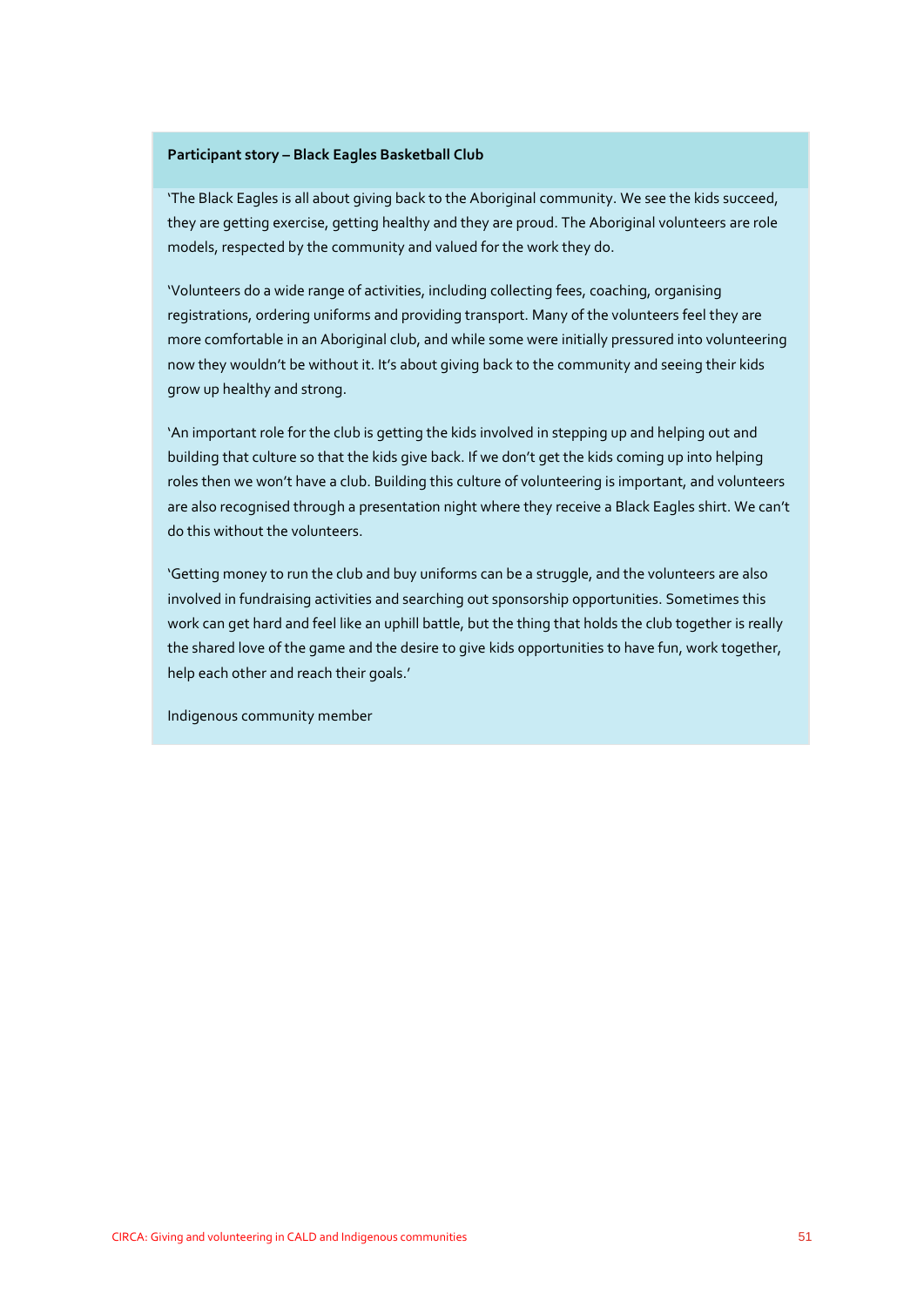#### **Summary of Chapter 7**

Most of the Indigenous participants saw little difference between volunteering and giving; it was all seen as part of being available to assist the community with time, financial support or just being with someone in need. Most participants felt they would prefer to volunteer for Indigenous organisations, yet there were many examples of participation in the broader Australian community.

Rather than 'informal' and 'formal' volunteering, Indigenous participants were more likely to talk about 'volunteering in community', which is seen as more flexible, local and responsive to community needs; compared to 'volunteering', which is perceived as rigid, structured, and regular.

Volunteering and giving in Indigenous contexts often involves responding to very basic support needs relating to daily survival. Indigenous community members contextualised their volunteering in terms of high levels of need, a lack of resources, and an imperative to spend any spare time helping and supporting their community as central to community survival and wellbeing.

Involvement in community-based activities that promote and maintain cultural practices contribute to feelings of identity, cohesion and belonging that counter people's lived experiences of marginalisation in the wider community.

Indigenous participants described a range of motivating factors for volunteering and giving, including:

- *Responsibility for community wellbeing:* Participants noted that high levels of need in Indigenous communities meant there is an imperative to spend one's spare time helping others or giving to those in need.
- *Cultural maintenance and survival:* Sharing, giving and helping others are integral to Indigenous culture and play a key role in maintaining culture and traditions. There is a large amount of voluntary representation on advisory bodies and boards and in the management, particularly among Elders.
- *Making a difference:* Being able to make a difference was a significant motivator for Indigenous participants often related to 'giving back' to community and to those who have helped them or the community in the past.

The types of volunteering Indigenous participants are involved in include caring for others, participating in sport, Indigenous advocacy and cultural interpretation, and building Indigenous organisations.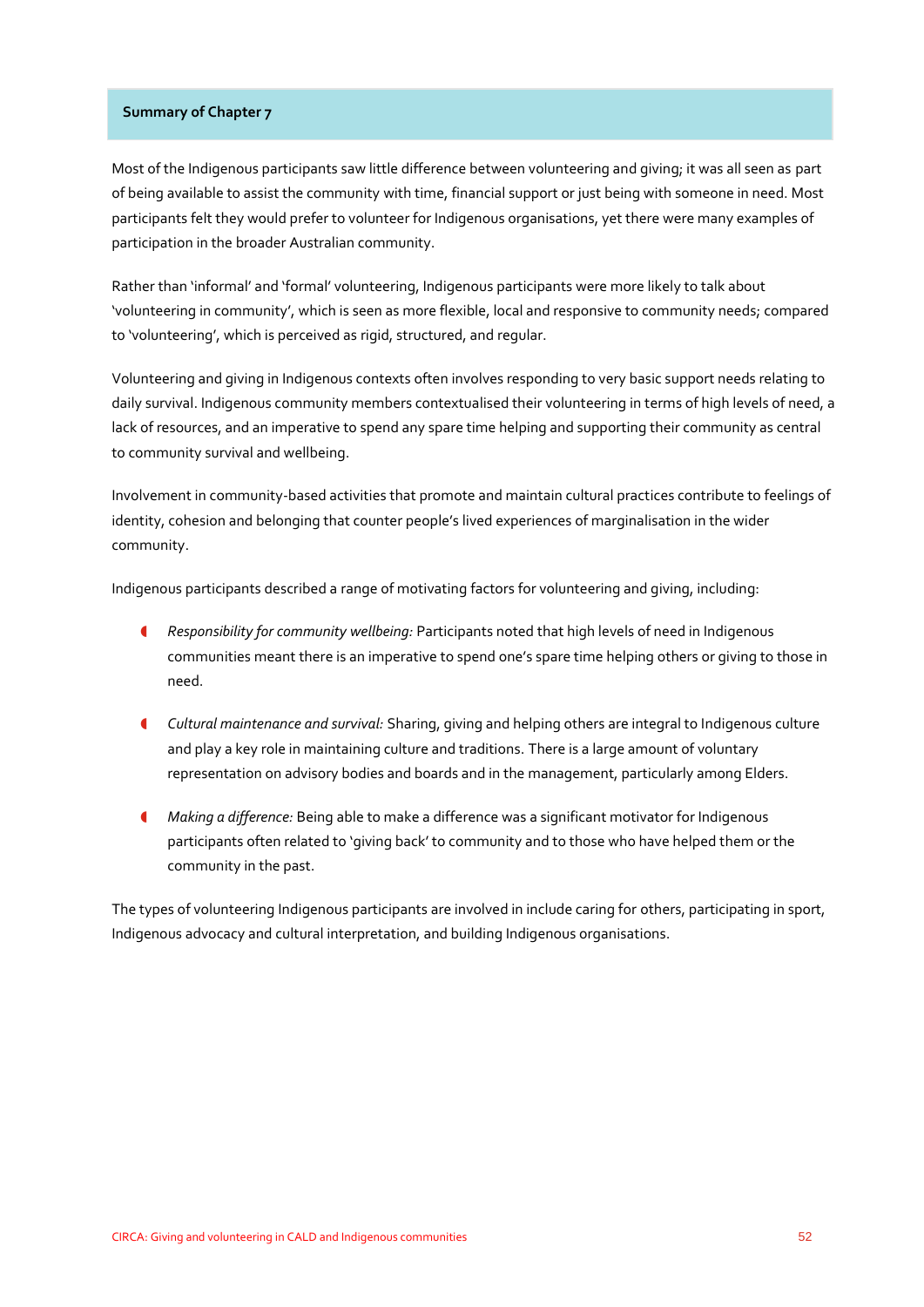# 8.Challenges and enablers in Indigenous volunteering and giving

As with the CALD participants (see Chapter 6), Indigenous participants identified a range of challenges to volunteering and giving. A number of the issues raised were the same (e.g. lack of time, burnout), while some were different (e.g. transport, cultural appropriateness). This chapter looks at each of these issues in turn.

# 8.1 Volunteering – challenges

## 8.1.1 Lack of time

Many participants noted that lack of time is the major challenge to volunteering. Demands on their time include employment, care of older people or people with disabilities, childcare, and supporting young people. Time was particularly noted as an issue for participants aged over 50, with their many commitments, and for families with small children.

'Sometimes I run out of time and just want to go home and go to bed after a long day at work and other activities that we do, time gets away.'

Indigenous woman

Lack of flexibility was also seen as an issue, with participants not being able to do volunteering at the required time. This is particularly relevant for young people who want to volunteer on a more casual basis or in a more spontaneous way.

Some participants in remote communities noted increased pressure on their time as their communities face the challenge of scare resources, resulting in more work for limited numbers of volunteers to do.

## 8.1.2 Transport issues

Some participants reported that lack of a vehicle can affect one's ability to volunteer. Finding money for petrol is also a challenge, particularly for those in rural and remote areas who need to travel long distances. Volunteers are often asked to provide transport to community members who do not have cars, such as those who need to attend medical appointments or visit relatives.

#### 8.1.3 Need for cultural appropriateness

Most participants agreed that they would be more comfortable volunteering in Indigenous organisations (e.g. an Aboriginal preschool) than non-Indigenous organisations. The priority for most participants was to contribute to their own community and to make a difference for Indigenous people. Participants noted a preference for informal interactions, at a slower speed, and in their own time. They were wary of organisations where they may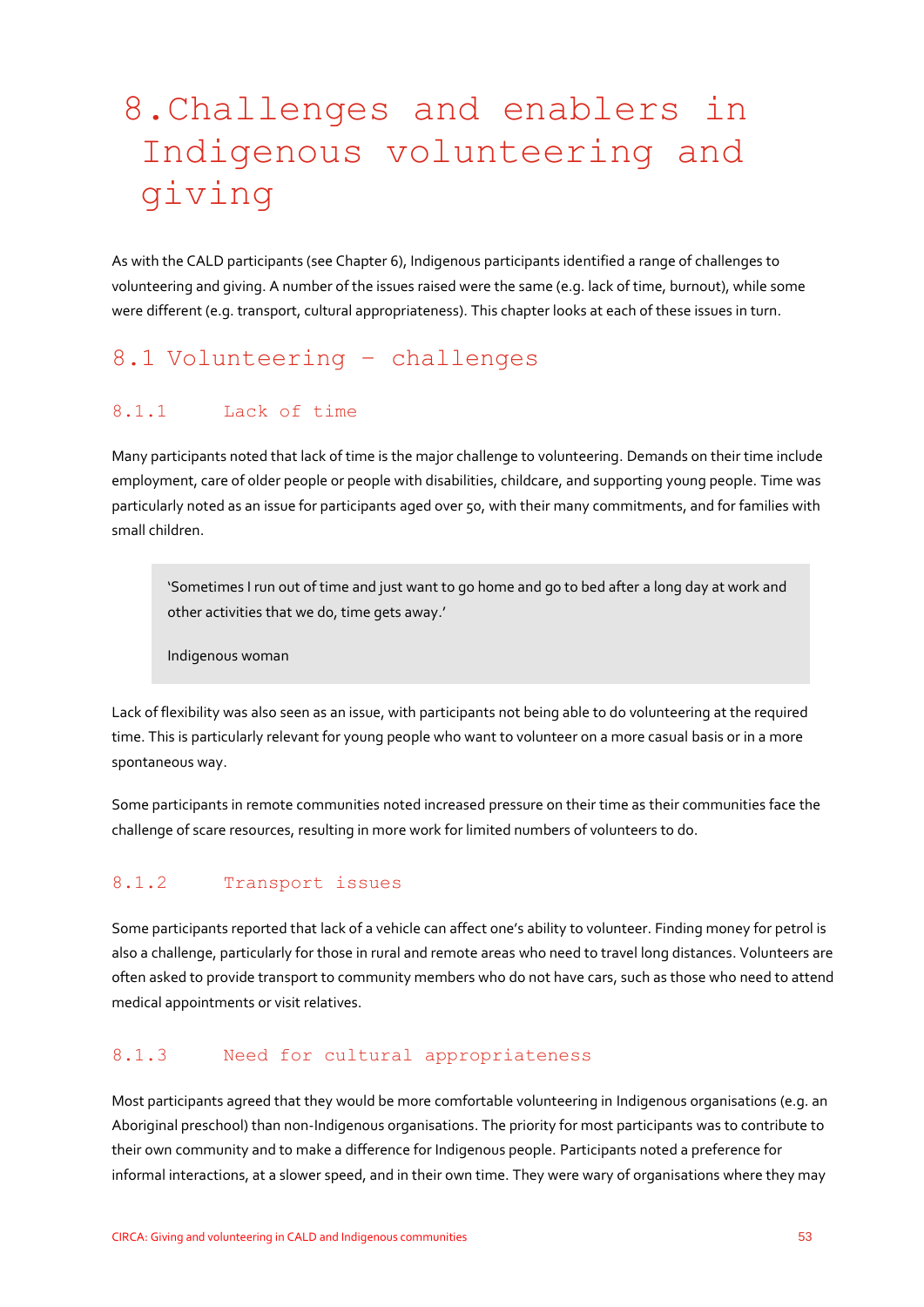face racism or discrimination or be uncomfortable due to lack of cultural awareness on the part of staff and other volunteers.

Participants also noted that they would avoid organisations where there was a lot of red tape and bureaucracy as they were keen to see action and change. They were also reluctant to work under close direction and/or strict rules. Some women noted that they would not like to volunteer in a men's organisation.

Cultural appropriateness and ensuring a good fit between volunteers and organisations is also a consideration. Participants noted that it is difficult to volunteer for or give to a cause that does not align with your own values and interests.

'You would really need to sell the benefits of working outside your community, I just can't see it.'

Indigenous man

Some participants noted that barriers to volunteering in mainstream organisations included the 'whitefella culture', which they find foreign and uncomfortable. The language and jargon used by people in large organisations was also seen as unfamiliar and intimidating.

'I used to be a proper quiet one, I didn't know how to talk to white people, they talk a different way, they got their own language, their English, all these big words.'

Indigenous woman

#### 8.1.4 Burnout

Many participants noted that suffering from burnout is a major challenge to getting and keeping volunteers involved. High levels of commitment by Indigenous community members, along with high levels of need in communities, was seen as leading to a high level of burnout. Many Indigenous community members volunteer in *multiple* ways – such as sitting on several boards, helping at the footy club, looking after children and holding down a full-time job. Indigenous Elders were seen as particularly at risk of burnout as they perform so many voluntary roles inside and outside communities.

'There are limited numbers and the same people volunteering, they volunteer no matter what and they never look for the reward, it's about wanting to be a part of something, to make a difference.'

Indigenous woman

In remote communities, Indigenous people are regularly overburdened with responsibilities caring for older community members, providing childcare, cleaning up, and providing help where needed. Younger people may also have left the community to go to work in mining or attend school or university, so the number of people available to volunteer is reduced.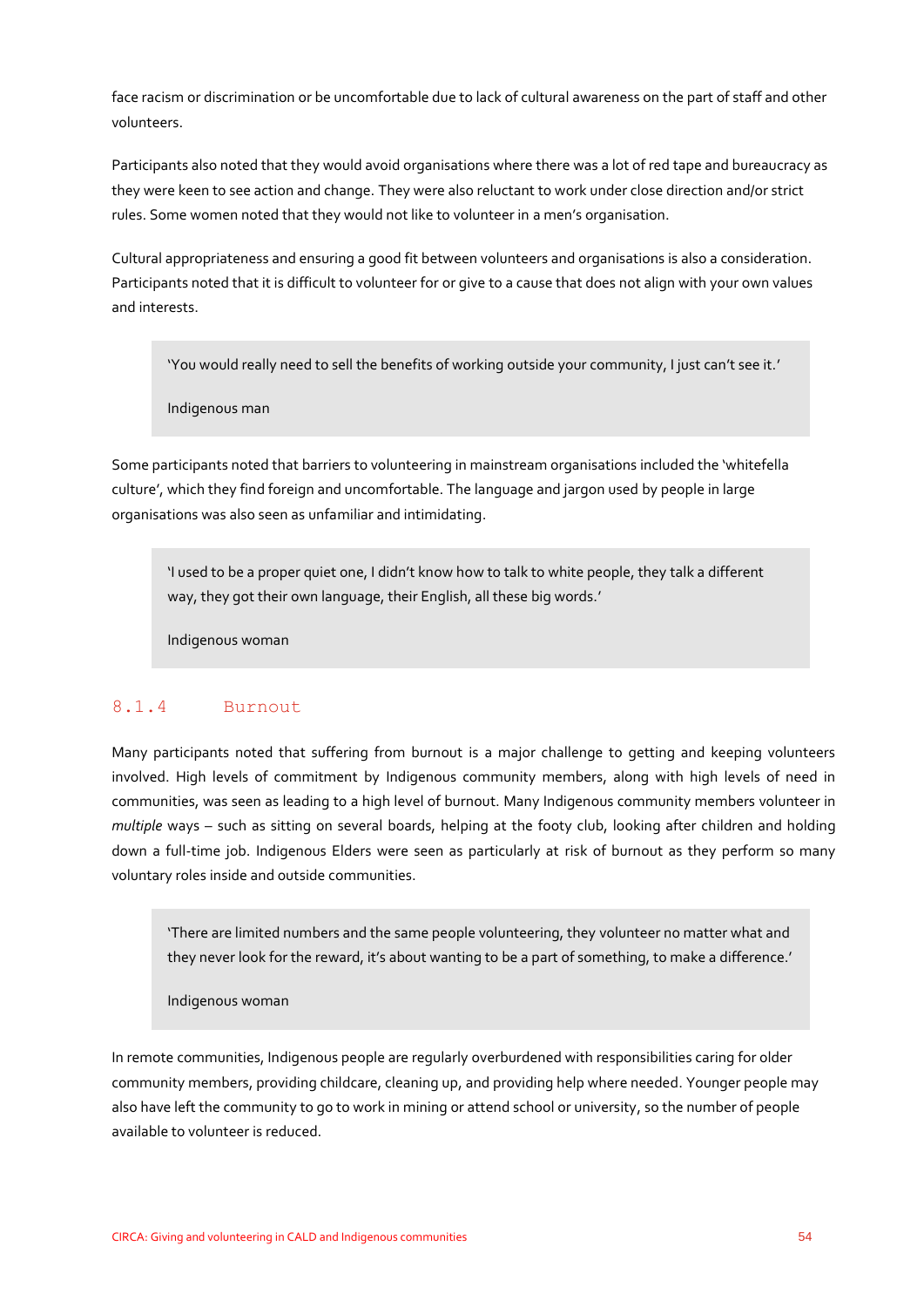#### 8.1.5 Lack of acknowledgement and appreciation

Participants reported that they want to be appreciated and acknowledged for the work they do, particularly in organisations outside Indigenous communities. They also noted that they want to be respected, be able to do the work they came for, and to receive training and support where appropriate.

'I was asked to come around and read to children, but in the end I was picking up rubbish.'

Indigenous woman

#### 8.1.6 Limited resources

Many Indigenous volunteer-involving organisations have limited resources, and this impacts on the experience of volunteers. Participants commented that they would like to be provided with more support, including training and mentoring.

## 8.1.7 Limited awareness of volunteering opportunities

Indigenous participants, particularly younger participants, were interested in mentoring, training and volunteering opportunities that provide pathways to skills development and employment. However, they reported that they rarely hear about appropriate volunteering opportunities and that they are unsure how to explore the opportunities that may be available.

#### 8.1.8 Lack of skills training

Many participants said that, in order to volunteer outside their own community, they would need additional training to develop the necessary skills. This was of particular relevance to older respondents (in the mature aged discussion groups). This may include the need for literacy and numeracy skills as well as skills related to specific areas of volunteering.

# 8.2 Giving – challenges

#### 8.2.1 Limited resources

The primary challenge for giving by Indigenous participants is limited resources. Many participants noted that if they had more they would give more, and that nothing would make them happier than to be able to contribute more to the wellbeing of their communities. This is consistent with the previously noted importance of sharing and giving in Indigenous communities.

'I mean now I can give \$20, but if I won Lotto, then I'd be helping out everyone.'

Indigenous woman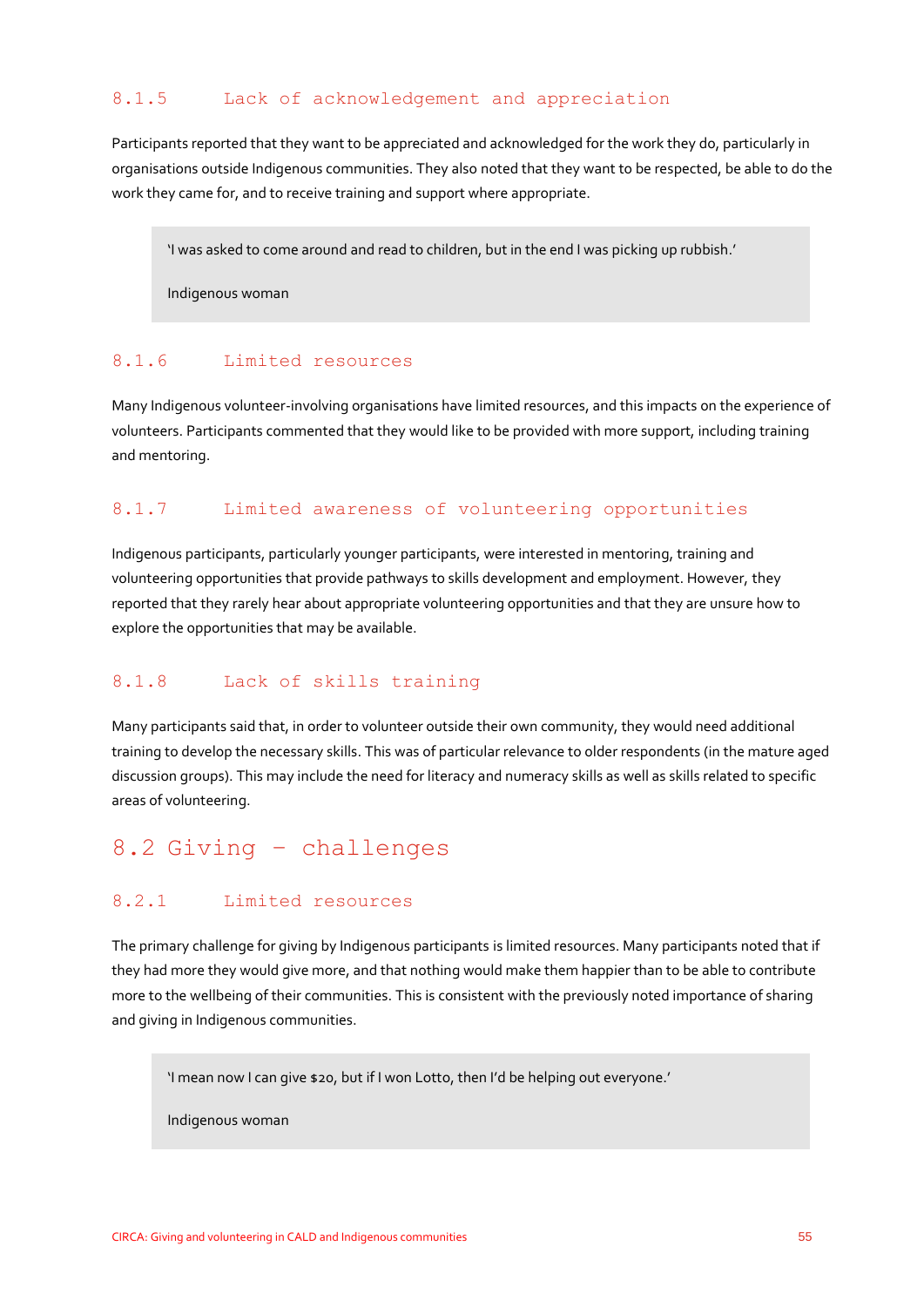## 8.2.2 Difficulty in accessing philanthropic funds

Participants who have tried to seek funding from philanthropic organisations have faced numerous challenges, including:

- **Complex application forms and processes**
- Extensive time required to develop submissions, with a lack of organisational resources
- **f** Funding quidelines not aligning with community needs
- **C** Organisations having pre-determined ideas on what they want to fund
- Large organisations treating everyone the same and not being prepared to be flexible or innovative in working with Indigenous communities and organisations
- Lack of cultural competency and/or cultural sensitivity
- **Competition for limited philanthropic funding.**

# 8.3 Enablers for volunteering

#### 8.3.1 Acknowledgement and respect

Participants made suggestions for public acknowledgement and recognition in the form of 'thank-yous', certificates and T-shirts. Since people fit volunteering into their busy lives, feeling valued and respected, receiving training, and not getting the worst jobs were all seen as important.

'When you've done something and you get that thank-you it's like it moves you, it's like nothing else because you have actually done something that is important, and been recognised, it makes you feel good.'

Indigenous woman

# 8.3.2 Partnership projects that benefit Indigenous communities

An enabler that all participants agreed on is that volunteering should directly benefit the community, especially the younger generation. Most participants noted that they would volunteer where they could work to improve outcomes for their community. It was noted that collaborative partnerships between volunteer-involving organisations and Indigenous organisations and communities has the potential to lead to volunteering projects that benefit Indigenous communities.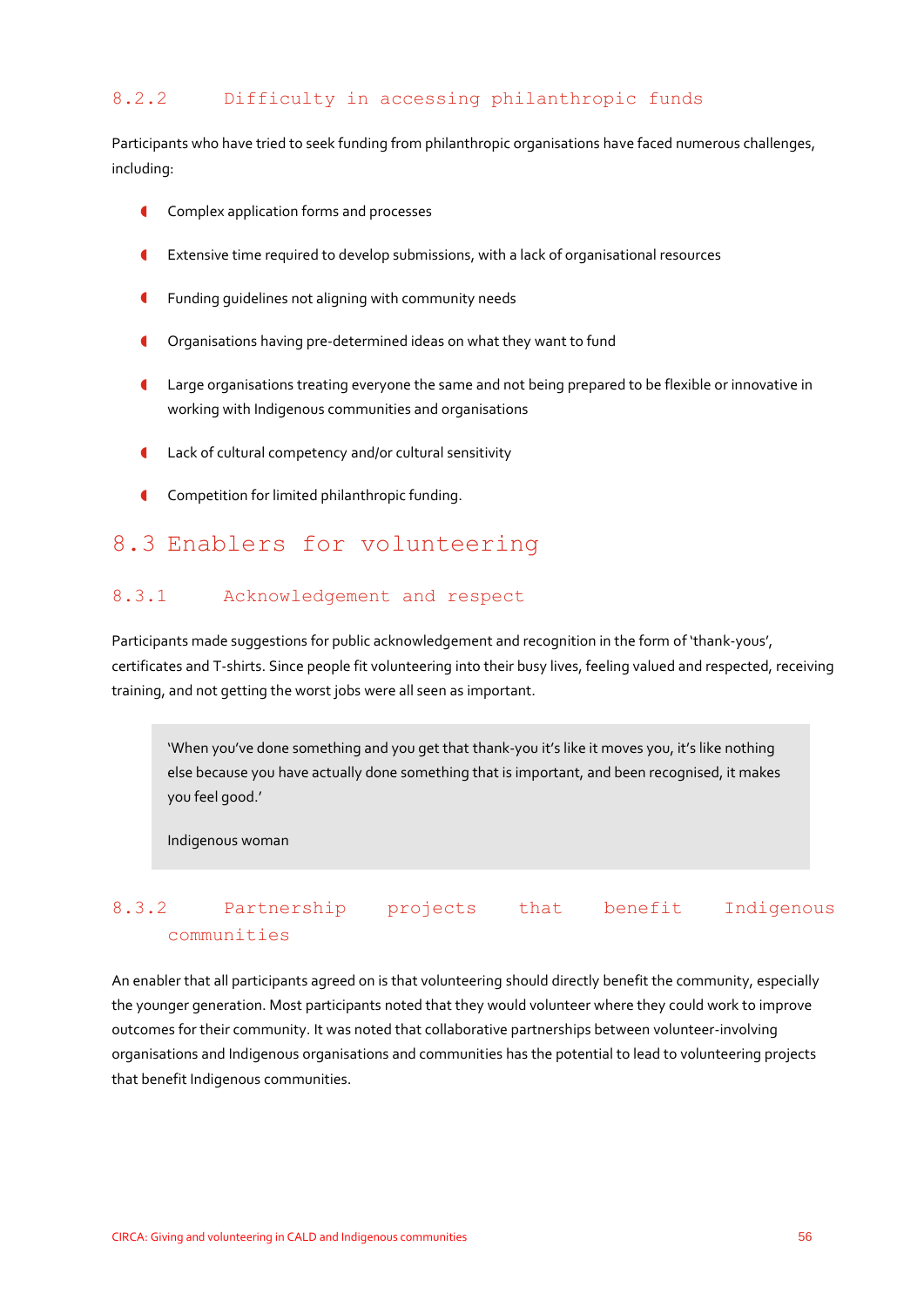## 8.3.3 Involving non-Indigenous people

Participants also noted that there are many opportunities for non-Indigenous people to volunteer in Indigenous communities through significant events such as Sorry Day, NAIDOC Week, Invasion Day and in Aboriginal Community Controlled Health Services and other Indigenous legal and medical services.

Given that there are high needs in Indigenous communities, the involvement of non-Aboriginal volunteers was welcomed in appropriate contexts and within partnership approaches. A good example of involvement of non-Indigenous volunteers is the National Australian Aboriginal Justice Agency, with volunteers providing legal expertise to Indigenous communities in a community-led context.

## 8.3.4 Increasing awareness of culturally appropriate volunteering opportunities

There was a general sense that many Indigenous people are not aware of volunteering opportunities available through mainstream organisations. Indigenous participants reported that they would be more likely to volunteer in organisations that are culturally sensitive and diverse and that create environments where Indigenous people will feel comfortable and will not face racism or discrimination. Participants saw a need for promoting volunteering opportunities to Indigenous community members, particularly young people, through Indigenous and online media.

#### 8.3.5 Opportunities for skills-building and employment

Participants commented that providing opportunities that include skills-building and pathways to employment are important, particularly for young people. Volunteering experience was seen as an asset for résumés, as this demonstrates the volunteer is committed to working and happy to help others. Volunteering was also seen as building a level of self-esteem and confidence that could help young people gain employment.

## 8.3.6 Flexibility

Flexibility in volunteering was also noted as important, with many participants favouring casual involvement in settings where there are fewer rules and/or situations where they could respond 'as needed'. Flexibility is particularly important for young people who do not necessarily want to be tied down to regular hours or ongoing roles.

# 8.4 Enablers for giving

## 8.4.1 Partnerships and collaboration with Indigenous communities

Participants noted that community members would prefer to see giving to their communities through collaborative partnership projects between philanthropic organisations and Indigenous community organisations. Key elements of the collaborations should be:

Projects based on community need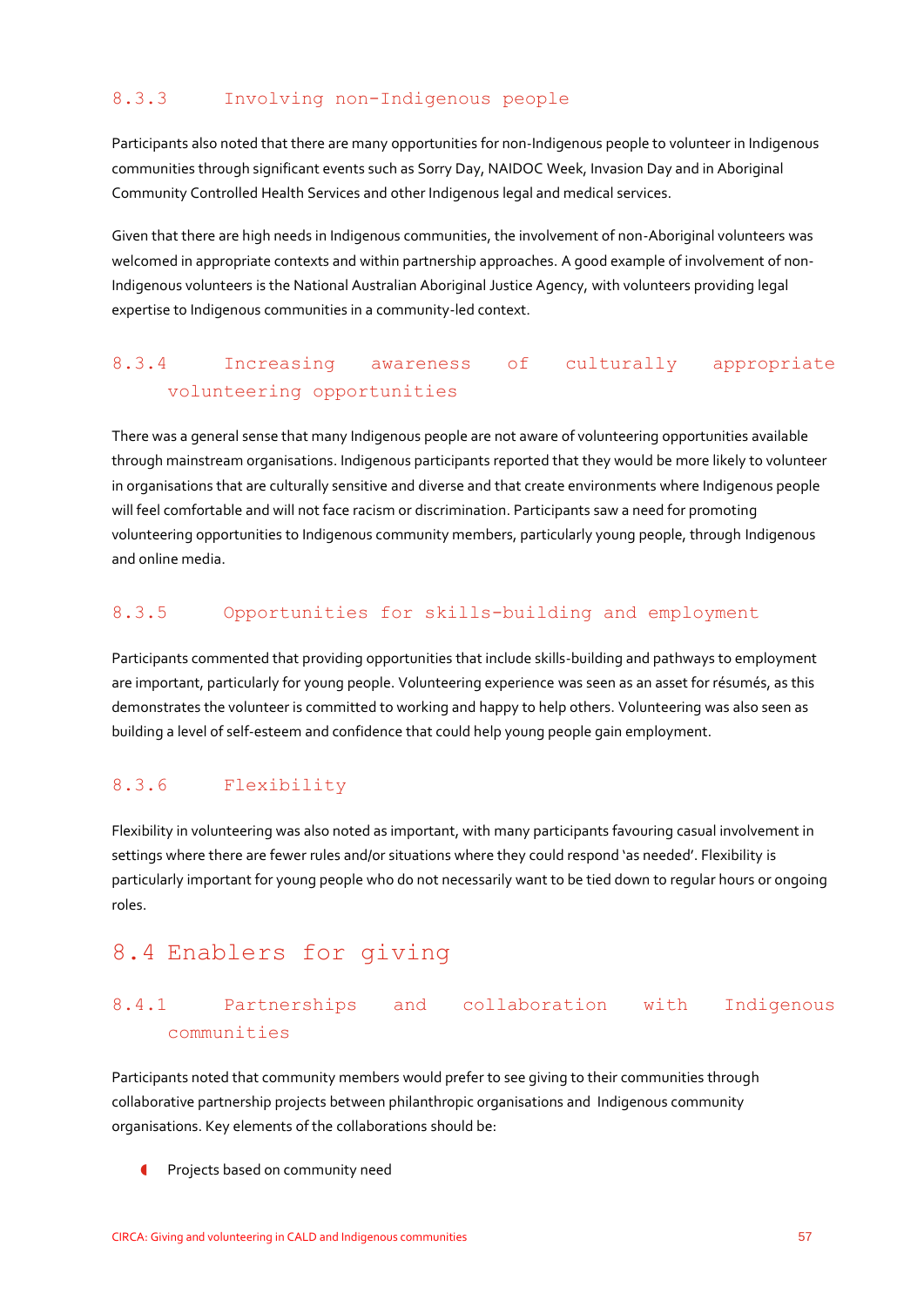- **C** Project ideas and development coming from communities
- Community development approaches that build bridges between philanthropic organisations and Indigenous communities and organisations
- Local community control of projects and self-determination
- Listening to local people and recognising their expertise and cultural knowledge
- **C** Long-term investments, not 'fly-in fly-out' approaches.

#### 8.4.2 Easier access to philanthropic funds

Indigenous community members would like to see easier application processes for accessing philanthropic funds. It was noted by participants that philanthropic organisations could also provide grant application training and support to encourage successful applications from Indigenous organisations. Awareness of philanthropy is limited, and providing access to information about these funding sources and options would be valuable.

## 8.4.3 New technology

Indigenous community members, particularly young people, are likely to use new technologies and social media in relation to giving and fundraising. Support for building digital skills in Indigenous organisations and communities would enhance this capacity. Improved access to the internet, computers and laptops is needed, particularly in rural and remote areas and for Elders, who are often isolated by lack of access to new technologies.

Some participants, particularly young participants, have had experience with crowd funding, using Facebook for social action and fundraising, and this trend appears likely to continue. Young participants mentioned giving money on GoFundMe, supporting people they know, people who live locally, or stories they see as deserving of financial assistance or that evoke their empathy.

'I think the young people have the savvy; some of the older people may not have the savvy other than using the mobile phone as communication. But we also gotta be a realistic that NBN hasn't reached remote areas yet, you can't even drive down the Stuart Highway all the way from Darwin to Adelaide and have full coverage everywhere.'

Indigenous woman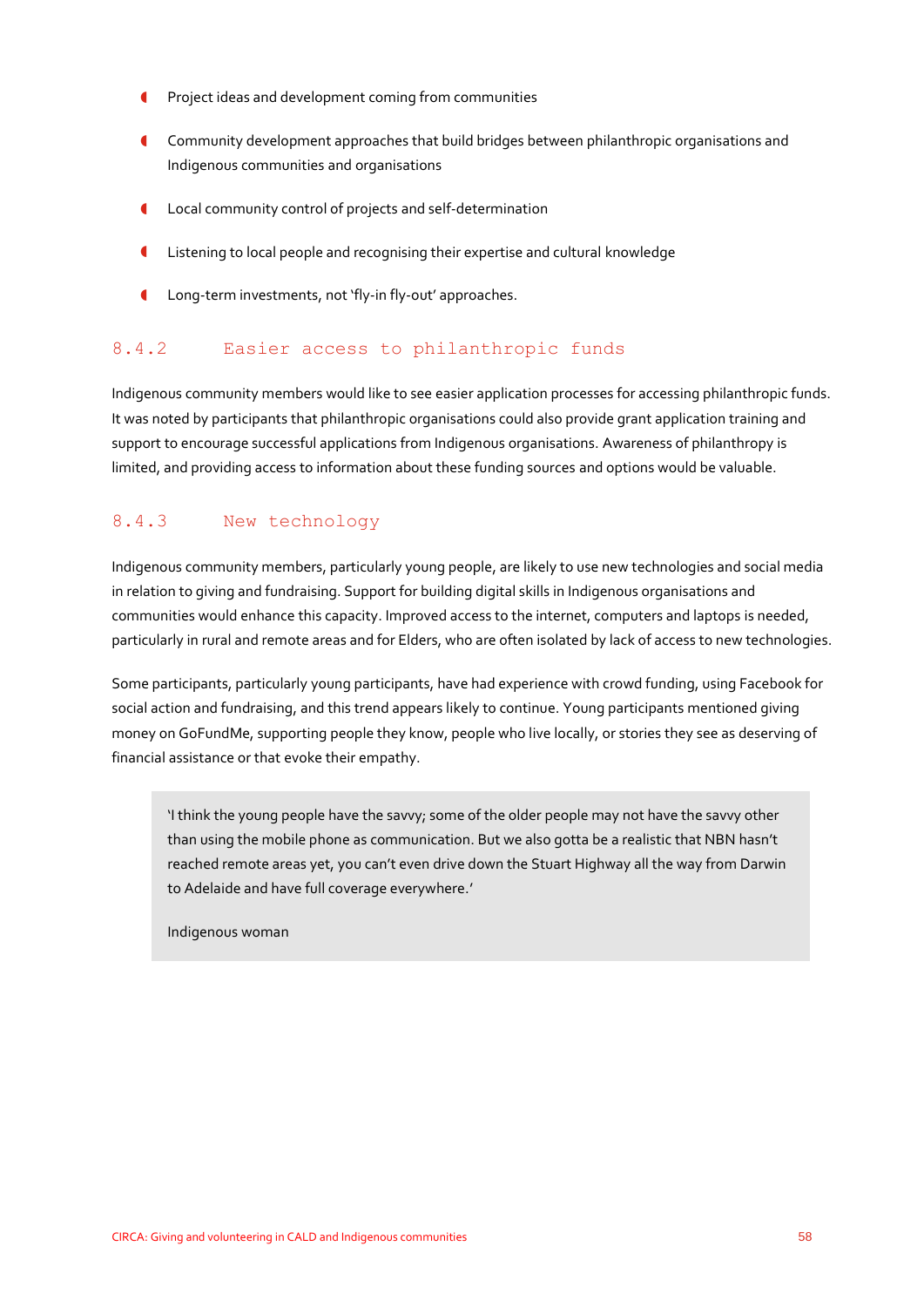#### **Summary of Chapter 8**

Indigenous participants identified a range of challenges to participation In volunteering and giving, a number of which are the same as those identified by CALD participants, such as:

- Lack of time
- Transport issues, particularly in regional and remote areas
- Need for cultural appropriateness in volunteering organisations and potential for discrimination and racism aimed at Indigenous volunteers
- Burnout due to high levels of volunteering in Indigenous communities
- **Lack of acknowledgement and appreciation**
- Limited resources in Indigenous volunteer-involving organisations
- Lack of awareness of volunteering opportunities
- Lack of skills training to support Indigenous participation in volunteering.

Indigenous participants identified a number of factors that could enable volunteering, including public acknowledgement and respect, partnership projects that benefit Indigenous communities, involving non-Indigenous people in Indigenous events (e.g. Sorry Day), increasing awareness of culturally appropriate volunteering opportunities, providing flexibility in volunteering opportunities and offering opportunities for employment and skills development.

Enablers for giving were also identified, including building partnerships and collaboration between philanthropic organisations and Indigenous communities, providing support for Indigenous communities to access philanthropic funds and supporting engagement with new technology, for example, through crowd funding.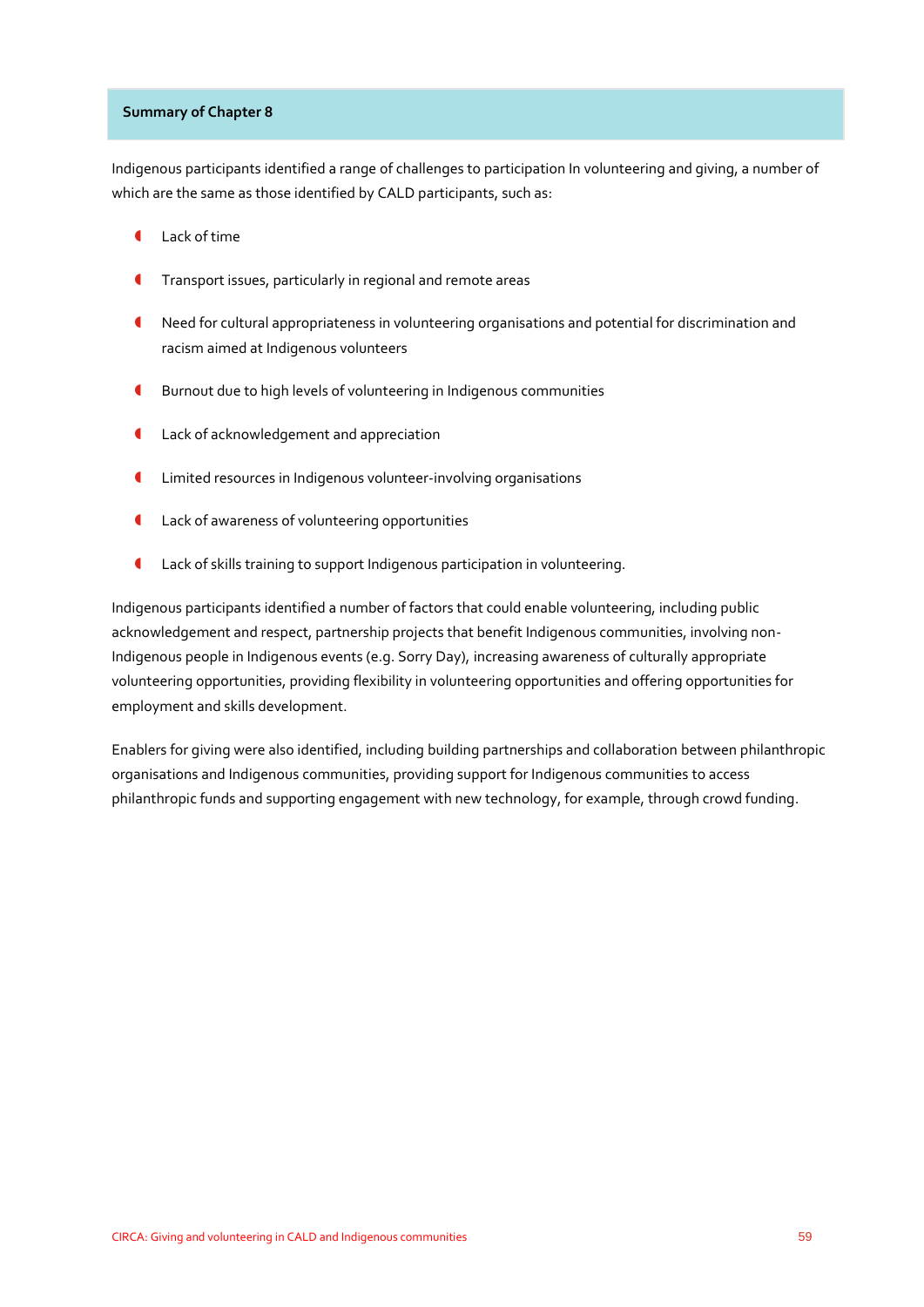# 9.Volunteering and cultural diversity – results of the stakeholder interviews

The discussions held with individual CALD and Indigenous participants (detailed in Table 2.1 and Table 2.2 on pages 14 & 15) have so far been the focus of this report. This chapter now turns to the in-depth interviews conducted with representatives from 27 stakeholder organisations (see Table 2.3 on page 15), including:

- Philanthropic stakeholders
- Volunteer-involving stakeholders
- CALD stakeholders, and
- Indigenous stakeholders.

Overall, these stakeholders reported that diversity is important for the success of their operations and that valuing and supporting diversity in volunteering would lead to more productive and skilled organisations. They also noted that a significant amount of work has already been done in this space through organisations such as Volunteering Australia, Surf Life Saving and the Australian Emergency Management Volunteer Forum. It was noted that concepts of cultural competency have been embraced by many volunteering organisations in the last five years, and that many organisations offer cultural awareness training for both staff and volunteers.

*'*We are more sophisticated now in responding to diversity – youth, disability, CALD and Indigenous – twenty years ago, this wouldn't have got a mention.'

Volunteering organisation stakeholder

## 9.1 CALD volunteering

A consistent theme among stakeholders was the significant amount of volunteering done by CALD community members, making a contribution to operations of so many community organisations.

Stakeholders noted that volunteers from CALD backgrounds are represented in a wide variety of services, including both mainstream volunteer services (emergency services, rural fire services, surf lifesaving, etc.) and culture-specific volunteering and community organisations.

'There is a huge amount of work going on – interpreting, translating, helping people to deal with government departments, hospitals, police – the liaison and communication role.'

Stakeholder from CALD community organisation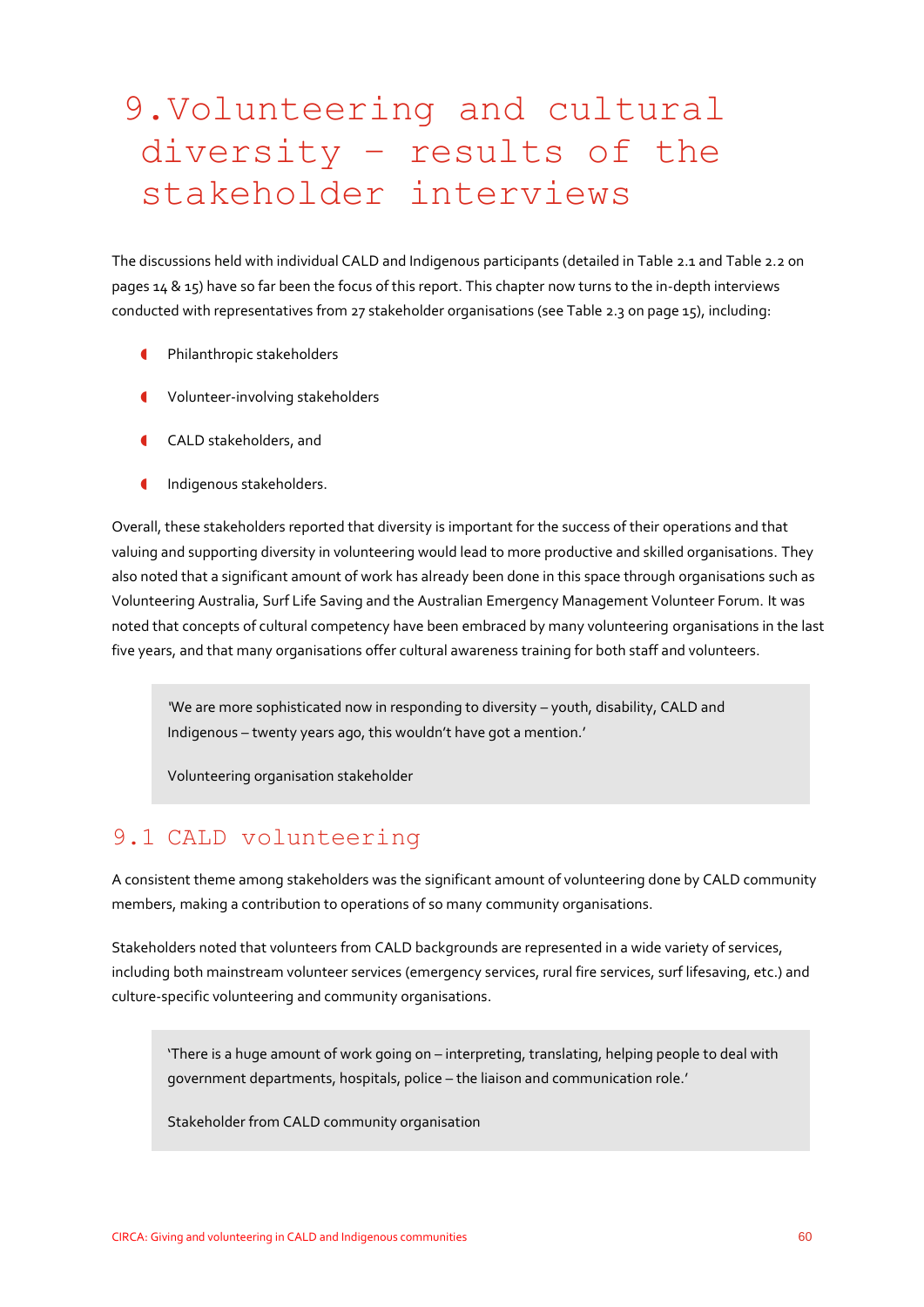Stakeholders confirmed comments by CALD participants that voluntary participation in communities is not always seen as volunteering but rather as an integral part of culture which supports family, community, religious and cultural life.

'In most CALD communities, people don't see the work they do as volunteering. Giving to the community is just part of what you do ... it's part of culture, and cultural responsibilities, people see it as part of normal life.'

Stakeholder from CALD community organisation

Stakeholders identified the value of volunteering in terms of reducing social isolation, enhancing social connectedness, maintaining cultural traditions and language, and promoting community wellbeing. It was also noted that young people and/or new arrivals may volunteer to develop English language skills or to gain work experience in an Australian context in skills they already have.

# 9.2 Indigenous volunteering

The stakeholder interviews supported comments by Indigenous participants that highlighted the cultural importance of helping, caring and sharing in Indigenous communities. Stakeholders noted the large volume of Indigenous volunteering done out of necessity to provide services and ensure the wellbeing of communities. Indigenous participation in mainstream voluntary organisations was also noted as significant, with participation in sport and community arts often highlighted as examples.

'So many people on boards, attending meetings, speaking at functions, most of our people are on more than one board of management, always doing a heap of stuff outside work ... one woman I know gets up at 4am to cook food for a sporting club, it's just what we do.'

Indigenous stakeholder

Several stakeholders noted a need for appropriate cultural competency training to ensure that volunteering organisations are respectful of Indigenous culture and protocols and understand the history and continuing impacts of colonisation.

'The non-Aboriginal volunteers need to be aware of cultural protocols and have respect for the Elders. There is that historical lack of trust, so you have to be careful.'

Indigenous stakeholder

Stakeholders highlighted the importance of building partnerships with Indigenous communities, community leaders and Elders. The importance of listening to each other, gaining a better understanding of Indigenous cultural protocols, and building genuine relationships was highlighted.

The extent of the (often unacknowledged) work that Indigenous people do was consistently noted throughout consultations with stakeholders, along with the pressure this puts on individuals and communities – often accompanied by burnout.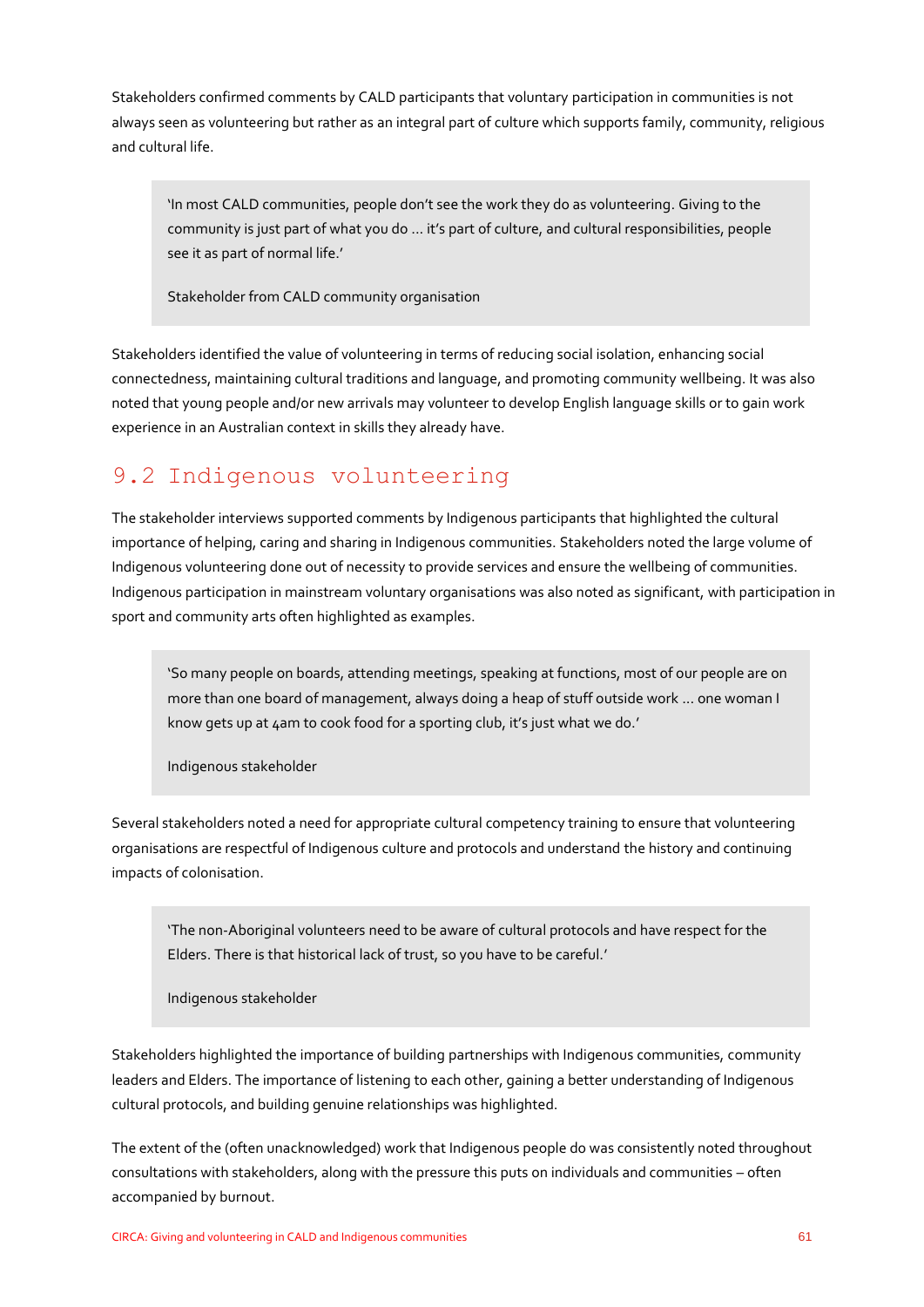'What we expect of Aboriginal people we would never expect of others – meetings, being shown around communities, advice, interpreting, being helped, people suffer fatigue from all that ... there is so much poverty and need and Aboriginal people are suffering under the stress of too much volunteering, unpaid and unrecognised.'

Indigenous stakeholder

# 9.3 Challenges

Stakeholders noted challenges in growing CALD and Indigenous volunteering in mainstream and community organisations. The following list is a summary of the key comments:

- Volunteering organisations need adequate support from government to manage, coordinate and support CALD and Indigenous volunteers appropriately.
- Mainstream volunteering organisations need to build cultural capacity to engage effectively with CALD and Indigenous communities. Strategies for involving CALD and Indigenous community members are not well developed.
- English language and literacy skills are a major barrier (the one most mentioned by stakeholders) to involving CALD volunteers.
- There is a need to review the way the Australian Bureau of Statistics collects data on volunteering to ensure that accurate data on the participation of CALD and Indigenous volunteers is gathered.
- **There is a trend towards episodic or spontaneous volunteering, meaning organisations need to provide** greater flexibility, particularly for young people.
- The ageing volunteer population is an issue for some more established CALD communities, where the pool of volunteers is becoming smaller and not necessarily being replaced by younger people.
- For small CALD and Indigenous organisations, costs of supporting volunteers, including insurance and police checks (in some states), can be a barrier in services already stretched to capacity.
- Culturally specific and appropriate promotion and outreach by volunteering organisations to CALD and Indigenous communities is limited and could be further developed.

# 9.4 Enablers

Stakeholders identified a range of enablers to address the challenges discussed above, as outlined below.

## 9.4.1 Cultural competency

 Volunteer-involving organisations need to enhance their overall cultural competency and provide cultural awareness training to all staff and volunteers.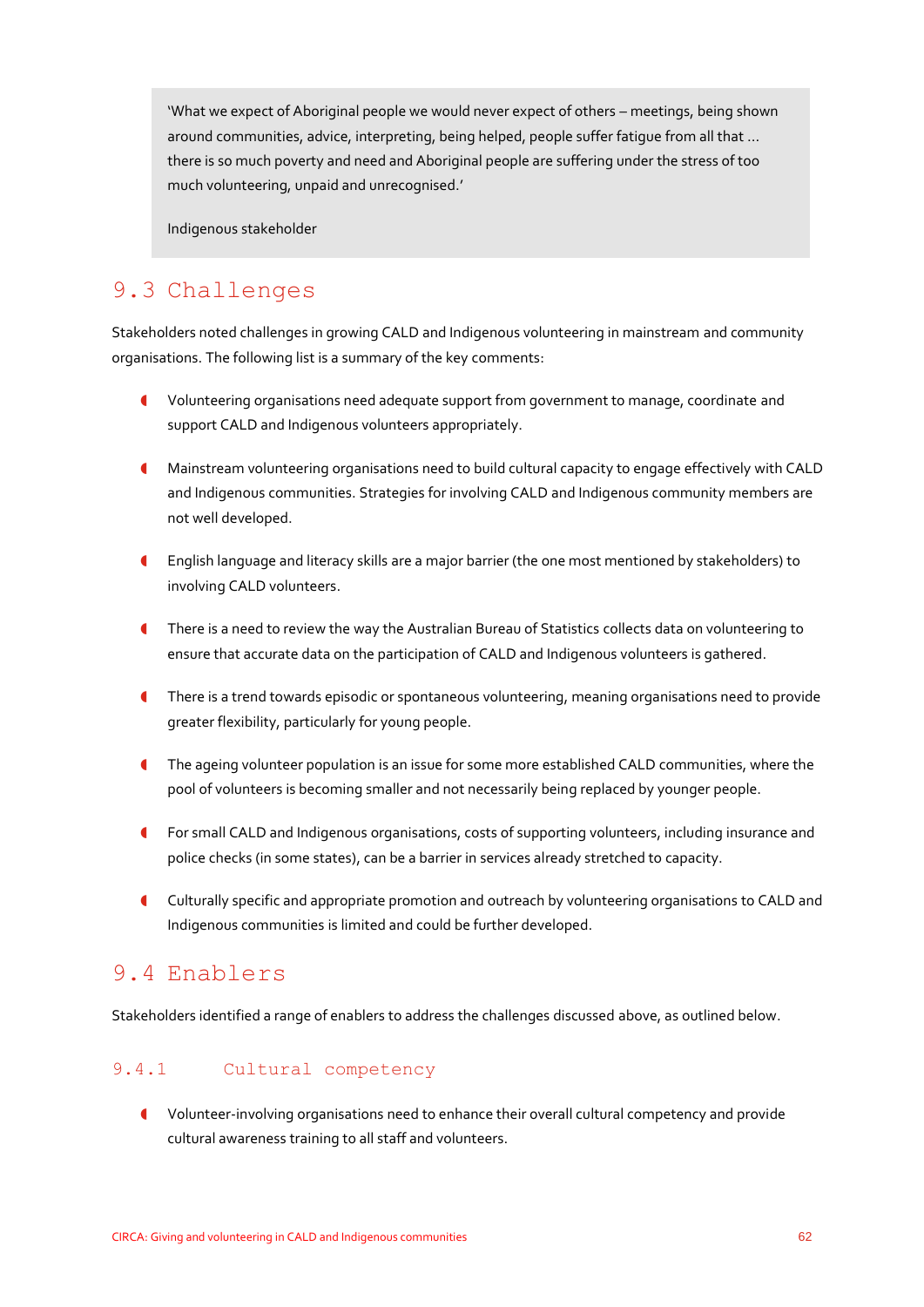- Volunteer-involving organisations need to be culturally sensitive and welcoming to CALD and Indigenous volunteers – they need to provide welcoming spaces for volunteers and make them feel comfortable. To retain volunteers, organisations, staff and other volunteers need to be respectful of the belief systems and cultural values of CALD and Indigenous volunteers.
- Language is often cited as a barrier to volunteering, but organisations currently working with CALD clients can see the benefits of a diversity of language skills (often mainstream organisations do not see this). There are other skills besides English language skills that people have to offer, including skills in other languages.

# 9.4.2 Partnerships

- Genuine partnership models should be developed in which volunteer-involving organisations work with CALD and Indigenous communities and organisations, and these organisations and communities have appropriate development and decision-making roles.
- Key enablers for success in collaborations are equity, reciprocity, consultative approaches and real partnerships. It should also be noted that building effective partnerships can take years and requires respect and mutual understanding. Programs need to be long term and sustainable, rather than 'oneoffs'.
- The Surf Life Saving project 'On the Same Wave' is a good example (consistently noted by stakeholders) of a comprehensive partnership response that engaged CALD and Indigenous communities, helped to break down barriers, and created a model of engagement that could be used in other locations and potentially, in other organisations (Maxwell & Edwards, 2014).

# 9.4.3 Flexibility and opportunities

- **C** Promoting skills development, skills acquisition, references, workplace experience, pathways to employment and economic participation could be an effective way to grow volunteering, particularly for young CALD and Indigenous people and for people from new and emerging communities.
- Increasing flexibility in volunteering will allow for more spontaneous and episodic volunteering. Young people in particular may not want to commit to one organisation or to an ongoing position or a particular day and time.
- Engaging with new and emerging communities is important. There are many highly skilled migrants waiting for visas who cannot work for six months; for them, volunteering can provide work experience in the Australian context.
- Volunteering organisations need to explore the use of technology in volunteering, particularly in relation to CALD and Indigenous young people.
- Young people are prepared to step up if they are given the opportunity and are supported. Investment in community-led projects will help get young people involved.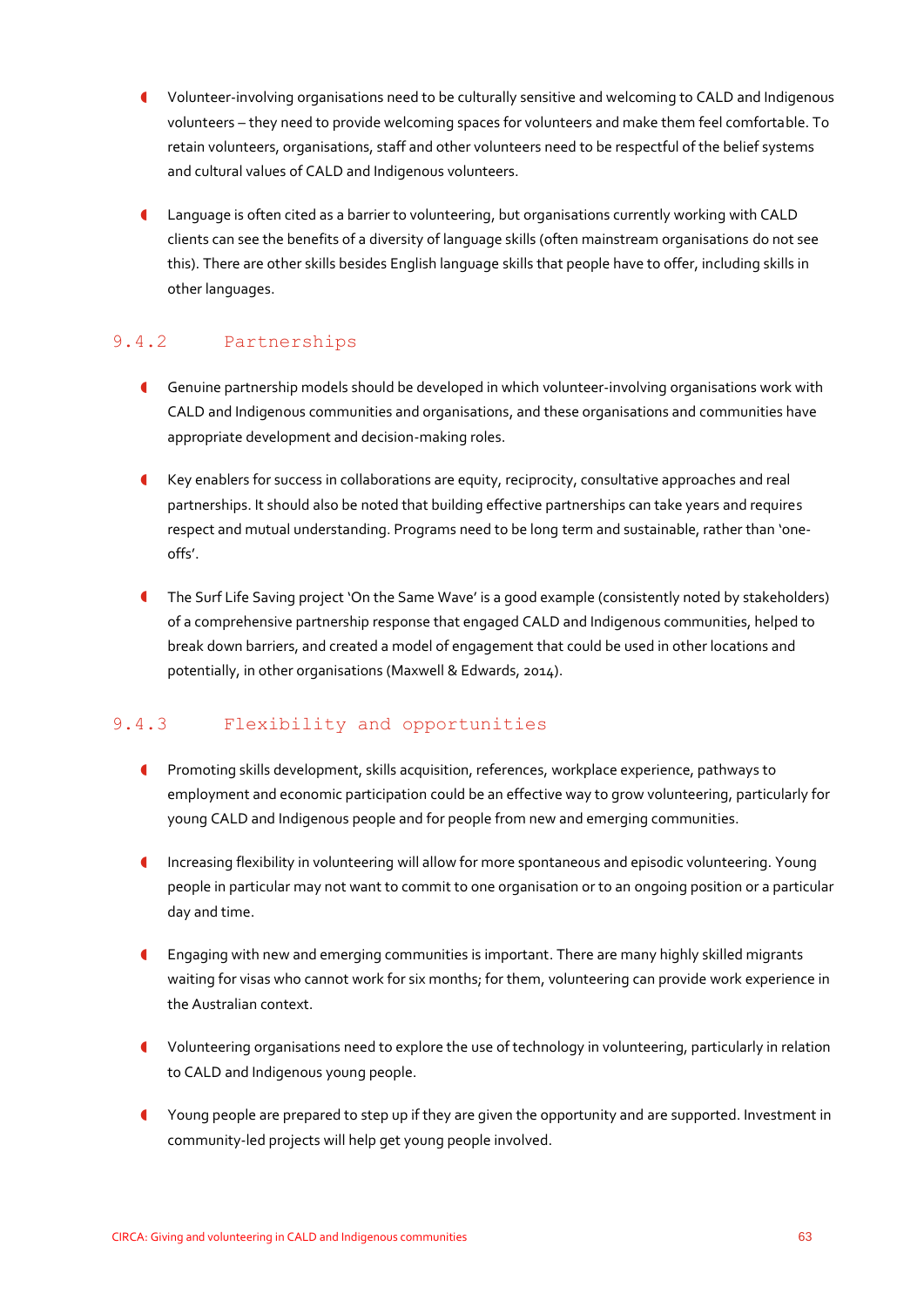## 9.4.4 Acknowledgement and support

- Acknowledging and thanking volunteers appropriately is important.
- Volunteers from CALD and Indigenous communities may already be disadvantaged, so organisations need to look at opportunities to provide appropriate support to volunteers (e.g. food, uniforms, transport, childcare cost reimbursement).

# 9.4.5 Communication

- Awareness of volunteering opportunities should be increased through promotion, outreach, partnerships and joint projects with CALD and Indigenous organisations.
- Establishing Indigenous and/or CALD reference groups will improve the quality of advice and direction given to volunteer-involving organisations.
- Volunteer-involving organisations need to use broad engagement and communication strategies, including culturally appropriate promotional activities that use CALD media to build networks in CALD communities and community organisations.
- Branding of volunteering organisations can have an impact on participation. Does the organisation have Aboriginal and Torres Strait Islander flags at reception? What do its brochures say? How does it communicate with CALD and Indigenous communities? Are community languages spoken in the organisation? What motivates people to walk in the door? Does the organisation mirror the demographics of its community?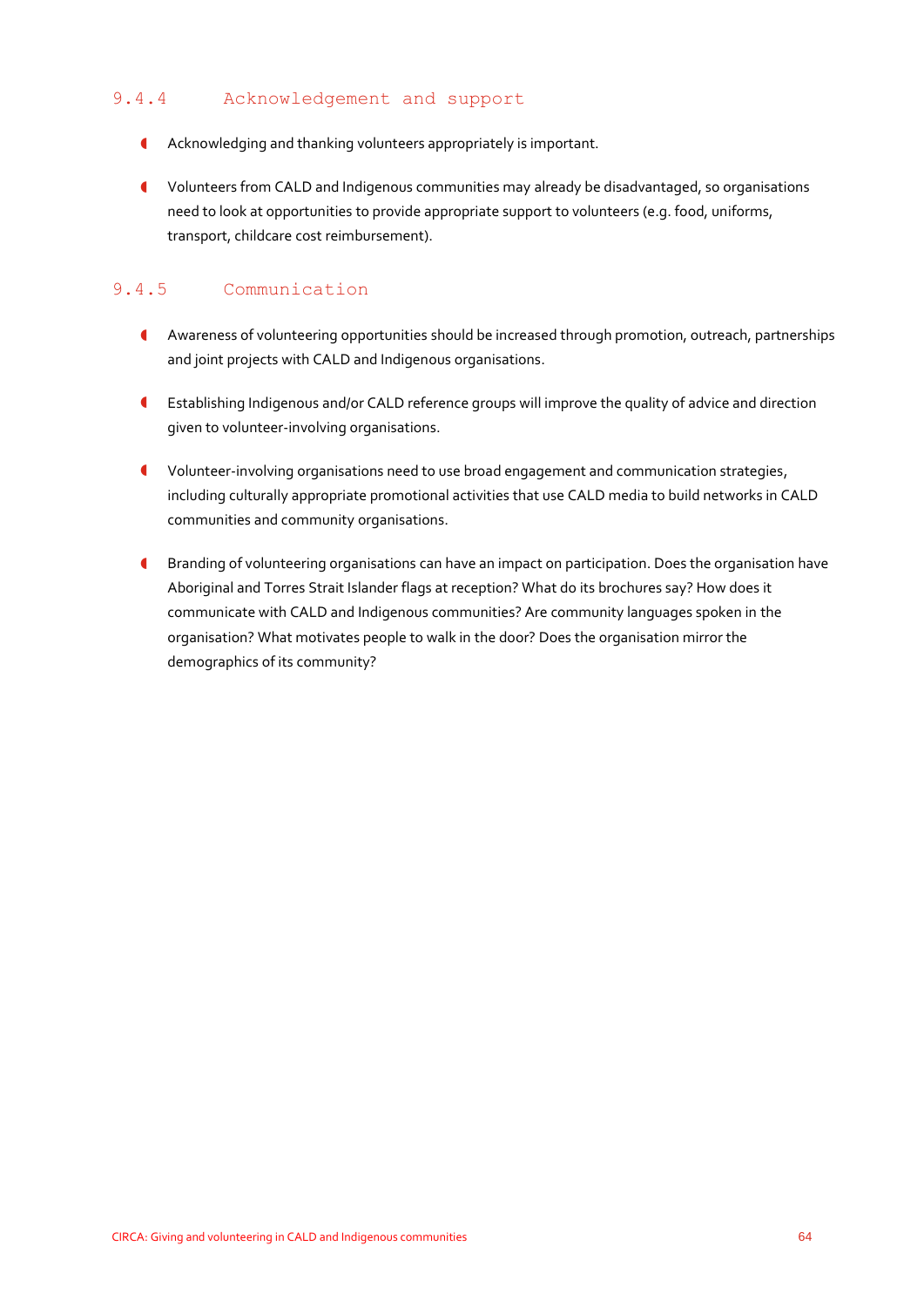#### **Summary of Chapter 9**

Stakeholder organisations interviewed as part of this research included philanthropic, volunteer-involving, CALD and Indigenous organisations. Overall, they reported that diversity is important to their work and that they offer cultural awareness training for both staff and volunteers.

A consistent theme among CALD stakeholder organisations was the significant amount of volunteering done by community members. Stakeholders confirmed comments by CALD participants that voluntary participation is not always seen as volunteering but is an essential part of CALD cultural traditions and has an important role in maintaining community and cultural life. Volunteers from CALD backgrounds were noted as being represented in a wide variety of services, including both mainstream volunteer services and culture-specific organisations.

The Indigenous stakeholder organisation interviews supported comments by Indigenous participants that highlighted the cultural importance of helping, caring and sharing in Indigenous communities. Indigenous participation in mainstream voluntary organisations was also noted as significant. The extent of the (often unacknowledged) work that Indigenous people do was noted throughout the interviews, along with the socioeconomic disadvantage that necessitates the large amount of voluntary work in Indigenous communities.

Stakeholders also highlighted the importance of building genuine partnerships with Indigenous communities.

Stakeholder organisations noted challenges in growing CALD and Indigenous volunteering in mainstream and community organisations, including:

- Volunteering organisations need ongoing government support
- Building cultural capacity to engage with CALD and indigenous communities
- Addressing English language skills of volunteers
- **C** Developing culturally specific and appropriate promotion and outreach
- Managing trends towards episodic and spontaneous volunteering
- Ageing population was noted as an issue, particularly for some CALD communities
- Costs of supporting volunteers for small CALD and Indigenous organisations
- Effective promotion to recruit CALD and Indigenous volunteers

Stakeholders also identified a range of enablers to address these challenges, including enhancing organisational cultural competency and cultural sensitivity, welcoming CALD and Indigenous volunteers, appreciating and using the range of languages among volunteers, building genuine long-term partnerships among organisations, more effective promotion of volunteering opportunities, being more flexible in volunteering options, providing more acknowledgement of people's contributions, and communicating more effectively with CALD and Indigenous communities.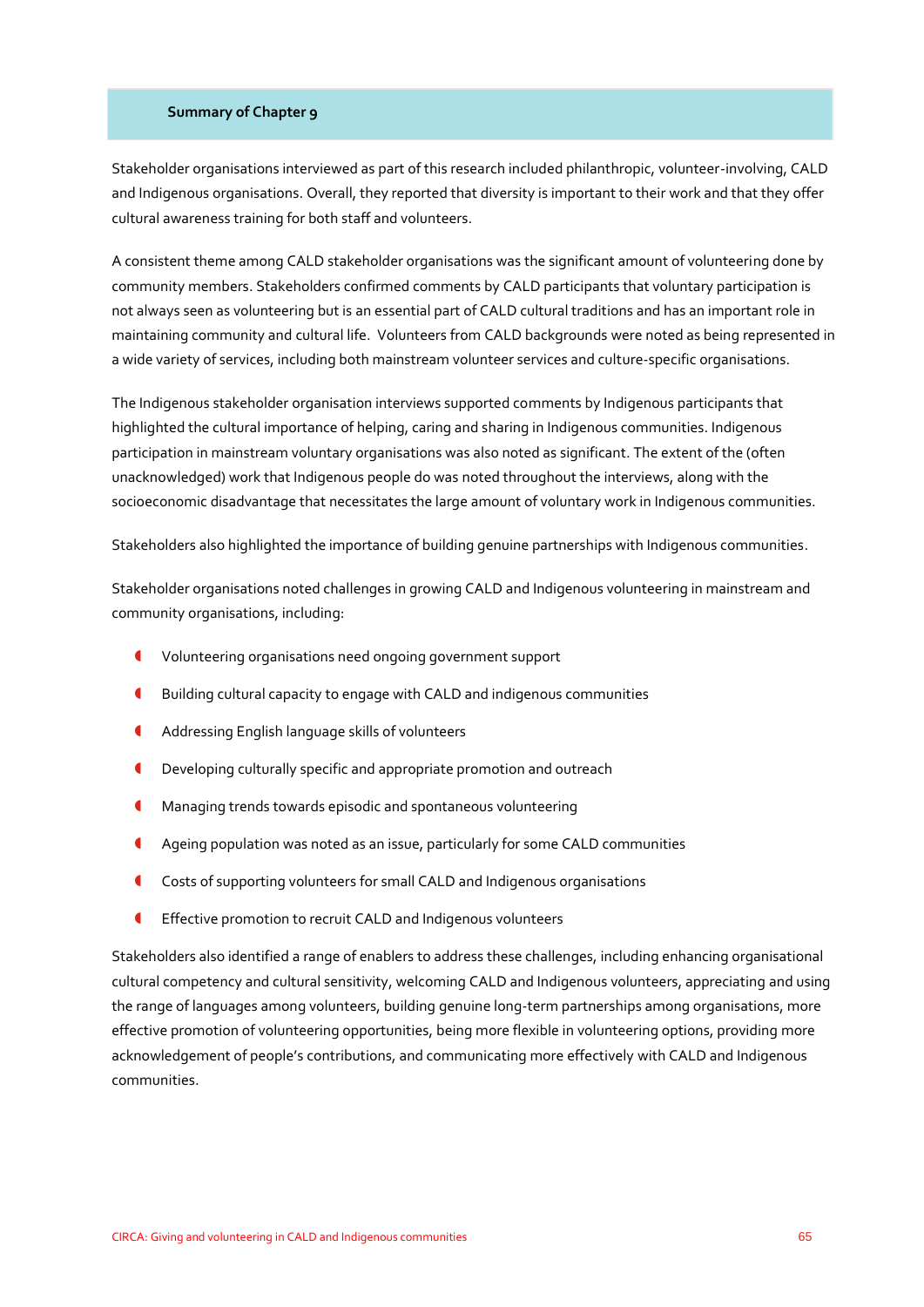# 10. Philanthropy, giving and cultural diversity – results of the stakeholder interviews

As well as commenting on volunteering (Chapter 9), the stakeholders in the 27 stakeholder interviews (see Table 2.3 on page 15) were asked for their views on philanthropy, giving and cultural diversity.

Most stakeholders saw philanthropy as an important part of social and corporate responsibility, contributing to building social fabric and social capital and providing many benefits to communities. Many stakeholders referred to the entrenched disadvantage and poverty that still exists in Indigenous communities and the challenges faced by CALD communities, particularly new and emerging communities. Despite this well-documented disadvantage, and significant interest in the issues from some parts of the philanthropic sector, stakeholders highlighted a need to mobilise mainstream Australian philanthropic organisations to give to CALD and Indigenous communities.

'Philanthropy tends to go to the usual suspects, people who have the voice, who can communicate well. Small organisations have trouble accessing funds, they are not known and don't have the track record.'

CALD Stakeholder

Some stakeholders noted that philanthropy is a challenging area in which there is significant competition, jealousies and vested interests, all of which can get in the way of getting things done. CALD and Indigenous stakeholders outside the philanthropic sector noted that philanthropy can be surrounded by secrecy and mystery, with donors tending to keep a low profile, and that it can be a challenge for CALD and Indigenous community members to find benefactors. There was a perception that the sector operates on a word-of-mouth or 'who knows who' basis and not necessarily through formal processes. The sector was poorly understood by CALD and Indigenous stakeholders, who saw it as difficult to access.

'All seems very fickle and mysterious, there is not a clear pathway and it's hard to get a handle on who you should be talking to.'

Indigenous stakeholder

However, stakeholders also noted that philanthropy is becoming more public, that there is a move away from paternalism, and that givers are more open and prepared to talk about their giving in public.

Successful examples of philanthropic projects or organisations which have supported CALD and Indigenous communities were noted during the research, including the CAGES Foundation, Woor-Dungin, Generation One, Career Trackers, Indigenous Community Volunteers, the Australian Communities Foundation, the Australian Red Cross, the Aurora Project, Surf Life Saving, the Smith Family and the Telstra Foundation. However, the research did not include an audit of philanthropic organisations so this is simply a list of organisations that were specifically referred to in a positive light during the research.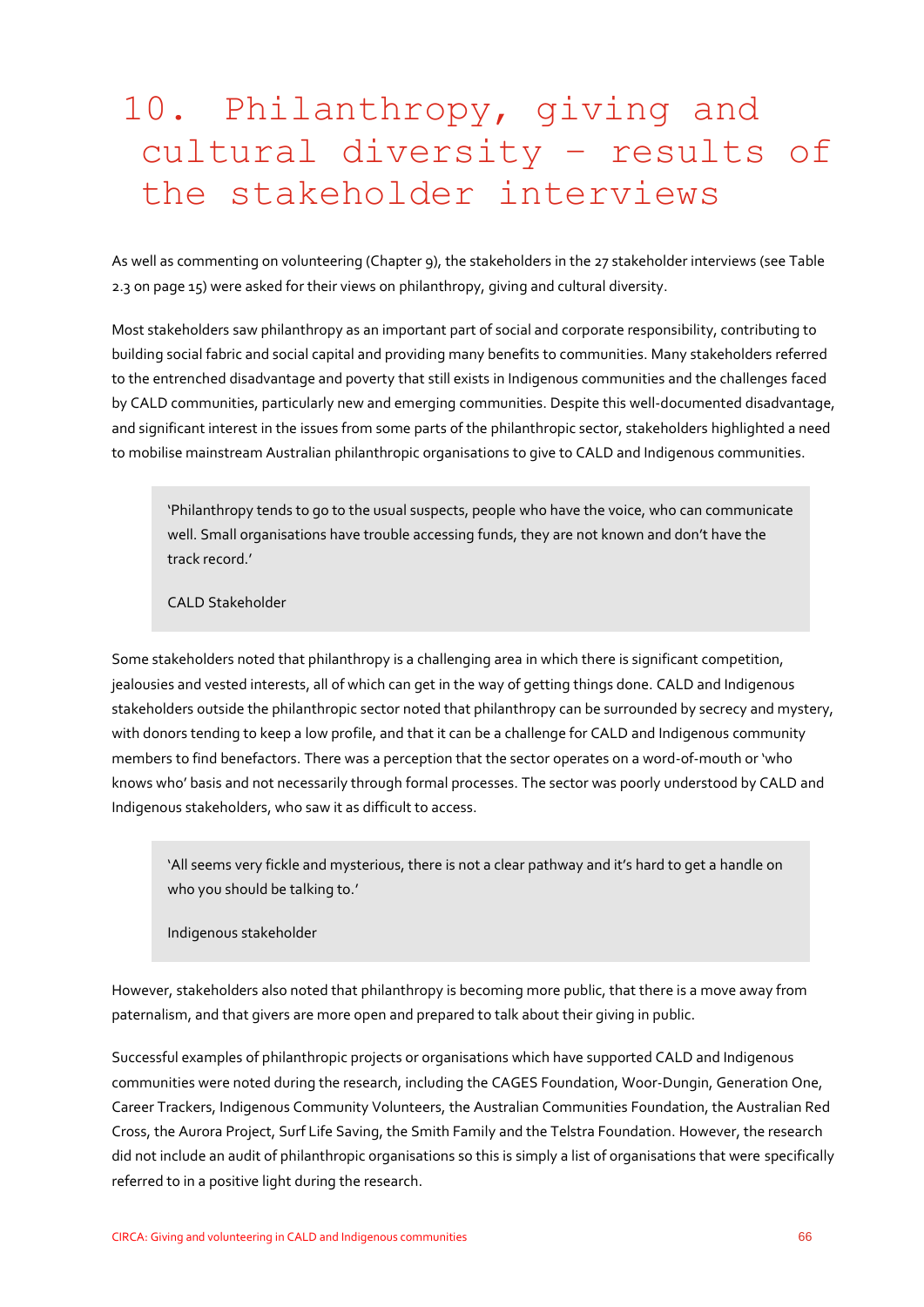'There are many inspiring stories they need to be told; it would be good to have government support for this.'

Philanthropic organisation stakeholder

Stakeholders noted that there are trusted foundations that do work in Indigenous communities, and that some are addressing problems through community-driven initiatives that encourage community-led approaches. For example, the CAGES Foundation supports organisations committed to ensuring Indigenous children have the opportunity to reach their full potential.

Career Trackers, a national non-profit organisation that creates internship opportunities for Indigenous university students, was also noted as a good example of a mainstream organisation that has been able to successfully engage the corporate sector and universities in giving and in supporting Indigenous education, while at the same time effectively engaging Indigenous students. However, stakeholders also reported that many philanthropic projects are short term and, particularly in Indigenous communities, have not met the needs of communities.

'Aboriginal people are sick of the short-term FIFO (fly-in, fly-out) approach, it promotes a colonial view of communities... It's better to find out what kinds of support communities need, know the communities more deeply, take the long-term view.'

Indigenous stakeholder

Stakeholders also noted that smaller CALD and Indigenous organisations are competing with larger betterfunded organisations and that donors and foundations may see them as a higher risk option and therefore less attractive.

'Most of the foundations don't spend the time that small organisations need to develop proposals, that's not the model – a sophisticated proposal from a known organisation is a much easier choice for philanthropists.'

Philanthropic organisation stakeholder

# 10.1 Challenges

The stakeholders identified a number of key challenges, summarised as follows:

- Colonisation and paternalistic practices of government and philanthropic organisations have had a strong effect on many Indigenous communities. Partnership approaches that respect Indigenous culture are recommended.
- Indigenous communities and organisations find it difficult to set up charities due to the taxation framework, and gaining deductible gift recipient (DGR) status in order to get tax deductible gifts is not always possible.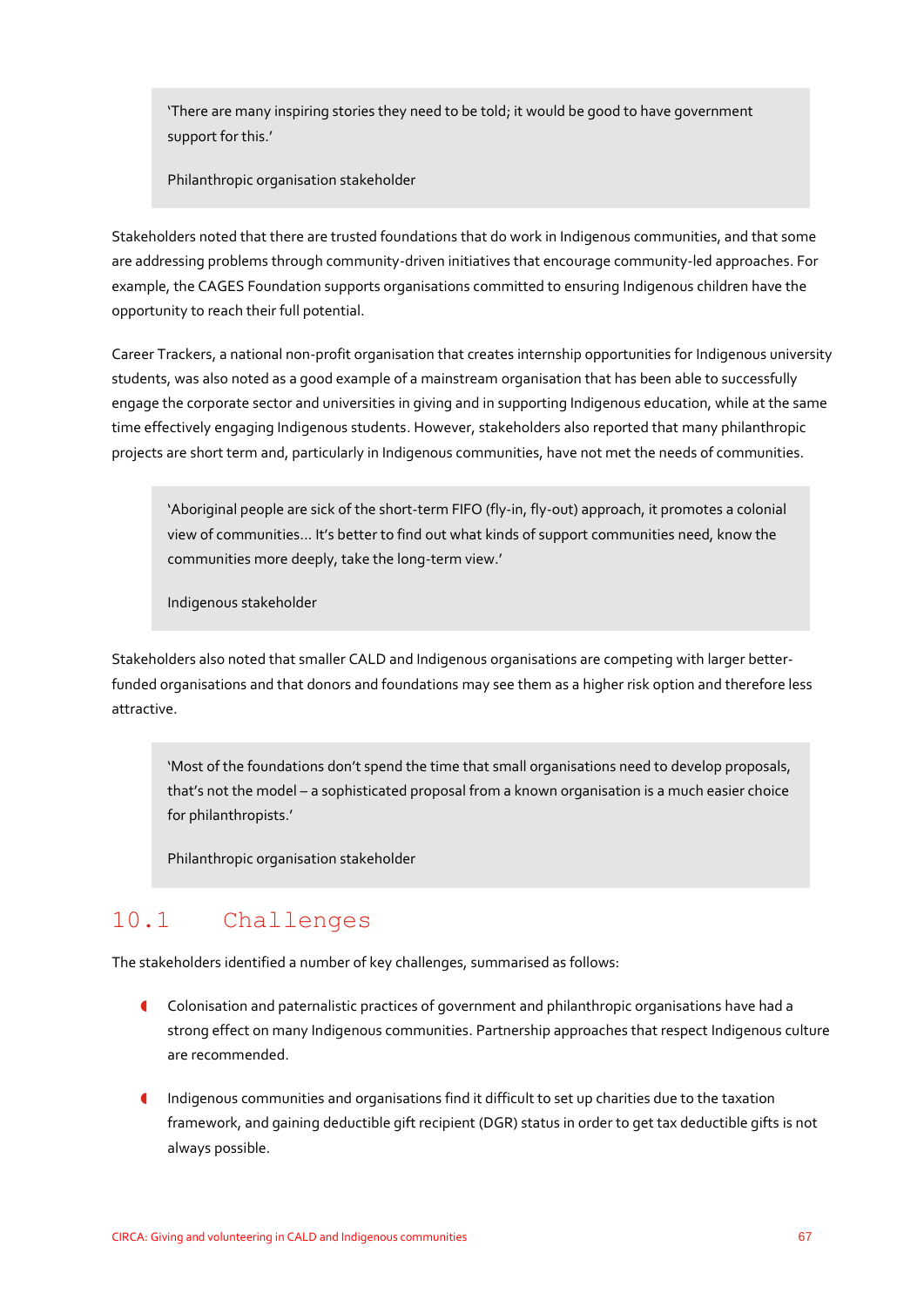- Philanthropic organisations tend to be risk averse and are more likely to support familiar and established community groups and organisations, disadvantaging both CALD and Indigenous communities and organisations.
- **C** People tend to give to causes they have experience with (e.g. a particular illness like cancer) or something in their realm of experience (e.g. children, animals). Many people have no connection to Indigenous communities or new and emerging communities and are therefore less likely to favour these causes.
- Many organisations, and particularly small organisations, will not have the administrative functions or organisational capacity that donors are often looking for.
- CALD and Indigenous communities are disadvantaged by the complex application processes involved in accessing support through the philanthropic sector and often do not have the resources required to devote to these processes.
- CALD and Indigenous organisations find themselves applying for projects that are not exactly what they want to do, and try to fit into narrow funding parameters of philanthropic organisations that do not align with community need.

# 10.2 Enablers

Stakeholders identified the following enablers to enhance the development of philanthropy in the CALD and Indigenous sectors.

# 10.2.1 Building relationships and partnerships

- Collaborative partnerships where projects are developed jointly with CALD and Indigenous communities are more likely to be successful. Philanthropic organisations should assist CALD and Indigenous communities through application processes, including providing project development advice.
- Building cultural awareness in the philanthropic sector is a good strategy for moving towards stronger relationships with CALD and Indigenous communities, working in partnership, and supporting community-led projects.
- Long-term approaches and investments are particularly important when developing projects with Indigenous communities in order to ensure that projects are realistic and achievable.
- Opportunities should be explored to promote giving to CALD and Indigenous causes through corporateemployee-matched giving programs and through corporate giving programs generally.
- There should be investment in existing Indigenous organisations and leadership, where those services exist (e.g. Aboriginal Legal Services, Aboriginal Medical Services).
- The support of organisations that assist donors to work with Indigenous organisations and communities (e.g. Australian Communities Foundation, Woor-Dungin, Career Trackers) should be encouraged.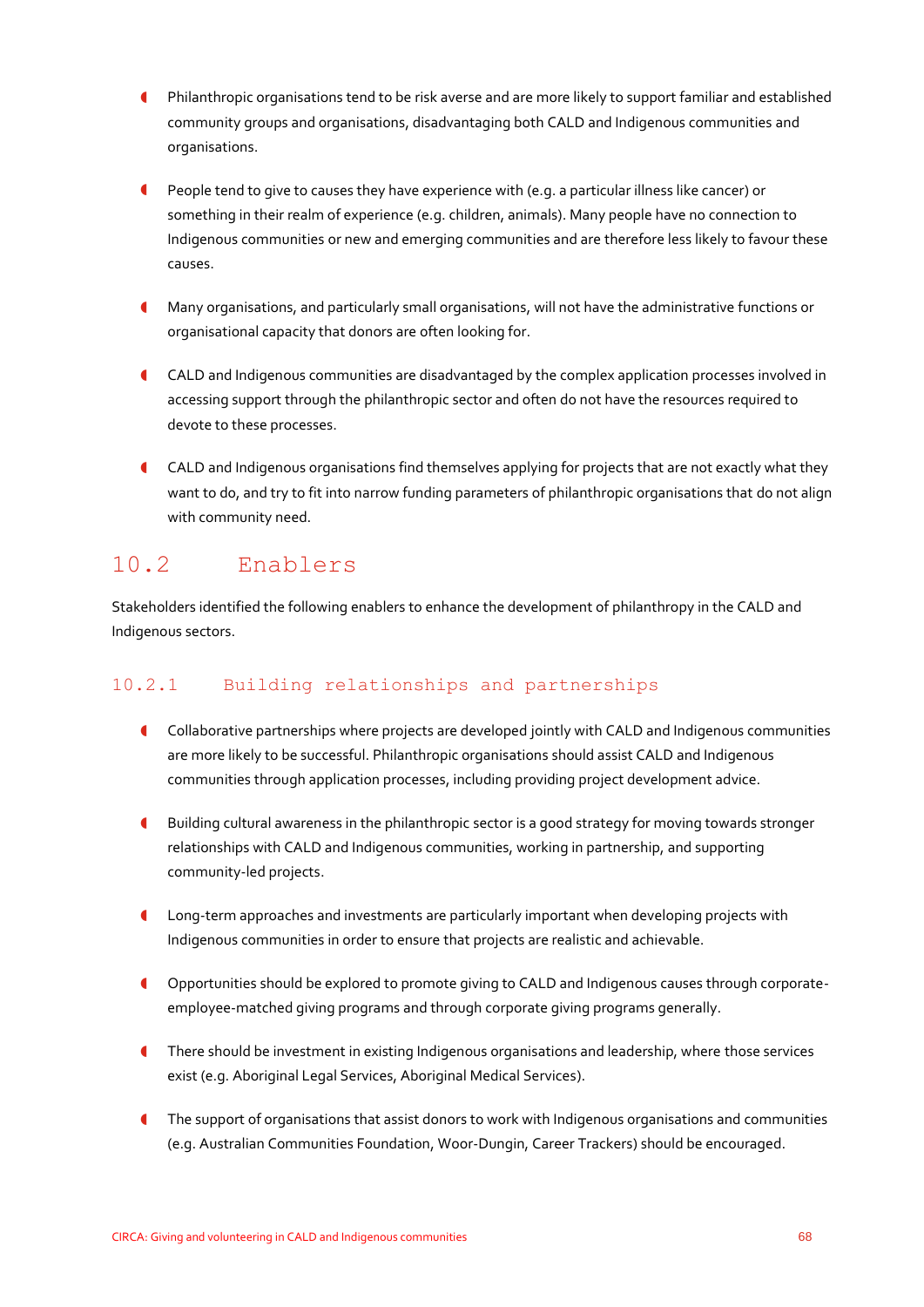# 10.2.2 Building skills in philanthropy and cultural competency

- Cultural competency and awareness training will provide philanthropic organisations with the skills to work more effectively with CALD and Indigenous organisations.
- The capacity of CALD and Indigenous boards of management and organisations should be built so they can work with philanthropic foundations; this may include assistance with application processes and training on policies and procedures relating to philanthropy.
- The values of mutual help and support inherent in CALD and Indigenous cultures are a benefit when approaching philanthropic organisations as these communities are already engaged in extensive giving and sharing as essential aspects of their culture.

#### **Woor-Dungin – A new partnership between Indigenous organisations and philanthropy**

Woor-Dungin was founded in 2005 in response to the disproportionately low amount of philanthropic funding going towards Indigenous organisations and projects. Woor-Dungin brings philanthropy and Indigenous partners together using a community development approach to build partnerships for change based on strong and trusting relationships and shared learning.

Partnerships have been developed with a small number of Aboriginal-community-controlled organisations in Victoria, assisting them to engage with the philanthropic community and providing training to philanthropic organisations about how to work appropriately with Indigenous communities. Indigenous partners receive practical support, advice, training and mentoring to help them develop expertise in sourcing philanthropic funding, including brokering of funding, donor briefings, grant opportunities, feedback on draft grant applications, and help with preparing acquittal reports. Support is also provided to these Indigenous organisations to strengthen their governance and management skills.

Woor-Dungin takes time to establish and build relationships and trust, with processes structured around face-to-face conversations, often 'in country'. Aboriginal partners set the agenda and are supported through a flexible and long-term approach. Woor-Dungin recognises that community issues often overlap in cause and effect, and often need to be addressed alongside each other. We are volunteer based so we don't incur heavy costs, yet we bring a wealth of skills and experience to our partnerships.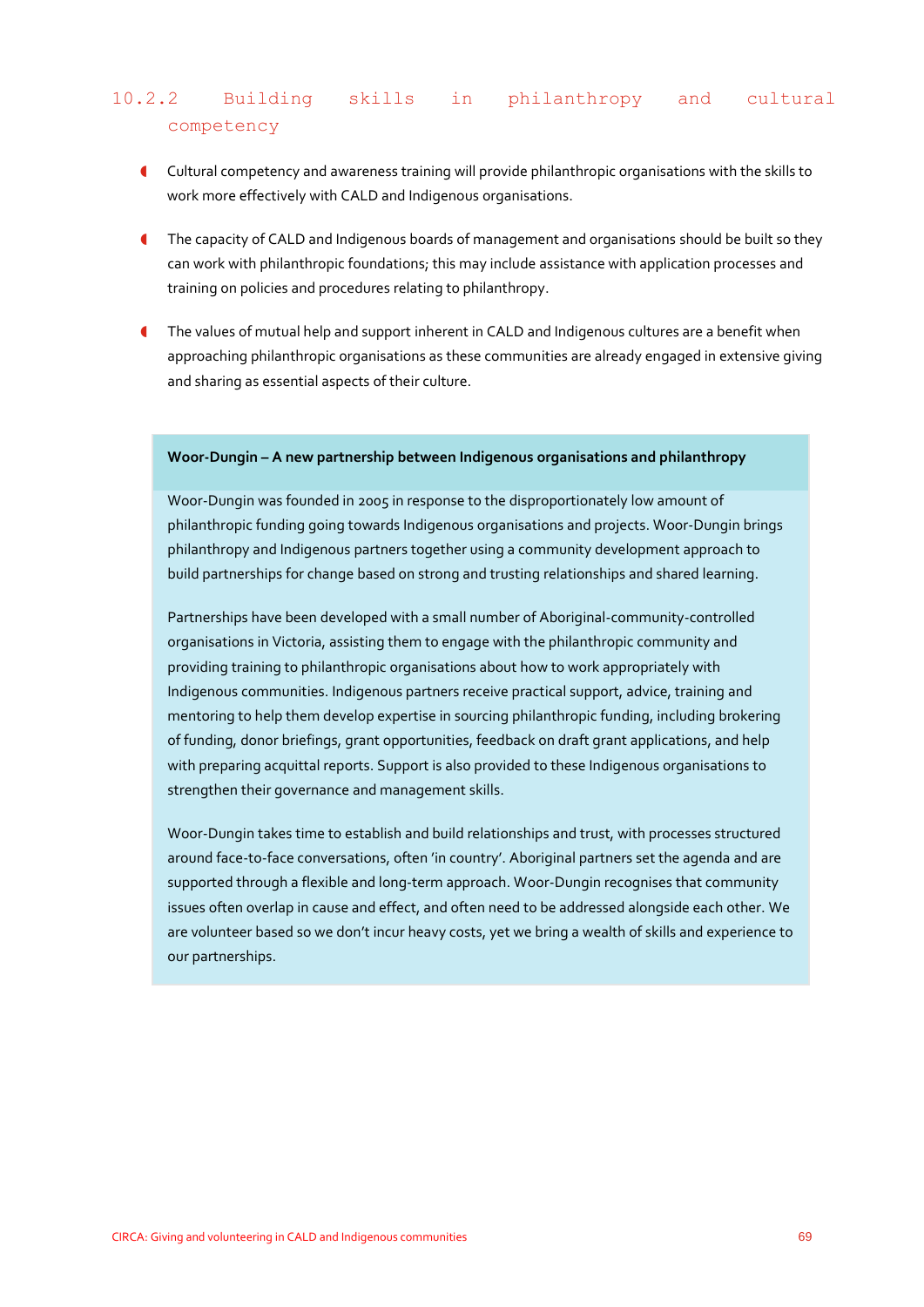### **Summary of Chapter 10**

As well as being asked about volunteering and giving, the stakeholder organisations were asked about the role of philanthropy. Overall, they saw it as an important part of social and corporate responsibility, contributing to building social fabric and social capital and providing many benefits to communities. They highlighted a need to mobilise mainstream Australian philanthropic organisations to give to CALD and Indigenous communities.

CALD and Indigenous stakeholders outside the philanthropic sector noted that philanthropy can be surrounded by secrecy and mystery, with donors tending to keep a low profile, and that it can be a challenge for CALD and Indigenous community members to find benefactors. However, stakeholders also noted that philanthropy is becoming more public and that givers are more prepared to talk about their giving in public.

The stakeholder organisations identified a number of challenges, including:

- *Paternalism:* Colonisation and paternalistic practices of government and philanthropic organisations have had a strong effect on many Indigenous communities.
- *Administration:* Some Indigenous communities and organisations find it difficult to set up charities due to the taxation framework. They may also be disadvantaged by the complex application processes of philanthropic organisations.
- *Risk aversion:* Philanthropic organisations tend to be risk averse and are more likely to support familiar and established community groups and organisations.
- *Lack of connection:* Many people have no connection to Indigenous communities or new and emerging communities and are therefore less likely to favour these causes in philanthropic activities.
- *Mismatch between available funds and community needs:* Community organisations reported on difficulties making projects fit narrow funding parameters that do not align with community needs.

The stakeholders also identified a range of enablers to enhance the development of philanthropy in the CALD and Indigenous sectors, including building partnerships between philanthropic organisations and CALD and Indigenous communities, building cultural awareness in the philanthropic sector, taking long-term approaches and developing investment, promotion of CALD and Indigenous issues through corporate giving programs, support for organisations that assist donors to work with CALD and Indigenous communities, and building the capacity of CALD and Indigenous boards of management.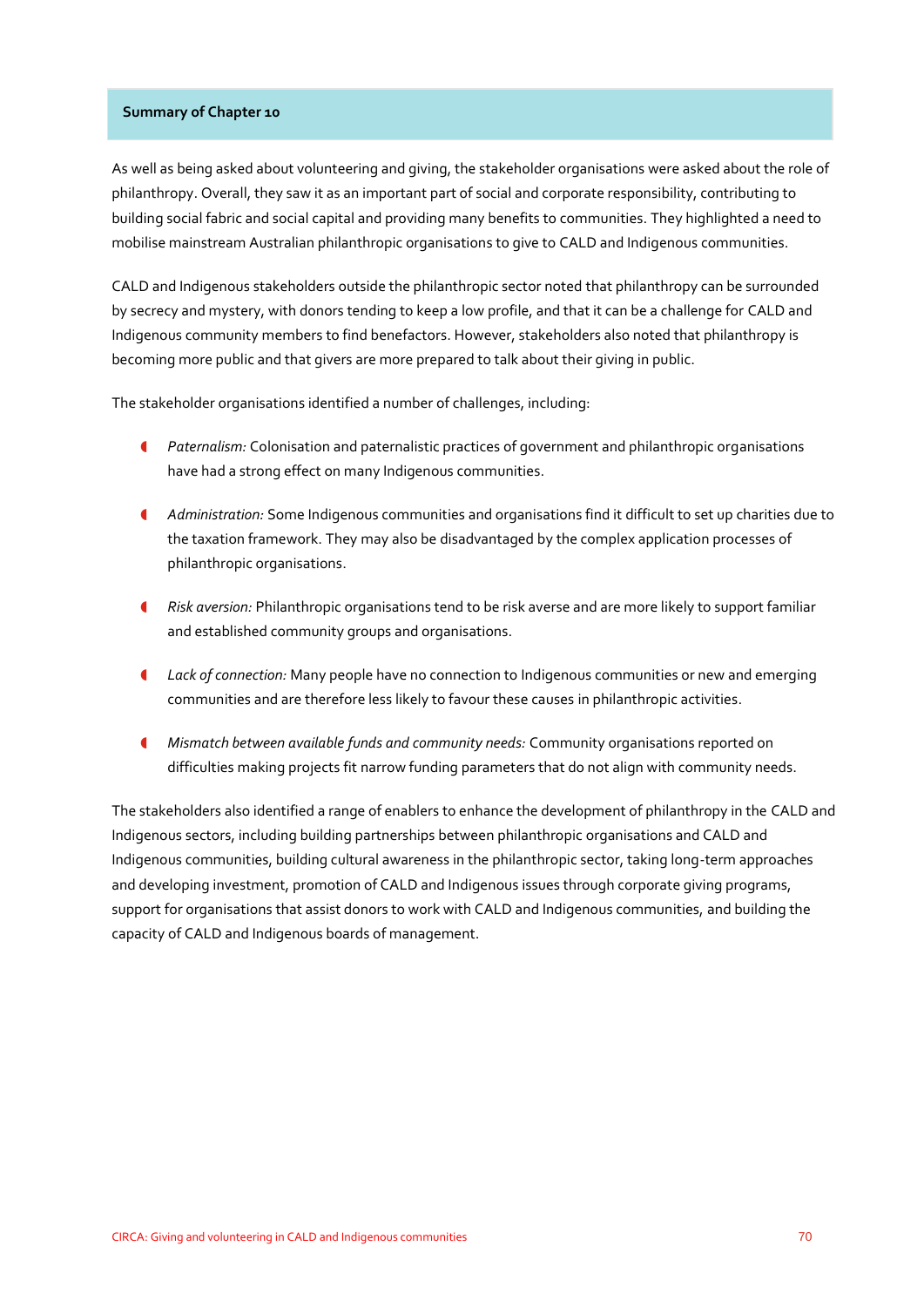# 11. Conclusions and opportunities

The social cohesion, social integration and individual and community wellbeing benefits of volunteering are well documented in the literature. However, there are gaps in the available literature in terms of promoting understanding of the motivations, patterns and construction of volunteering and giving in CALD and Indigenous communities in Australia.

This research, involving CALD and Indigenous community members and stakeholders, has found that volunteering, helping, sharing and giving are all integral to the cultural life of both CALD and Indigenous communities and form an essential component of civil, harmonious and healthy societies. For participants there was little distinction between giving, sharing and volunteering, as they were all seen as part of supporting one's community and/or people in need. Similarly, there was little distinction among CALD and Indigenous participants between the voluntary work they routinely carry out for their community and the work that they do for their family - a normal part of everyday life that did not have or need a title such as 'volunteering'.

A deeper understanding of the interpretations and application of volunteering and giving attitudes and behaviours in CALD and Indigenous communities would enrich volunteering and philanthropy across Australia. Central to this is recognising, supporting and 'piggy-backing' on the existing informal giving and volunteering networks in CALD and Indigenous communities.

To increase volunteering and giving beyond CALD and Indigenous community settings, the sector needs to be perceived as providing more equitable access than it currently is. There are also opportunities to improve engagement between the philanthropic sector and CALD and Indigenous communities so that philanthropic efforts are more responsive to community-identified needs.

# 11.1 CALD conclusions

Giving and sharing of time, belongings and money in CALD communities provide vital support for communities within Australia and in countries of origin. Particular support is provided during migration and settlement. Cultural and traditional beliefs around individual duty and personal responsibility for collective wellbeing are the basis for high levels of volunteering. Patterns of giving matched patterns of volunteering, irrespective of financial status.

Community networks linked to village, tribal, cultural and religious networks have emerged as providing powerful enablers and structural support to volunteering and giving in CALD communities. Rather than being considered formal, these community processes were typically understood by CALD participants to be operating outside formal volunteering structures and management, occurring through trusted community channels and traditional social networks without the need for formal volunteering structures.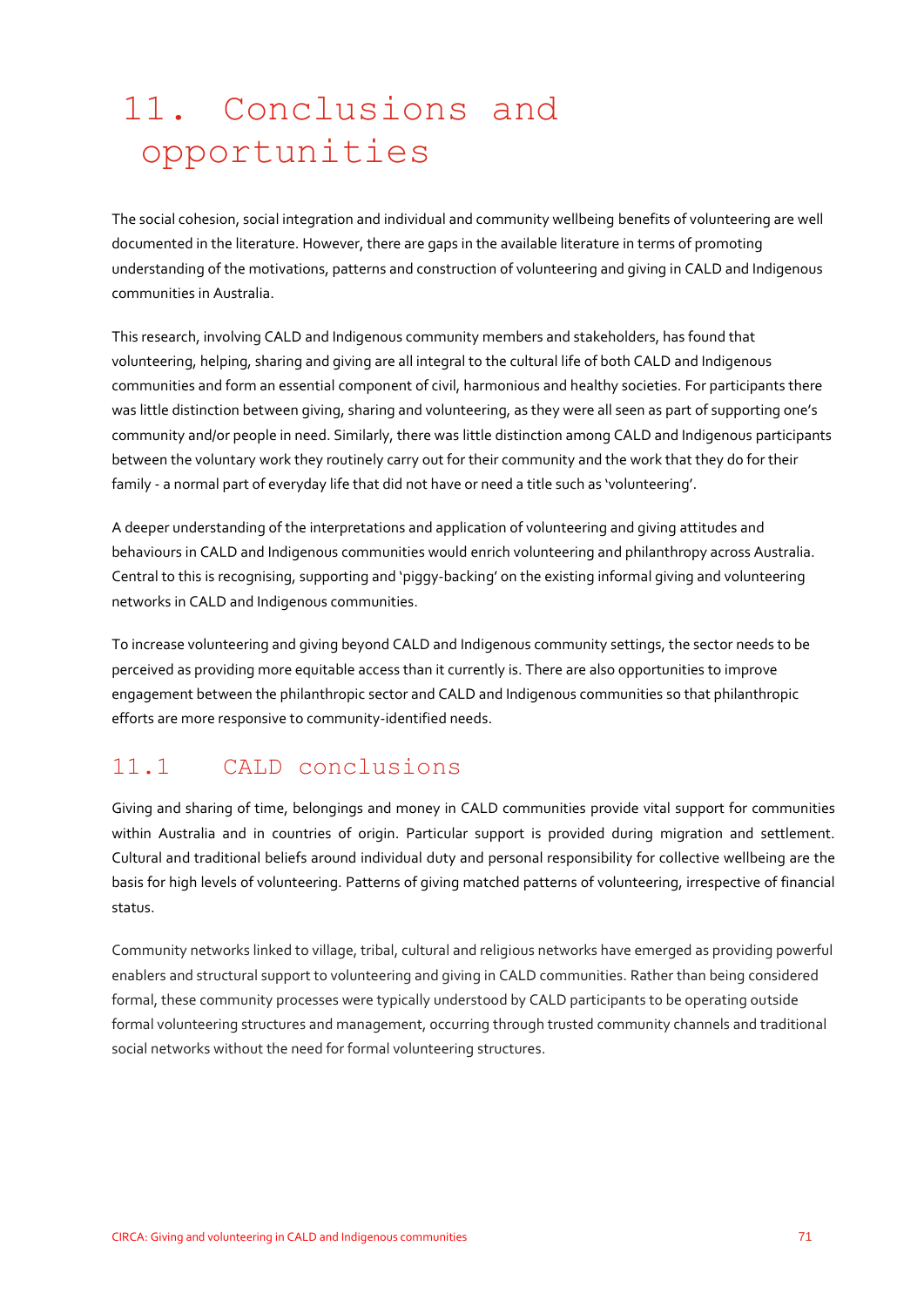Motivating factors for volunteering and giving identified by participants include:

- Religious and social ethics
- The psychosocial need of CALD communities to maintain their own cultural values throughout the migration process
- Promoting community connections to reduce social isolation for individuals and communities in transition
- Responding to the various immediate practical and human needs of community members during migration and settlement
- Humanitarian responses to crisis both in Australia and overseas
- Meaning and personal satisfaction, particularly in the face of the loss of status that migration and refugee experiences often impose
- Access to employment opportunities and skills development through Australian employment networks.

The personal desire expressed by some CALD participants to volunteer outside their communities was constrained by the level of more immediate need for help that was evident in their own communities.

The high level of demand for assistance, advice and advocacy from vulnerable CALD community members places considerable pressure on established community members, in terms of time, practical knowledge, experience to provide support, and the emotional toll of such support in an environment where there are limited opportunities for appropriate debrief and structural support.

Other barriers include poor English-language proficiency and concerns about capacity to navigate the formal volunteering structures imposed by mainstream organisations, as well as perceptions about the lack of cultural capacity of these types of organisations.

There is a strong desire for involvement in volunteering and giving activities that produce practical tangible outcomes responsive to community-identified needs. There are perceptions that some philanthropic organisations lack the flexibility to target specific communities or issues, and that this discourages involvement. The activities of mainstream organisations are not always viewed as likely to have the greatest impact or to be reflective of the greatest community need.

Given this, effective partnerships between volunteer-involving organisations, philanthropic organisations and CALD communities that adopt genuine, respectful two-way engagement processes are a key enabler for growing giving and volunteering in CALD communities.

# 11.2 Indigenous conclusions

Volunteering and giving in Indigenous contexts often revolves around responding to very basic support needs relating to daily survival. Indigenous community members contextualised their volunteering and giving in terms of high levels of need, a lack of resources in Indigenous communities, and therefore an imperative to spend time supporting community wellbeing and survival.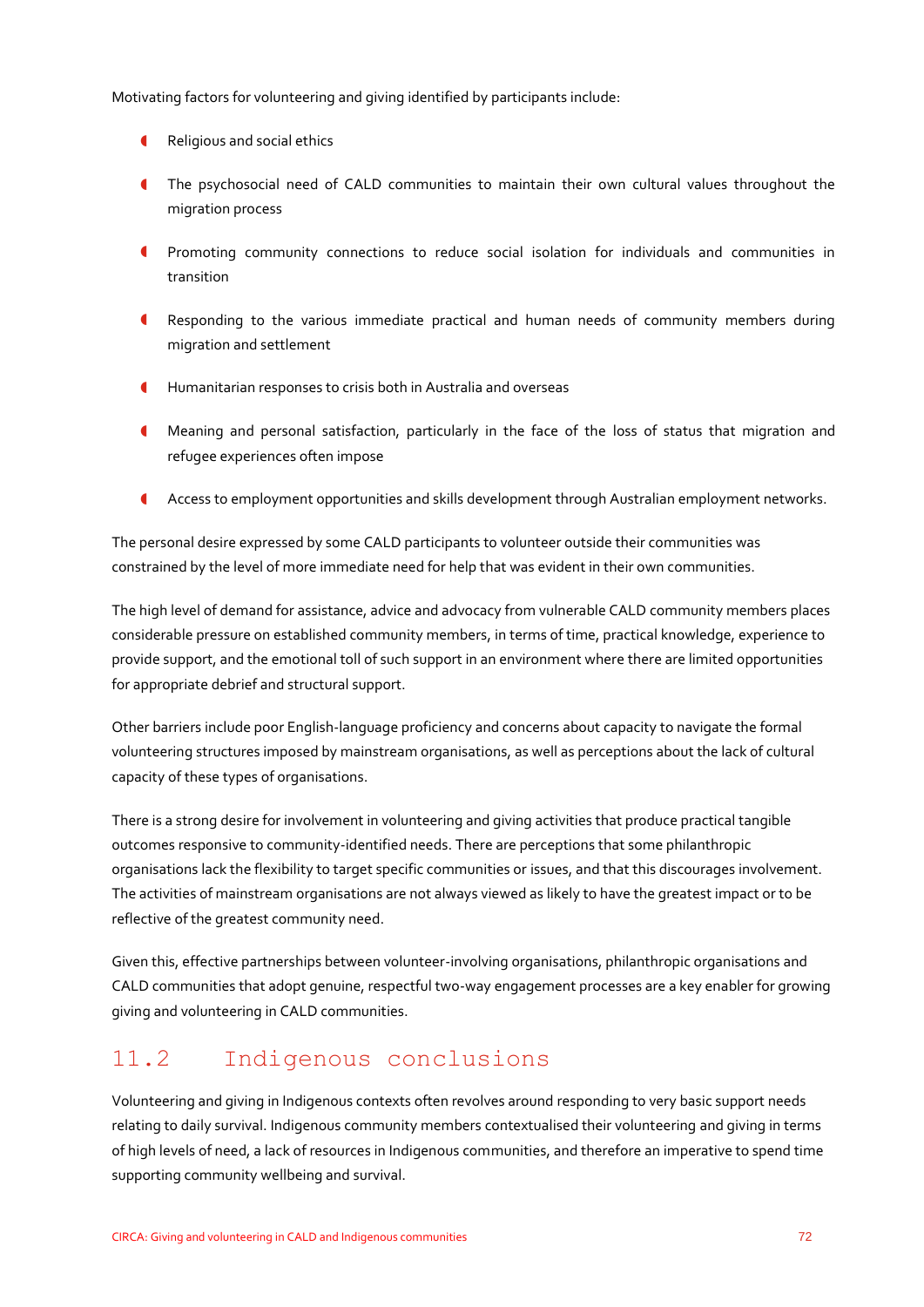In Indigenous communities the distinction between giving, sharing and volunteering is virtually meaningless, as they are all seen as part of supporting one's community. Similarly, the distinction between formal and informal volunteering appears meaningless and largely unnecessary. Rather than 'informal' and 'formal' volunteering, Indigenous participants were more likely to talk about 'volunteering in community', which is seen as more flexible, local and responsive to community needs; compared to 'volunteering', which is perceived as rigid, structured, and regular.

There is a large amount of voluntary representation on management committees and on advisory bodies where Indigenous people provide cultural expertise. Elders appear to carry a significant amount of the burden of such volunteering.

As with CALD communities, involvement in community-based activities that promote cultural practices and maintenance contribute to feelings of identity, cohesion and belonging that counters the lived experiences of marginalisation in the wider community. Obligations to family and community are a priority for Indigenous participants. Kinship relationships in Indigenous communities are complex, and 'family' in Indigenous contexts does not fall neatly into categories of 'immediate', 'nuclear' and 'extended' family.

Participants noted that there is limited interest in more mainstream volunteering or giving while one's own community faces daily struggles to survive. In remote contexts in particular, money and other resources are so scarce that any sharing or giving beyond the immediate community is unlikely. However, some Indigenous participants reported voluntary activity in a mainstream setting, often in sporting organisations and as representatives on advisory bodies and management committees.

There is a strong preference for a more personal and less structured approach to volunteering. The structured nature of volunteering outside Indigenous communities – with set hours each week – is seen as very different to being inside Indigenous communities, where immediate and flexible responses are required. Organisational trust is an important driver of volunteering and giving activities. For this reason there is a strong preference for channelling giving and volunteering through Indigenous organisations.

Indigenous participants identified a range of challenges to participation in volunteering and giving, including lack of time, transport issues, need for cultural appropriateness in volunteering organisations, burnout due to high levels of volunteering in Indigenous communities, lack of acknowledgement and appreciation, limited resources in Indigenous volunteer-involving organisations, lack of awareness of volunteering opportunities and lack of skills training to support Indigenous participation in volunteering.

Indigenous participants identified a number of factors that could enable volunteering, including public acknowledgement and respect, partnership projects that benefit Indigenous communities, involving non-Indigenous people in Indigenous events, increasing awareness of culturally appropriate volunteering opportunities, providing flexibility in volunteering opportunities and offering opportunities for employment and skills development.

Enablers for giving were also identified, including building partnerships and collaboration between philanthropic organisations and Indigenous communities, providing support for Indigenous communities to access philanthropic funds and supporting engagement with new technology, for example, through crowd funding.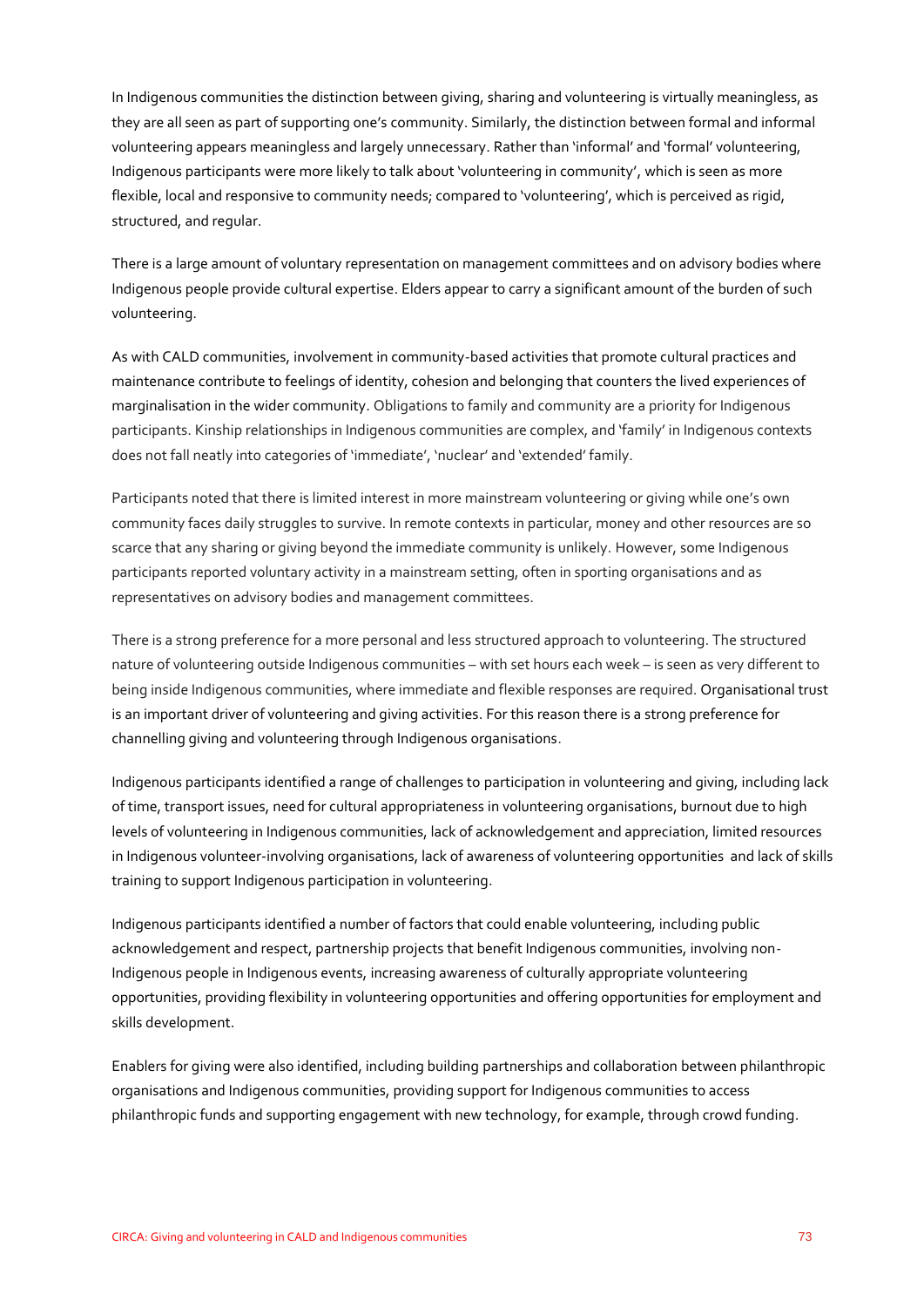# 11.3 General conclusions

## Measuring giving and volunteering

The research suggests that traditional definitions and measurements are inadequate to capture the extent of spontaneous and planned giving and volunteering within different CALD and Indigenous communities.

The informal contributions of CALD and Indigenous community members in both giving and volunteering to support their communities appears to be significantly underestimated, unsupported and unrecognised.

This research suggests that traditional definitions and measurements are inadequate to capture the extent of spontaneous and planned giving and volunteering within different CALD and Aboriginal and Torres Strait Islander communities. The contribution of CALD and Indigenous communities in terms of volunteering and giving appears to be significantly underestimated. The Australian Bureau of Statistics (ABS) Census question in relation to volunteering is unlikely to capture the extent of this participation, so asking a more appropriate question would be useful. It is also difficult to find reliable data on philanthropic funding of CALD and Indigenous communities, so improvements in this area would be useful.

#### **Opportunities**

Given the gap in research and evidence base relating to volunteering and giving in CALD and Indigenous communities in Australia, there are opportunities for further research in this area to build on the findings from this report.

A variation in the way that data collections, including the ABS Census, ask questions about volunteering to include a clear definition of volunteering (and what it includes and excludes) could assist in more effectively collecting data in relation to CALD and Indigenous volunteering.

## Recognition

CALD and Indigenous volunteering and giving fills a need to support community wellbeing by providing important services and supports, and in many cases fills a significant gap in service provision to these communities. It is important to acknowledge the value of the contribution of CALD and Indigenous community members and organisations, and the pressure this places on what are often vulnerable and marginalised communities. This acknowledgement, both formal and informal, was highly valued by volunteers.

#### **Opportunities**

It is very important for volunteer involving organisations to acknowledge CALD and Indigenous volunteers through, for example, the awarding of certificates or the making of formal announcements,

There are opportunities for the Australian Government to support and encourage organisations to provide this acknowledgement – at both an individual and organisation level.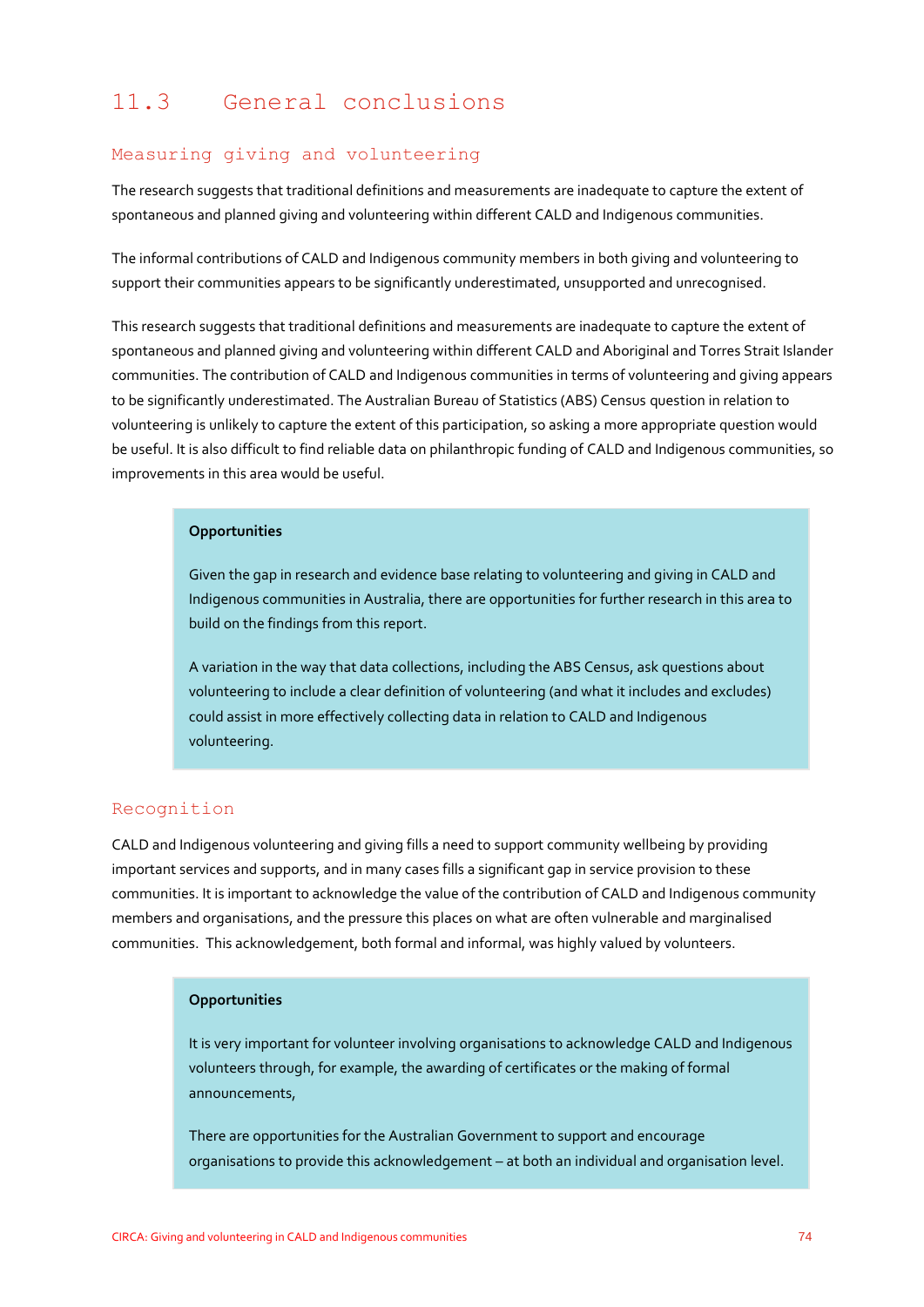There are opportunities to acknowledge CALD and Indigenous volunteers in the Australian Honours System.

### Partnerships and collaboration

CALD and Indigenous volunteering and giving supports community wellbeing by providing important services and supports, in many cases filling a significant gap in service provision to these communities. Efforts to grow volunteering and giving need to be framed within this context.

While community needs relating to settlement, migration, survival and disadvantage remain unmet, there are limited opportunities to grow volunteering efforts outside of these settings. There are, however, opportunities to support volunteer-involving organisations to build accessibility into volunteering initiatives in order to build recognition and support for the existing contribution of CALD and Indigenous community members in terms of both volunteering and giving.

The most appropriate and successful approaches when working with CALD and Indigenous communities around volunteering and giving involve partnerships and collaboration that are community-led, based on community need, driven by the communities themselves, and built on strengths-based community development principles.

#### **Opportunities**

Support for partnerships and collaborations that promote better understanding, communication, relationship-building and culturally sensitive approaches among volunteerinvolving organisations and philanthropic organisations, on one side, and CALD and Indigenous communities, on the other. This could be effective in building a more accessible and responsive not for profit sector for meeting CALD and Indigenous needs.

CALD and Indigenous volunteering and community development projects have the potential to build relationships particularly with young people, enhancing social cohesion and strengthening community wellbeing. This is particularly important in communities where family functioning and social cohesion are at risk.

Support should be given to long-term approaches and investments with Indigenous communities in order to ensure projects are achievable and sustainable.

#### Inclusion

Volunteer-involving organisations and philanthropic organisations would benefit from a focus on building the cultural competency of their organisations, staff and volunteers, so they will be able to work more effectively and successfully with CALD and Indigenous organisations. Being aware of and understanding the importance of cultural protocols is vital to building successful partnerships with these communities.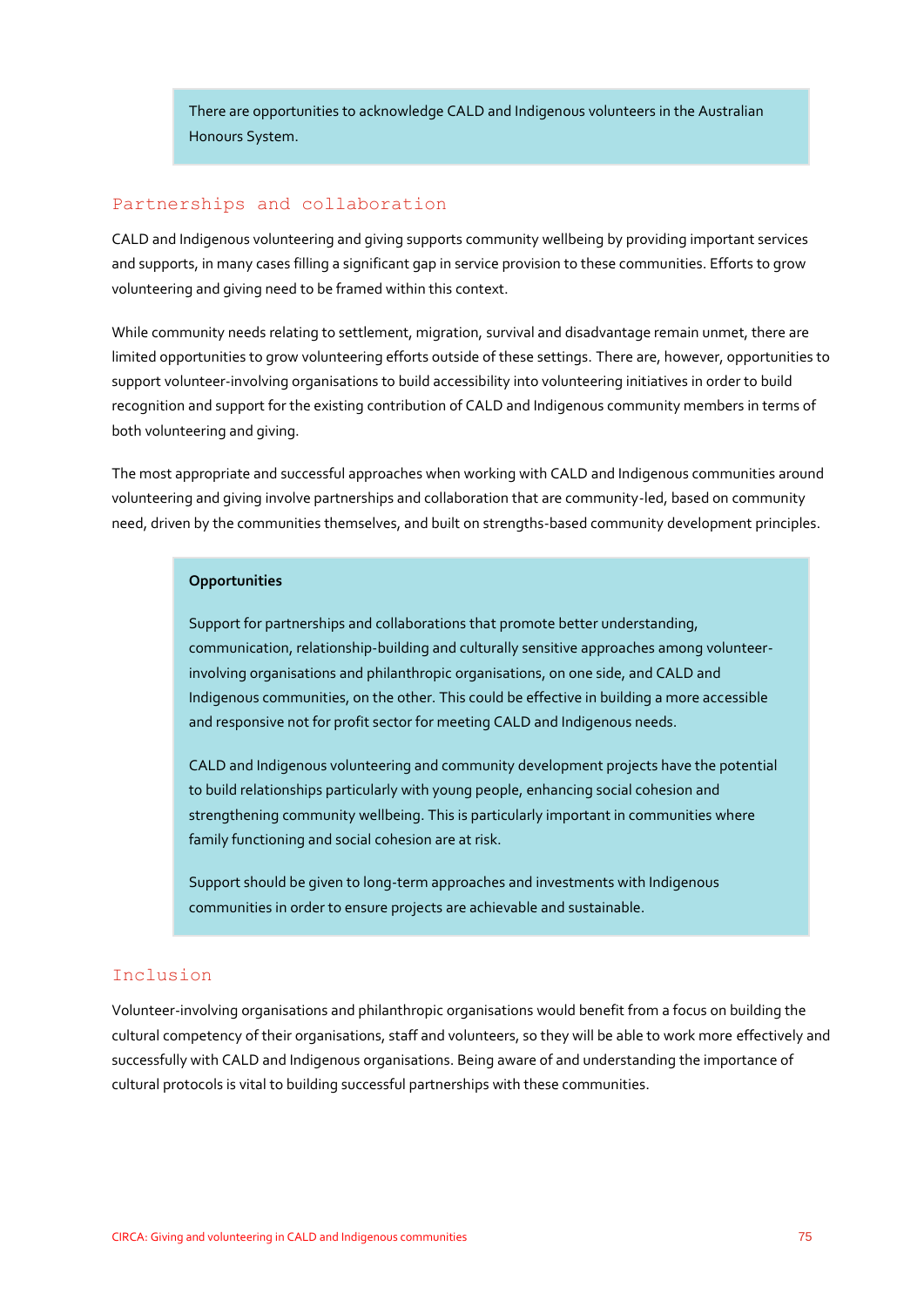## **Opportunities**

Implementing cultural competency training for staff and volunteers would enhance the capacity of volunteer-involving and philanthropic organisations to work effectively with CALD and Indigenous organisations. This would make it more likely that they could attract and retain CALD and Indigenous volunteers and donors and enhance capacity to develop effective and culturally respectful partnerships and collaborative projects.

Cultural competency and awareness training to provide philanthropic organisations with the skills they need to work more effectively with CALD and Indigenous communities and organisations, would be beneficial.

Improving access to philanthropic funds for CALD and Indigenous communities could be achieved by simplifying application processes and forms and by providing additional support through the development and application process. More flexibility, support and partnership work on requirements for reporting by CALD and Indigenous organisations to philanthropic foundations could be encouraged.

### Training and professional development

CALD and Indigenous organisations would benefit from support and training in relation to philanthropy and volunteering and the particular skills that may be required in these contexts.

#### **Opportunities**

Training and additional resources for CALD and Indigenous organisations should be provided so they can increase their participation in volunteering and philanthropy, for example, recruitment of volunteers, effective communication and marketing, networking, etc.

The capacity of CALD and Indigenous boards of management and organisations should be increased so that they can work with philanthropic foundations; this may include assistance with application processes and training on policies and procedures related to philanthropy.

#### Support for volunteers

Resources are particularly limited in Indigenous and new and emerging CALD communities.

#### **Opportunities**

Enhanced infrastructure and resources are required to support engagement in volunteering in CALD and Indigenous communities. Many CALD and Indigenous volunteer-involving organisations are require better access to training, reimbursement of expenses and volunteering expertise and networks.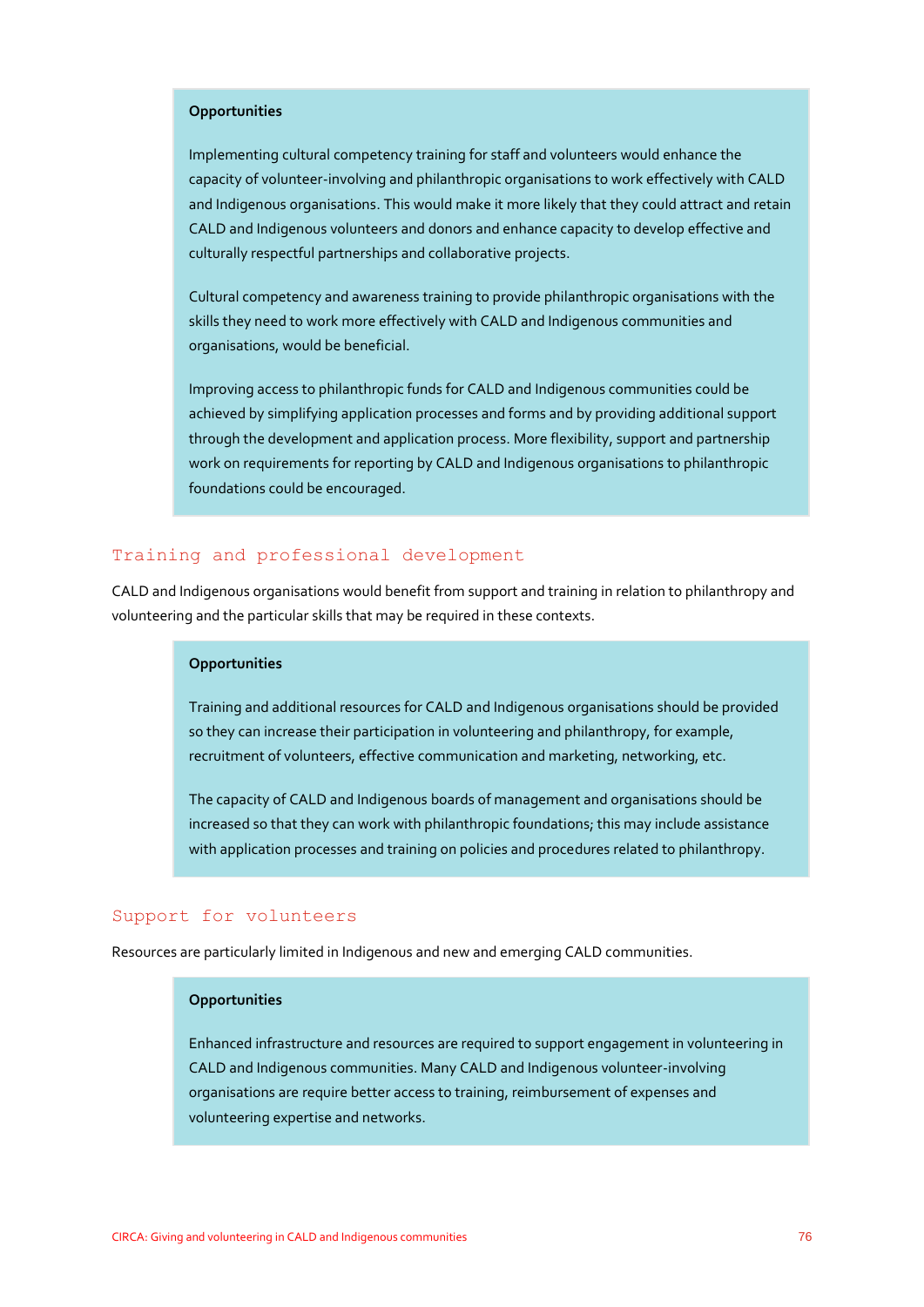There is opportunity to access support from private sector, business and the philanthropic sector as well as from government.

## Promoting value and pathways

Increasing awareness of volunteer opportunities among CALD and Indigenous communities is more likely to be useful if it is done in the context of partnerships and targeted to the needs of particular groups. For example, young people and new and emerging CALD communities are more likely to be interested in roles that may lead to skills-building and employment. Flexibility in volunteering is also valued, particularly by young people.

#### **Opportunities**

Promotion of the benefits of volunteering in relation to skills development and employment pathways, particularly for young people and new and emerging communities, is likely to be an effective way of engaging more volunteers from CALD and Indigenous communities.

There should be promotion of the value and benefits of philanthropic projects that work with CALD and Indigenous communities and the provision of resources to support and develop successful projects, models and approaches in order to encourage the development of this sector.

## Developing strategies to encourage participation

A comprehensive organisational strategy to encourage participation by CALD and Indigenous communities is likely to be effective.

#### **Opportunities**

The development of specific strategies to encourage CALD and Indigenous participation in philanthropic and volunteer-involving organisations is likely to be effective. The strategy needs to address issues of organisational cultural competency, discrimination and racism, training and professional development and working in partnership - all key elements noted in this research. It may be useful to establish CALD and Indigenous Reference Groups to drive organisational change.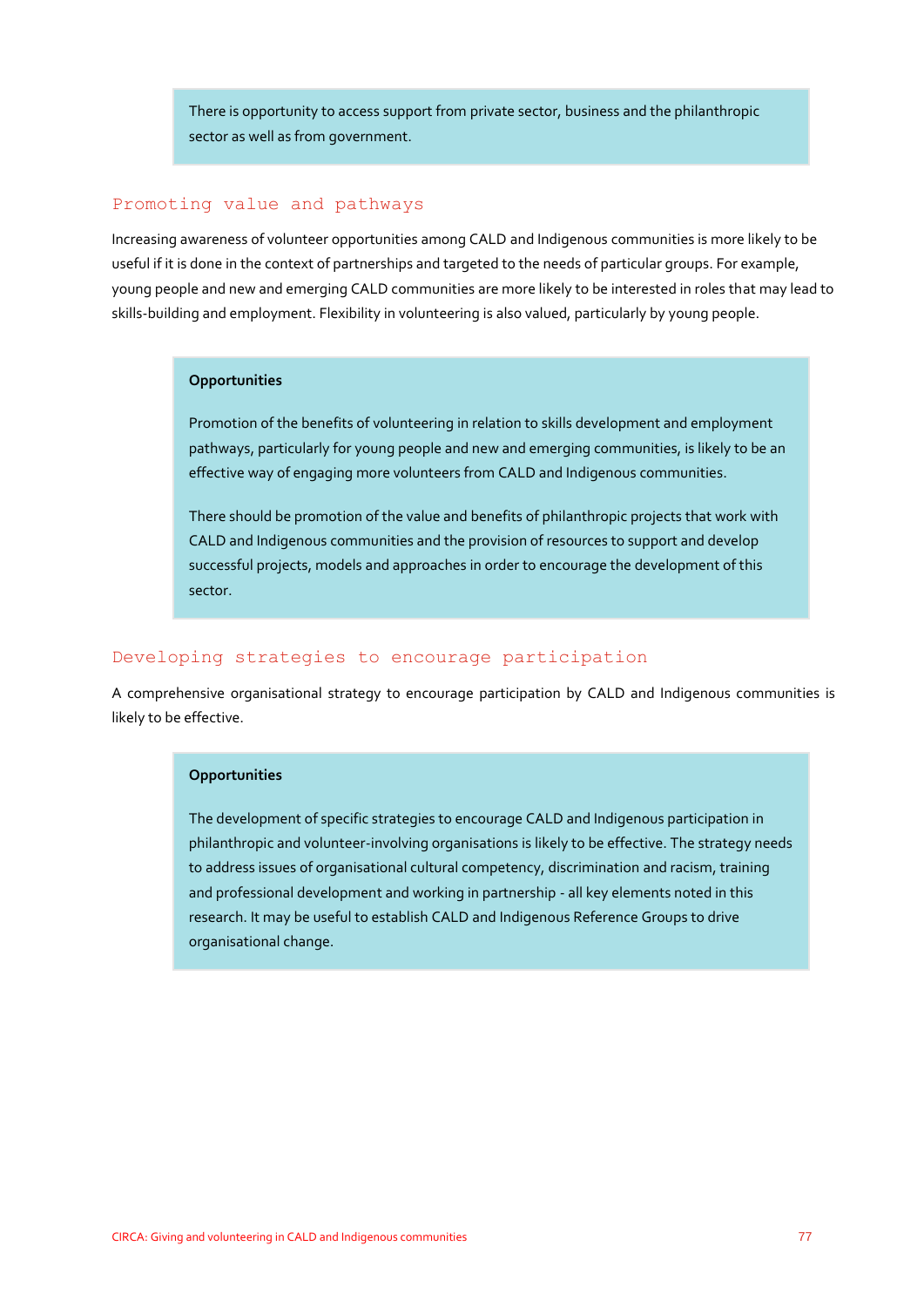# References

- Australian Bureau of Statistics. (2011). *Census on Population and Housing 2011 .* Canberra: Australian Bureau of Statistics.
- Australian Bureau of Statistics. (2012a). *2075.0 - Census of Population and Housing - Counts of Aboriginal and Torres Strait Islander Australians, 2011*. Retrieved August 17, 2015, from http://www.abs.gov.au/ausstats/abs@.nsf/Lookup/2075.omain+features32011
- Australian Bureau of Statistics. (2013a). *3238.0.55.001 - Estimates of Aboriginal and Torres Strait Islander Australians, June 2011*. Retrieved August 17, 2015, from http://www.abs.gov.au/ausstats/abs@.nsf/mf/3238.0.55.001
- Australian Bureau of Statistics. (2014). *General Social Survey, Summary Results 4159.0*. Retrieved August 17, 2015, from http://www.abs.gov.au/ausstats/abs@.nsf/mf/4159.0

Australian Bureau of Statistics. (2014). *General Social Survey, Summary Results 4159.0.* Canberra: ABS.

- Cresswell, J. (2003). *Research Design: Qualitative, Quantitative and Mixed Methods Approaches (3rd edn).* California, London, New Delhi: Sage Publications .
- Kerr, L., Savelsberg, H., Sparrow, S., & Tedmanson, D. (2001). *Experiences and perceptions of volunterring in Indigenous and non-English speaking background communities.* Adelaide: Social Policy Research Group, University of South Australia.

Maxwell, H., & Edwards, M. (2014). A 'fair go' on Australian beaches. *Annals of Leisure Research, 17(4)*, 476-494.

- Petriwskyj, A., & Warburton, J. (2007). Redefining volunteering for the global context: A measurement matrix for researchers. *Australian Journal on Volunteering , 12*(1), 7-13.
- Philanthropy Australia. (2016). *Sector overview*. Retrieved July 25, 2016, from Philanthropy Australia: http://www.philanthropy.org.au/tools-resources/sector-overview/
- Smith, D. E., & Roach, L. M. (1996). Indigenous vountary work: NATSIS empirical evidence, policy relevance and future data issues. In J. Altman J.C. & Taylor (Ed.), *The 1994 National Aboriginal and Torres Strait Islander Survey: Findings and future prospects,* (pp. pp. 65-76). Canberra.: Centre for Aboriginal Economic Policy Research, Australian National University,.
- Volunteering Australia. (2006). *Involved and valued? Findings from a National Survey of Australian Voluvneers from CALD Backgrounds.* Canberra: Volunteering Australia.
- Volunteering Australia. (2007a). *National Survey of Australian volunteers from diverse cultural and linguistic backgrounds.* Melbourne, Victoria: Volunteeing Australia.
- Volunteering Australia. (2009). *The definition and principles of volunteering - Information sheet .* Melbourne : Volunteering Australia .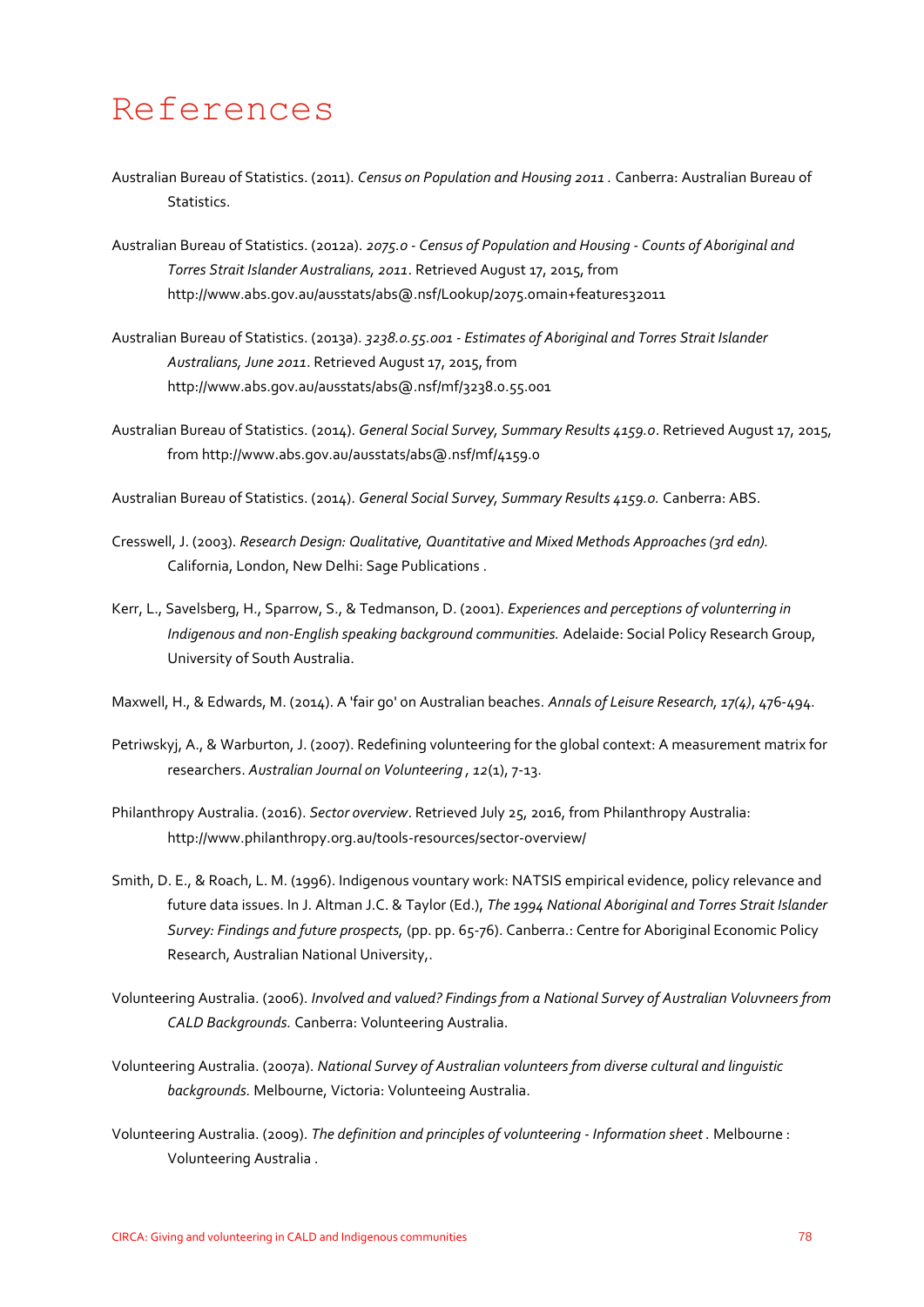Volunteering Australia. (2015). *Definition of Volunteeering FAQs.* Canberra: Volunteering Australia.

- Volunteering Australia. (2015). *Volunteering Australia Project: The Review of the Definition of Volunteering.* Canberra : Volunteering Australia.
- Yap, M., & Biddle, N. (2012). *CAEPR Indigenous Population Project 2011 Census Papers, Paper 4 - Unpaid Work, Unpaid Care, Unpaid Assistance and Volunteering*. Retrieved 2015 йил 21-August from http://caepr.anu.edu.au/announces/anc12\_11\_21\_4854.php